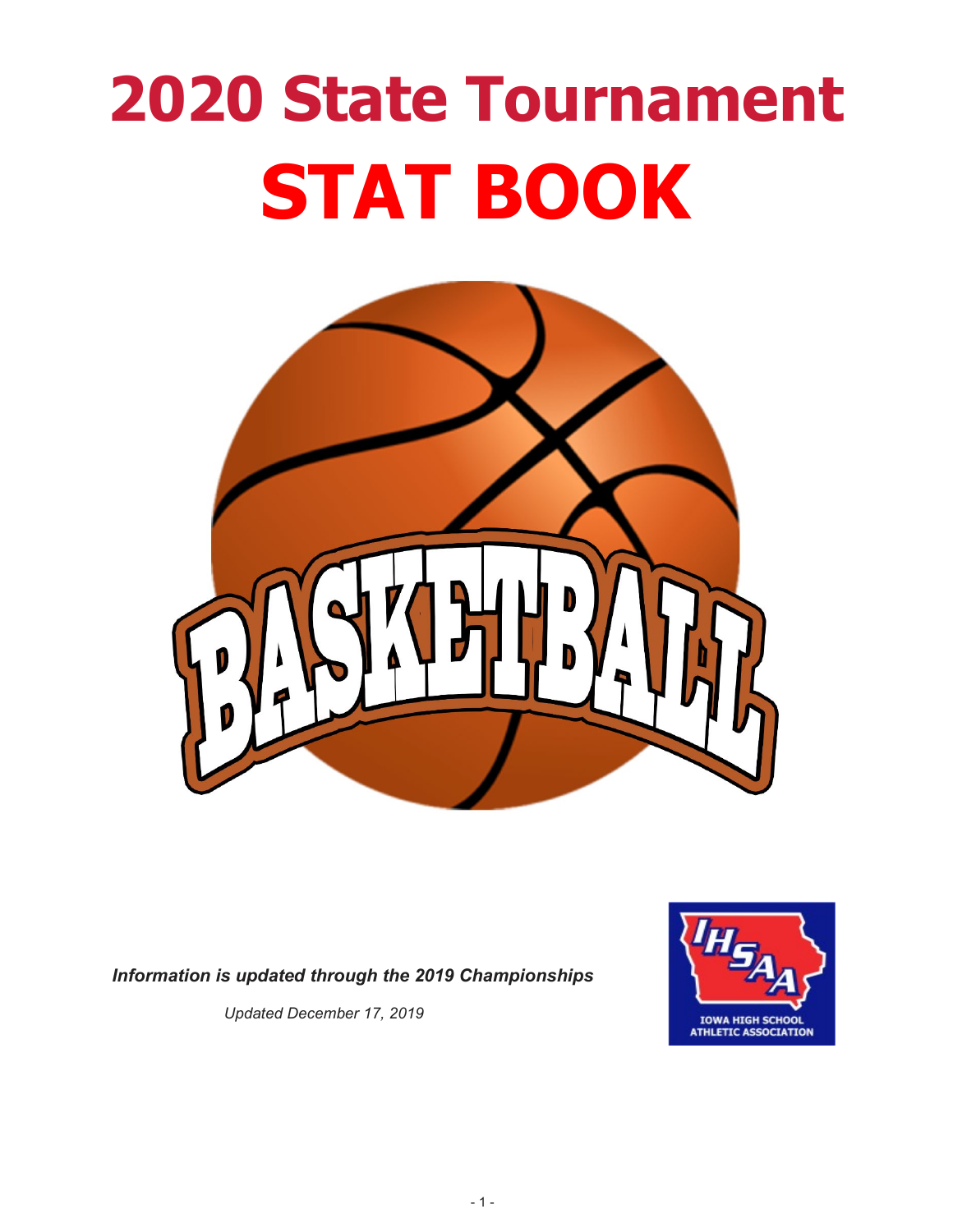### **TABLE OF CONTENTS**

 *Note: In addition to this book, an extensive statistical history of Iowa boys' basketball can be found on the IHSAA's website. Through the Basketball or History & Awards pages you can find every score of every State Tournament game played as well as updated records of active and retired coaches, and a list of statistical all-time bests for a game, season and a career. The IHSAA welcomes additions to the lists and information in this book.* 

*Please contact Communications Director Chris Cuellar [\(ccuellar@iahsaa.org\)](mailto:ccuellar@iahsaa.org).*

#### **109 YEARS AND COUNTING**

 *2020 is the 109th year of state high school basketball tournaments in our state. The tournaments from 1912 through 1922 were operated by the Iowa Athletic Council, a group of school administrators sanctioned by the IHSAA. To grow the sport, the Council held "invitational state tournaments" usually at sites connected by railroads - Ames, Iowa City, Boone, etc. The tournaments created interest but did not address issues like length of the season, number of games, eligibility, academic grade and age of the participants, etc. Thus, in 1923 the IHSAA assumed total control of the sport.*

 *For many years, basketball was the "gold standard" for the Association, generating enough revenue to offset the cost of salaries, operations, awards, and administering each of the other sports sanctioned by the IHSAA. Because of strong support of the administrators from the member schools, the sport, today still enjoys strong public support and attracts over 11,000 boys.*

 *Each year we make a serious effort to correct sections within this book and to make them as comprehensive as our records allow. With the help of Jared Chizek and Chris Andringa, we have corrected spellings and typos that occur with a book of this nature, as well as making the information more comprehensive.* 

#### **IHSAA MISSION & PURPOSE**

#### *MISSION*

"The Iowa High School Athletic Association serves its member schools and students by providing leadership and support for education based interscholastic athletics that enrich the educational experience of the student athlete."

#### *PURPOSE*

"To promote, develop, direct, protect, and regulate amateur interscholastic athletic relationships between member schools and to stimulate fair play, friendly rivalry, and good sportsmanship among contestants, schools, and communities throughout the state."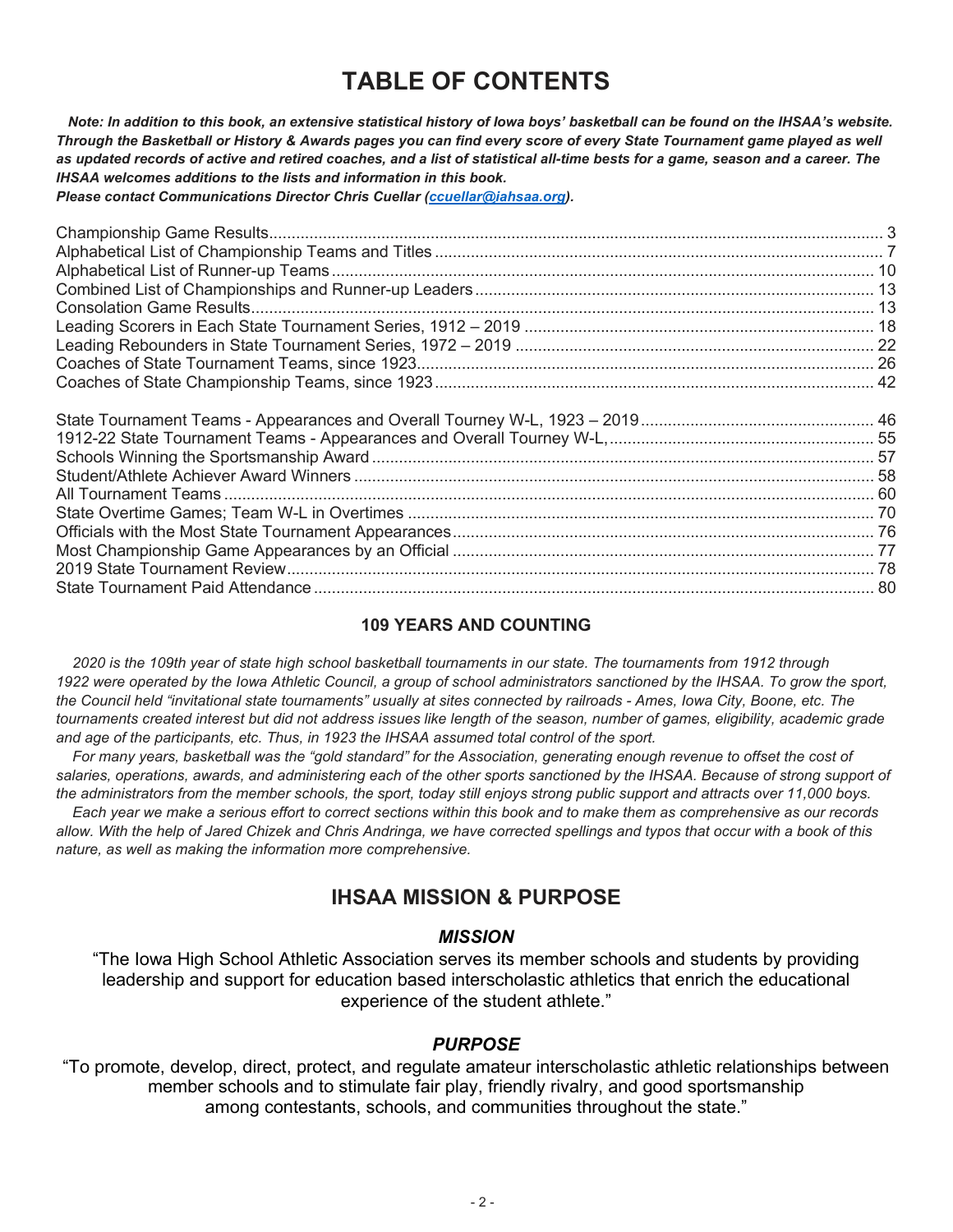## CHAMPIONSHIP GAME RESULTS<br>(W-L; NA-not available)

#### The results of all past state tournament games since 1912 can be found on the IHSAA website.

| Year | <b>Champion</b> | <b>Runner-up)</b> | <b>Score</b> |
|------|-----------------|-------------------|--------------|
| 1912 |                 |                   |              |
| 1913 |                 |                   |              |
| 1914 |                 |                   |              |
| 1915 |                 |                   |              |
| 1916 |                 |                   |              |
| 1917 |                 |                   |              |
| 1918 |                 |                   |              |
| 1919 |                 |                   |              |
| 1920 |                 |                   |              |
|      |                 |                   |              |
| 1921 |                 |                   |              |
|      |                 |                   |              |
| 1922 |                 |                   |              |
|      |                 |                   |              |

#### **IHSAA-SPONSORED TOURNEYS BEGAN IN 1923**

|      | Round Robin format used 1923-1926                                            |  |
|------|------------------------------------------------------------------------------|--|
| 1923 |                                                                              |  |
| 1924 | Sioux City, Central 3-1 (19-3)Council Bluffs, Abraham Lincoln 2-2 (NA)rd rbn |  |
| 1925 |                                                                              |  |
|      |                                                                              |  |
| 1926 |                                                                              |  |
|      |                                                                              |  |
| 1927 |                                                                              |  |
| 1928 |                                                                              |  |
| 1929 |                                                                              |  |
| 1930 |                                                                              |  |
| 1931 |                                                                              |  |
| 1932 |                                                                              |  |
| 1933 |                                                                              |  |
| 1934 |                                                                              |  |
| 1935 |                                                                              |  |
| 1936 |                                                                              |  |
| 1937 |                                                                              |  |
| 1938 |                                                                              |  |
| 1939 |                                                                              |  |
| 1940 |                                                                              |  |
| 1941 |                                                                              |  |
| 1942 |                                                                              |  |
| 1943 |                                                                              |  |
| 1944 |                                                                              |  |
| 1945 |                                                                              |  |
| 1946 |                                                                              |  |
| 1947 |                                                                              |  |
| 1948 |                                                                              |  |
| 1949 |                                                                              |  |
| 1950 |                                                                              |  |
| 1951 |                                                                              |  |
| 1952 |                                                                              |  |
| 1953 |                                                                              |  |
| 1954 |                                                                              |  |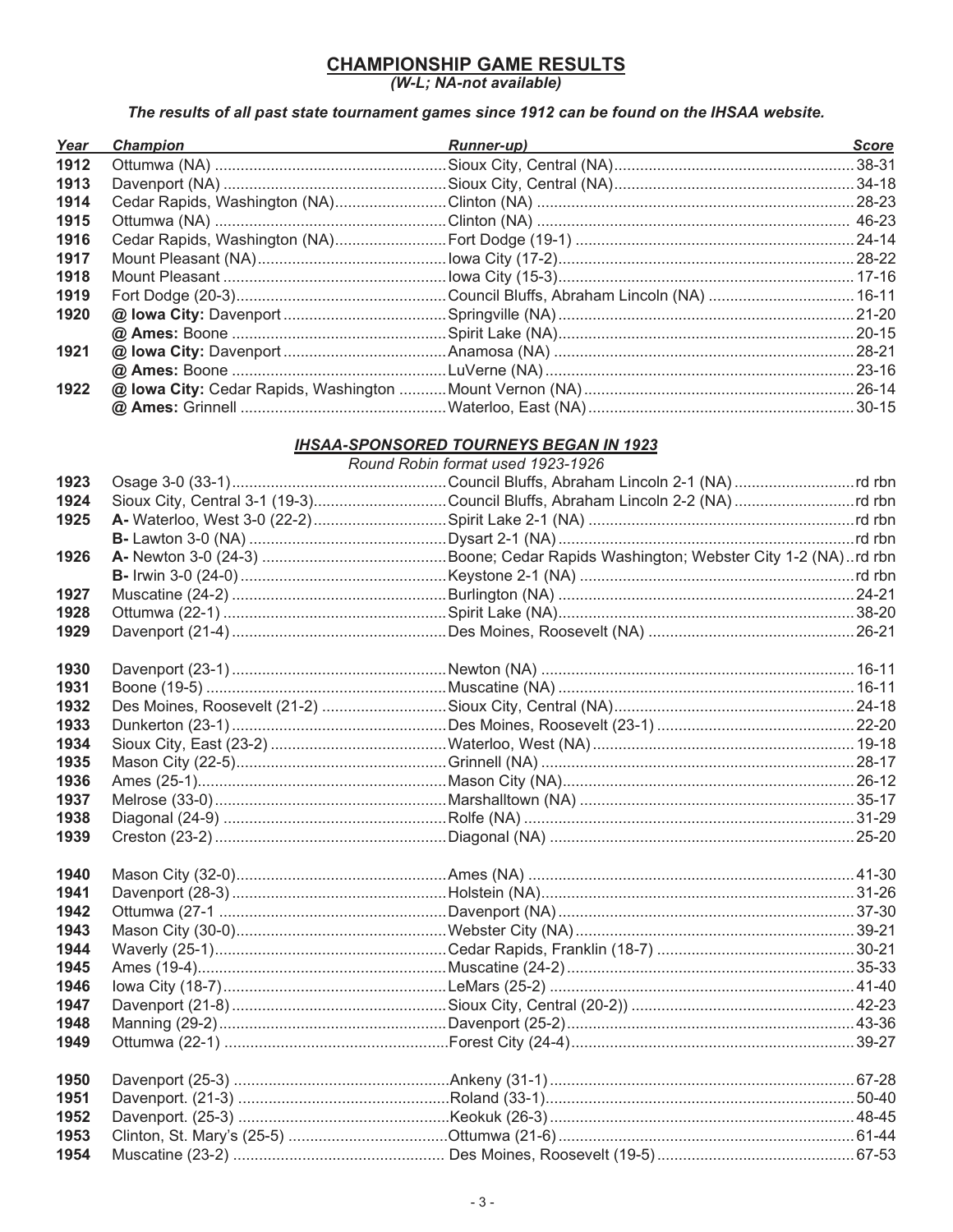| 1955 |                                    |                                                                                      | $.64 - 58$ |
|------|------------------------------------|--------------------------------------------------------------------------------------|------------|
| 1956 |                                    |                                                                                      |            |
|      |                                    |                                                                                      |            |
| 1957 |                                    |                                                                                      |            |
|      |                                    |                                                                                      |            |
| 1958 |                                    |                                                                                      |            |
|      |                                    | B- Roland (29-1) …………………………………………lowa City, St. Mary's (26-2) ……………………………………………72-60 |            |
| 1959 |                                    |                                                                                      |            |
|      |                                    |                                                                                      |            |
|      |                                    |                                                                                      |            |
| 1960 |                                    |                                                                                      |            |
|      |                                    |                                                                                      |            |
| 1961 |                                    |                                                                                      |            |
| 1962 |                                    |                                                                                      |            |
| 1963 |                                    | Council Bluffs, Abraham Lincoln (17-11)  66-58                                       |            |
| 1964 |                                    |                                                                                      |            |
| 1965 | Des Moines, Roosevelt (24-2)       |                                                                                      |            |
| 1966 |                                    |                                                                                      |            |
| 1967 | 2A- Cedar Rapids, Jefferson (24-1) |                                                                                      |            |
|      |                                    |                                                                                      |            |
| 1968 |                                    |                                                                                      |            |
|      |                                    |                                                                                      |            |
| 1969 |                                    |                                                                                      |            |
|      |                                    |                                                                                      |            |
|      |                                    |                                                                                      |            |
| 1970 |                                    |                                                                                      |            |
|      |                                    |                                                                                      |            |
| 1971 |                                    |                                                                                      |            |
|      |                                    |                                                                                      |            |
| 1972 | 2A- Cedar Rapids, Kennedy (20-5)   |                                                                                      |            |
|      |                                    |                                                                                      |            |
|      |                                    |                                                                                      |            |
| 1973 |                                    |                                                                                      |            |
|      |                                    |                                                                                      |            |
| 1974 |                                    |                                                                                      |            |
|      |                                    |                                                                                      |            |
| 1975 |                                    |                                                                                      |            |
|      |                                    |                                                                                      |            |
|      |                                    |                                                                                      |            |
| 1976 |                                    |                                                                                      |            |
|      |                                    |                                                                                      |            |
|      |                                    |                                                                                      |            |
| 1977 |                                    |                                                                                      |            |
|      |                                    |                                                                                      |            |
|      |                                    |                                                                                      |            |
| 1978 |                                    |                                                                                      |            |
|      |                                    |                                                                                      |            |
|      |                                    |                                                                                      |            |
| 1979 |                                    |                                                                                      |            |
|      |                                    |                                                                                      |            |
|      |                                    |                                                                                      |            |
|      |                                    |                                                                                      |            |
| 1980 |                                    |                                                                                      |            |
|      |                                    |                                                                                      |            |
|      |                                    |                                                                                      |            |
| 1981 |                                    |                                                                                      |            |
|      |                                    |                                                                                      |            |
|      |                                    |                                                                                      |            |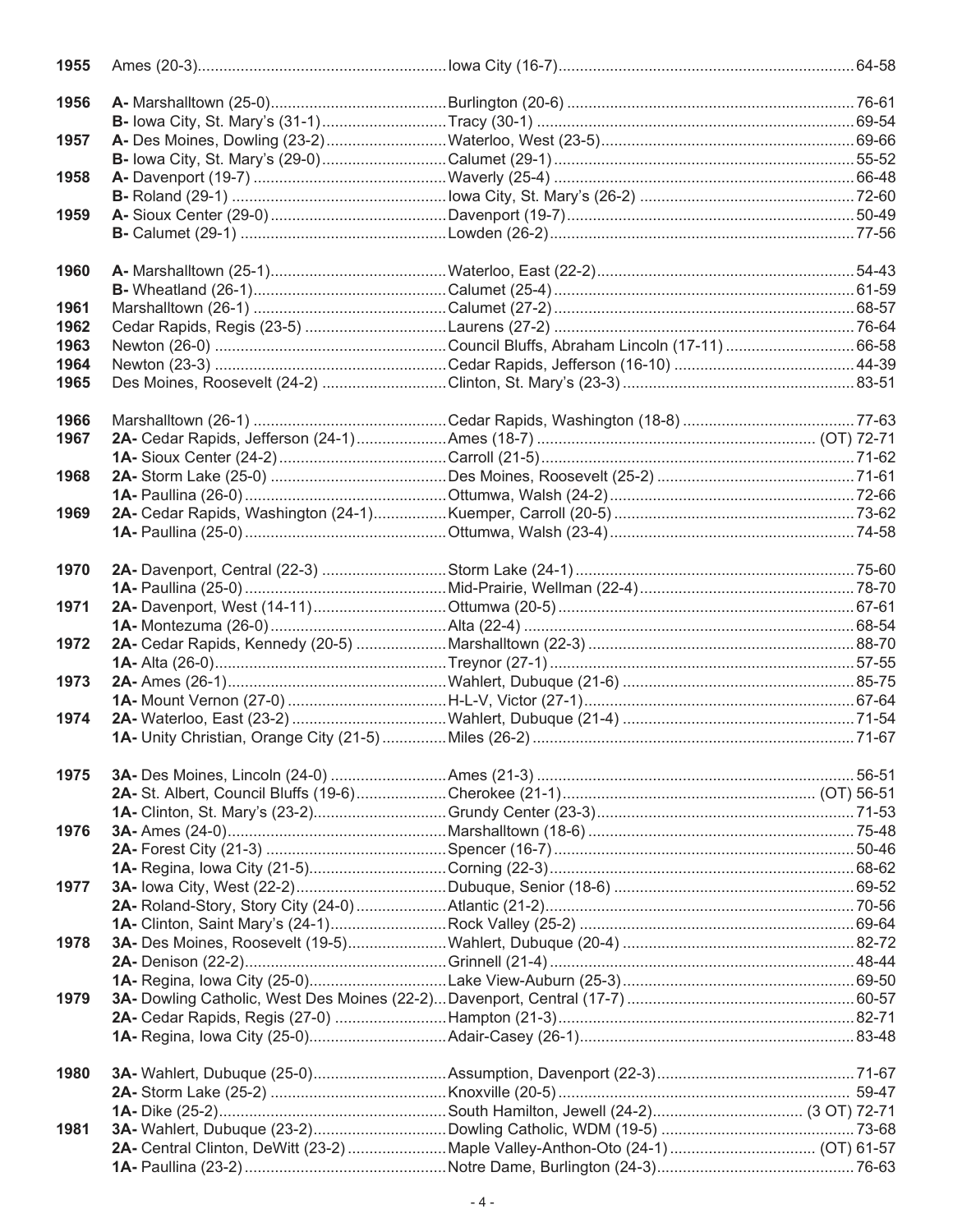| 1982 |                                         |                                                                                   |  |
|------|-----------------------------------------|-----------------------------------------------------------------------------------|--|
|      |                                         |                                                                                   |  |
|      |                                         |                                                                                   |  |
| 1983 |                                         |                                                                                   |  |
|      |                                         |                                                                                   |  |
|      |                                         |                                                                                   |  |
| 1984 |                                         |                                                                                   |  |
|      |                                         |                                                                                   |  |
|      |                                         |                                                                                   |  |
|      |                                         |                                                                                   |  |
| 1985 |                                         |                                                                                   |  |
|      |                                         |                                                                                   |  |
|      |                                         |                                                                                   |  |
|      |                                         |                                                                                   |  |
| 1986 |                                         |                                                                                   |  |
|      |                                         |                                                                                   |  |
|      | 1A- Unity Christian, Orange City (24-1) |                                                                                   |  |
|      |                                         |                                                                                   |  |
| 1987 |                                         |                                                                                   |  |
|      |                                         |                                                                                   |  |
|      |                                         |                                                                                   |  |
|      |                                         |                                                                                   |  |
| 1988 |                                         |                                                                                   |  |
|      |                                         |                                                                                   |  |
|      |                                         |                                                                                   |  |
|      |                                         |                                                                                   |  |
| 1989 | 3A- Iowa City, City High (17-8)         |                                                                                   |  |
|      |                                         |                                                                                   |  |
|      |                                         | 1A- Maurice-Orange City (24-2) Northern University High, Cedar Falls (23-3) 85-64 |  |
|      |                                         |                                                                                   |  |
|      |                                         |                                                                                   |  |
|      |                                         |                                                                                   |  |
| 1990 |                                         |                                                                                   |  |
|      |                                         |                                                                                   |  |
|      |                                         |                                                                                   |  |
|      |                                         |                                                                                   |  |
| 1991 |                                         |                                                                                   |  |
|      |                                         |                                                                                   |  |
|      |                                         |                                                                                   |  |
|      |                                         |                                                                                   |  |
| 1992 |                                         |                                                                                   |  |
|      |                                         |                                                                                   |  |
|      |                                         |                                                                                   |  |
|      |                                         |                                                                                   |  |
| 1993 |                                         |                                                                                   |  |
|      |                                         |                                                                                   |  |
|      |                                         |                                                                                   |  |
|      |                                         |                                                                                   |  |
| 1994 |                                         |                                                                                   |  |
|      |                                         |                                                                                   |  |
|      |                                         |                                                                                   |  |
|      |                                         |                                                                                   |  |
| 1995 |                                         |                                                                                   |  |
|      |                                         |                                                                                   |  |
|      |                                         |                                                                                   |  |
|      |                                         |                                                                                   |  |
| 1996 |                                         |                                                                                   |  |
|      |                                         |                                                                                   |  |
|      |                                         |                                                                                   |  |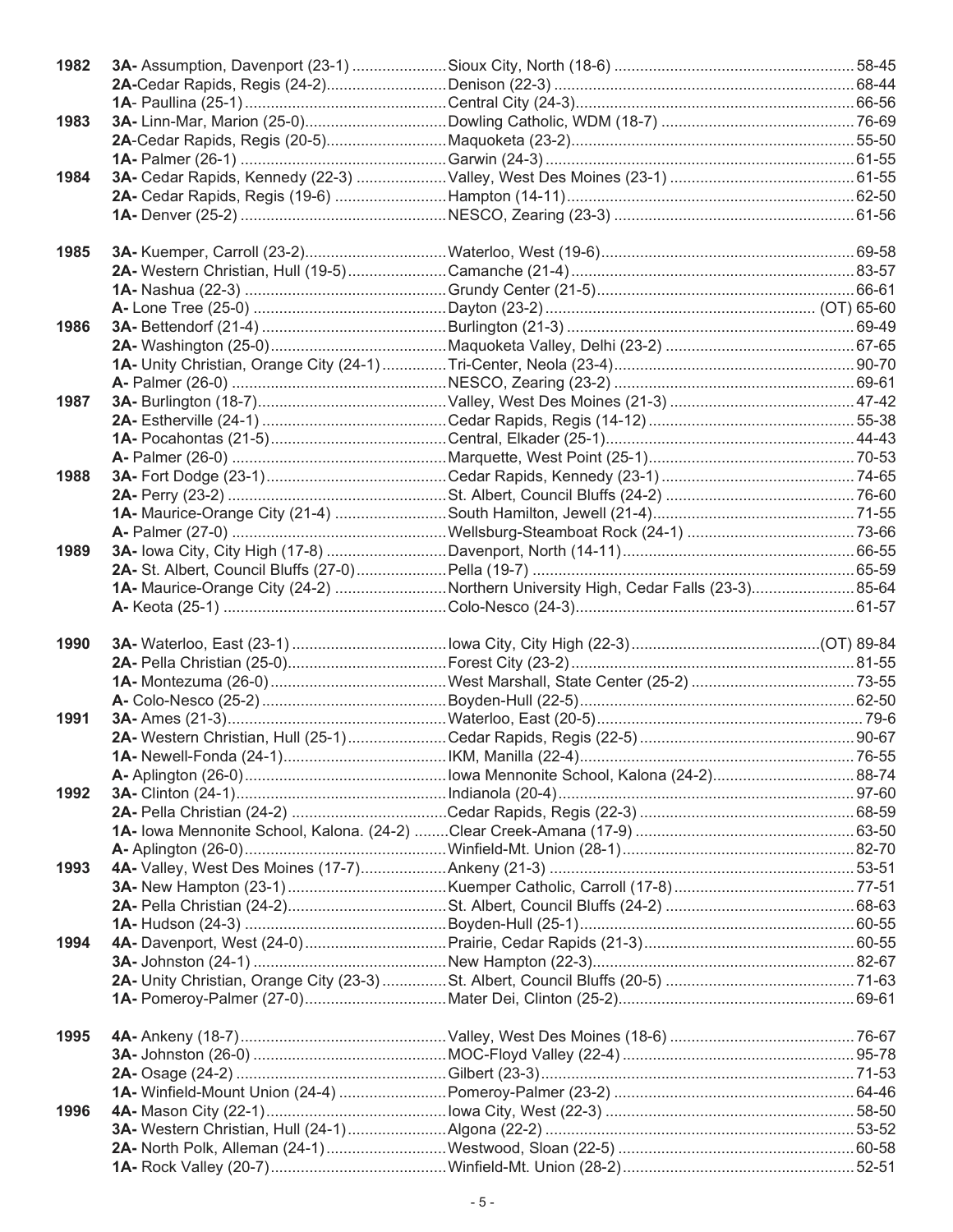| 1997 |                                                                                |  |
|------|--------------------------------------------------------------------------------|--|
|      |                                                                                |  |
|      |                                                                                |  |
|      |                                                                                |  |
| 1998 |                                                                                |  |
|      |                                                                                |  |
|      |                                                                                |  |
|      |                                                                                |  |
| 1999 |                                                                                |  |
|      |                                                                                |  |
|      |                                                                                |  |
|      |                                                                                |  |
| 2000 |                                                                                |  |
|      |                                                                                |  |
|      |                                                                                |  |
|      |                                                                                |  |
| 2001 |                                                                                |  |
|      | 3A- Epworth, Western Dubuque (27-0) Bishop Heelan, Sioux City (19-7)(OT) 61-58 |  |
|      |                                                                                |  |
|      |                                                                                |  |
| 2002 |                                                                                |  |
|      |                                                                                |  |
|      |                                                                                |  |
|      |                                                                                |  |
| 2003 |                                                                                |  |
|      |                                                                                |  |
|      |                                                                                |  |
|      |                                                                                |  |
| 2004 |                                                                                |  |
|      |                                                                                |  |
|      |                                                                                |  |
|      |                                                                                |  |
| 2005 |                                                                                |  |
|      |                                                                                |  |
|      |                                                                                |  |
|      | 1A- North Mahaska, New Sharon (27-1) Iowa Mennonite School, Kalona (28-1)74-63 |  |
| 2006 |                                                                                |  |
|      |                                                                                |  |
|      |                                                                                |  |
|      |                                                                                |  |
| 2007 |                                                                                |  |
|      | 3A- Waverly-Shell Rock (24-3) Bishop Heelan Catholic, Sioux City (22-5) 74-51  |  |
|      |                                                                                |  |
|      |                                                                                |  |
| 2008 |                                                                                |  |
|      |                                                                                |  |
|      |                                                                                |  |
|      |                                                                                |  |
| 2009 |                                                                                |  |
|      |                                                                                |  |
|      |                                                                                |  |
|      |                                                                                |  |
| 2010 |                                                                                |  |
|      |                                                                                |  |
|      |                                                                                |  |
|      |                                                                                |  |
| 2011 |                                                                                |  |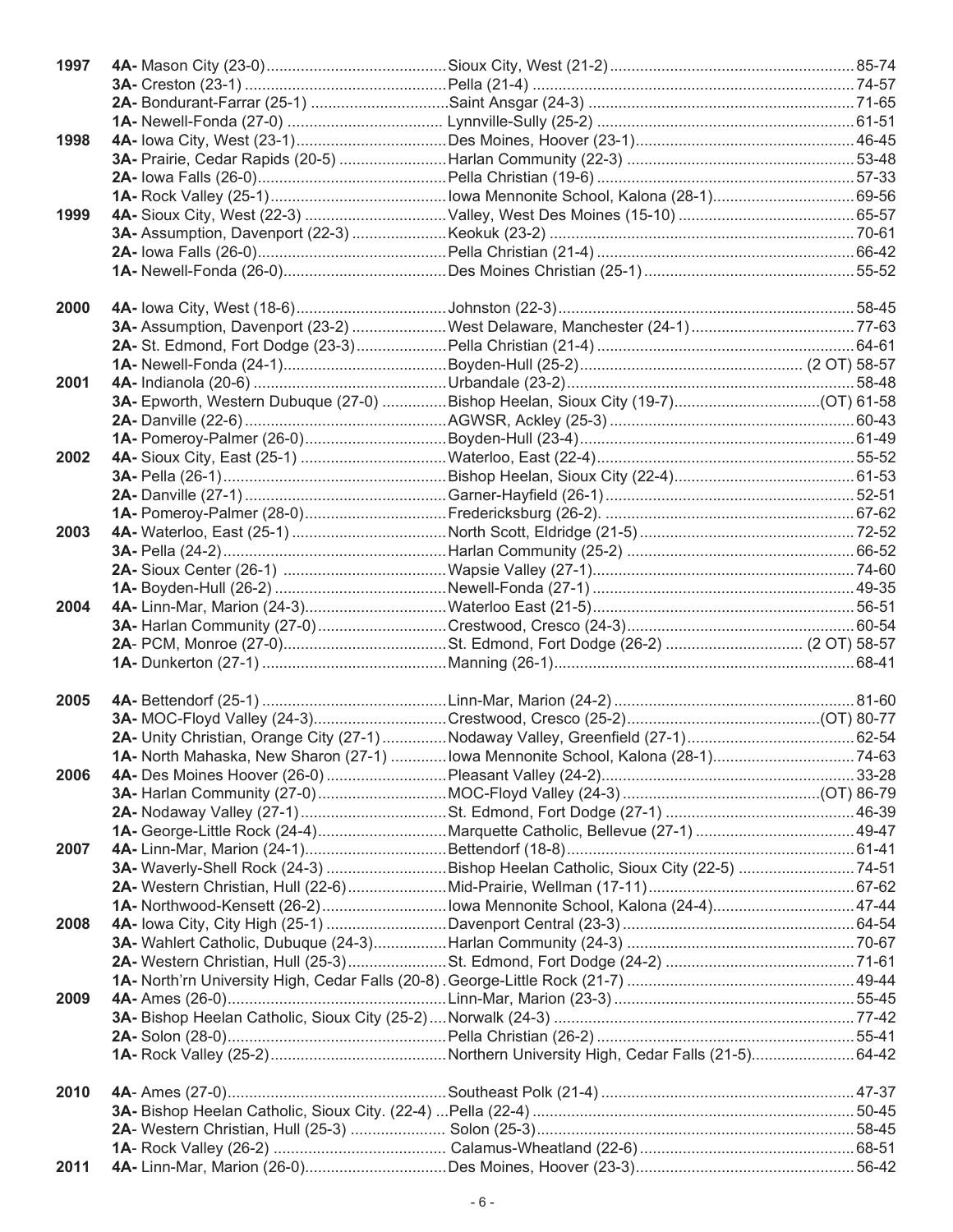| 2012 |  |  |
|------|--|--|
|      |  |  |
|      |  |  |
|      |  |  |
| 2013 |  |  |
|      |  |  |
|      |  |  |
|      |  |  |
| 2014 |  |  |
|      |  |  |
|      |  |  |
|      |  |  |
| 2015 |  |  |
|      |  |  |
|      |  |  |
|      |  |  |
| 2016 |  |  |
|      |  |  |
|      |  |  |
|      |  |  |
| 2017 |  |  |
|      |  |  |
|      |  |  |
|      |  |  |
| 2018 |  |  |
|      |  |  |
|      |  |  |
|      |  |  |
| 2019 |  |  |
|      |  |  |
|      |  |  |
|      |  |  |

#### ALPHABETICAL LISTING OF STATE CHAMPIONSHIP TEAMS, 1923-Present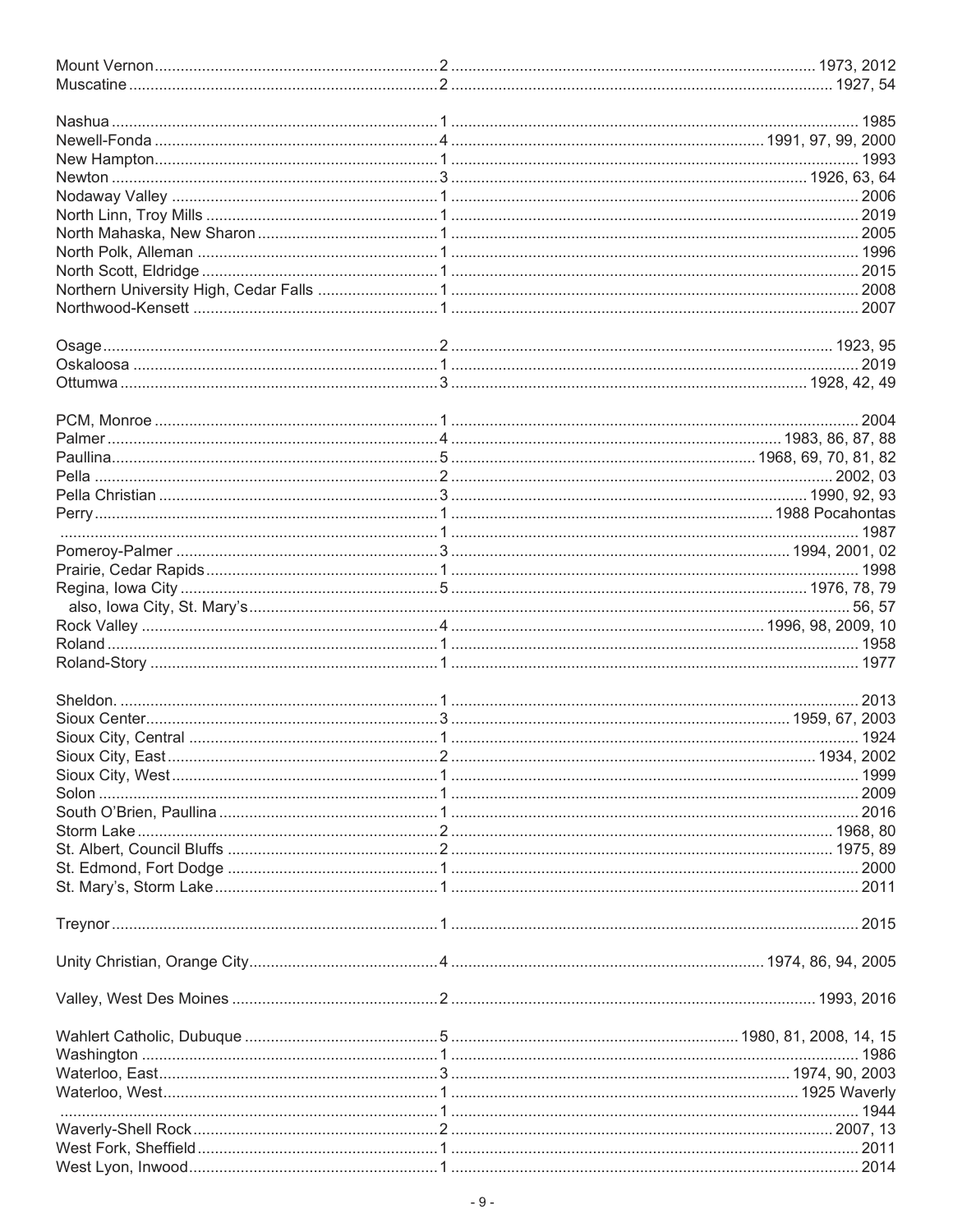#### **RUNNER-UP TEAMS - Alphabetically**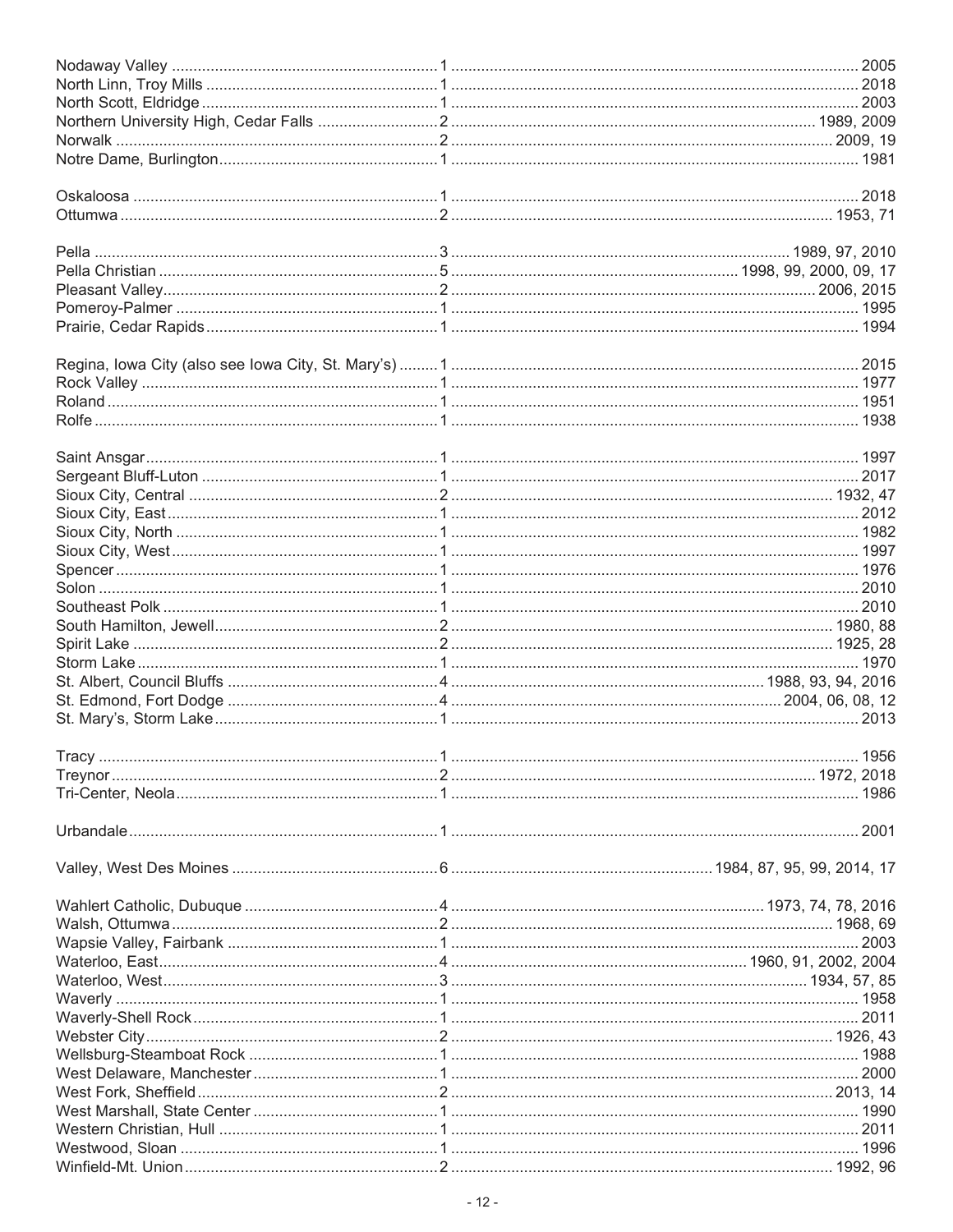#### **CONSOLATION GAME RESULTS**

| Year | <b>Third Place</b>                  | <b>Fourth Place</b> | <b>Score</b> |
|------|-------------------------------------|---------------------|--------------|
| 1912 |                                     |                     |              |
| 1913 |                                     |                     |              |
| 1914 |                                     |                     |              |
| 1915 |                                     |                     |              |
| 1916 |                                     |                     |              |
| 1917 |                                     |                     |              |
| 1918 |                                     |                     |              |
| 1919 |                                     |                     |              |
|      | 1920-22 No Consolation Games Played |                     |              |

#### **IHSAA-SPONSORED TOURNAMENTS BEGAN IN 1923**

|      |                                 | Round Robin format used 1923-1926 |  |
|------|---------------------------------|-----------------------------------|--|
| 1923 |                                 |                                   |  |
| 1924 |                                 |                                   |  |
| 1925 |                                 |                                   |  |
|      |                                 |                                   |  |
| 1926 |                                 |                                   |  |
|      |                                 |                                   |  |
| 1927 |                                 |                                   |  |
| 1928 | No true consolation game played |                                   |  |
| 1929 |                                 |                                   |  |
| 1930 |                                 |                                   |  |
| 1931 |                                 |                                   |  |
| 1932 |                                 |                                   |  |
| 1933 |                                 |                                   |  |
| 1934 |                                 |                                   |  |
| 1935 |                                 |                                   |  |
| 1936 |                                 |                                   |  |
| 1937 |                                 |                                   |  |
| 1938 |                                 |                                   |  |
| 1939 |                                 |                                   |  |
| 1940 |                                 |                                   |  |
| 1941 |                                 |                                   |  |
| 1942 |                                 |                                   |  |
| 1943 |                                 |                                   |  |
| 1944 |                                 |                                   |  |
| 1945 |                                 |                                   |  |
| 1946 |                                 |                                   |  |
| 1947 |                                 |                                   |  |
| 1948 |                                 |                                   |  |
| 1949 |                                 |                                   |  |
| 1950 |                                 |                                   |  |
| 1951 |                                 |                                   |  |
| 1952 |                                 |                                   |  |
| 1953 |                                 |                                   |  |
| 1954 |                                 |                                   |  |
| 1955 |                                 |                                   |  |
| 1956 |                                 |                                   |  |
|      |                                 |                                   |  |
| 1957 |                                 |                                   |  |
|      |                                 |                                   |  |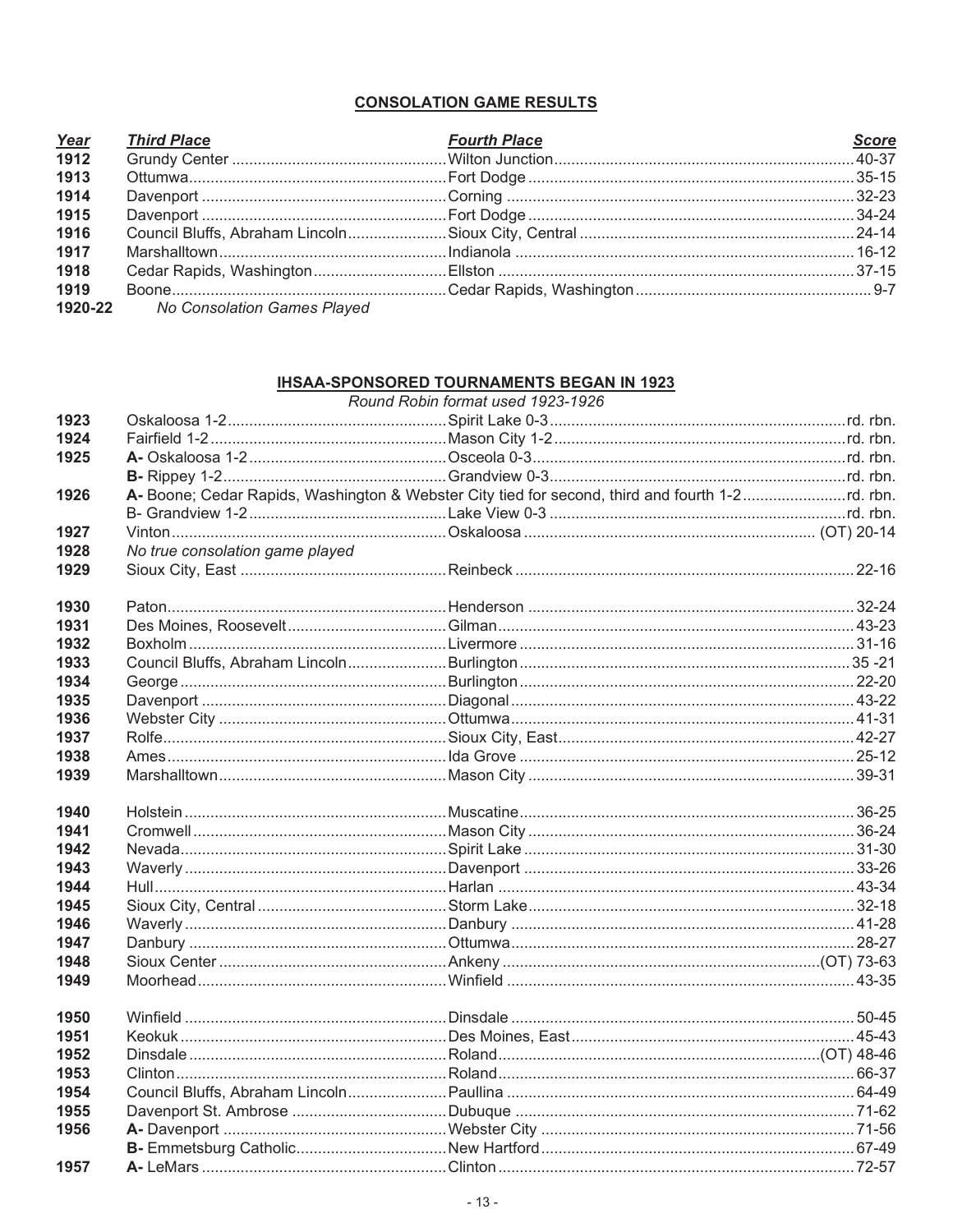| 1958 |  |  |
|------|--|--|
|      |  |  |
| 1959 |  |  |
|      |  |  |
|      |  |  |
| 1960 |  |  |
|      |  |  |
| 1961 |  |  |
| 1962 |  |  |
| 1963 |  |  |
| 1964 |  |  |
| 1965 |  |  |
| 1966 |  |  |
| 1967 |  |  |
|      |  |  |
|      |  |  |
| 1968 |  |  |
|      |  |  |
| 1969 |  |  |
|      |  |  |
|      |  |  |
| 1970 |  |  |
|      |  |  |
| 1971 |  |  |
|      |  |  |
| 1972 |  |  |
|      |  |  |
|      |  |  |
| 1973 |  |  |
|      |  |  |
| 1974 |  |  |
|      |  |  |
| 1975 |  |  |
|      |  |  |
|      |  |  |
| 1976 |  |  |
|      |  |  |
|      |  |  |
| 1977 |  |  |
|      |  |  |
|      |  |  |
| 1978 |  |  |
|      |  |  |
|      |  |  |
| 1979 |  |  |
|      |  |  |
|      |  |  |
|      |  |  |
| 1980 |  |  |
|      |  |  |
|      |  |  |
| 1981 |  |  |
|      |  |  |
|      |  |  |
| 1982 |  |  |
|      |  |  |
|      |  |  |
| 1983 |  |  |
|      |  |  |
|      |  |  |
|      |  |  |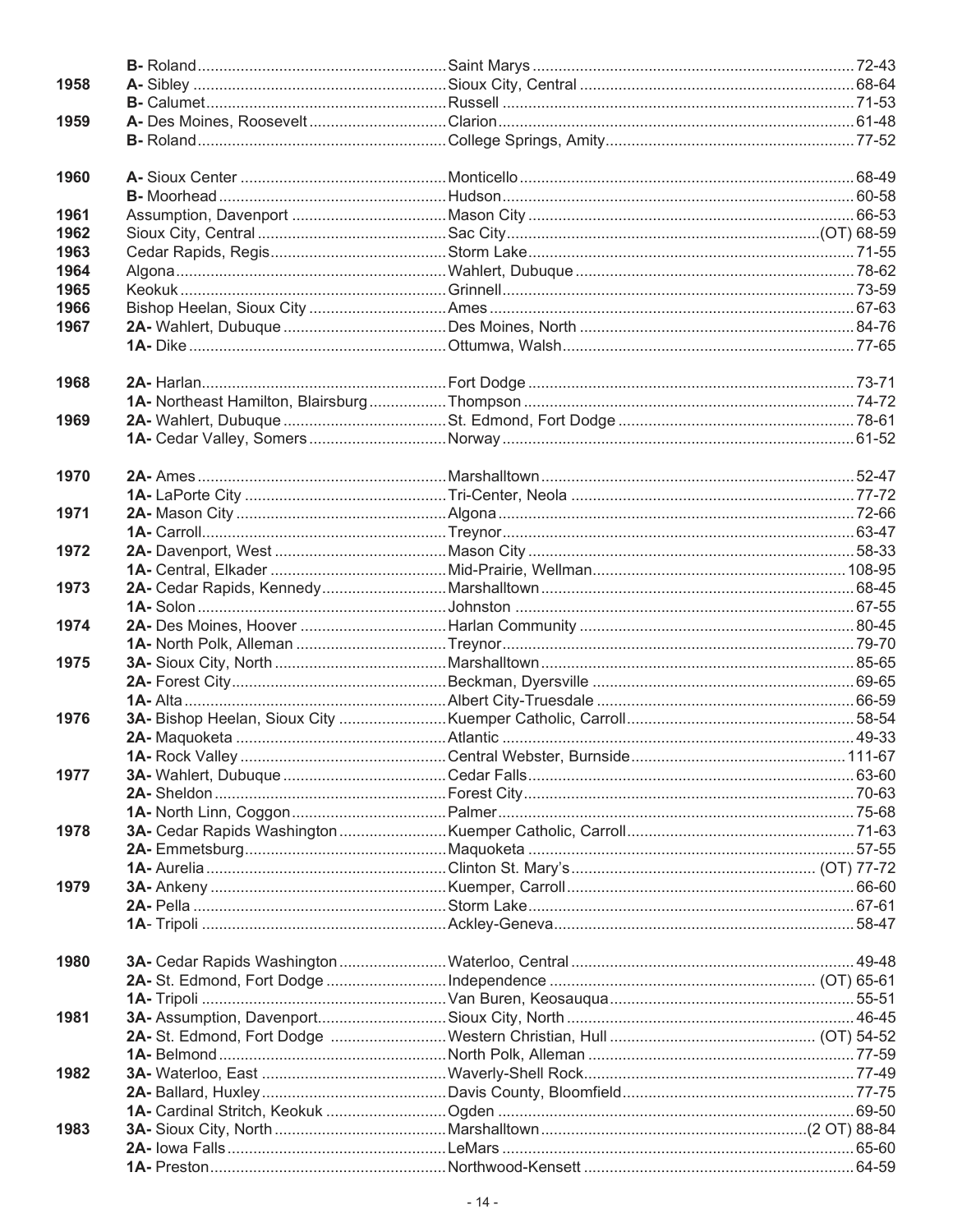| 1984 |  |  |
|------|--|--|
|      |  |  |
|      |  |  |
| 1985 |  |  |
|      |  |  |
|      |  |  |
|      |  |  |
| 1986 |  |  |
|      |  |  |
|      |  |  |
|      |  |  |
| 1987 |  |  |
|      |  |  |
|      |  |  |
|      |  |  |
| 1988 |  |  |
|      |  |  |
|      |  |  |
|      |  |  |
| 1989 |  |  |
|      |  |  |
|      |  |  |
|      |  |  |
|      |  |  |
| 1990 |  |  |
|      |  |  |
|      |  |  |
|      |  |  |
| 1991 |  |  |
|      |  |  |
|      |  |  |
|      |  |  |
| 1992 |  |  |
|      |  |  |
|      |  |  |
|      |  |  |
| 1993 |  |  |
|      |  |  |
|      |  |  |
|      |  |  |
| 1994 |  |  |
|      |  |  |
|      |  |  |
|      |  |  |
| 1995 |  |  |
|      |  |  |
|      |  |  |
|      |  |  |
| 1996 |  |  |
|      |  |  |
|      |  |  |
|      |  |  |
| 1997 |  |  |
|      |  |  |
|      |  |  |
|      |  |  |
| 1998 |  |  |
|      |  |  |
|      |  |  |
|      |  |  |
|      |  |  |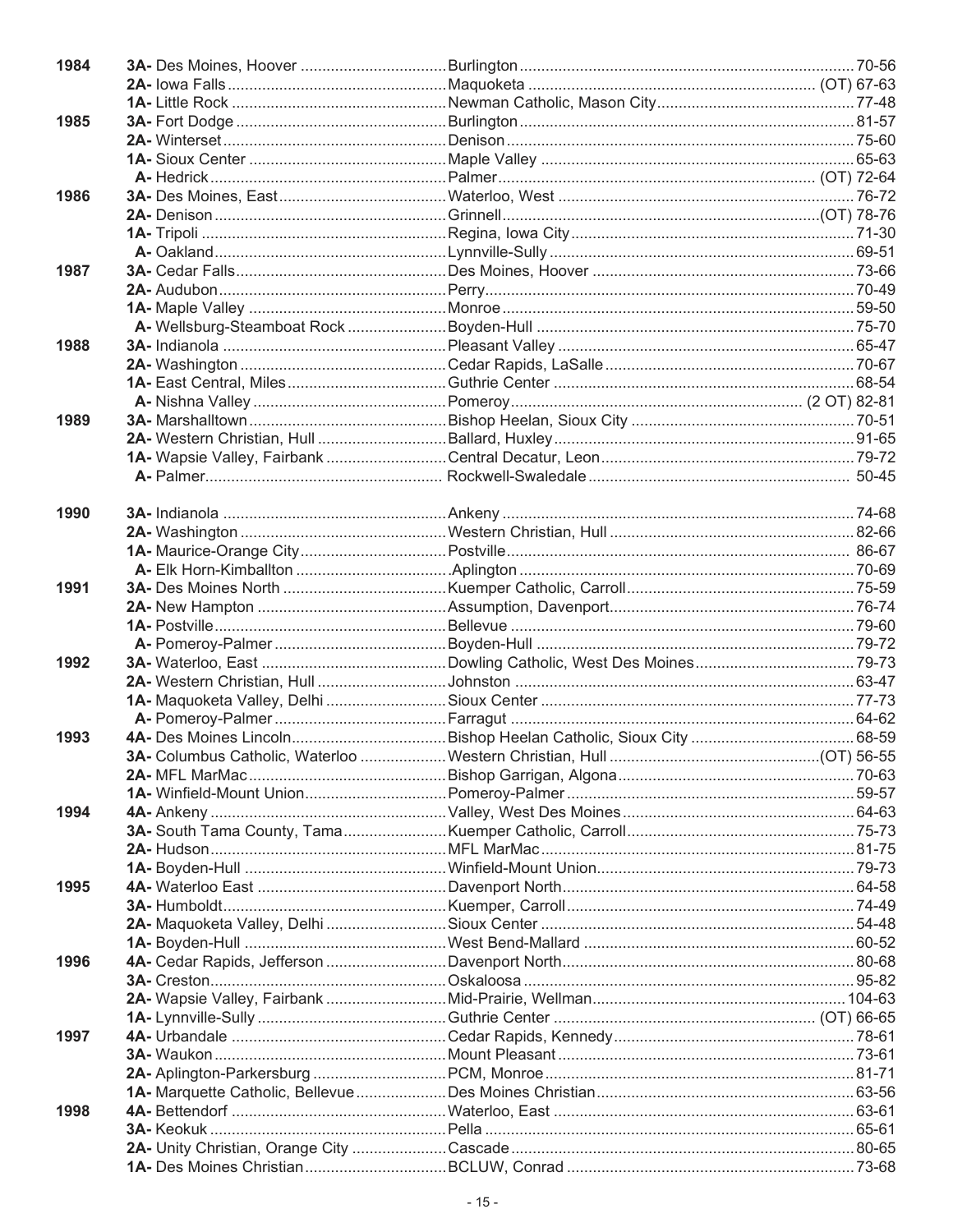| 1999 |  |  |
|------|--|--|
|      |  |  |
|      |  |  |
|      |  |  |
|      |  |  |
| 2000 |  |  |
|      |  |  |
|      |  |  |
|      |  |  |
| 2001 |  |  |
|      |  |  |
|      |  |  |
|      |  |  |
| 2002 |  |  |
|      |  |  |
|      |  |  |
|      |  |  |
| 2003 |  |  |
|      |  |  |
|      |  |  |
|      |  |  |
| 2004 |  |  |
|      |  |  |
|      |  |  |
| 2005 |  |  |
|      |  |  |
|      |  |  |
|      |  |  |
| 2006 |  |  |
|      |  |  |
|      |  |  |
|      |  |  |
| 2007 |  |  |
|      |  |  |
|      |  |  |
|      |  |  |
| 2008 |  |  |
|      |  |  |
|      |  |  |
|      |  |  |
| 2009 |  |  |
|      |  |  |
|      |  |  |
|      |  |  |
|      |  |  |
| 2010 |  |  |
|      |  |  |
|      |  |  |
|      |  |  |
| 2011 |  |  |
|      |  |  |
|      |  |  |
|      |  |  |
| 2012 |  |  |
|      |  |  |
|      |  |  |
|      |  |  |
| 2013 |  |  |
|      |  |  |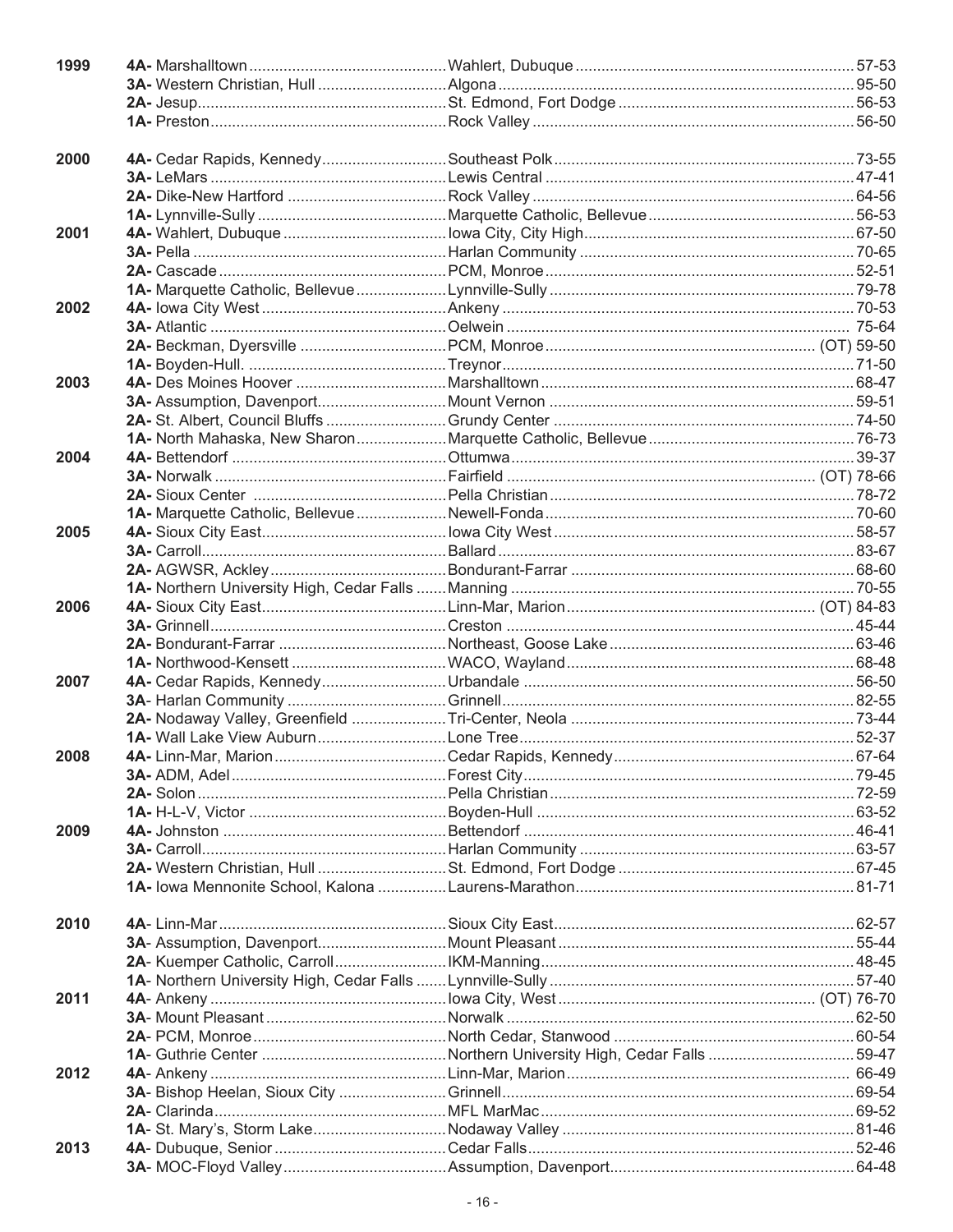| 2014 |  |  |
|------|--|--|
|      |  |  |
|      |  |  |
|      |  |  |
| 2015 |  |  |
|      |  |  |
|      |  |  |
|      |  |  |
| 2016 |  |  |
|      |  |  |
|      |  |  |
|      |  |  |
| 2017 |  |  |
|      |  |  |
|      |  |  |
|      |  |  |
| 2018 |  |  |
|      |  |  |
|      |  |  |
|      |  |  |
| 2019 |  |  |
|      |  |  |
|      |  |  |
|      |  |  |

#### **CHRONOLOGY OF STATE TOURNEY SCORING LEADERS**

| Year | <b>Player, School</b> | $G$ and $G$ | <u>FG FT TP</u> |  |
|------|-----------------------|-------------|-----------------|--|
| 1912 |                       |             |                 |  |
| 1913 |                       |             |                 |  |
| 1914 |                       |             |                 |  |
| 1915 |                       |             |                 |  |
| 1916 |                       |             |                 |  |
| 1917 |                       |             |                 |  |
| 1918 |                       |             |                 |  |
| 1919 |                       |             |                 |  |
| 1920 |                       |             |                 |  |
| 1920 |                       |             |                 |  |
| 1921 |                       |             |                 |  |
| 1921 |                       |             |                 |  |
| 1922 |                       |             |                 |  |
| 1922 |                       |             |                 |  |

#### **IHSAA-SPONSORED TOURNAMENTS BEGAN IN 1923**

| 1923 |  |  |  |
|------|--|--|--|
| 1924 |  |  |  |
| 1925 |  |  |  |
|      |  |  |  |
| 1926 |  |  |  |
|      |  |  |  |
| 1927 |  |  |  |
|      |  |  |  |
| 1928 |  |  |  |
| 1929 |  |  |  |
|      |  |  |  |
| 1930 |  |  |  |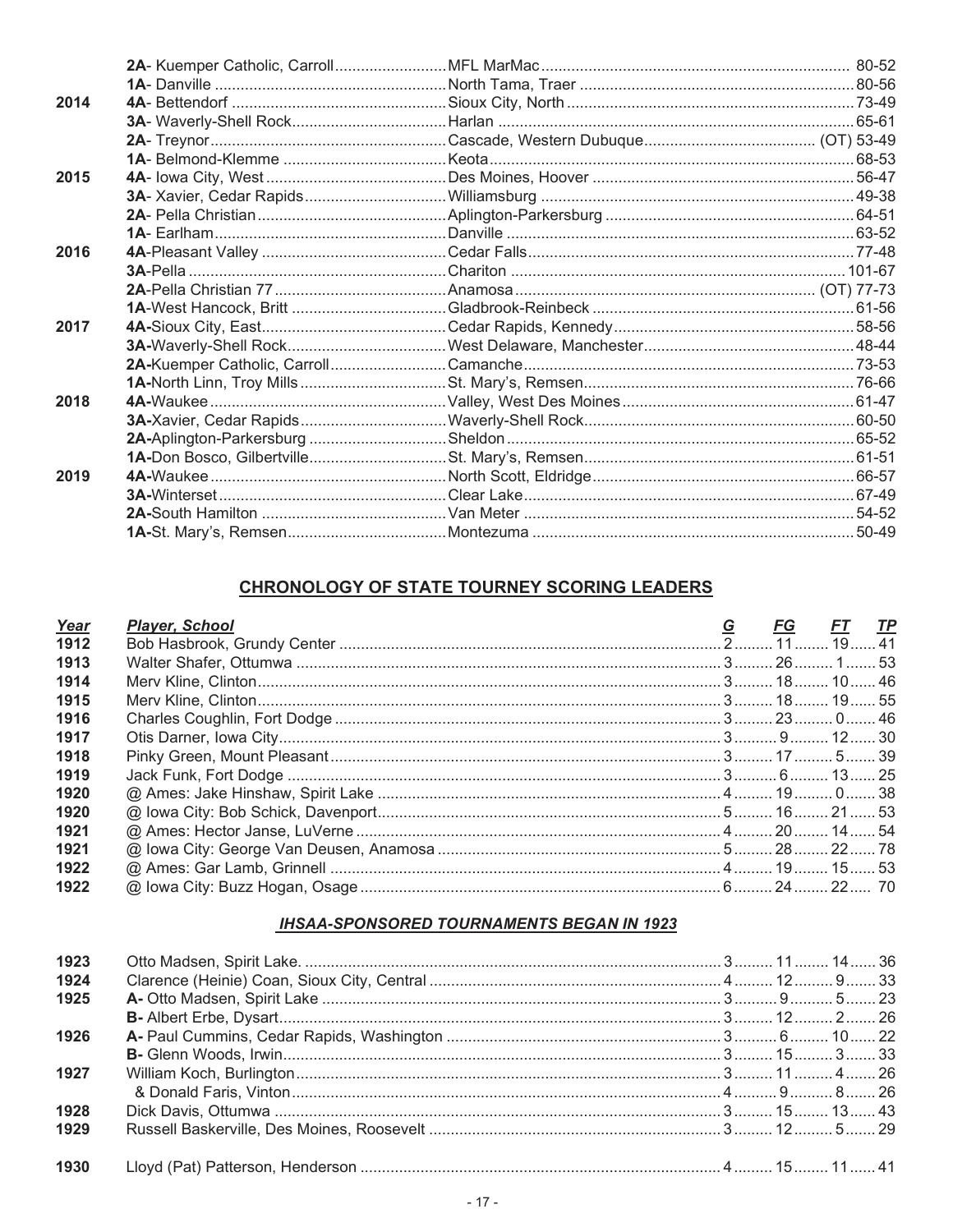| 1931         |  |  |  |
|--------------|--|--|--|
| 1932         |  |  |  |
| 1933         |  |  |  |
| 1934         |  |  |  |
| 1935         |  |  |  |
| 1936         |  |  |  |
| 1937         |  |  |  |
| 1938         |  |  |  |
| 1939         |  |  |  |
|              |  |  |  |
| 1940         |  |  |  |
| 1941         |  |  |  |
| 1942         |  |  |  |
| 1943         |  |  |  |
| 1944         |  |  |  |
|              |  |  |  |
| 1945         |  |  |  |
| 1946         |  |  |  |
| 1947         |  |  |  |
| 1948         |  |  |  |
| 1949         |  |  |  |
|              |  |  |  |
| 1950         |  |  |  |
| 1951         |  |  |  |
| 1952         |  |  |  |
| 1953         |  |  |  |
| 1954         |  |  |  |
| 1955         |  |  |  |
|              |  |  |  |
| 1956         |  |  |  |
|              |  |  |  |
| 1957         |  |  |  |
|              |  |  |  |
| 1958         |  |  |  |
|              |  |  |  |
| 1959         |  |  |  |
|              |  |  |  |
|              |  |  |  |
| 1960         |  |  |  |
|              |  |  |  |
| 1961         |  |  |  |
| 1962         |  |  |  |
| 1963         |  |  |  |
| 1964         |  |  |  |
|              |  |  |  |
| 1965<br>1966 |  |  |  |
|              |  |  |  |
| 1967         |  |  |  |
|              |  |  |  |
| 1968         |  |  |  |
|              |  |  |  |
| 1969         |  |  |  |
|              |  |  |  |
|              |  |  |  |
|              |  |  |  |
| 1970         |  |  |  |
|              |  |  |  |
| 1971         |  |  |  |
|              |  |  |  |
| 1972         |  |  |  |
|              |  |  |  |
| 1973         |  |  |  |
|              |  |  |  |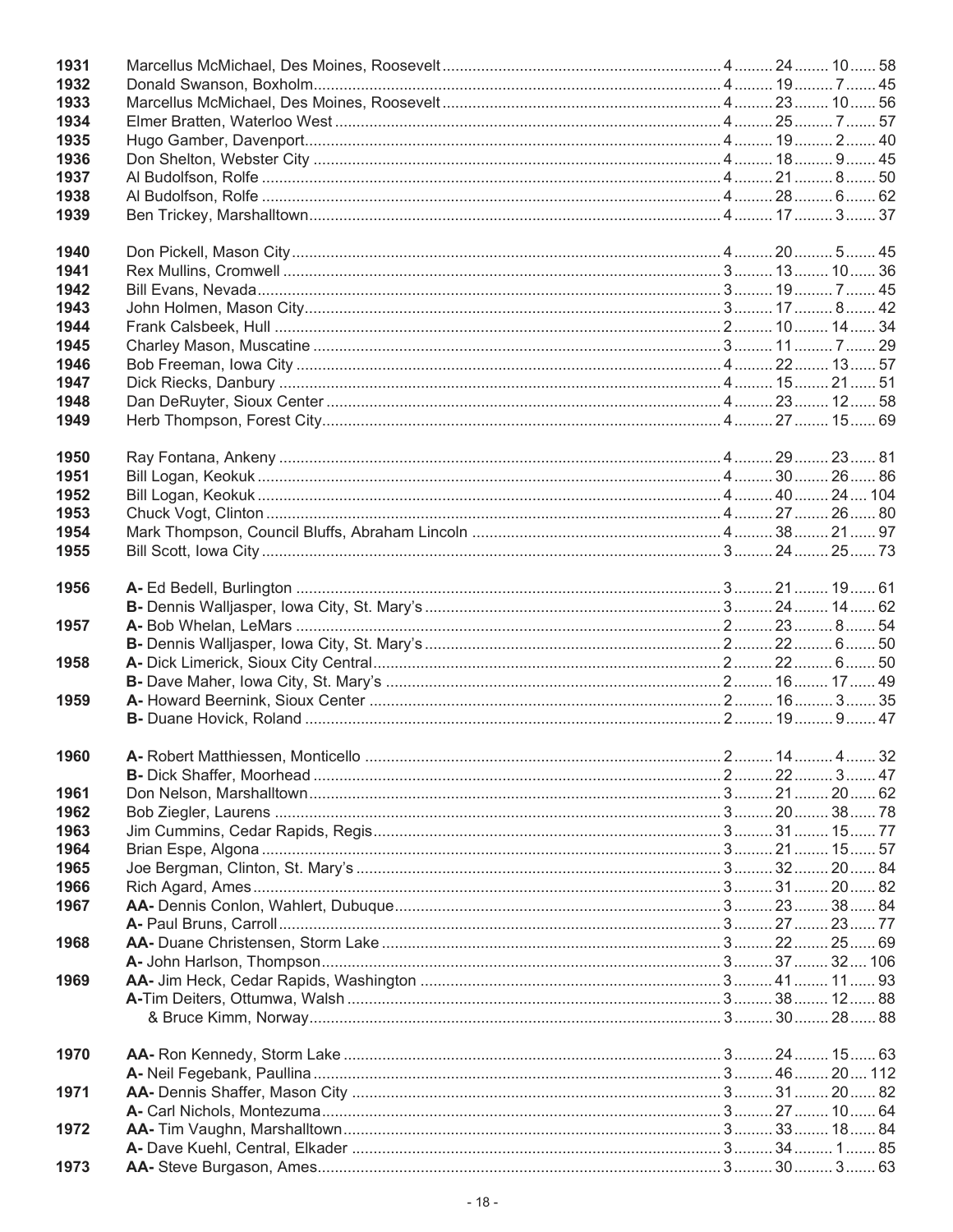| 1974        |                                                                                                                                                                                                                                              |  |  |  |
|-------------|----------------------------------------------------------------------------------------------------------------------------------------------------------------------------------------------------------------------------------------------|--|--|--|
|             |                                                                                                                                                                                                                                              |  |  |  |
| 1975        |                                                                                                                                                                                                                                              |  |  |  |
|             |                                                                                                                                                                                                                                              |  |  |  |
|             |                                                                                                                                                                                                                                              |  |  |  |
|             |                                                                                                                                                                                                                                              |  |  |  |
| 1976        |                                                                                                                                                                                                                                              |  |  |  |
|             |                                                                                                                                                                                                                                              |  |  |  |
|             |                                                                                                                                                                                                                                              |  |  |  |
|             |                                                                                                                                                                                                                                              |  |  |  |
| 1977        |                                                                                                                                                                                                                                              |  |  |  |
|             |                                                                                                                                                                                                                                              |  |  |  |
|             |                                                                                                                                                                                                                                              |  |  |  |
| 1978        |                                                                                                                                                                                                                                              |  |  |  |
|             |                                                                                                                                                                                                                                              |  |  |  |
|             |                                                                                                                                                                                                                                              |  |  |  |
|             |                                                                                                                                                                                                                                              |  |  |  |
| 1979        |                                                                                                                                                                                                                                              |  |  |  |
|             |                                                                                                                                                                                                                                              |  |  |  |
|             |                                                                                                                                                                                                                                              |  |  |  |
|             |                                                                                                                                                                                                                                              |  |  |  |
| 1980        |                                                                                                                                                                                                                                              |  |  |  |
|             |                                                                                                                                                                                                                                              |  |  |  |
|             |                                                                                                                                                                                                                                              |  |  |  |
| 1981        |                                                                                                                                                                                                                                              |  |  |  |
|             |                                                                                                                                                                                                                                              |  |  |  |
|             |                                                                                                                                                                                                                                              |  |  |  |
|             |                                                                                                                                                                                                                                              |  |  |  |
| 1982        |                                                                                                                                                                                                                                              |  |  |  |
|             |                                                                                                                                                                                                                                              |  |  |  |
|             |                                                                                                                                                                                                                                              |  |  |  |
|             |                                                                                                                                                                                                                                              |  |  |  |
|             |                                                                                                                                                                                                                                              |  |  |  |
|             | Beginning in the 1983 Season, TP includes three-point goals * that are included in the number of FG                                                                                                                                          |  |  |  |
|             |                                                                                                                                                                                                                                              |  |  |  |
| <u>Year</u> |                                                                                                                                                                                                                                              |  |  |  |
| 1983        |                                                                                                                                                                                                                                              |  |  |  |
|             | <mark>9 Player, School Englished Nation</mark> Control of the Marian Marian Control of the Marian Control of the Marian Cont<br>16 ……… 3 ……… 29 ……… 16 …… 75 شبیه 10 میلاد که از این است از منابع از این است که از این این این این این این ا |  |  |  |
|             |                                                                                                                                                                                                                                              |  |  |  |
|             |                                                                                                                                                                                                                                              |  |  |  |
| 1984        |                                                                                                                                                                                                                                              |  |  |  |
|             |                                                                                                                                                                                                                                              |  |  |  |
|             |                                                                                                                                                                                                                                              |  |  |  |
| 1985        |                                                                                                                                                                                                                                              |  |  |  |
|             |                                                                                                                                                                                                                                              |  |  |  |
|             |                                                                                                                                                                                                                                              |  |  |  |
|             |                                                                                                                                                                                                                                              |  |  |  |
| 1986        |                                                                                                                                                                                                                                              |  |  |  |
|             |                                                                                                                                                                                                                                              |  |  |  |
|             |                                                                                                                                                                                                                                              |  |  |  |
|             |                                                                                                                                                                                                                                              |  |  |  |
|             |                                                                                                                                                                                                                                              |  |  |  |
| 1987        |                                                                                                                                                                                                                                              |  |  |  |
|             |                                                                                                                                                                                                                                              |  |  |  |
|             |                                                                                                                                                                                                                                              |  |  |  |
|             |                                                                                                                                                                                                                                              |  |  |  |
| 1988        |                                                                                                                                                                                                                                              |  |  |  |
|             |                                                                                                                                                                                                                                              |  |  |  |
|             |                                                                                                                                                                                                                                              |  |  |  |
|             |                                                                                                                                                                                                                                              |  |  |  |
| 1989        |                                                                                                                                                                                                                                              |  |  |  |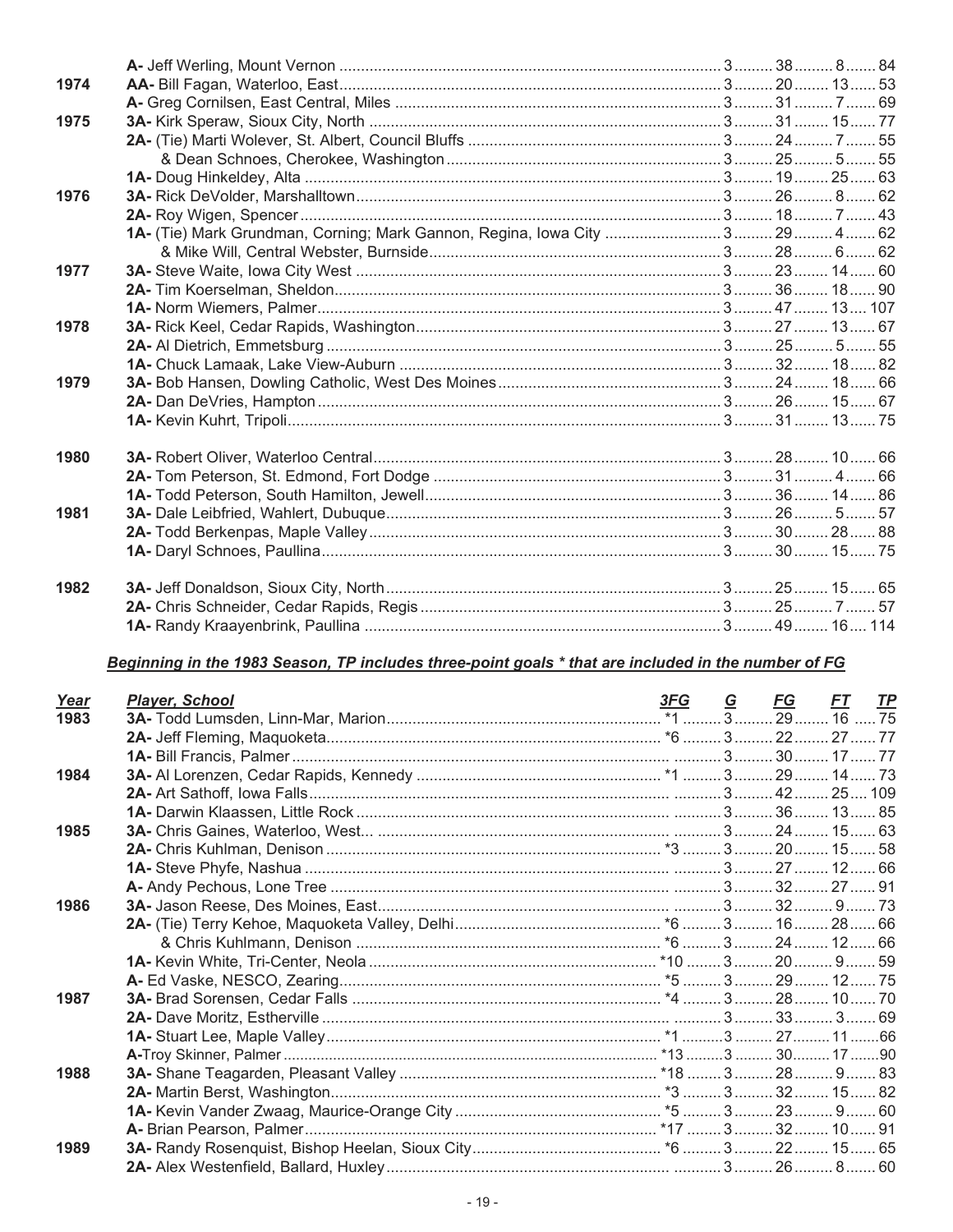| 1990 |  |  |
|------|--|--|
|      |  |  |
|      |  |  |
|      |  |  |
| 1991 |  |  |
|      |  |  |
|      |  |  |
|      |  |  |
|      |  |  |
| 1992 |  |  |
|      |  |  |
|      |  |  |
|      |  |  |
| 1993 |  |  |
|      |  |  |
|      |  |  |
|      |  |  |
| 1994 |  |  |
|      |  |  |
|      |  |  |
|      |  |  |
| 1995 |  |  |
|      |  |  |
|      |  |  |
|      |  |  |
|      |  |  |
| 1996 |  |  |
|      |  |  |
|      |  |  |
|      |  |  |
| 1997 |  |  |
|      |  |  |
|      |  |  |
|      |  |  |
|      |  |  |
| 1998 |  |  |
|      |  |  |
|      |  |  |
|      |  |  |
| 1999 |  |  |
|      |  |  |
|      |  |  |
|      |  |  |
|      |  |  |
|      |  |  |
| 2000 |  |  |
|      |  |  |
|      |  |  |
|      |  |  |
| 2001 |  |  |
|      |  |  |
|      |  |  |
|      |  |  |
| 2002 |  |  |
|      |  |  |
|      |  |  |
|      |  |  |
|      |  |  |
| 2003 |  |  |
|      |  |  |
|      |  |  |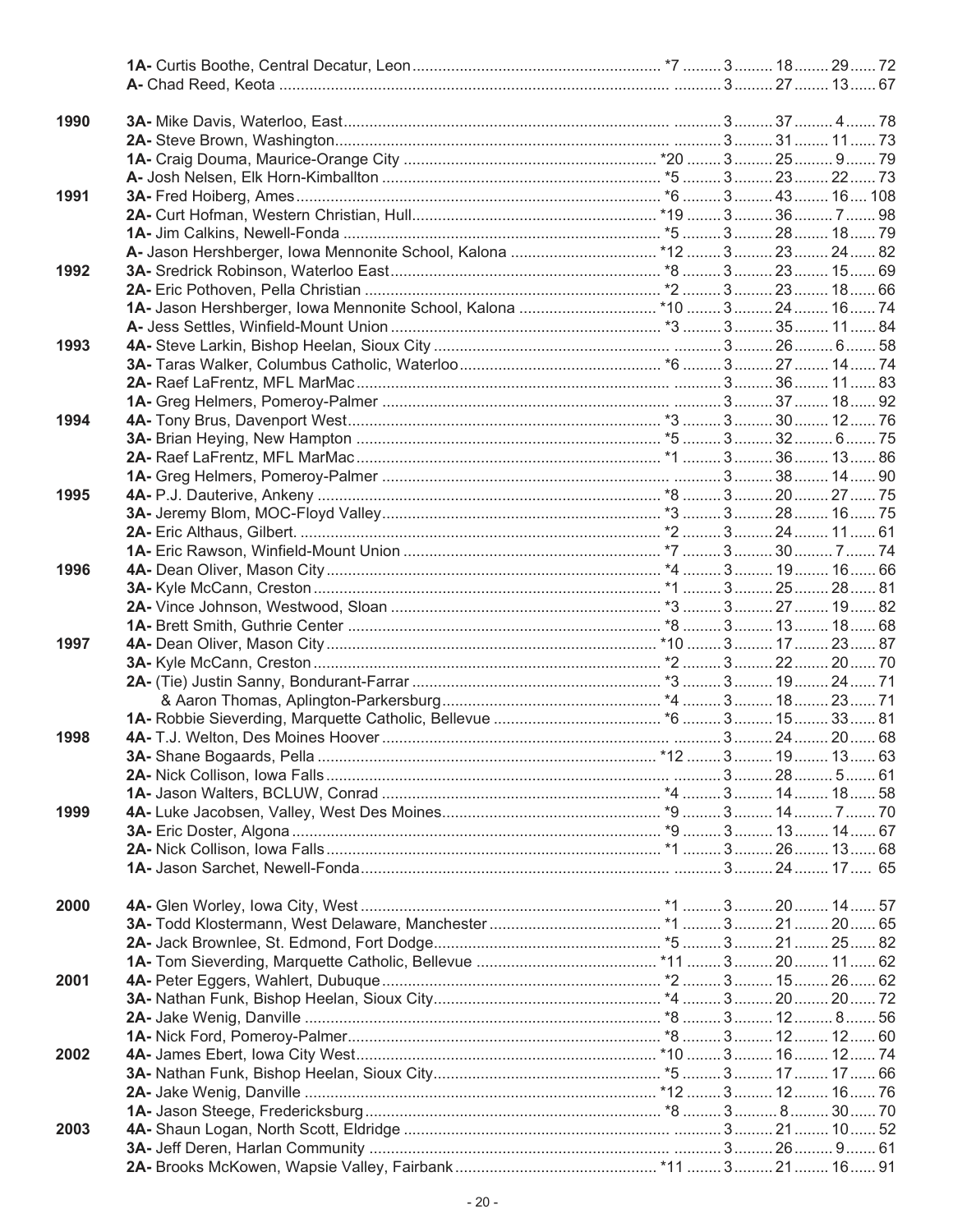| 2004 |  |  |  |
|------|--|--|--|
|      |  |  |  |
|      |  |  |  |
|      |  |  |  |
| 2005 |  |  |  |
|      |  |  |  |
|      |  |  |  |
|      |  |  |  |
| 2006 |  |  |  |
|      |  |  |  |
|      |  |  |  |
|      |  |  |  |
|      |  |  |  |
| 2007 |  |  |  |
|      |  |  |  |
|      |  |  |  |
|      |  |  |  |
|      |  |  |  |
| 2008 |  |  |  |
|      |  |  |  |
|      |  |  |  |
|      |  |  |  |
| 2009 |  |  |  |
|      |  |  |  |
|      |  |  |  |
|      |  |  |  |
|      |  |  |  |
|      |  |  |  |
| 2010 |  |  |  |
|      |  |  |  |
|      |  |  |  |
|      |  |  |  |
| 2011 |  |  |  |
|      |  |  |  |
|      |  |  |  |
|      |  |  |  |
| 2012 |  |  |  |
|      |  |  |  |
|      |  |  |  |
|      |  |  |  |
| 2013 |  |  |  |
|      |  |  |  |
|      |  |  |  |
|      |  |  |  |
|      |  |  |  |
| 2014 |  |  |  |
|      |  |  |  |
|      |  |  |  |
|      |  |  |  |
| 2015 |  |  |  |
|      |  |  |  |
|      |  |  |  |
|      |  |  |  |
| 2016 |  |  |  |
|      |  |  |  |
|      |  |  |  |
|      |  |  |  |
| 2017 |  |  |  |
|      |  |  |  |
|      |  |  |  |
|      |  |  |  |
|      |  |  |  |
| 2018 |  |  |  |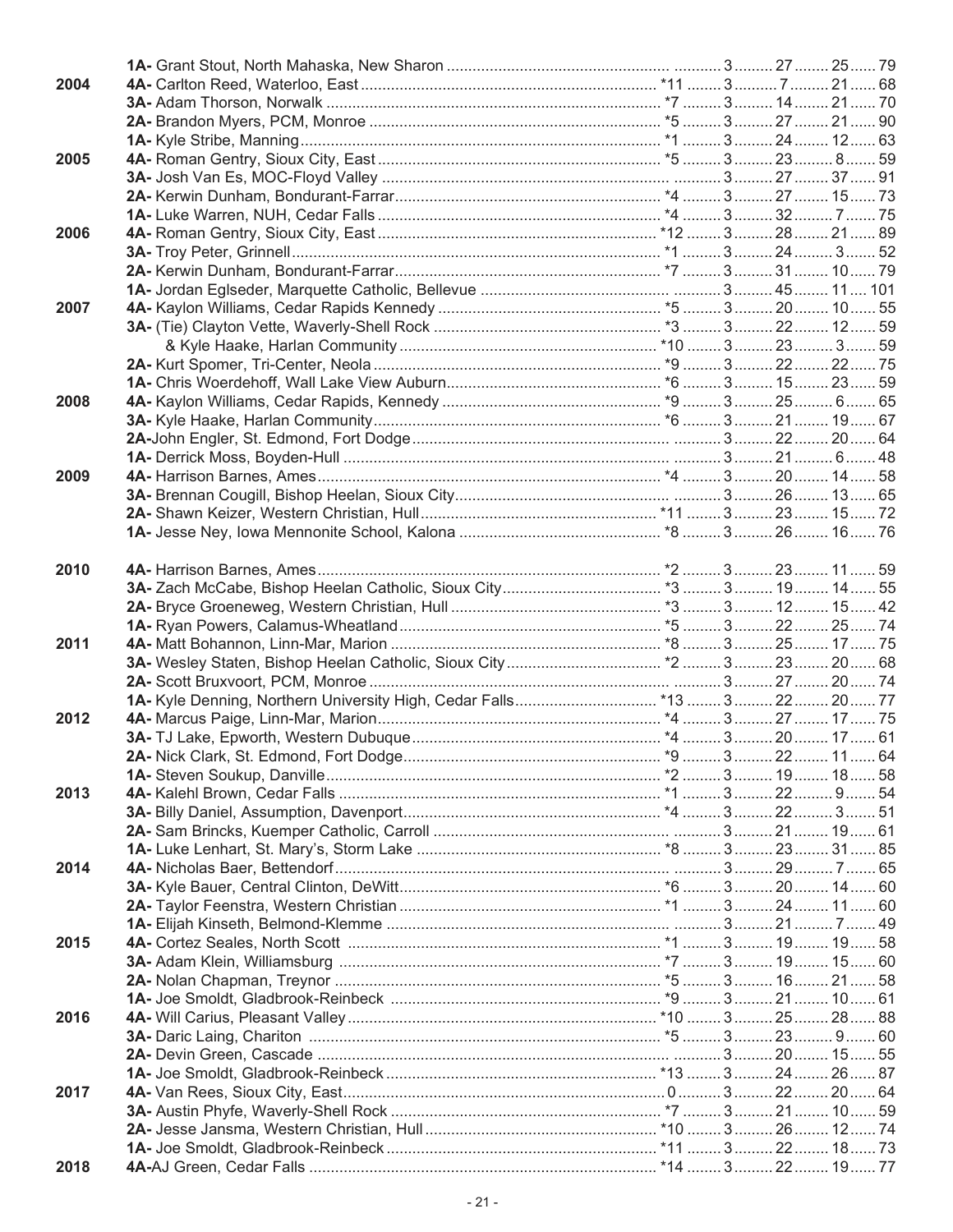| 2019 |  |  |  |
|------|--|--|--|
|      |  |  |  |
|      |  |  |  |
|      |  |  |  |
|      |  |  |  |
|      |  |  |  |

\*3-point field goals made are also included in the total number of FG

#### CHRONOLOGY OF STATE BASKETBALL TOURNEY REBOUNDING LEADERS

|      |          | (SIICE IYZ)                                                          |             |
|------|----------|----------------------------------------------------------------------|-------------|
| Year |          | <b>Player, School</b>                                                | <u>Reb.</u> |
| 1972 | 2A       |                                                                      |             |
|      | 1A       |                                                                      |             |
| 1973 | 2A       |                                                                      |             |
|      | 1A       |                                                                      |             |
| 1974 | 2A       |                                                                      |             |
|      | 1A       |                                                                      |             |
| 1975 | 3A       |                                                                      |             |
|      | 2A<br>1A |                                                                      |             |
|      | 3A       |                                                                      |             |
| 1976 | 2A       |                                                                      |             |
|      | 1A       |                                                                      |             |
| 1977 | 3A       |                                                                      |             |
|      | 2A       |                                                                      |             |
|      | 1A       |                                                                      |             |
| 1978 | 3A       |                                                                      |             |
|      | 2A       |                                                                      |             |
|      | 1A       |                                                                      |             |
| 1979 | 3A       |                                                                      |             |
|      | 2A       |                                                                      |             |
|      | 1A       |                                                                      |             |
|      |          |                                                                      |             |
| 1980 | 3A       | (Tie) Tom Kunnert, Wahlert, Dubuque; Herbert King, Waterloo, Central |             |
|      |          |                                                                      |             |
|      | 2A       |                                                                      |             |
|      | 1A       |                                                                      |             |
| 1981 | 3A       |                                                                      |             |
|      | 2A       |                                                                      |             |
|      | 1A       |                                                                      |             |
| 1982 | 3A       |                                                                      |             |
|      | 2A       |                                                                      |             |
|      | 1A       |                                                                      |             |
| 1983 | 3A       |                                                                      |             |
|      | 2A       |                                                                      |             |
|      | 1A       |                                                                      |             |
| 1984 | 3A       |                                                                      |             |
|      | 2A       |                                                                      |             |
|      | 1A       |                                                                      |             |
| 1985 | 3A       |                                                                      |             |
|      | 2A       |                                                                      |             |
|      | 1A       |                                                                      |             |
|      | A        |                                                                      |             |
| 1986 | 3A       |                                                                      |             |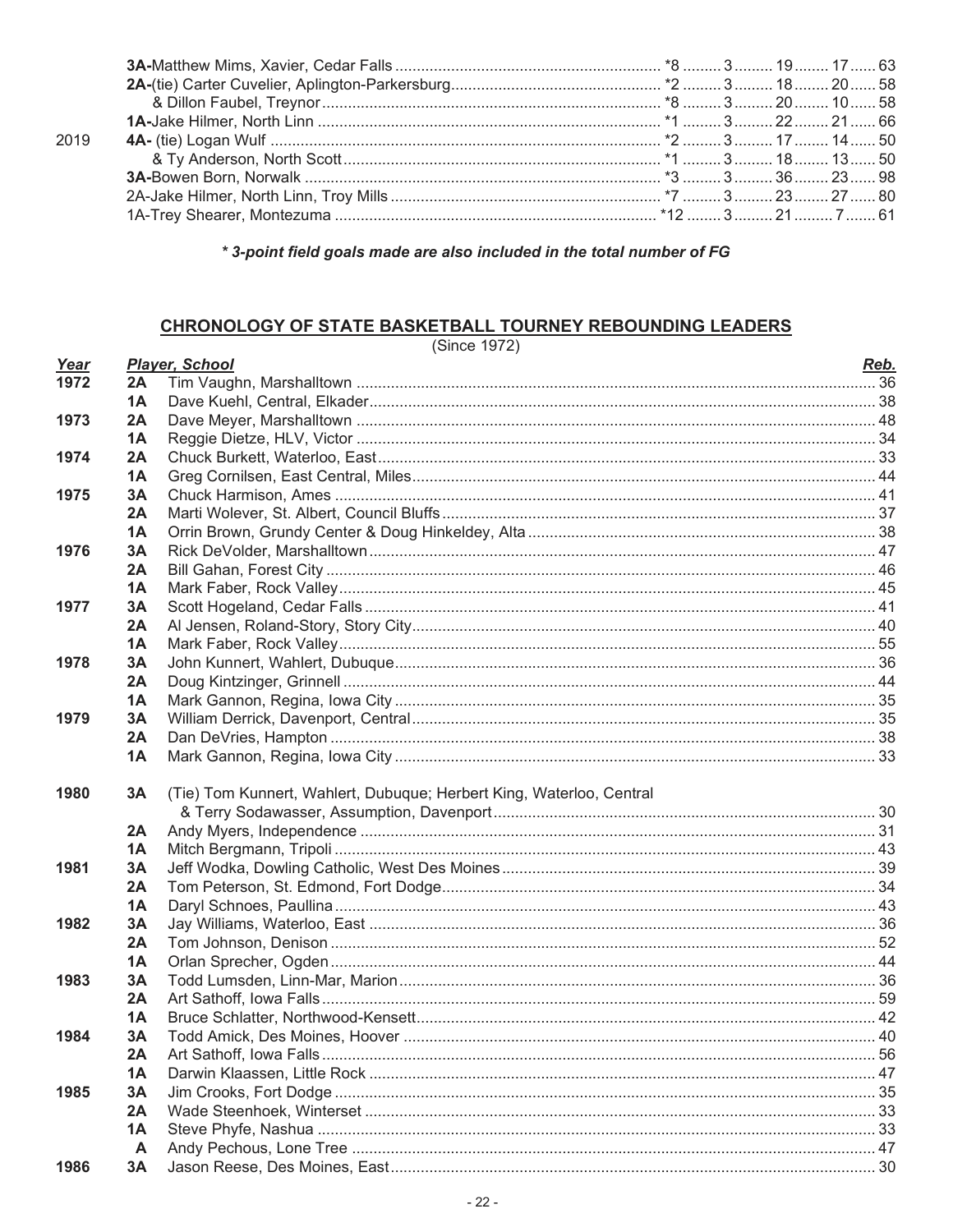|      | 2A        |                                                                                   |  |
|------|-----------|-----------------------------------------------------------------------------------|--|
|      | 1Α        |                                                                                   |  |
|      | A         |                                                                                   |  |
| 1987 | 3A        |                                                                                   |  |
|      | 2Α        |                                                                                   |  |
|      | 1А        |                                                                                   |  |
|      | A         |                                                                                   |  |
| 1988 | 3A        |                                                                                   |  |
|      | 2Α        |                                                                                   |  |
|      | 1A        |                                                                                   |  |
|      | A         |                                                                                   |  |
| 1989 | 3A        |                                                                                   |  |
|      | 2Α        |                                                                                   |  |
|      | 1A        |                                                                                   |  |
|      |           |                                                                                   |  |
|      | A         |                                                                                   |  |
|      |           |                                                                                   |  |
| 1990 | 3A        |                                                                                   |  |
|      | 2A        |                                                                                   |  |
|      | 1A        |                                                                                   |  |
|      | A         |                                                                                   |  |
| 1991 | 3A        |                                                                                   |  |
|      | 2Α        |                                                                                   |  |
|      | 1A        |                                                                                   |  |
|      | A         |                                                                                   |  |
| 1992 | 3A        |                                                                                   |  |
|      | 2A        |                                                                                   |  |
|      | 1A        |                                                                                   |  |
|      | A         |                                                                                   |  |
| 1993 | 4A        |                                                                                   |  |
|      | 3A        |                                                                                   |  |
|      | 2A        |                                                                                   |  |
|      | <b>1A</b> |                                                                                   |  |
| 1994 | 4A        |                                                                                   |  |
|      | 3A        |                                                                                   |  |
|      |           |                                                                                   |  |
|      | 2A        |                                                                                   |  |
|      | 1Α        |                                                                                   |  |
| 1995 | 4A        |                                                                                   |  |
|      | 3А        |                                                                                   |  |
|      | 2A        |                                                                                   |  |
|      | <b>1A</b> |                                                                                   |  |
| 1996 | 4A        |                                                                                   |  |
|      | 3A        |                                                                                   |  |
|      | 2A        |                                                                                   |  |
|      | <b>1A</b> |                                                                                   |  |
| 1997 | 4A        |                                                                                   |  |
|      |           |                                                                                   |  |
|      | 3A        |                                                                                   |  |
|      | 2A        |                                                                                   |  |
|      | 1A        |                                                                                   |  |
| 1998 | 4A        |                                                                                   |  |
|      | 3A        |                                                                                   |  |
|      | 2A        |                                                                                   |  |
|      | 1A        | (Tie) Sean Sonderleiter, Des Moines, Christian & Mark Wolfswinkel, Rock Valley 28 |  |
| 1999 | 4A        |                                                                                   |  |
|      | 3A        |                                                                                   |  |
|      | 2A        |                                                                                   |  |
|      | <b>1A</b> |                                                                                   |  |
|      |           |                                                                                   |  |
| 2000 | 4A        |                                                                                   |  |
|      | 3A        |                                                                                   |  |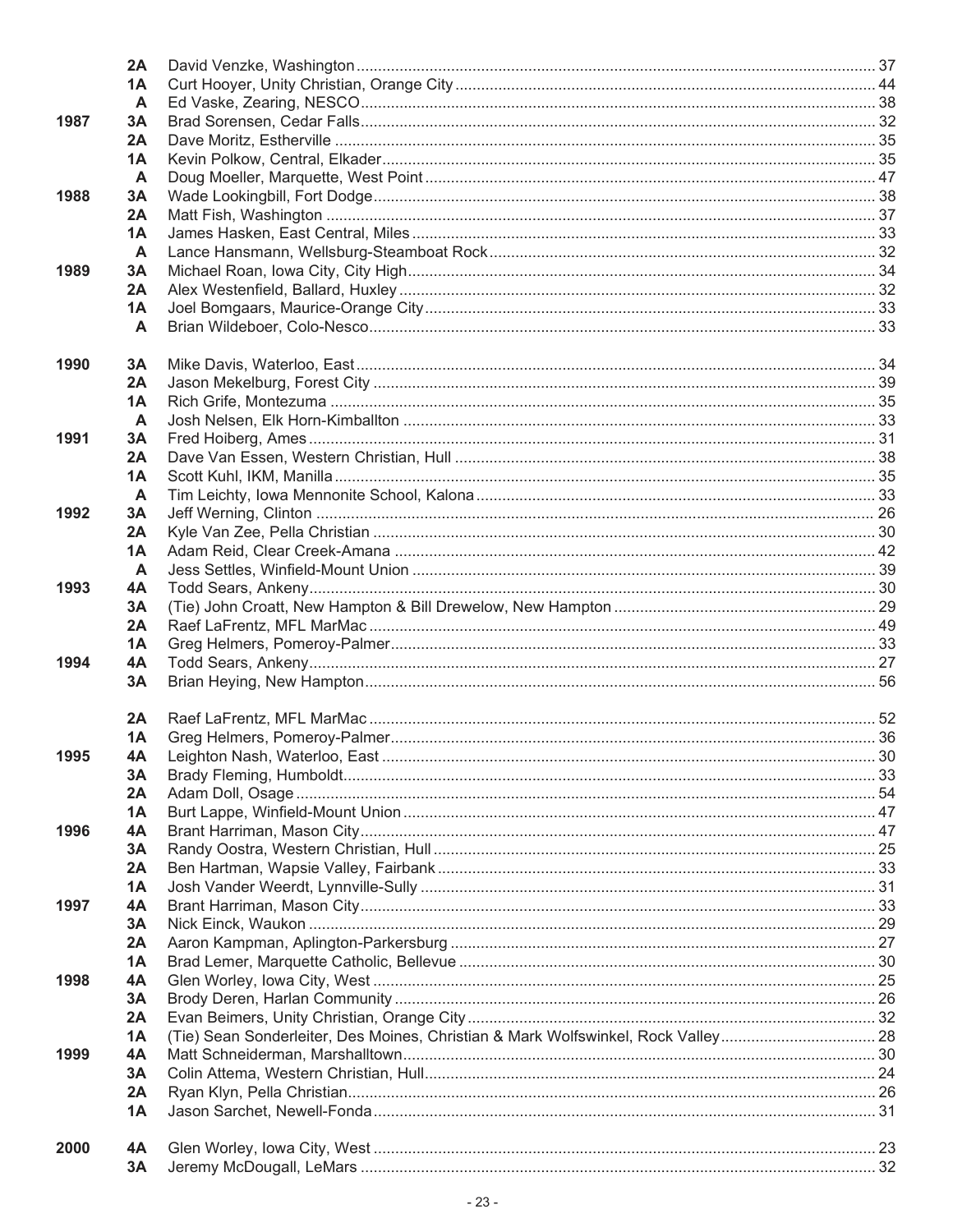|      | 2A        |                                                                                            |  |
|------|-----------|--------------------------------------------------------------------------------------------|--|
|      | 1А        |                                                                                            |  |
| 2001 | 4A        |                                                                                            |  |
|      | 3A        |                                                                                            |  |
|      | 2A        |                                                                                            |  |
|      | 1А        |                                                                                            |  |
| 2002 | 4A        |                                                                                            |  |
|      | 3A        |                                                                                            |  |
|      | 2A        |                                                                                            |  |
|      | 1A        |                                                                                            |  |
| 2003 | 4А        |                                                                                            |  |
|      | 3A        |                                                                                            |  |
|      | 2A        |                                                                                            |  |
|      | 1A        |                                                                                            |  |
| 2004 | 4A        |                                                                                            |  |
|      | 3A        |                                                                                            |  |
|      | 2A        |                                                                                            |  |
|      | 1A        |                                                                                            |  |
| 2005 | 4A        |                                                                                            |  |
|      | 3A        |                                                                                            |  |
|      | 2A        |                                                                                            |  |
|      | 1A        |                                                                                            |  |
| 2006 | 4A        |                                                                                            |  |
|      | 3A        |                                                                                            |  |
|      | 2A        |                                                                                            |  |
|      | 1A        |                                                                                            |  |
| 2007 | 4А        |                                                                                            |  |
|      | 3A        |                                                                                            |  |
|      | 2A        |                                                                                            |  |
|      | 1A        |                                                                                            |  |
| 2008 | 4А        |                                                                                            |  |
|      | 3A        |                                                                                            |  |
|      | 2A        |                                                                                            |  |
|      | 1A        |                                                                                            |  |
| 2009 | 4A        |                                                                                            |  |
|      | 3A        |                                                                                            |  |
|      | 2Α        |                                                                                            |  |
|      |           |                                                                                            |  |
|      |           |                                                                                            |  |
| 2010 | 4A        |                                                                                            |  |
|      | 3A        | (Tie) Henry Krieger-Coble, Mount Pleasant; Zach McCabe, Bishop Heelan, Sioux City;         |  |
|      |           |                                                                                            |  |
|      | 2A        |                                                                                            |  |
|      | 1A        |                                                                                            |  |
| 2011 | 4A        |                                                                                            |  |
|      | 3A        |                                                                                            |  |
|      | 2A        |                                                                                            |  |
|      | 1A        |                                                                                            |  |
| 2012 | 4A        |                                                                                            |  |
|      | 3A        |                                                                                            |  |
|      | 2A        |                                                                                            |  |
|      | 1A        |                                                                                            |  |
| 2013 | 4A        |                                                                                            |  |
|      | 3A        |                                                                                            |  |
|      | 2A        | (Tie) Chris Halbur, Kuemper Catholic, Carroll & Spencer Halloran, West Fork, Sheffield  32 |  |
|      | 1A        |                                                                                            |  |
| 2014 | 4A        |                                                                                            |  |
|      | 3A        |                                                                                            |  |
|      | 2A        |                                                                                            |  |
|      | <b>1A</b> |                                                                                            |  |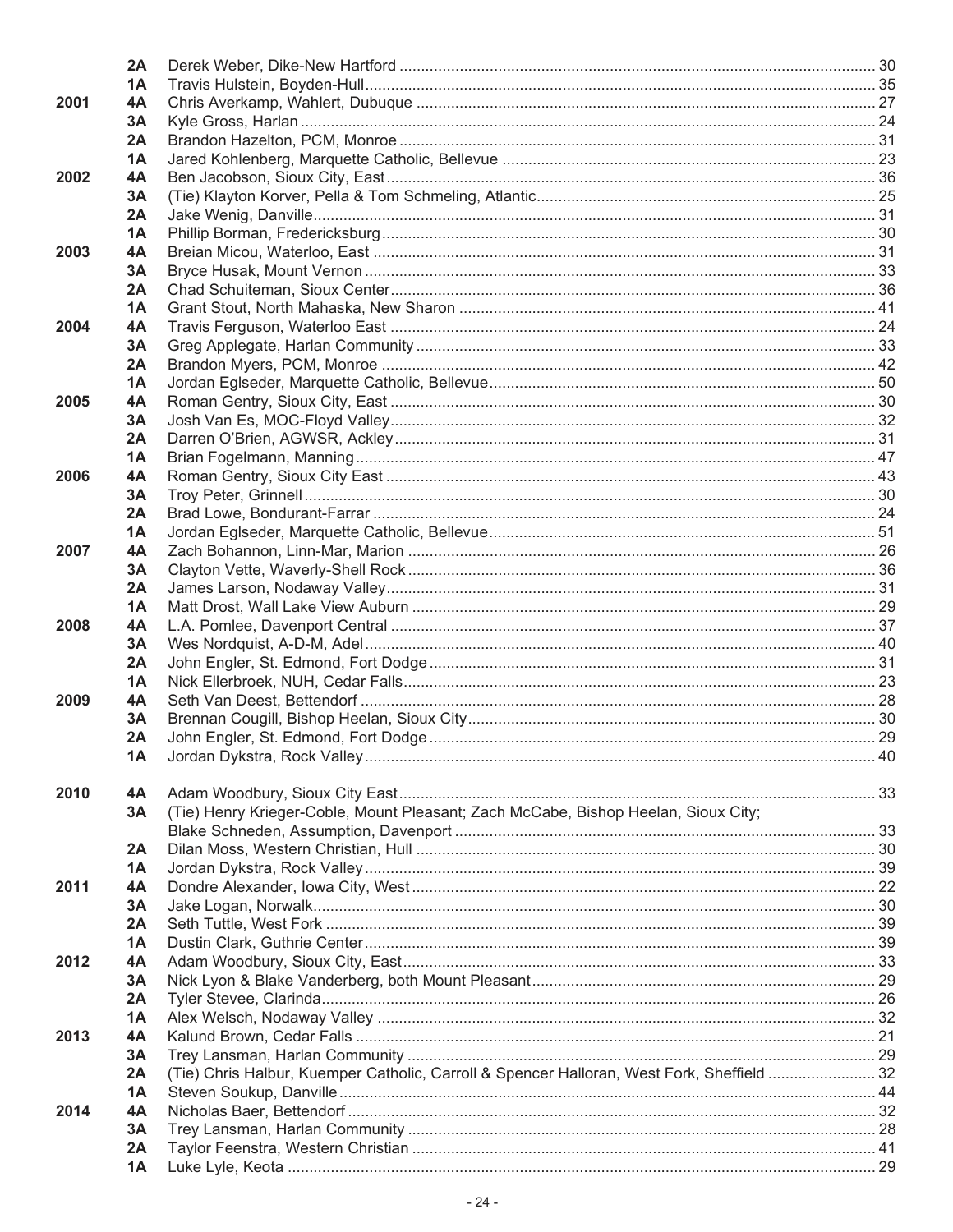| 2015 | 4A |                                                                                     |  |
|------|----|-------------------------------------------------------------------------------------|--|
|      | 3A |                                                                                     |  |
|      | 2A |                                                                                     |  |
|      | 1A |                                                                                     |  |
| 2016 | 4A |                                                                                     |  |
|      | 3A |                                                                                     |  |
|      | 2A |                                                                                     |  |
|      | 1A |                                                                                     |  |
| 2017 | 4A | (Tie) Quinton Curry, Valley, West Des Moines & Matt Berst, Cedar Rapids, Kennedy 25 |  |
|      | 3A |                                                                                     |  |
|      | 2A |                                                                                     |  |
|      | 1A |                                                                                     |  |
| 2018 | 4A |                                                                                     |  |
|      | 3A |                                                                                     |  |
|      | 2A |                                                                                     |  |
|      | 1A |                                                                                     |  |
| 2019 | 4A |                                                                                     |  |
|      | 3A |                                                                                     |  |
|      | 2A |                                                                                     |  |
|      | 1A |                                                                                     |  |
|      |    |                                                                                     |  |

## 885 COACHES WHO HAVE DIRECTED TEAMS TO STATE TOURNEY PLAY

| Grundy Center 2002, 03                     |
|--------------------------------------------|
| Grinnell 1965-4th; DM, Hoover 74-3rd, 78   |
| Des Moines, Roosevelt 1978-1st; 82         |
| Clear Lake 1973, 79                        |
| Clear Lake 2019-4th                        |
| Garner-Hayfield 2007;                      |
| Garner-Hayfield-Ventura 2017               |
| Van Meter 2017, 18, 19-4 <sup>th</sup>     |
| Mason City 1924-4th                        |
| Springville 1975                           |
| BGM, Brooklyn 1992                         |
| Adair-Casey 1979-2nd                       |
| Bellevue 1991-4th                          |
| Interstate 35, Truro 1987, 90              |
| Buffalo Center-Rake 1982, 85               |
| Albia 2007, 14                             |
| Rockwell-Swaledale 1967, 71                |
| Sioux Center 2002, 03-1st, 04-3rd, 12      |
| Woodward-Granger 1986                      |
| West Liberty 1978, 85                      |
| Lone Tree 1933                             |
|                                            |
| Grandview 1926-3rd                         |
| Jesup 1995, 99-3rd                         |
| AGWSR, Ackley, 2001-2nd                    |
| Waverly-Shell Rock 2006, 07-1st;           |
| Cedar Falls 2009, 13-4th                   |
| Treynor 1967                               |
| Anamosa, 2016-4th                          |
| Aplington 1929                             |
| Assumption, Davenport 2010-3rd, 12, 13-4th |
| Spencer 1976-2nd                           |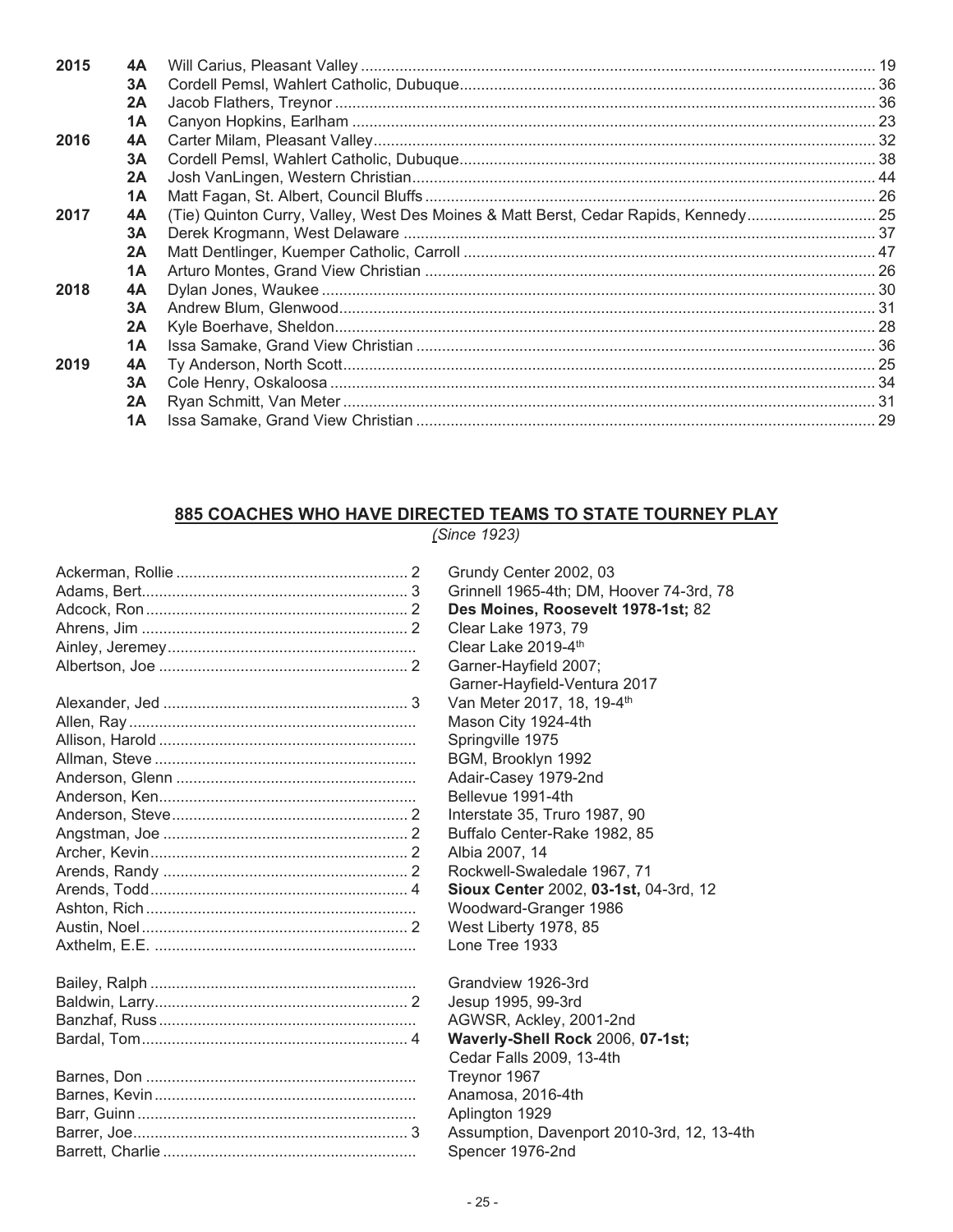Clarinda 1934, 35, 37 **Maurice-Orange City 1988-1st, 89-1st, 90-3rd** Cedar Rapids, LaSalle 1985, 88 **Eldora 1933** Henderson 1930-4th, 31 Boyden-Hull 1971 Preston 1981, 83-3rd, 99-3rd; Easton Valley 2014 Danbury 1946-4th, 47-3rd Cardinal Stritch, Keokuk 1982-3rd; Southeast Polk 2014 Muscatine 2018 Pella 1975, 79-3rd Harmony, Farmington 1991 LeGrand, LDF 1988 Waverly-Shell Rock 1967, 75, 82-4th, 83, 84, 85, 88, 89; Aplington-Parkersburg 1998 lowa City, West 1995, 96-2nd, 97, 98-1st, 2000-1st, 02-3rd 05-4th, 07, 09, 11-4th, **12-1st, 13-1st, 14-1st,** 15-3rd, 16-2nd, **17-1st,** 18-2nd, 19 Maple Valley 1981-2nd, 85-4th, 87-3rd, 89, 92, 98, 2001 Columbus, Waterloo 2003 Belmond 1973 Bishop Heelan, Sioux City 2002-2nd, 07-2nd, 08, 09-1st, **10-1st, 11-1st,** 12-3rd Bigler, Mark ................................................................ **Denver 1984-1st** Lake View 1926-4th Central, Elkader 1987-2nd Earling, St. Joseph 1953 Urbandale 1997-3rd, 98, 2001-2nd, 07-4th, 09, 13, 14 Oskaloosa 1995, 96-4th St. Marvs 1957-4th Atlantic 2002-3rd North Linn, Coggon 1976, 77-3rd Bedford 2008 Lowden 1959-2nd Wall Lake View Auburn 2007-3rd Albia 1954 Remsen-Union 1992 **Unity Christian, Orange City 1986-1st, 94-1st, 97** Ogden 1952 Charles City 1934 Westwood, Sloan 1977 Council Bluffs, Abraham Lincoln 1924-2nd Osage 2016 **Montezuma** 1970, 71-1st; Urbandale 80 Sac City 1939; Waverly 1944-1st, 45, 46-3rd, 49 Sioux City North 2004 Ute 1938, 39 Brees, Scott................................................................ **Keota 1989-1st** Breitbach, Dick ....................................................... 16 **Cedar Rapids, Regis 79-1st,** 81, **82-1st, 83-1st, 84-1st,** 87-2nd, 89, 90, 91-2nd, 92-2nd, 93, 94, 95; Xavier, Cedar Rapids 2004, 05, 06 Hedrick 1985-3rd Emmetsburg 2005 lowa City, St. Mary's 1958-2nd Centerville 1940 **Cascade, Western Dubuque** 2017, 18-1st Storm Lake 1956 Ottumwa, Catholic Central 1948

Southeast Polk, Runnells 2000-4th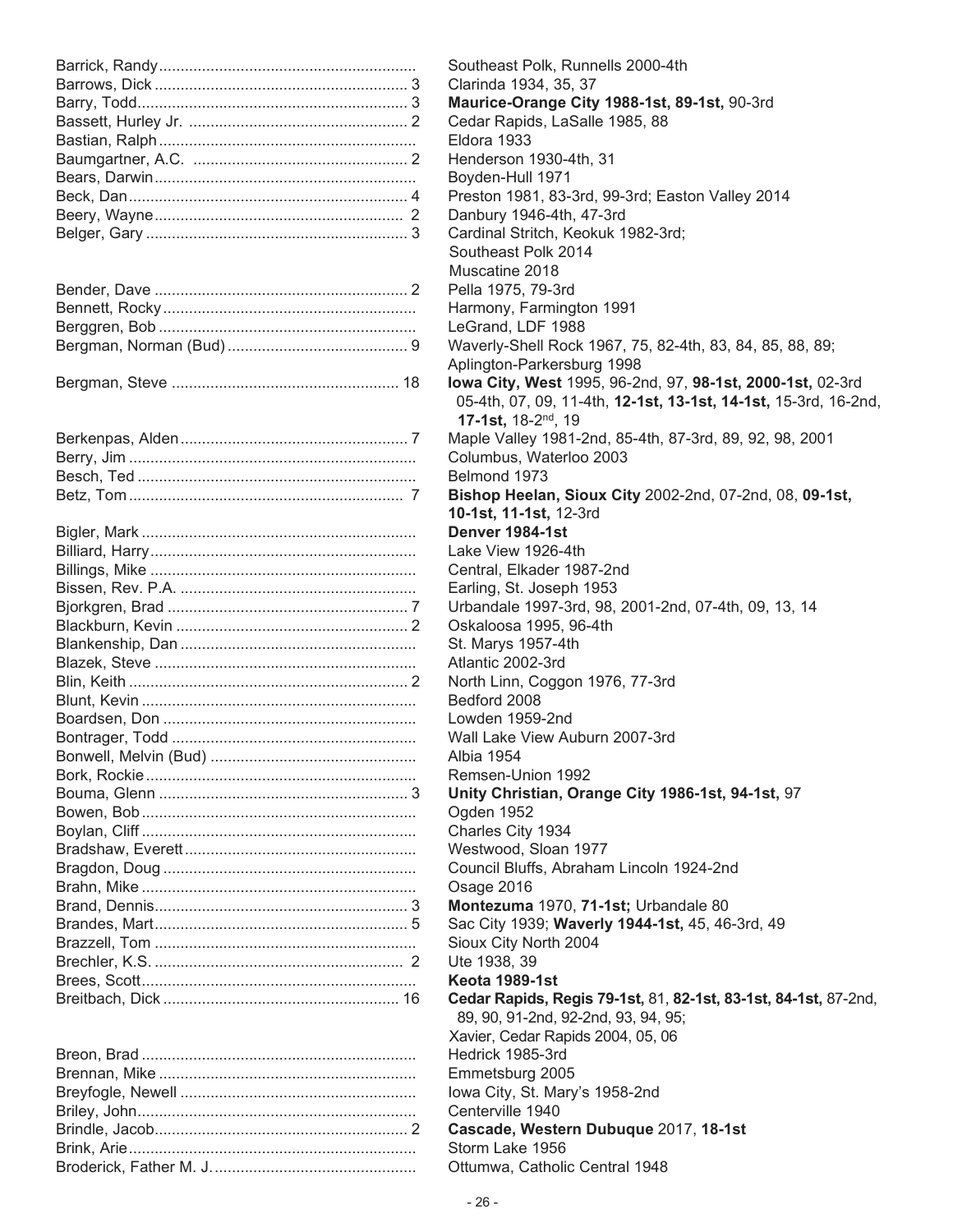Urbana 1986 Bettendorf 1991, 93, 94, 97, 98-3rd, 99 Grundy Center 1975-2<sup>nd</sup> Maple Valley-Anthon-Oto 2015-2nd; 17 Independence 1989, 90 Dunkerton 2014-2nd Keystone 1958 Fertile 1953; Carroll 54, 67-2nd Sergeant Bluff 1940 **North Scott, Eldridge 2015-1st**, 18, 19 **Nodaway Valley 2005-2nd, 06-1st, 07-3rd, 12-4th, 13, 15** Manning 1958, 59 Lehigh 1931 NE Hamilton, Blairsburg 1968-3rd; South Hamilton, Jewell 1991 Aplington-Parkersburg 1997-3rd, 2004 **Iowa City, West 1977-1st** Aurelia 1974, 78-3rd Chariton 1972 Goldfield 1931 Creston 2005, 06-4th Des Moines, North 1971 LeMars 1930, 46-2nd **Des Moines, Lincoln 1975-1st, 77, 81** Washington 1935 Bondurant-Farrar 2005-4th, 06-3rd Benton, Van Horne 2004, 09 Conesville 1948 Maloy 1936, 37 Coon Rapids-Bayard, 2001, 02 Livermore 1932-4th, 42, 46, 48 Kuemper, Carroll 1976-4th, 78-4th, 79-4th, 85-1st Roland 1951-2nd, 52-4th; Burlington, 56-2nd Sibley 1958-3rd **North Polk, Alleman 1996-1st, 2000** Carroll 1971-3rd; Treynor 80, 83, 84, 2001, 02-4th, 03, 06 Alburnett 2019-2<sup>nd</sup> Council Bluffs, Abraham Lincoln 2000 Pomeroy 1987, 88; Rockwell City-Lytton 94, 96, 2005, 06 Bettendorf 2013-2nd, 14-3rd, 17 Waverly 1943-3rd Clinton, Wayne........................................................... **Ames 1991-1st** Regina, Iowa City, 2001, 02 Rippey 1925-3rd Keystone 1940 North Tama, Traer 2013 Tri-Center, Neola 1986-2nd, 95, 97, 2007-4th, 08 Cochrane, Ev............................................................ 3 **Marshalltown** 1957, **60-1st, 61-1st** Oskaloosa 1979 Fertile 1954: **Wahlert, Dubuque** 1964-4th, 66, 67-3rd, 68, 69-3rd, 73-2nd, 74-2nd, 77-3rd, 78-2nd, **80-1st** Dike 1938 Southeast Polk, Runnells 1985 Clarion 1959-4th Norwalk 1972 Bishop Heelan, Sioux City 1974, 76-3rd, 77 Cedar Rapids, Kennedy 1971, 72-1st Collison, Dave .......................................................... 4 St. Edmond, Fort Dodge 1988; **Iowa Falls** 97, **98-1st, 99-1st**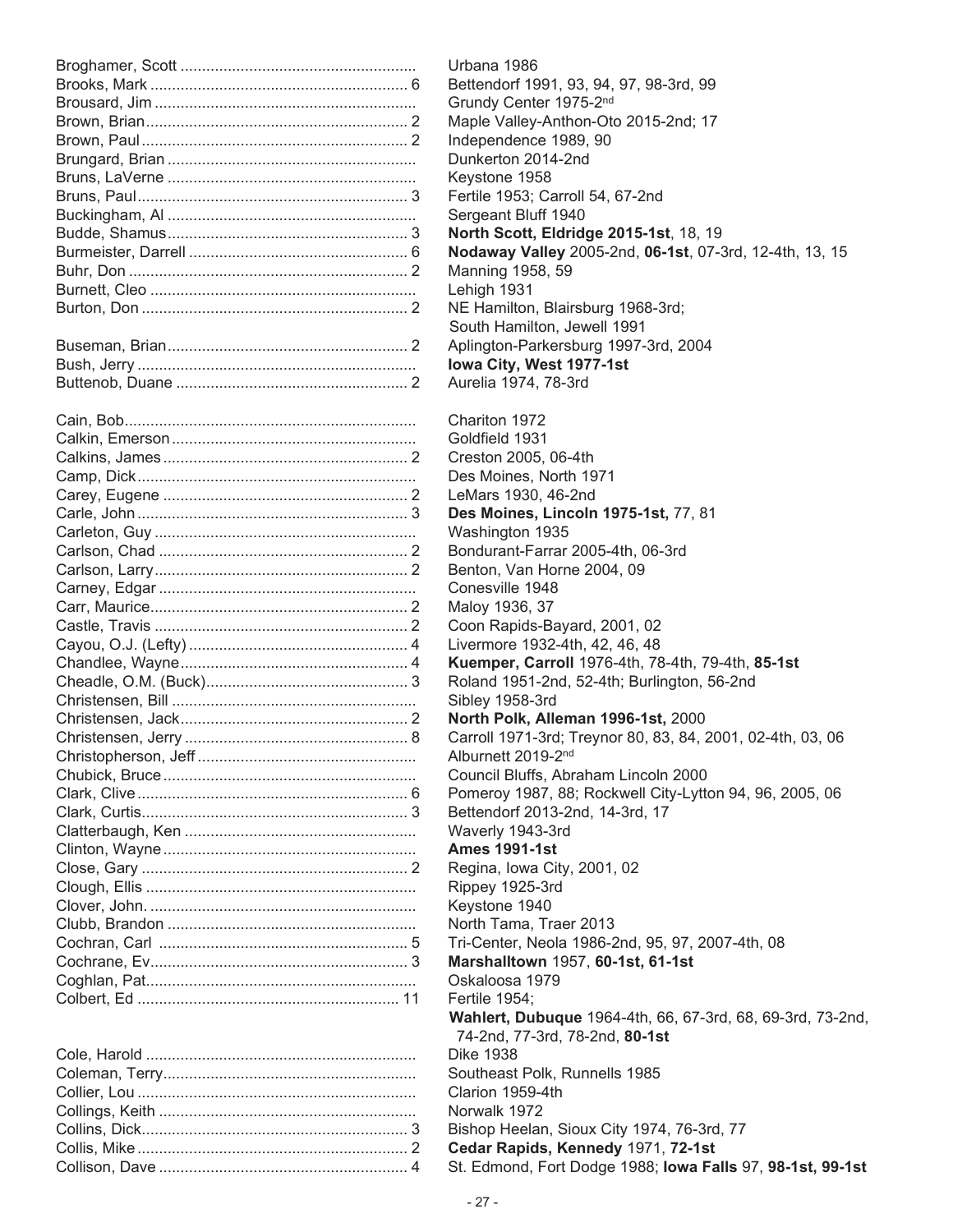| Davis          |
|----------------|
| Dubuc          |
| Des M          |
| Elwoo          |
| Clayto         |
| East E         |
| Fort D         |
| Daytor         |
| St. Alb        |
| Garris         |
| Pella          |
| $10-2r$        |
| Marqu          |
| Beckn          |
| Paton          |
| <b>North</b>   |
| New <b>H</b>   |
|                |
| Mount          |
| Wellsk         |
| Charit         |
| Cromy          |
| <b>Sheffio</b> |
|                |
| Cedar          |
| Oelwe          |
| Counc          |
| Cama           |
| <b>Sioux</b>   |
| Webst          |
| Marsh          |
| Norwa          |
| <b>Ballar</b>  |
| Georg          |
| Swea           |
| Corwit         |
| Stratfo        |
| <b>MOC-</b>    |
| 14. 16         |
| Duran          |
| Charit         |
| Monte          |
| Lawto          |
| Assun          |
| Nishna         |
| MFL N          |
| Dubuc          |
| Kingsl         |
| Hudsc          |
| <b>Paulli</b>  |
| Water          |
| Sioux          |
| Marsh          |
|                |
| <b>Huds</b>    |
| Apling         |
| Grund          |
| Ames           |
| Rolan          |
| Douds          |
| West I         |
| Clarin         |

B. Davis County, Bloomfield 1977, 82-4th, 83 Dubuque, Loras 1950 Comito, Al................................................................. 6 **Des Moines, Roosevelt** 1953, 54-2nd, 59-3rd, 62, **65-1st,** 68-2nd Elwood, Delwood 1969 Clayton Ridge, Guttenberg 2005 East Buchanan, Winthrop 2007 Fort Dodge 1991 Dayton 1985-2nd 2 St. Albert, Co. Bluffs 2002, 03-3rd Garrison 1957 Pella 1997-2nd, 98-4th, 99, 2001-3rd, 02-1st, 03-1st, 07, 10-2nd, 15, 16-3rd, 17 4 Marquette, West Point 1992; Beckman, Dyersville 2002-3rd, 05, 07 Paton 1930-3rd Cotter, Marty............................................................. 2 **Northwood-Kensett** 2006-3rd, **2007-1st** New Hartford 1935 Mount Vernon 2003-4th Wellsburg 1932 Chariton 1942 Cromwell 1941-3rd Sheffield-Chapin 1974 2 Cedar Rapids, Jefferson 1964-2nd, 67-1st Oelwein 1953 Council Bluffs, Thomas Jefferson 1970 Camanche 2017-4th Davis, Les................................................................. 6 **Sioux City, East** 1928, 29-3rd, 33, **34-1st,** 35, 37-4th Webster City 2004, 05 Marshalltown 1946 Norwalk 1980  $2$  Ballard 2005-4<sup>th</sup>, 19 George-Little Rock (co-coach) 2018 Swea City 1930 Corwith-Wesley 1977 2 Stratford 1938; Independence 54 8 MOC-Floyd Valley 1995-2nd, 2005-1st, 06-2nd, 11, 12, 13-3rd, Durant 1989, 98 Chariton 1933; Sioux City, East 46 Montezuma 2019-4<sup>th</sup> Lawton 1925-1st Assumption, Davenport 1961-3rd Nishna Valley 1988-3rd 5 MFL MarMac 1993-3rd, 94-4th, 97, 2012-4th, 13-4th Dubuque Hempstead 2017 Kingsley-Pierson 2004 Hudson 1960-4th Dick, Larry ................................................................ 2 **Paullina 1968-1st;** Waterloo, West 71 Sioux City, North 1990 4 Marshalltown 1932, 33, 37-2nd, 39-3rd Dober, Ken ............................................................... 3 **Hudson** 1982, **93-1st,** 94-3rd Dohrn, Bill................................................................. 3 **Aplington** 1990-4th, **91-1st,** 92-1st Grundy Center 1971 **Ames 1936-1st, 38-3rd** Roland-Story 1977-1st Douds-Leando 1960 West Marshall, State Center 1990-2nd Clarinda 2004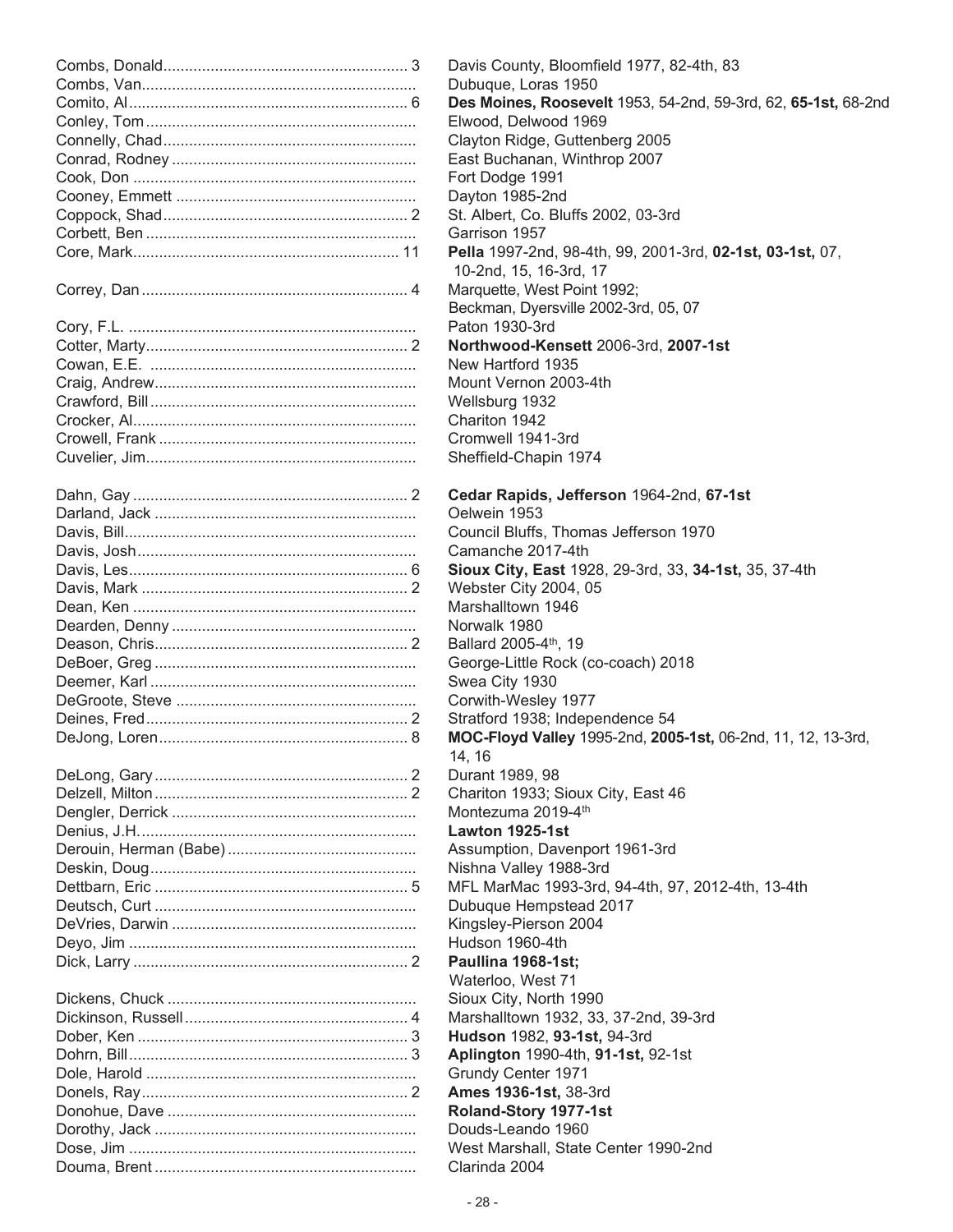| Carroll 2007, 09-3rd, 10                                               |
|------------------------------------------------------------------------|
| Sheldon 1975, 77-3rd                                                   |
| Waukee 2008                                                            |
| Minburn, Central Dallas 1959; Manning 61                               |
| Ames 2009-1st, 10-1st, 15, 19                                          |
| Vinton 1931                                                            |
| Oelwein 1948                                                           |
| Ames 1966-4th, 67-2nd, 69, 70-3rd, 73-1st                              |
| Pleasant Valley, 2001, 06-2nd                                          |
|                                                                        |
| Ventura 2009                                                           |
| Waverly-Shell Rock 2003                                                |
| Davenport 1956-3rd, 58-1st, 59-2nd                                     |
| Battle Creek-Ida Grove 2006;                                           |
| Kuemper Catholic, Carroll 2010-3rd, 13-3rd                             |
| Garner-Hayfield 2002-2nd                                               |
| Western Christian, Hull 1985-1st, 88, 89-3rd, 90-4th, 91-1st, 92-3rd,  |
| 93-4th, 96-1st, 99-3rd, 2001, 07-1st, 08-1st, 09-3rd, 10-1st, 11-2nd,  |
| 14-1st, 15, 16-1st                                                     |
| Prairie Valley, Gowrie 1980                                            |
| South Winneshiek, Calmar 1985, 87                                      |
| <b>Dike 1980-1st</b>                                                   |
|                                                                        |
| Dubuque, Senior 2012, 13-3rd, 14, 16, 19-2nd                           |
| Fairfield 1961                                                         |
| Hayfield 1956; Roland 57-3rd, 58-1st, 59-3rd                           |
| Burlington 1987-1st, 09-2nd                                            |
| NUH, Cedar Falls 2008-1st, 09-2nd, 10-3rd, 11-4th                      |
| Adair-Casey 2009                                                       |
| Wahlert Catholic, Dubuque 2008-1st, 09, 11, 14-1st, 15-1st,            |
| $16-2nd$                                                               |
| Northeast, Goose Lake 1990, 94, 2003, 04, 06-4th                       |
| Hubbard 1939                                                           |
| Granger 1933                                                           |
| Humeston 1940                                                          |
| Columbus, Waterloo 1976                                                |
| Little Rock 1984-3rd, 85;                                              |
| Sioux Center 92-4th, 95-4th                                            |
| Cedar Rapids Kennedy 1973-3rd, 75, 79, 84-1st                          |
| Rolfe 1937-3rd, 38-2nd                                                 |
| Ankeny 1948-4th, 49                                                    |
| Logan 1936                                                             |
|                                                                        |
| Wales-Lincoln 1954                                                     |
| Boone 1926-2nd, 27                                                     |
| Indianola 2006                                                         |
| Albert City 1950                                                       |
|                                                                        |
| Treynor 1971-4th, 72-2nd, 74-4th                                       |
| Sioux City, Leeds 1968                                                 |
| Wellsburg 1936                                                         |
| Independence 1935                                                      |
| Montour 1946, 57                                                       |
| Don Bosco, Gilbertville 1987, 88                                       |
| North Polk, Alleman 1981-4th                                           |
| Lynnville-Sully 1986-4th, 91, 94, 95, 96-3rd, 97-2nd, 2000-3rd, 01-4th |
| Assumption, Davenport 2008                                             |
| Sioux City, North 2013, 14-4th, 15                                     |
| <b>Boone 1931-1st</b>                                                  |
| Fairfield 1995, 2004-4th, 08                                           |
| Maquoketa 76-3rd, 77, 78-4th, 83-2nd, 84-4th, 87                       |
| South Tama County, Tama 1994, 95                                       |
|                                                                        |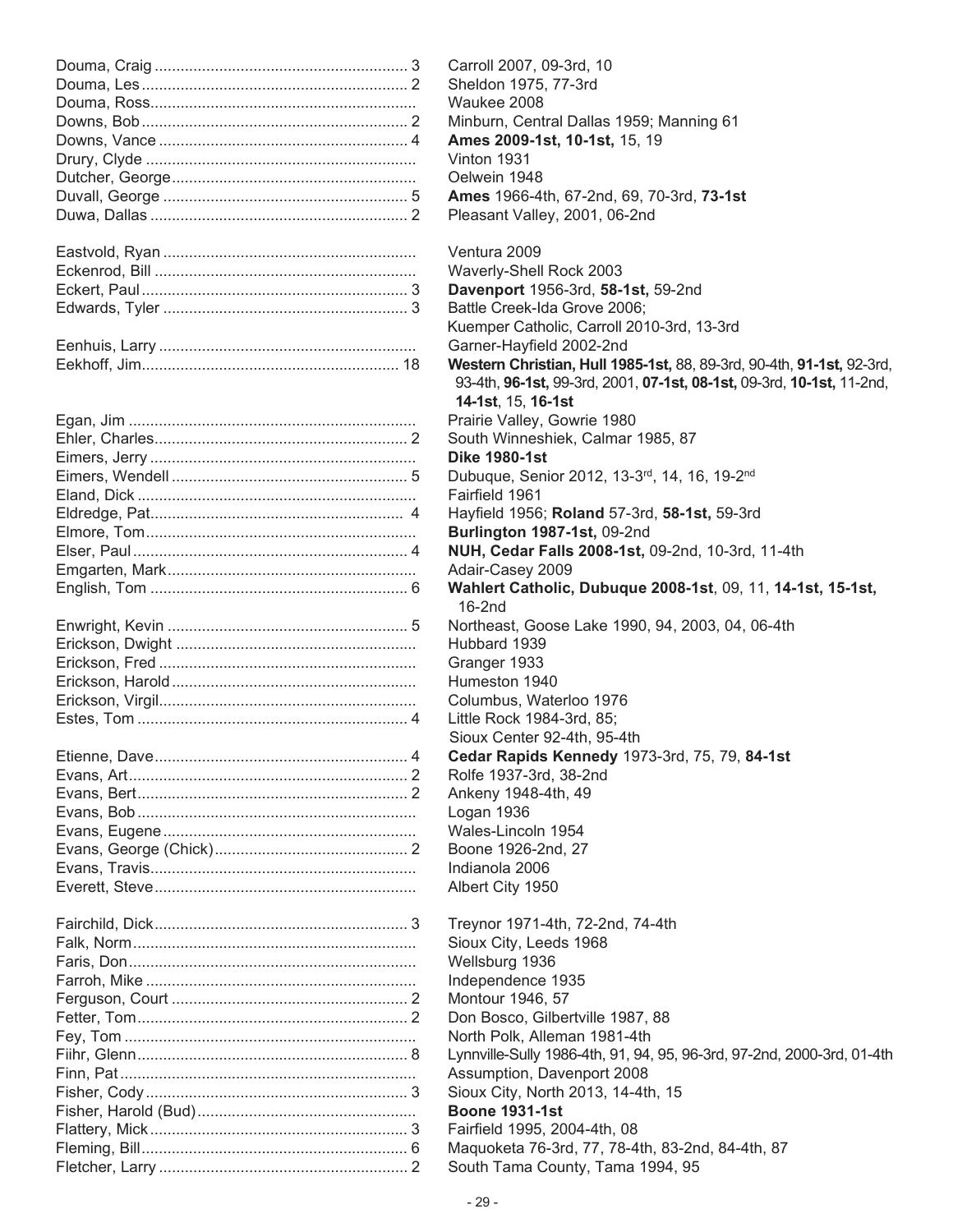| Logan-Magnolia 1981, 92                                                                  |
|------------------------------------------------------------------------------------------|
| Cedar Rapids, Kennedy 2000-3rd, 07-3rd, 08-4th                                           |
| Hull 1951, 52, 54, 56                                                                    |
| Boyden-Hull 2001-2nd, 02-3rd, 03-1st, 07, 08-4th, 11, 12-1st, 13-1st,<br>$19-2nd$        |
| Grinnell 1935-2nd                                                                        |
| Atlantic 1950, 51                                                                        |
| Tri-Center, Neola 1970-4th                                                               |
| Epworth, Western Dubuque 2001-1st;                                                       |
| Central Clinton, DeWitt-2nd                                                              |
| Decorah 1972                                                                             |
| Bishop Garrigan, Algona 1993-4th                                                         |
| Bishop Garrigan, Algona 2010                                                             |
| Wales-Lincoln 1952                                                                       |
| Marshalltown 1966-1st, 69, 70-4th, 72-2nd, 73-4th, 75-4th,<br>76-2nd, 79, 83-4th, 89-3rd |
| Atlantic 1964, 65                                                                        |
| Montezuma 1949, 50                                                                       |
| Griswold 1981                                                                            |
| Clinton, St. Mary's 1953-1st                                                             |
| Swea City 1974                                                                           |
|                                                                                          |
| Regina, Iowa City 2019                                                                   |
| <b>Muscatine 1954-1st</b>                                                                |
| Mason City 1970, 71-3rd, 72-4th, 74                                                      |
| Nashua 1985-1st                                                                          |
| Mount Union 1957                                                                         |
| Clinton 1939                                                                             |
| West Delaware, Manchester 1999, 2000-2nd;                                                |
| Epworth, Western Dubuque, 2010, 12-2nd                                                   |
| George-Little Rock 2006-1st, 08-2nd                                                      |
| Creston 1996-3rd, 97-1st                                                                 |
| Burlington 1980, 82, 84-4th, 85-4th                                                      |
| Missouri Valley 1927                                                                     |
| Clarinda 1991                                                                            |
| Clarinda 2012-3rd                                                                        |
|                                                                                          |
| Marshalltown 2008                                                                        |
| Iowa Mennonite School, Kalona 1988, 90, 91-2nd, 92-1st, 98-2nd,                          |
| 2000, 04, 05-2nd, 07-2nd, 09-3rd, 11, 12                                                 |
| <b>Adel 1970</b>                                                                         |
| Crawfordville 1946                                                                       |
| Lynnville 1940                                                                           |
| Bronson 1932, 35; Fort Dodge 1949                                                        |
| HLV, Victor 1973-2nd;                                                                    |
| Sioux City, North 75-3rd, 80, 81-4th, 82-2nd, 83-3rd;                                    |
| Fort Dodge 88-1st,                                                                       |
| Saydel 2002                                                                              |
| Kuemper, Carroll 1999                                                                    |
| Hull 1944-3rd                                                                            |
| Manning 1994                                                                             |
|                                                                                          |
| Fort Dodge 1930                                                                          |
| <b>Dike 1928</b>                                                                         |
| St. Mary's, Iowa City 1956-1st, 57-1st                                                   |
| Des Moines, North 1991-3rd                                                               |
| Sioux City, Central 1924-1st                                                             |
| Davenport, Central 1970-1st, 79-2nd                                                      |
| Paullina 1969-1st, 70-1st, 80, 81-1st, 82-1st                                            |
| Mason City 1932, 33, 34, 35-1st, 36-2nd, 39-4th, 40-1st,                                 |
| 41-4th, 43-1st                                                                           |
| Harlan Community 1968-3rd, 72, 73, 74-4th;                                               |
|                                                                                          |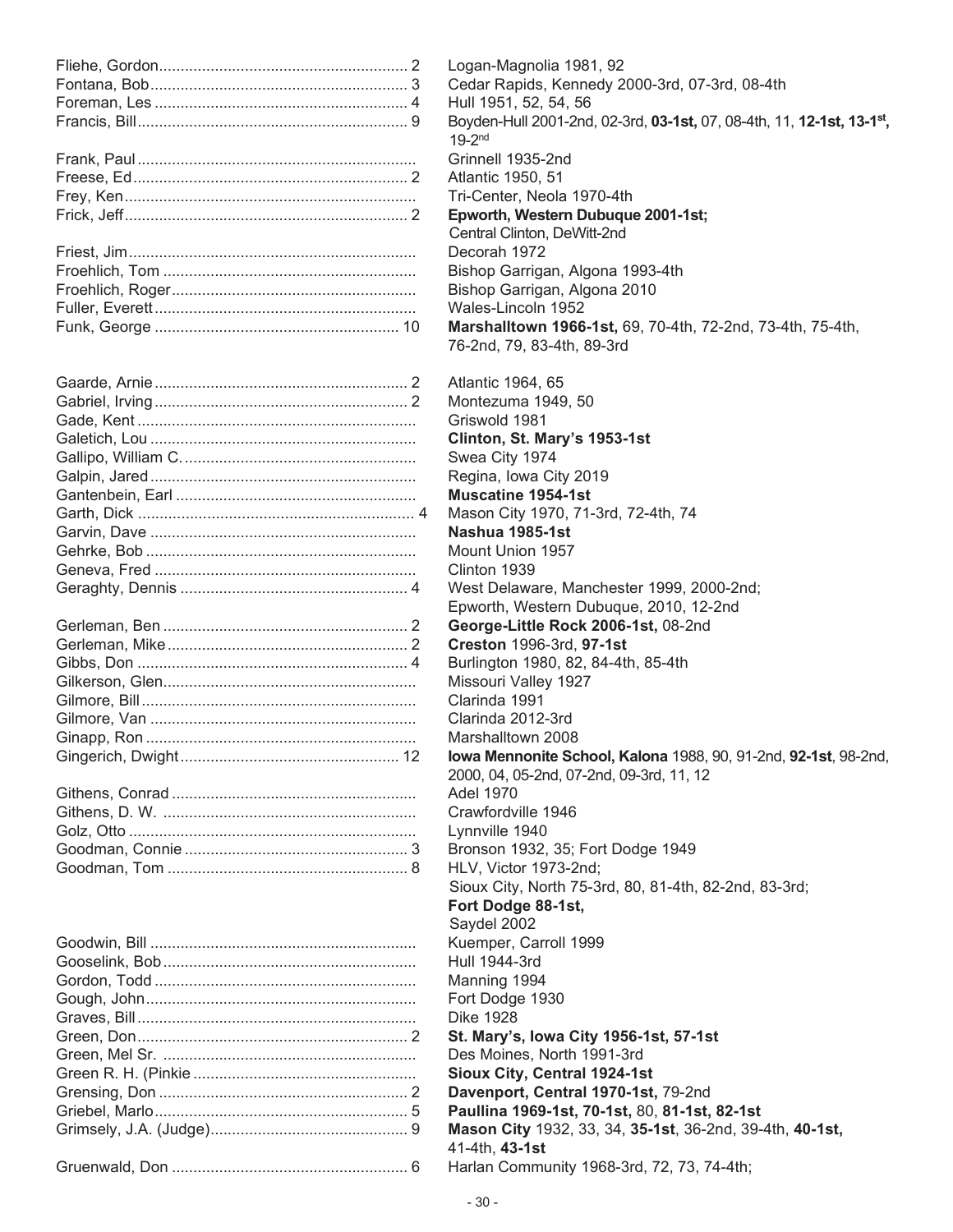| Clinton 84, 87                                               |
|--------------------------------------------------------------|
| Waterloo, Central 1980-4th                                   |
| Guthrie Center 1988-4th                                      |
|                                                              |
| Spencer 1995, 97, 98, 2003, 04                               |
| Lisbon 2012                                                  |
| <b>Galva 1948</b>                                            |
| Keokuk 1998-3rd, 99-2nd                                      |
| East Central, Miles 1988-3rd                                 |
| Hampton 1979-2nd, 82, 84-2nd                                 |
| Melrose 1959                                                 |
| Graettinger 1976                                             |
| Lake Mills 1973;                                             |
| Indianola 1986, 88-3rd; 89, 90-3rd, 92-2nd, 98, 2001-1st, 03 |
| Grinnell 1978-2nd                                            |
|                                                              |
| Lynnville-Sully 2010-4th, 11, 17, 18                         |
| Camanche 1985-2nd                                            |
| Western Christian, Hull 2017-1st                             |
| Valley, WDM 1993-1st, 94-4th, 95-2nd, 97, 99-2nd             |
| Des Moines, Roosevelt 1929-2nd; 31-3rd; 32-1st, 33-2nd, 34   |
| Fort Dodge 2006                                              |
| Dunkerton 1932, 33-1st; Geneseo 37                           |
| Oelwein 1983                                                 |
| Regina, Iowa City 1986-4th, 89, 95                           |
| East Greene, Grand Junction 1982                             |
| Rock Valley, 2000                                            |
| Pomeroy-Palmer 2001-1st, 02-1st                              |
| North Butler 2006                                            |
| Des Moines Hoover 2011-2nd, 15-4th, 16                       |
| Audubon 1987-3rd                                             |
| Kuemper, Carroll 1969-2nd, 71                                |
| Spirit Lake 1923-4th                                         |
| Winterset 2019-3rd                                           |
| Diagonal 1947, 49                                            |
| Eagle Grove 2001                                             |
| Shelby 1950                                                  |
| Pella Christian 1998-2nd, 99-2nd, 2000-2nd, 04-4th, 08-4th,  |
| 09-2nd, 11, 13, 15-3rd, 16-3rd, 17-2nd                       |
| Mid-Prairie, Wellman 1970-2nd, 72-4th                        |
| Stanton 1987, 91, 94, 97                                     |
| Ellsworth 1939                                               |
| South Hamilton, Jewell 2017, 18, 19-3rd                      |
| Pleasant Valley 2015-2nd, 16-3rd                             |
|                                                              |
| Forest City 1975-3rd, 76-1st, 77-4th, 90-2nd, 94, 2000, 01;  |
| WACO, Wayland 2006-4th;                                      |
| North Linn, Troy Mills (co-coach) 2017-3rd, 18-2nd, 19-1st   |
| North Linn, Troy Mills (co-coach) 2017-3rd, 18-2nd, 19-1st   |
| West Central, Maynard 1995, 96                               |
| North Iowa, Buffalo Center 2012                              |
| Sioux City, West 1996, 97-2nd, 98, 99-1st                    |
| Marion 1950, 52                                              |
| <b>Melrose 1937-1st, 38</b>                                  |
| Mallard 1930, 31                                             |
| Emmetsburg, Catholic 1956-3rd                                |
| Lone Tree 1984, 85-1st                                       |
| New Hampton 1991-3rd, 92, 93-1st, 94-2nd, 96                 |
| <b>Rudd 1931</b>                                             |
| St. Albert, Council Bluffs 2018                              |
| Ottumwa 2004                                                 |
| Clarence 1953; Iowa City 55-2nd, 69                          |
|                                                              |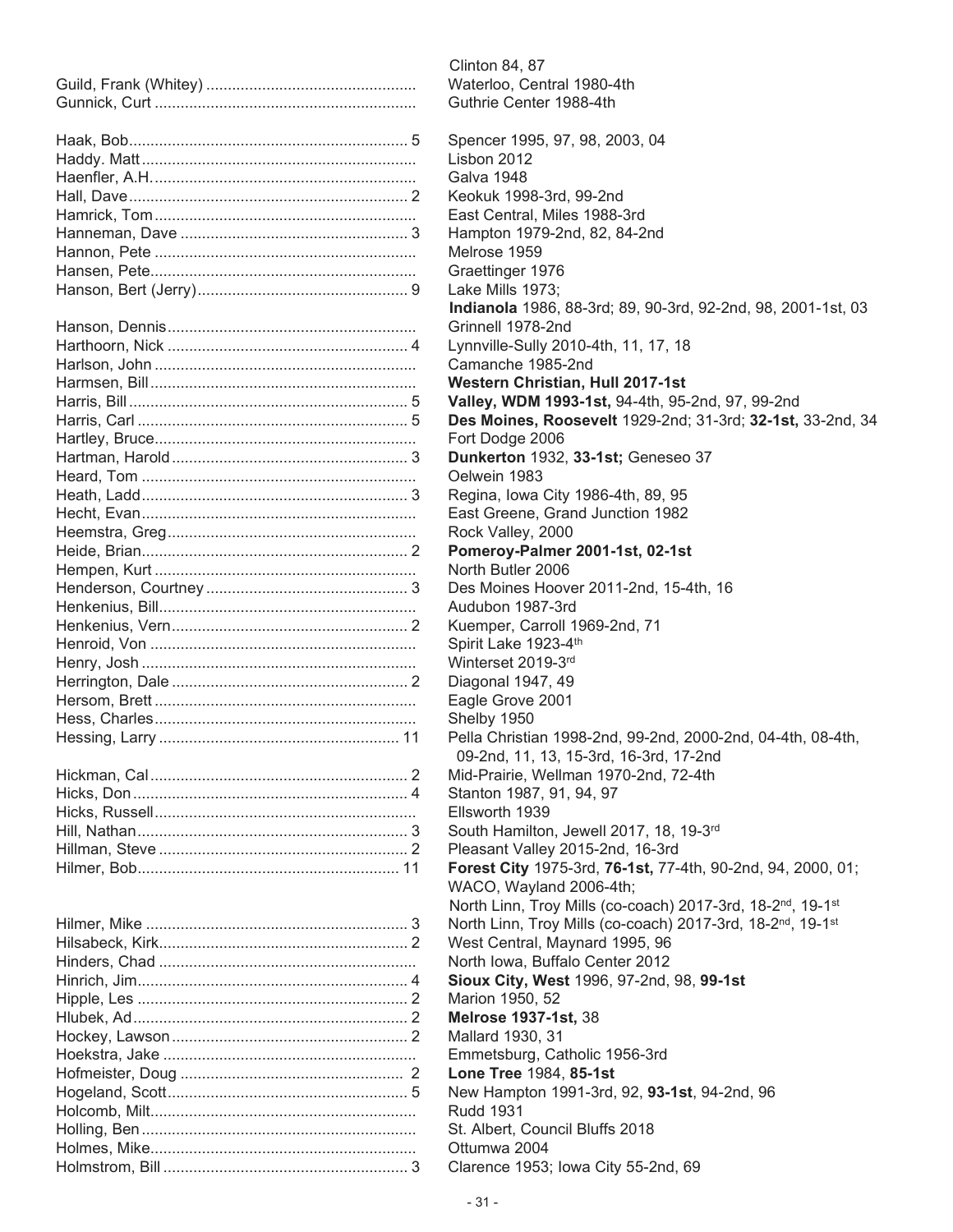Knoxville 1976, 80-2nd, 81  $Storm Lake 1963-4th, 65, 68-1st, 69$ Southeast Warren, Liberty Center 1999 Greene, 2001 **Creston 1939-1st, 40** Lake Mills 1986; Mason City 1994, 96-1st, 97-1st, 2001, 02 Valley, West Des Moines 2012, 14-2nd Marcus 1980; Lawton-Bronson 1996 Independence, St. John 1979, 86 Western Christian, Hull 1981-4th, 82 Des Moines East 2005 Lynnville-Sully 2002, 05 Grundy Center 1986, 92 Sutherland 1967 Carlisle 1981, 88 Calumet 1961-2nd Waterloo, West 1981, 85-2nd, 86-4th, 94 Manson 1970 Storm Lake 1994; Linn-Mar, **Marion 2004-1st,** 05-2nd Adair-Casey 1989 Norway 1968, 69-4th ACL, Allerton 1960 Fort Dodge 1959, 64, 68-4th Central, Elkader 1972-3rd; Dubuque Senior 1977-2nd, 79 Ankeny 1979-3rd, 82, 90-4th, 93-2nd, 94-3rd, 95-1st, 96 LeMars 2015-2nd Council Bluffs, Abraham Lincoln 2016 North Cedar, Stanwood 2011-4th, 2012, 13, 14 South Tama County, Tama 1979 Wahlert, Dubuque 1985, 86, 90 Atlantic 2017 Thompson 1968-4th Cedar Rapids, Regis 1962-1st, 63-3rd Glidden-Ralston 1984, 93 New Hampton 2009 West Lyon, Inwood 2014-1st West Chester 1947 Geneseo 1945 Quasqueton 1936 Sioux Center 1948-3rd Churdan 1960; Sac City 1962-4th Vinton-Shellsburg 2013 Manson 1972 LaPorte City 1974 Co. Bluffs, Abraham Lincoln 1953, 54-3rd, 55, 56, 62, 63-2nd Readlyn 1952 **Olds 1932** Sioux Center 1949, 51, 52; Webster City 56-4th, 57 Dinsdale 1950-4th, 52-3rd Keokuk 1965-3rd, 70 Bronson 1936, 37; Paullina 54-4th Okoboji, Milford 1993, 2003 Webster City 1985, 2001 Sioux Center 1967-1st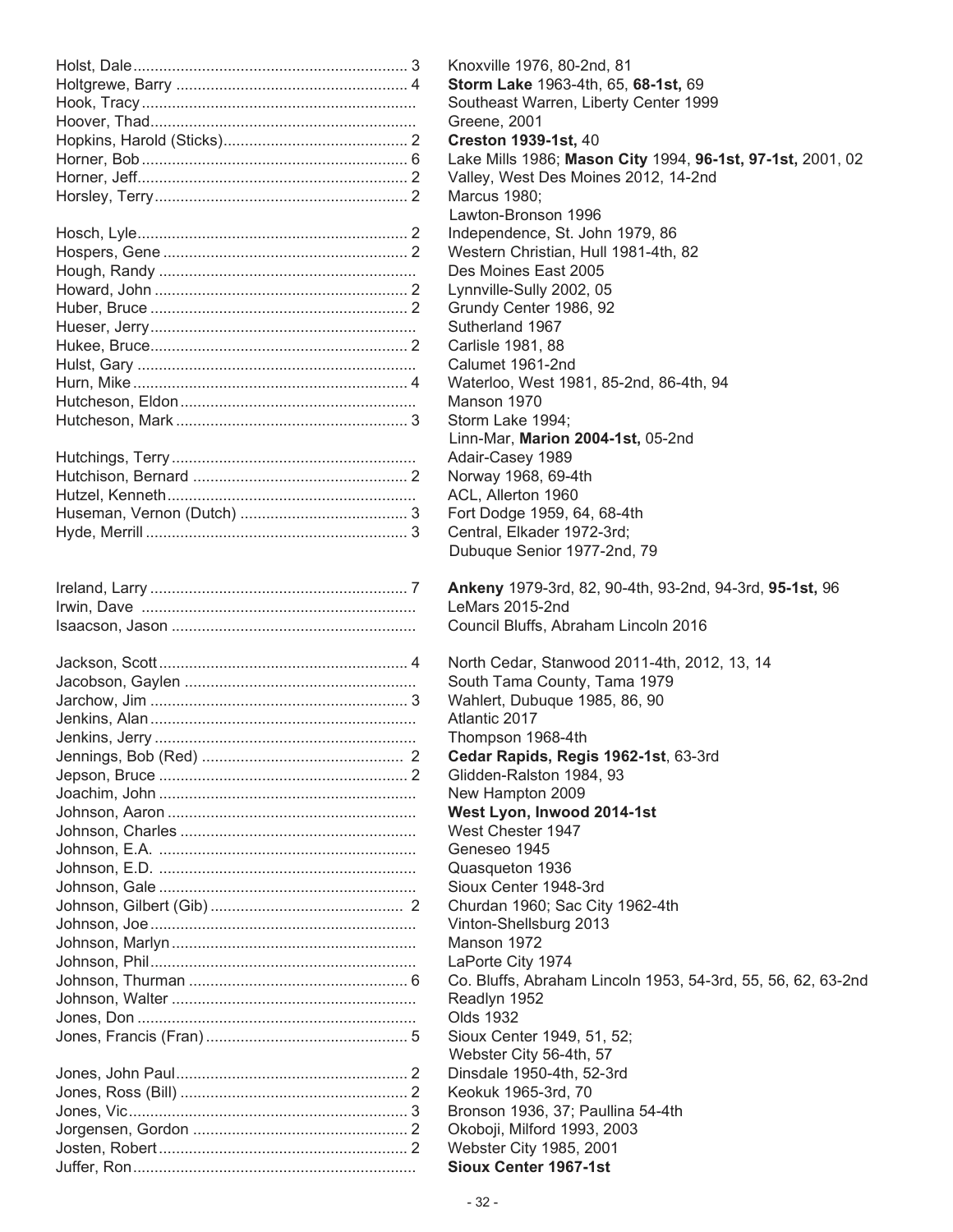Postville 1990, 91-3rd

Muscatine 1960 LeMars 1957-3rd Kaltenbach, Butch ...................................................... **Ottumwa 1942-1st** McGregor 1939, 40; Lost Nation 51 Vinton-Shellsburg 1996 Dowling, WDM 2002, 05 **St. Albert, Council Bluffs** 1979, 88-2nd, 89-1st; Columbus, Waterloo 1993-3rd North Cedar, Stanwood 2000 Don Bosco, Gilbertville 2018-3rd Cedar Rapids, Washington 1926-2nd Allison-Bristow 1976; Mt Pleasant 84 Gladbrook-Reinbeck 2015-1st, 16-4th, 17-2nd **Cedar Rapids, Washington 1969-1st, 76, 78-3rd, 80-3rd, 81,** 82, 85, 87 Muscatine 1931-2nd, 40-4th Dubuque 1963 Rockwell-Swaledale 1989-4th; Roland-Story 2012 Solon 1973-3rd I-K-M. Manilla 2007 Dike-New Hartford 2000 **Muscatine 1927-1st** Mount Ayr 1931, 32 Knauer, Ray ............................................................. 4 **Calumet** 1957-2nd, 58-3rd, **59-1st,** 60-2nd Vinton, Washington 1986; Co. Bluffs Abraham Lincoln 88 Waverly 1940 **St. Edmond, Fort Dodge** 1996, 99-4th, 2000-1st, 04-2nd, 06-2nd, 08-2nd, 09-4th, 11, 12-2nd Marquette, West Point 1987-2nd; **Winfield-Mount Union** 92-2nd, 93-3rd, 94-4th, **95-1st,** 96-2nd Ackley-Geneva 1979-4th Dike 1967-3rd Calamus-Wheatland 2010-2nd **Alta 1971-2nd, 72-1st, 75-3rd;**  Kuemper Catholic, Carroll 1991-4th, 93-2nd, 94-4th, 95-4th Ottumwa 1968, 71-2nd Cedar Rapids, LaSalle 1975 Central Decatur, Leon 1989-4th Grinnell-Newburg 1986-4th, 91 Maurice 1953 Centerville, 2001, 03 Fontanelle 1948 Waukon 1997-3rd, 98, 00 Turkey Valley, Jackson Jct. 2010 Cedar Rapids, Washington 1998, 2003 Lamoni 1999 New Hartford 1956-4th **St. Albert, Council Bluffs 1975-1st; Dowling Catholic, WDM 79-1st,** 81-2nd, 83, 85; Des Moines, Lincoln 93-3rd Danville 2001-1st, 02-1st, 11-2nd, 12-2nd, 13-3rd, 15-4th, 16 Storm Lake 1945-4th

- 33 -

Vinton 1927-3rd Centerville 1937 Bennett 1932, 39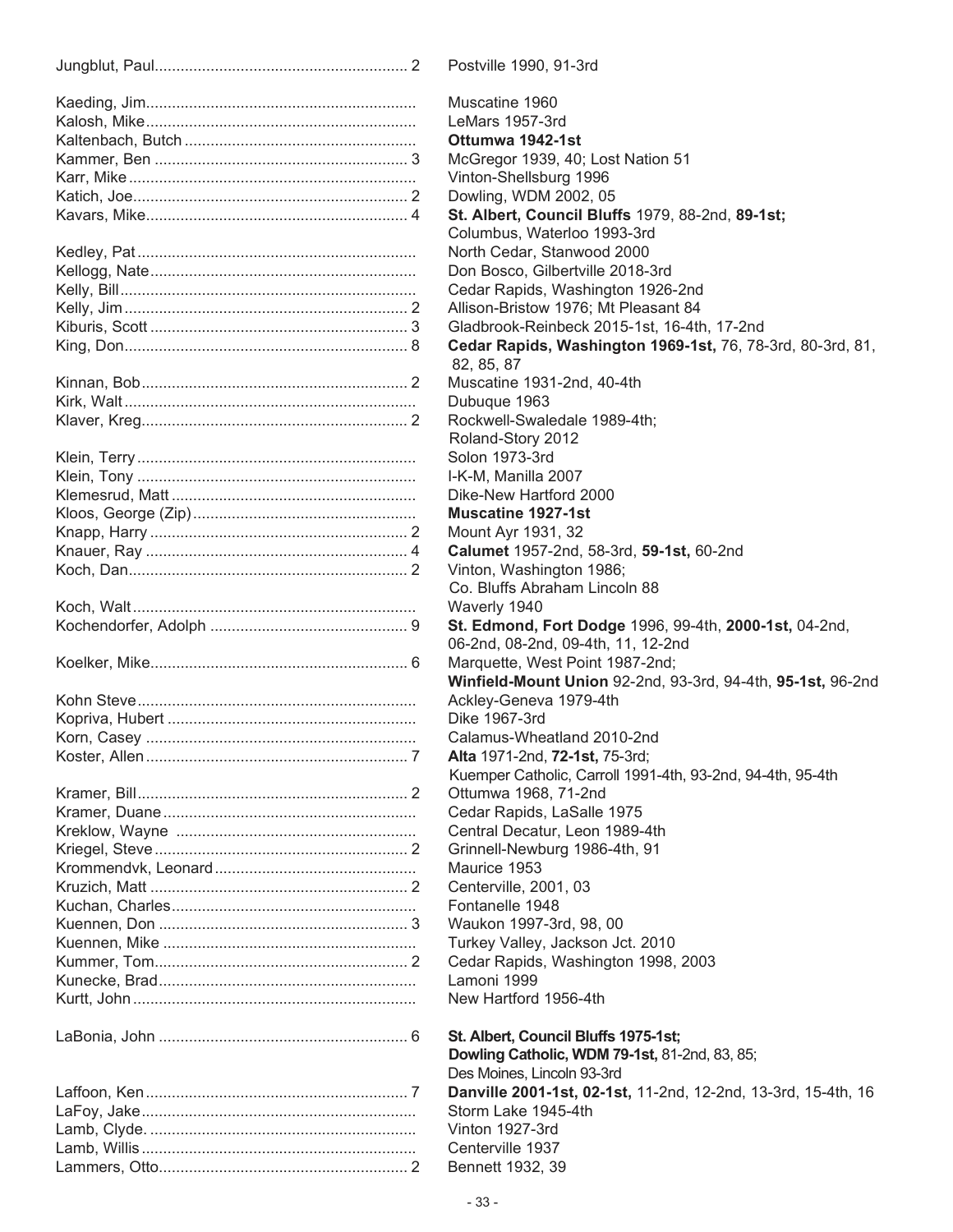Webster City 1936-3rd; 38, 39, 43-2nd **Mount Vernon 73-1st; Linn-Mar, Marion, 83-1st** Belmond-Klemme 2014-3rd Mount Pleasant 1976; Harlan Community 84 Lansing 1946 Norwalk 2004-4th, 09-2nd, 11-4th, 18, 19-2<sup>nd</sup> Mallard 1990, 91 Ledyard 1934, 35 Council Bluffs, Abraham Lincoln 1938, 39 Ida Grove 1927; Council Bluffs, AL, 29, 31, 33-3rd BCLUW, Conrad 1987, 98-4th Des Moines, Lincoln 1987 Rockford 1981, 88 Joice 1958 Nevada 1942-3rd Levick, Lewis (Buzz) ................................................ 3 **Newton** 1958, **63-1st, 64-1st** Dowling Catholic, West Des Moines 1996 Newton 2017 Aplington-Parkersburg 1996 lowa City, City 1989-1st, 90-2nd, 92 Graettinger 1986, 89 **Clinton, St Mary's 1975-1st, 77-1st, 78-4th** Ames 1961 Little, Justin ................................................................ **Dunkerton 2004-1st** Benton, Van Horne 1980 Denison 1984, 85-4th, 86-3rd Clear Lake 1968 Roland 1953-4th, 55 Loos, Paul ................................................................ 9 **Newell-Fonda 1991-1st,** 92, **97-1st,** 98, **99-1st, 2000-1st,** 03-2nd, 04-4th; 2014 Monroe 1987-4th; PCM, Monroe 95, 97-4th, 99, 2001-4th, 02-4th, 03, **04-1st,** 11-3rd, 12 **Xavier, Cedar Rapids** 2015-3rd; 16-1st, 17-1st, 18-3rd George-Little Rock (co-coach) 2018 Tracy 1934 McGregor 1949; Cherokee 1952 Des Moines, North 1967-4th **Ottumwa 1948, 49-1st, 53-2nd, 55** Woodbine 1969 Wheatland 1954 Maaske, Tim............................................................. 4 **Independence** 1980-4th; Estherville 1986, **87-1st,** 91 Sheldon 2018-4th Alton 1947, 59 A-D-M, Adel 2008-3rd, 12 Ottumwa 1978 Waverly 1951 Marion 2009, 11, 18, 19 LaMoille 1930; Gilman 1931-4th Oskaloosa 1923-3rd, 25-3rd, 27-4th, 30 South Hamilton, Jewell 1980-2nd, 83, 85, 88-2nd Cascade 1993, 98-4th, 99, 2001-3rd, 11, 14-4th, 15, 16-2nd Sioux City, Central 1932-2nd Clarinda 1941 Red Oak 1983, 90, 93

Harlan 1946 Mount Ayr 1975

Charles City, Immaculate Conception 1949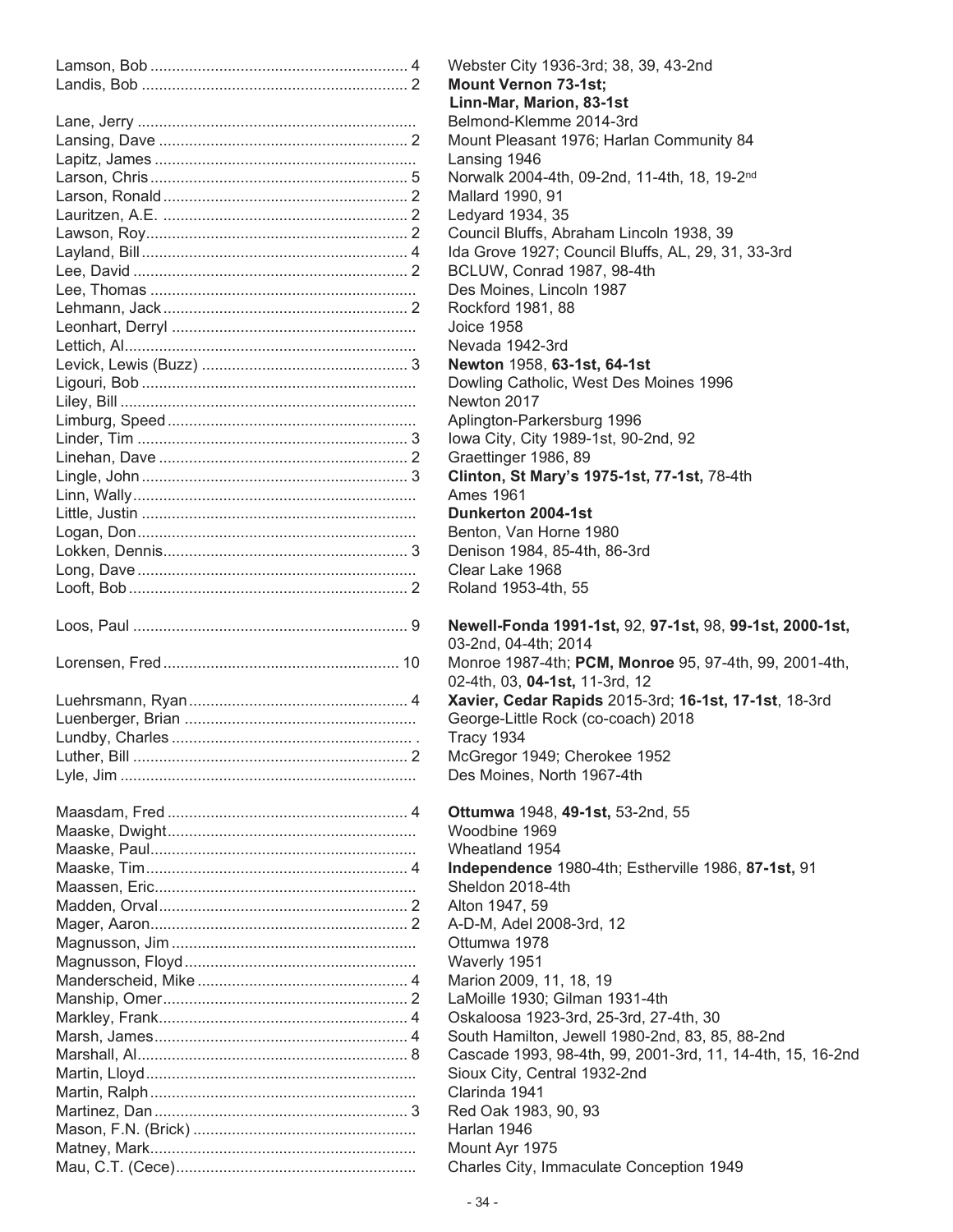**Osage 1992, 95-1st** Cedar Rapids, Washington 1966-2nd Mediapolis 1975 Rockwell 1959 Sioux Center 1943 Crestwood, Cresco 2004-2nd, 05-2nd, 06 Camanche 1971 Creston 1949 Mount Ayr 1973 Mason City. Holy Family 1941 Wayne, Corydon 1983, 85 Cambridge 1933 **Wahlert, Dubuque 1981-1st, 83, 84** Waterloo, East 1982-3rd, 89, 90-1st, 91-2nd, 92-3rd, 93, 95-3rd, 98-4th, 99, 2001, 02-2nd, 03-1st, 04-2nd NUH, Cedar Falls 2005-3rd; Cedar Rapids, Kennedy 2014, 15, 17-4th Wapsie Valley, Fairbank 1986, 89-3rd, 96-3rd, 2003-2nd, 04, 10, 13 Shelby 1956, 57 Des Moines, Roosevelt 2013 Davenport, St. Ambrose 1955-3rd. Highland, Riverside 1985 Mount Ayr 1953 **Assumption, Davenport 1980-2nd, 81-3rd, 82-1st, 83** Grinnell 1951, 54 Bishop Garrigan, Algona 2019 Perry 2016 Clinton, St. Mary's 1965-2nd, 67 Pleasant Valley 1988-4th Beckman, Dyersville 1975-4th, 82 Cedar Rapids Washington 2010, 11 Coon Rapids-Bayard 2010 Northwood-Kensett 1983-4th, 85, 89, 90 **Unity Christian, Orange City 1978-3rd, 99, 2005-1st** LeMars 1983-4th Glenwood 1952 Manilla 1975, 76, 87, 91-2nd NESCO, Zearing 1986-2nd; Colo-NESCO 89-2nd, 90-1st Miller, Robert............................................................ 8 **Rock Valley** 1973, 76-3rd, 77-2nd, 79, **96-1st,** 97, **98-1st,** 99-4th Des Moines Christian 2016 Newton 1949 Kuemper Catholic, Carroll 2016, 17-3rd, 18 Johnston 1973-4th **Osage 2006** Humboldt 2014 Guthrie Center 1996-4th, 2008 Audubon 1999, 2000 Grundy Center 1985-2nd Bishop Heelan, Sioux City 1989-4th, 92, 93-4th, 94, 2001-2nd Davenport 1929-1st, 30-1st, 32, 34, 35-3rd, 36, 37, 41-1st, 42-2nd 43-4th, **47-1st,** 48-2nd, 49, **50-1st, 51-1st, 52-1st** Cumberland 1933 Dike-New Hartford 2013, 15, 19 Albert City-Truesdale 1975-4th Waukee 1982, 90 Melrose 1950 Westwood, Sloan 1996-2nd Forest City 1949-2nd, 51 Maloy 1930 Prince of Peace, Clinton 2019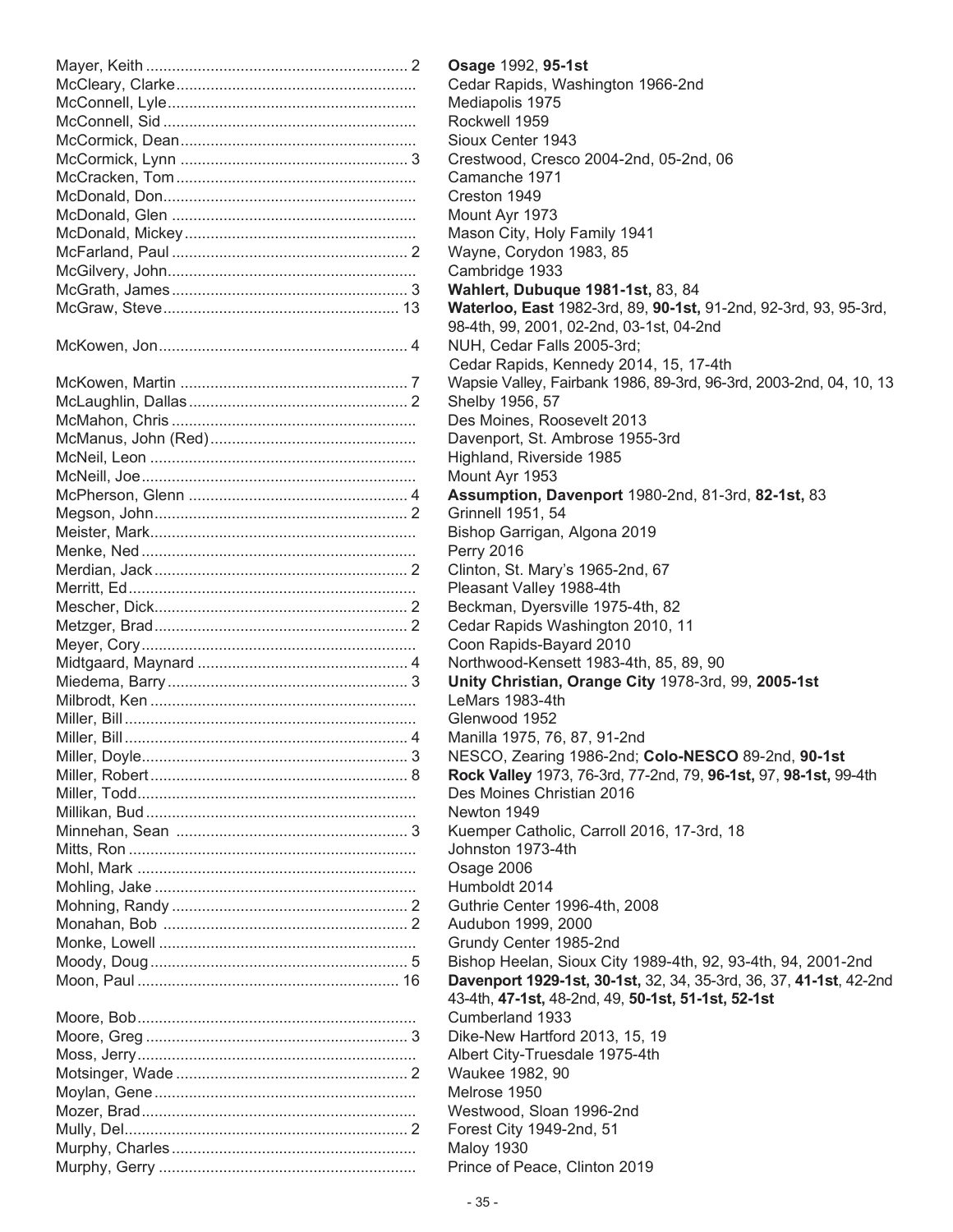| Oelwein 1988, 95, 2002-4th                                   |
|--------------------------------------------------------------|
| Macksburg 1958                                               |
| Sioux Center 1955, 59-1st, 60-3rd                            |
| Dowling Catholic, West Des Moines 1992-4th                   |
| Bishop Heelan, Sioux City 1966-3rd, 67                       |
| Des Moines, Dowling 1945, 47                                 |
| Oakland 1985, 86-3rd                                         |
| Monticello 1959, 60-4th                                      |
| Battle Creek-Ida Grove 2008                                  |
| SCMT, Sheffield 2005, 2008; West Fork 2011-1st               |
| Jamaica 1956                                                 |
| Ottumwa 1945, 47-4th                                         |
| Exira/Elk Horn-Kimballton 2011                               |
| Hudson 1948                                                  |
| Pella Christian 1990-1st, 92-1st, 93-1st;                    |
| Marshalltown 1999-3rd, 2000, 03-4th, 04                      |
| Ames 1952, 55-1st                                            |
| Belle Plaine 2015                                            |
| Regina, Iowa City 72, 76-1st, 78-1st, 79-1st                 |
| Assumption, Davenport 1991-4th, 92, 99-1st, 2000-1st,        |
| 02, 03-3rd                                                   |
| Bondurant-Farrar 1997-1st, 98                                |
| United Community, Boone 1970, 88                             |
|                                                              |
| Villisca 2009                                                |
| Murray 1935                                                  |
|                                                              |
| St. Edmond, Fort Dodge 1980-3rd, 81-3rd                      |
| Boone 1948                                                   |
| Wiota 1946                                                   |
| Dowling Catholic, WDM 2010, 13, 16, 19                       |
| Valley, WDM 1984-2nd, 87-2nd, 88, 89                         |
| Luana 1935                                                   |
| Waukee 2012, 15, 18-3rd, 19-3rd                              |
| Ankeny Christian Academy 2010                                |
| Edgewood-Colesburg 2018                                      |
| Lamoni 2014                                                  |
| Cedar Rapids, Jefferson 1999, 2010, 11, 12                   |
| Regina, Iowa City 14-2nd                                     |
| Dubuque 1952, 55-4th                                         |
| Elk Horn-Kimballton 1989, 90-3rd;                            |
| Pomeroy-Palmer 1991-3rd, 92-3rd, 93-4th, 94-1st, 95-2nd, 97, |
| Harlan Community 98-2nd, 2001-4th, 03-2nd, 04-1st, 06-1st,   |
| 07-3rd, 08-2nd, 09-4th, 13-2nd, 14-4th                       |
| Danville 1952                                                |
| Moorhead 1949-3rd, 60-3rd                                    |
|                                                              |
| Central Clinton, DeWitt 1981-1st, 96                         |
| Oskaloosa 2018-2 <sup>nd</sup> , 2019-1st                    |
| Humboldt 1998, 02                                            |
| Storm Lake 1979-4th, 80-1st                                  |
| Van Buren, Keosauqua 1980-4th                                |
| Ankeny 1950-2nd                                              |
| Central Webster, Burnside 1976-4th, 77, 78                   |
| Slater 1954                                                  |
| Rathbun 1939                                                 |
| Rock Valley 1987                                             |
| Whitten 1940                                                 |
| Cumberland-Massena 1995, 98                                  |
| Mitchellville 1936, 37                                       |
|                                                              |
|                                                              |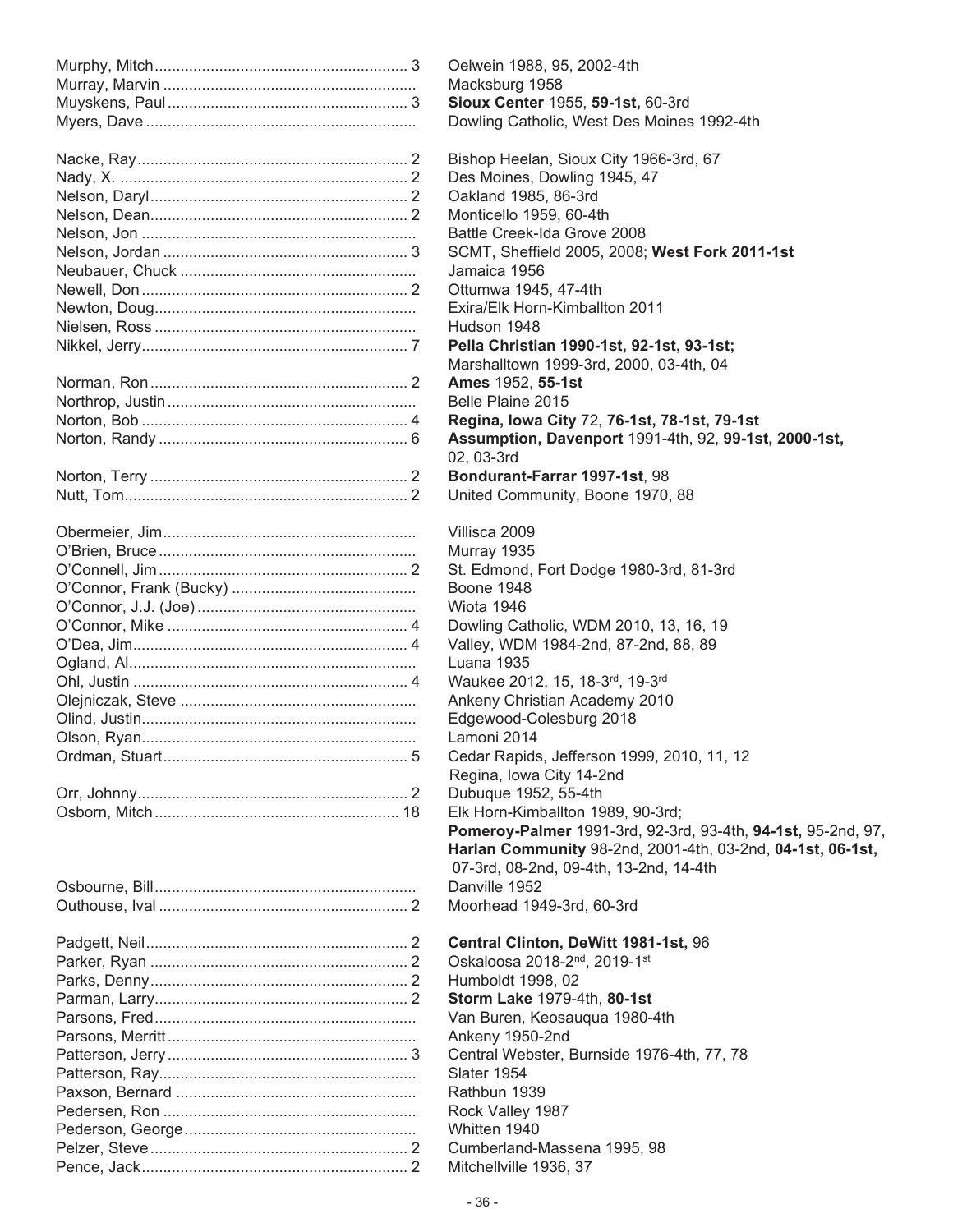| Van Meter 1936                                             |
|------------------------------------------------------------|
| Alta 1931                                                  |
| <b>Osage 1923-1st</b>                                      |
| <b>Solon 2016</b>                                          |
| Miles 1974-2nd                                             |
| Newman Catholic, Mason City 1984-4th                       |
| West Hancock, Britt 2015, 16-3rd, 17                       |
| Garwin 1978, 83-2nd                                        |
| Walnut 2000                                                |
| Ankeny 2002-4th, 05, 07, 11-3rd, 12-3rd                    |
| Tracy 1956-2nd                                             |
|                                                            |
| St. Albert, Council Bluffs 2019                            |
| H-L-V, Victor 2003                                         |
| Birmingham 1951                                            |
| North Mahaska, New Sharon 1998, 2003-3rd, 04, 05-1st, 06   |
| Central Clinton, De Witt 2007                              |
| Mason City Holy Family 1960                                |
| Sioux City, Central 1958-4th, 62-3rd, 64, 65, 72           |
| Cherokee, Washington 1975-2nd, 84                          |
| Guthrie Center 2011-3rd                                    |
| New London 2017                                            |
| Williamson 1936                                            |
| Sentral, Fenton 2004                                       |
| George 1934-3rd                                            |
| LaPorte City 1970-3rd                                      |
| Winfield 1954                                              |
|                                                            |
| Decorah 1977                                               |
| Montezuma 1990-1st                                         |
| Reinbeck 1929-4th;                                         |
|                                                            |
| Waterloo, East 1937                                        |
| Hubbard-Radcliffe 1999, 2003                               |
| Kalona 1939                                                |
| Olds 1962                                                  |
| Farragut 1992-4th                                          |
| Solon 2006, 08-3rd, 09-1st, 10-2nd                         |
| <b>Boone 1963</b>                                          |
| Dallas Center-Grimes 2010, 11, 13, 14, 17                  |
| Clinton 1946, 53-3rd, 54, 57-4th                           |
| Tripoli 1975, 78, 79-3rd, 80-3rd, 86-3rd, 94               |
| Boxholm 1932-3rd                                           |
| Southern Cal, Lake City 1992                               |
| Denison 1978-1st                                           |
| Hospers 1958                                               |
| Fort Dodge 1985-3rd, 86, 87                                |
| Northeast, Goose Lake 1980                                 |
| Blairstown 1960                                            |
| Winfield 1949-4th, 50-3rd                                  |
| Shenandoah 1966                                            |
| Sharon 1935                                                |
|                                                            |
| Harris-Lake Park 1988                                      |
| Mount Pleasant 1997-4th;                                   |
| North Scott 2003-2nd                                       |
| Mater Dei, Clinton 1994-2nd                                |
| Davenport, North 1989-2nd, 90, 95-4th, 96-4th, 2003        |
| Wall Lake View-Auburn 1990                                 |
| Linn-Mar, Marion 2006-4th, 07-1st, 08-3rd, 09-2nd, 10-3rd, |
| 11-1st, 12-4th                                             |
| Grandview 1931, 34                                         |
| Grandview 1925-4th                                         |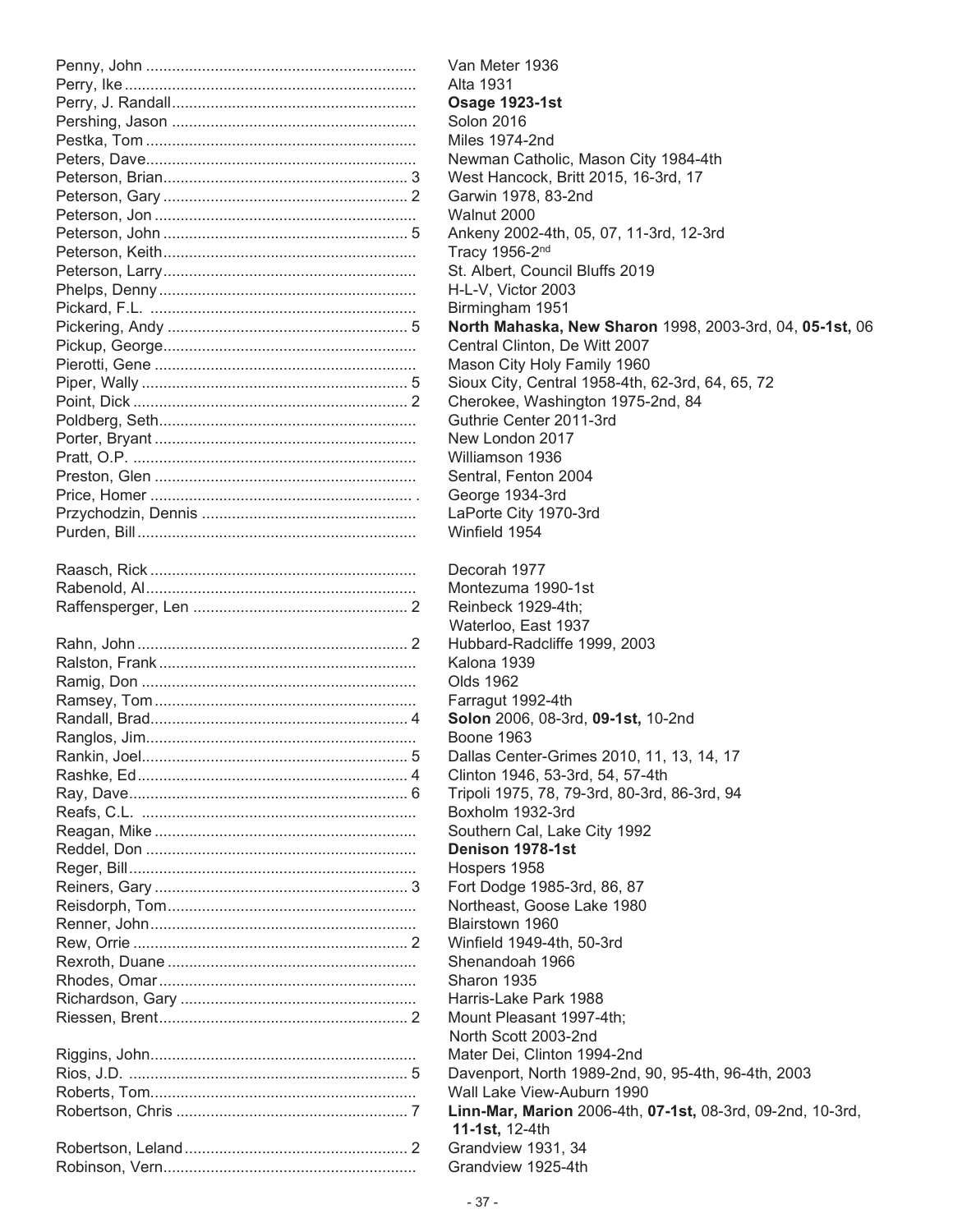Forest City 2008-4th, 10, 15 Lowden 1958 Algona 1996-2nd, 99-4th Newton 1992 Forest City 1935 Rucker, Scott............................................................ 4 Treynor 2011, 14-3rd, **15-1st**, 18-2nd St. Mary's, Remsen 2019-3rd (co) St. Mary's, Remsen 2017-4th, 18-4<sup>th</sup>, 19-3<sup>rd</sup> (co) Atlantic 1942 Notre Dame, Burlington 2008, 09 Maquoketa Valley, Delhi 1983, 86-2nd, 92-3rd, 95-3rd, 2000 **Mount Pleasant** 2010-4th, 11-3rd, 12-1st, 13, 17, 18 Iowa City, West 2019 Atlantic 1930 Chariton 1928; Newton, 30-2nd, 37 Webster City 1926-2nd; Cedar Rapids (Washington), 32; Cedar Rapids, Franklin 38, 44 Des Moines, North 2017 Dumont 1969 **Waterloo, West 1925-1st Johnston** 1992-4th, **94-1st, 95-1st** Plover 1933 Des Moines, Hoover 1998-2nd, 99, 2003-3rd;

 Johnston 2009-3rd; 18 Waukon 1978, 81 Creston 1936 Nishna Valley 1993; East Mills 2014 Storm Lake 1970-2nd Sharon 1936 Williamsburg 2015-4th Grinnell 1977 Iowa Falls 1993 Schleicher, Tom ....................................................... 2 **Perry** 1987-4th, **88-1st** Coon Rapids-Bayard 1988, 91 Muscatine 1945-2nd Iowa City, City 1973, 75 Dubuque, Loras 1948 Cedar Falls, Iowa Teachers High 1928 SCMT, Sheffield 1993, 99, 2000; West Fork, Sheffield 2013-2nd; 14-2nd Chariton 2014, 16-4th Swea City 1947 Schulte, Curt ............................................................ 2 **Glenwood** 2015, **18-1st** Cedar Falls 2016; 18-1<sup>st</sup>, 19-1<sup>st</sup> Blanchard 1928 Blakesburg 1990 Mount Vernon 2002 St. Albert, Council Bluffs 2009, 10, 12 Fonda, OLGC 1957 Albert City 1940 Ankeny Christian Academy 2013 Wheatland 1960-1st Des Moines, Dowling 1957-1st Ballard, Huxley 1978, 82-3rd, 83, 84, 89-4th, 94, 98 Hinton 1940 McCallsburg 1935 **Pocahontas 1987-1st** Grinnell 1999, 2001, 02, 06-3rd, 07-4th, 12-4th, 13, 14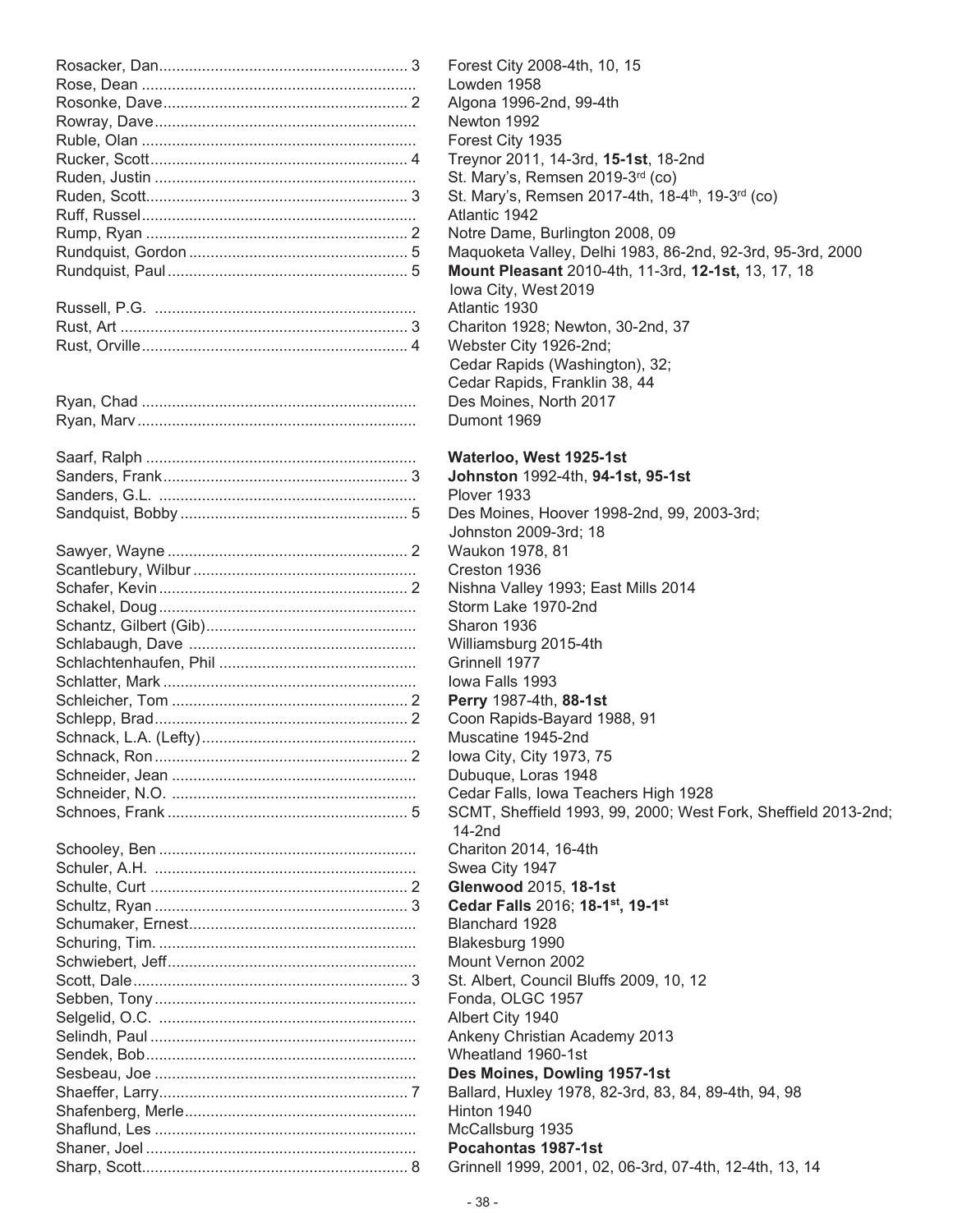| New Hampton 1942                                                    |
|---------------------------------------------------------------------|
| Kinross 1930                                                        |
| Riverside, Oakland 2013                                             |
| West Marshall, State Center 2008, 09, 14                            |
| Wayne, Corydon 1968                                                 |
| Central, Elkader 1982;                                              |
| Mid-Prairie, Wellman 96-4th, 97, 2005, 07-2nd, 2010                 |
| Keokuk 1950, 51-3rd, 52-2nd, 57, 58                                 |
| Steamboat Rock 1947                                                 |
| Valley, WDM, 1990;                                                  |
| Johnston 2000-2nd, 04, 06                                           |
|                                                                     |
| Bettendorf 1999, 2004-3rd, 05-1st, 07-2nd, 09-4th                   |
| Palmer 1977-4th, 79, 83-1st, 85-4th, 86-1st, 87-1st, 88-1st, 89-3rd |
| Gehlen Catholic, LeMars 1983                                        |
| <b>Lenox 1939</b>                                                   |
| Ft. Madison 74, 76; Cedar Falls 77-4th, 78, 87-3rd, 2005            |
| Montour 1943 (interim coach)                                        |
| Lost Nation 1987, 88; Clear Creek-Amana 92-2nd, 93;                 |
| Washington 2006                                                     |
| Jesup 2016                                                          |
| Alta 2006                                                           |
| Albia 1967                                                          |
| Northern University High, Cedar Falls 1998, 2001;                   |
| Spirit Lake 2016                                                    |
| Urbandale 1977                                                      |
|                                                                     |
| Wapsie Valley, Fairbank 1968                                        |
| Assumption, Davenport 2005                                          |
| Williamsburg 2003                                                   |
| Martelle 1934; Delhi 1937                                           |
| Waverly 1962, 66                                                    |
| Preston 1946                                                        |
| Jefferson 1966                                                      |
| Woodward Academy 2015                                               |
| Wapello 1994, 2018                                                  |
| Gilbert 1995-2nd                                                    |
| Marquette Catholic Bellevue 1993, 97-3rd, 2000-4th, 01-3rd, 02,     |
| 03-4th, 04-3rd, 06-2nd                                              |
| Lone Tree 1996, 2007-4th, 13                                        |
| Manning 1957                                                        |
| College Springs 1959-4th                                            |
|                                                                     |
| Mason City 1947                                                     |
| Waverly-Shell Rock 2011-2nd, 12, 13-1st, 14-3rd, 15, 17-3rd,        |
| $18-4th$                                                            |
| Adel-DeSoto 1984                                                    |
| Corning 1960                                                        |
| Massena 1951                                                        |
| Manning 1948-1st; Mason City 59                                     |
| Algona 1964-3rd, 66, 71-4th, 73                                     |
| Sioux City East 1960                                                |
| Sioux City, Central 45-3rd, 47-2nd, 50, 51                          |
| Central City 1982-2nd, 86                                           |
| <b>Britt 1930</b>                                                   |
| Fredericksburg 1997, 2002-2nd, 03; Sumner-Fredericksburg 2009       |
| Corning 1976-2nd, 77, 78                                            |
| LeMars 2000-3rd                                                     |
|                                                                     |
| North, West Union 1963                                              |
| Keota 2014-4th                                                      |
| Ottumwa 1993                                                        |
| Richland 1953                                                       |
| Carroll 1996, 97, 2005-3rd                                          |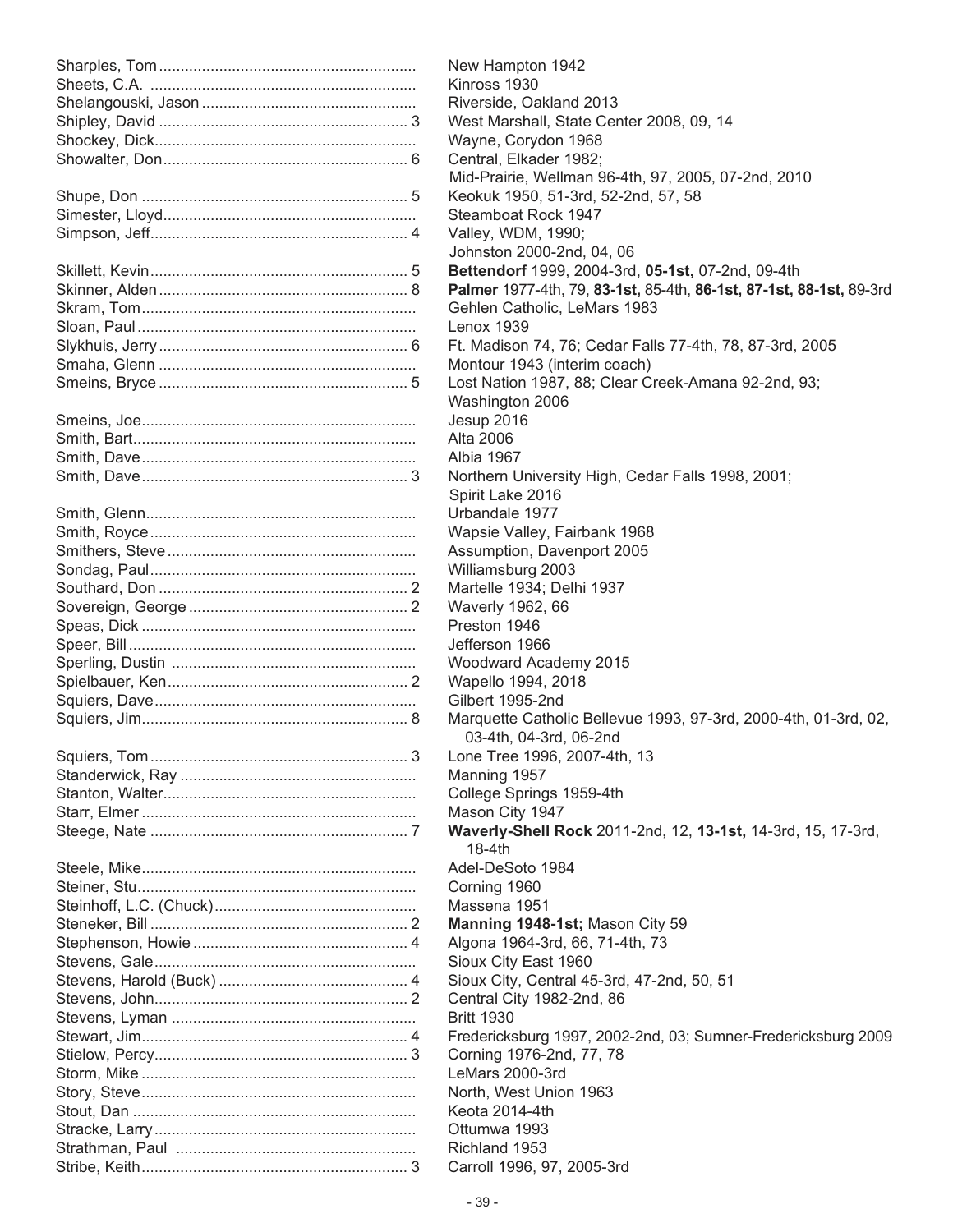Waterloo, West 1930, 34-2nd, 36, 47, 49, 51, 56, 57-2nd, 64 Ogden 1979, 82-4th Sheldon 2013-1st Des Moines Christian 2007, 10; **Grand View Christian** 2016, **17-1st, 18-1st, 19-1st** Iowa City, St. Mary's 1941, 47 North Polk, Alleman 69, 74-3rd; DM East, 80, 86-3rd Des Moines Christian 1997-4th, 98-3rd, 99-2nd; Des Moines, Lincoln 2007 Swanson, Heath....................................................... 3 **Rock Valley** 2005, **09-1st, 10-1st** Carroll 1947, 48 Davenport, Central 2000 Burlington 1943 Grundy Center 1952 Charles City 1956 Somers, Cedar Valley 1969-3rd; Diagonal 89, 91 Elma 1931, 34 Winterset 1985-3rd, 87 Ottumwa, Walsh 1967-4th, 68-2nd, 69-2nd South Hamilton 2014 Clinton 1992-1st Everly 1938, 41 **Bettendorf 1976, 86-1st; Prairie, Cedar Rapids** 94-2nd, 97, **98-1st;** Iowa City, City High 2001-4th Union Community, LaPorte City 2008; Aplington-Parkersburg 15-4th, 18-3rd Central, Elkader 1976 Fairfield 1924-3rd; Burlington 27-2nd, 33-4th, 34-4th, 38 Montour 1943 (ill - Glenn Smaha took over) Waverly 1958-2nd; Mason City 61-4th Clarinda 1980 Saint Ansgar 1997-2nd Mason City, Holy Family 1950, 51 Waukee 2000 **Ames 1945-1st, 46 Mount Vernon 2012-1st** Sioux Central, Sioux Rapids 2019 West Delaware, Manchester 2008 Washington 1979, 86-1st, 87, 88-3rd, 89, 90-3rd, 93, 94 H-L-V. Victor 2008-3rd Marshalltown 1956-1st Ellsworth 1929 Dysart 1925-2nd, 28 Notre Dame, Burlington 1981-2nd; Burlington 1986-2nd Ottosen 1937 Des Moines, Hoover 1984-3rd, 86, 87-4th Woodbine 1995, 96 Wellsburg-Steamboat Rock 1987-3rd, 88-2nd West Delaware 2017-4<sup>th</sup>, 19 Ottumwa 1932, 36-4th Holstein 1940-3rd, 41-2nd Sioux Center 1985-3rd Des Moines Christian 2019

Lake View-Auburn 1978-2nd: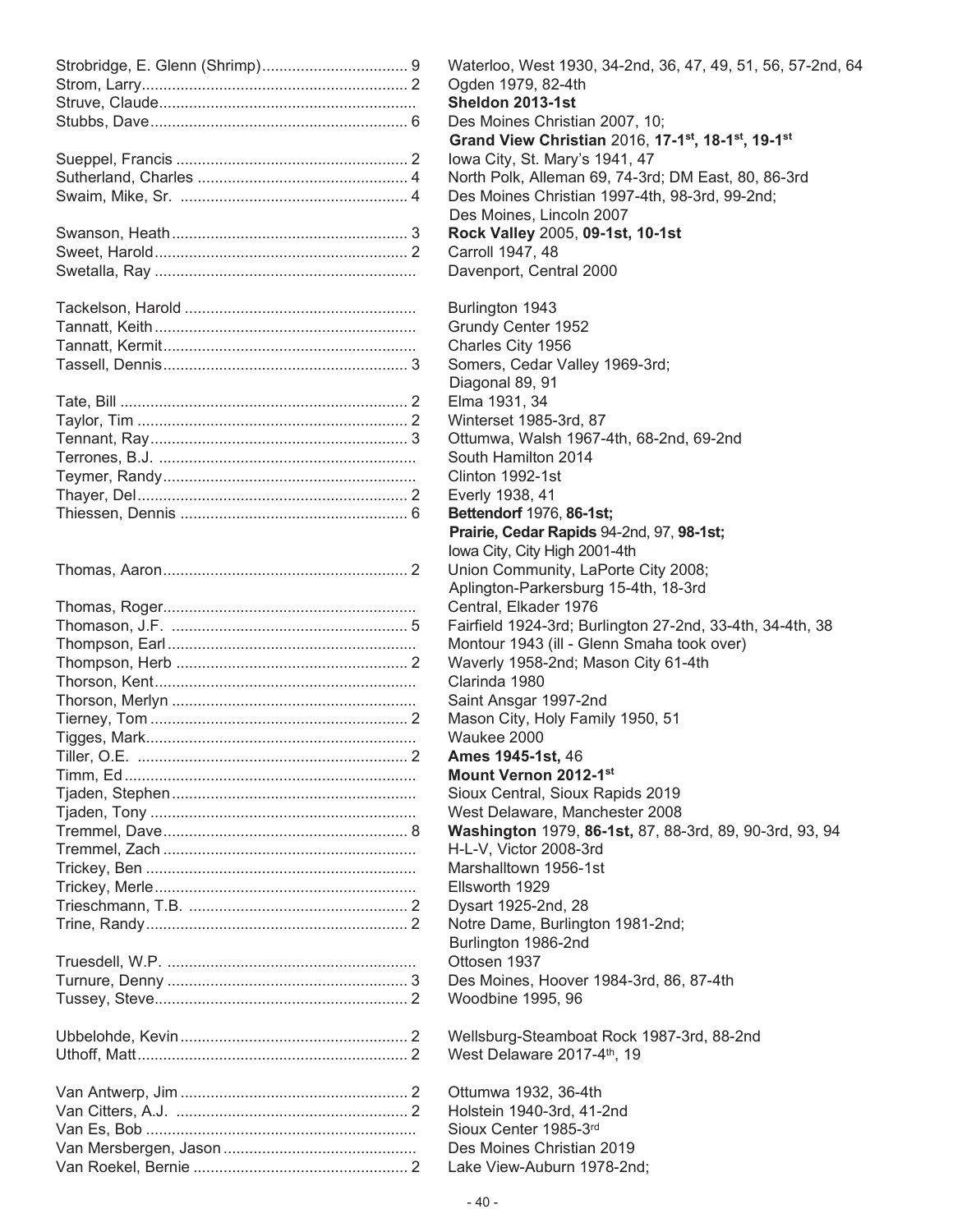| Denison, 82-2nd                                                    |
|--------------------------------------------------------------------|
| Unity Christian, Orange City 1974-1st                              |
| West Bend-Mallard 1995-4th                                         |
| Rock Valley 2019                                                   |
| Sergeant Bluff-Luton 2017-2nd, 18, 19                              |
| Sioux City, East 2001, 02-1st, 03, 05-3rd, 06-3rd, 09, 10-4th, 11  |
| Sioux City North 2007, 08                                          |
| Sioux City, East 2012-2nd, 17-3rd, 18, 19                          |
| Cedar Falls 1938                                                   |
| Diagonal 1931, 32, 34, 35-4th, 36, 38-1st, 39-2nd, 40, 46          |
| Central Lee, Donnellson 2009                                       |
| Newkirk 1939, 50                                                   |
| Alton, Floyd Valley 1972                                           |
| Ida Grove 1938-4th                                                 |
| Northeast, Goose Lake 2007                                         |
|                                                                    |
| Northern University High, Cedar Falls 1989-2nd, 91                 |
| Manning 2004-2nd, 05-4th; IKM-Manning 2010-4th, 2016               |
| Clinton 2010                                                       |
|                                                                    |
| Hampton-Dumont 2007                                                |
| Boyden-Hull 1987-4th, 90-2nd, 91, 93-2nd, 94-3rd, 95-3rd, 2000-2nd |
| Belmond 1981-3rd                                                   |
| NESCO, Zearing 1984-2nd;                                           |
| Pella 1989-2nd, 91-4th, 93                                         |
| Co. Bluffs, Abraham Lincoln 1923-2nd;                              |
| Newton 26-1st                                                      |
| Elk Horn-Kimballton 2000                                           |
| Atlantic 1976-4th, 77-2nd                                          |
| Spirit Lake 1925-2nd, 27, 28-2nd, 42-4th                           |
| Des Moines, East 1950, 51-4th                                      |
| Fort Dodge, Corpus Christi 1953                                    |
| Russell 1958-4th                                                   |
| Ames 1940-2nd, 48                                                  |
| Sidney 1985                                                        |
| Davenport, West 71-1st, 72-3rd, 74, 75, 78, 88, 91, 94-1st         |
| Southeast Polk, Runnells 1981                                      |
| Humboldt 1976, 77, 89, 95-3rd                                      |
| St. Albert, Council Bluffs 1993-2nd, 94-2nd;                       |
| Lewis Central 2000-4th                                             |
| lowa Falls 1978, 83-3rd, 84-3rd, 86;                               |
| North Scott, Eldridge 93                                           |
| Charter Oak-Ute 1986                                               |
| St. Edmond, Fort Dodge 1969-4th                                    |
| Waterloo, East 1953, 54, 60-2nd, 61, 65, 68, 70, 74-1st            |
| St. Mary's, Storm Lake 2011-1st, 12-3rd, 13-2nd                    |
| <b>Irwin 1926-1st</b>                                              |
| Marathon 1933                                                      |
| Cedar Rapids, Jefferson 1992, 95, 96-3rd, 97;                      |
| Cedar Rapids, Washington 2004, 06                                  |
| Earlham 2015-3rd                                                   |
| Keystone 1926-2nd                                                  |
| Blencoe 1937                                                       |
| Osceola 1925-4th                                                   |
|                                                                    |
| Iowa City 1946-1st<br>Knoxville 2000                               |
|                                                                    |
| Southeast Polk 2008, 10-2nd;                                       |
| Valley, West Des Moines 2016-1st, 17-2nd, 18-4th                   |
| Ottumwa 1928-1st, 29                                               |
| Laurens 1962-2nd, 63                                               |
| Laurens-Marathon 2009-4th                                          |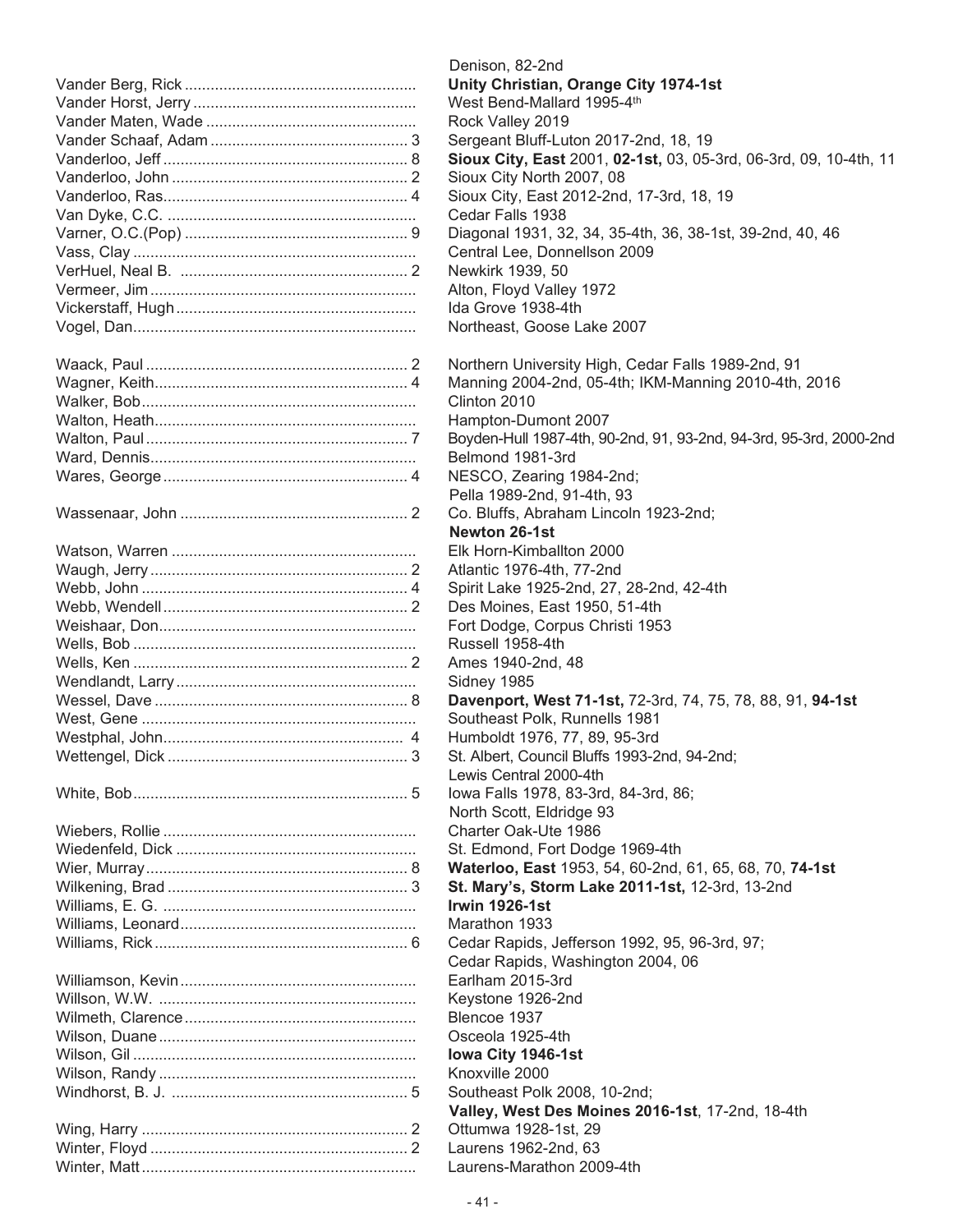| Center Point-Urbana 1996                              |
|-------------------------------------------------------|
| Harlan 1944-4th                                       |
| Cedar Rapids, Roosevelt 1939                          |
| Spencer 1952                                          |
| Adair-Casey 1989, 92                                  |
| Nishna Valley 1990                                    |
| Iowa City, City High 2008-1st                         |
| Waukee 2011                                           |
| Wahlert, Dubuque 1996, 99-4th, 2000, 01-3rd, 2002;    |
| Davenport Central 2008-2nd                            |
| Atlantic 1947                                         |
| South O'Brien, Paullina 2015                          |
| Geneseo 1930, 34                                      |
| Muscatine 2002                                        |
| Des Moines Hoover 2006-1st                            |
| Ames 1975-2nd, 76-1st; CR, Kennedy 88-2nd, 91, 97-4th |

#### **164 COACHES OF STATE CHAMPIONSHIP TEAMS**

*(Since 1923)*

| Des Moines, Roose         |
|---------------------------|
| Sioux Center 2003         |
| <b>Waverly-Shell Rocl</b> |
| Maurice-Orange Ci         |
| lowa City, West 19        |
| Bishop Heelan, Sic        |
| Denver 1984               |
| Unity Christian, Ora      |
| Montezuma 1971            |
| Waverly 1944              |
| Keota 1989                |
| Cedar Rapids, Reg         |
| Cascade, Western          |
| Nodaway Valley 20         |
| North Scott, Eldridg      |
| lowa City, West 19        |
| Des Moines, Lincol        |
| Kuemper, Carroll 1        |
| North Polk, Allemar       |
| <b>Ames 1991</b>          |
| Marshalltown 1960         |
| Wahlert, Dubuque          |
| Cedar Rapids, Ken         |
| lowa Falls 1998, 99       |
| Des Moines, Roose         |
| Pella 2002, 2003          |
| Northwood-Kenset          |
| Cedar Rapids, Jeff        |
| Sioux City, East 19       |
| MOC-Floyd Valley,         |
| Lawton 1925               |
| Paullina 1968             |
| Hudson 1993               |
| Aplington 1991, 92        |
| <b>Ames 1936</b>          |
|                           |

erly-Shell Rock 2007 Irice-Orange City 1988, 89 a City, West 1998, 2000, 12, 13, 14, 17 op Heelan, Sioux City 2009, 10, 11 iver 1984 y Christian, Orange City 1986, 94 ntezuma 1971 verly 1944 lar Rapids, Regis 1979, 82, 83, 84 cade, Western Dubuque 2018 laway Valley 2006 th Scott, Eldridge a City, West 1977

Moines, Roosevelt 1978

Moines, Lincoln 1975 mper, Carroll 1985 th Polk, Alleman 1996 shalltown 1960, 61 nlert, Dubuque 1980 lar Rapids, Kennedy 1972 a Falls 1998, 99 Moines, Roosevelt 1965 a 2002, 2003 thwood-Kensett 2007

lar Rapids, Jefferson 1967 Jx City, East 1934 C-Floyd Valley, 2005 ton 1925 Ilina 1968 Ison 1993 ngton 1991, 92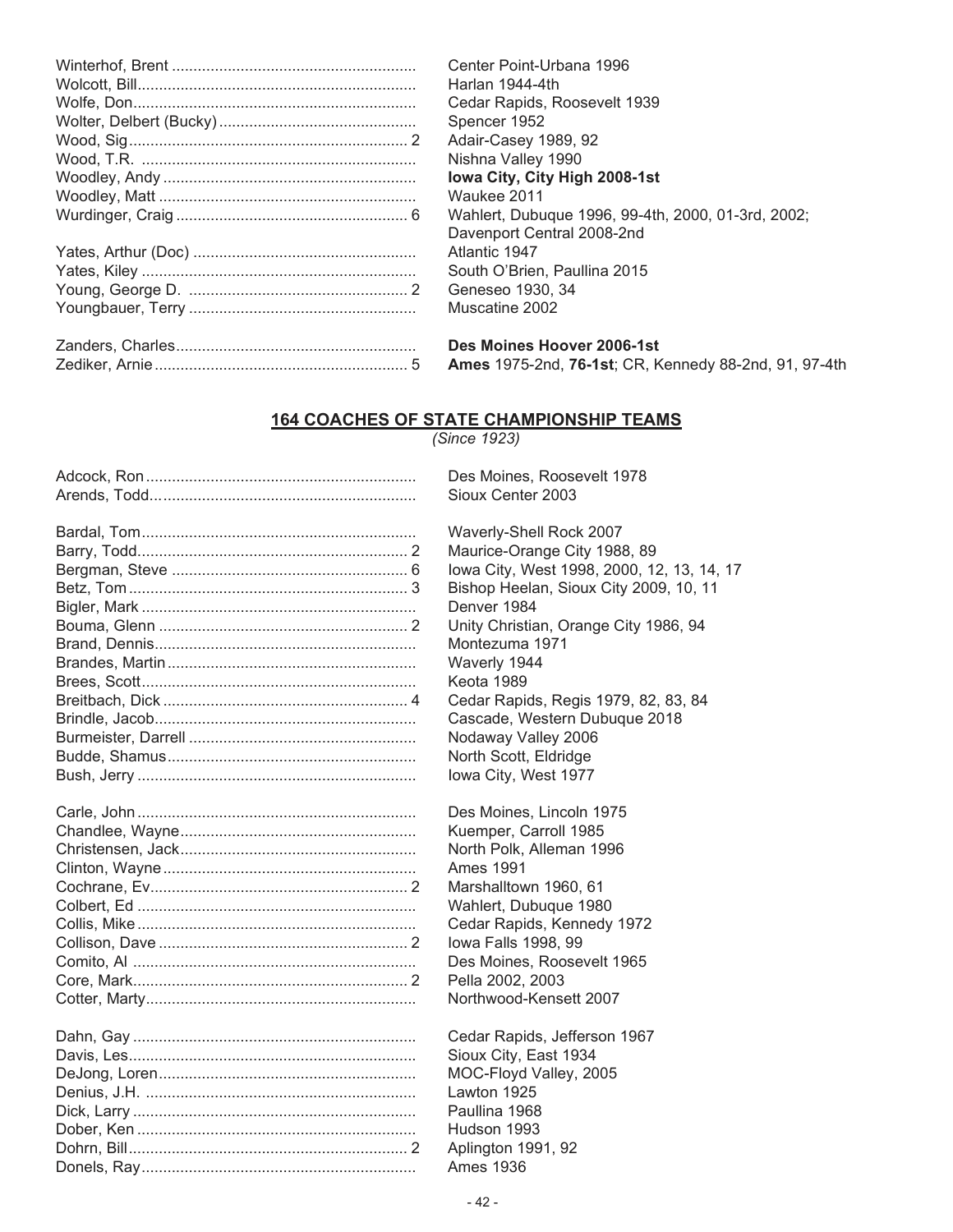| Roland-Story,        |
|----------------------|
| Ames 2009, 1         |
| <b>Ames 1973</b>     |
| Davenport 19         |
| <b>Western Chris</b> |
| <b>Dike 1980</b>     |
| Roland 1958          |
| Burlington 198       |
| NUH, Cedar F         |
| <b>Wahlert Catho</b> |
| Cedar Rapids         |
| <b>Boone 1931</b>    |
| Boyden-Hull 2        |
| Epworth, Wes         |
| Marshalltown         |
| Clinton, St. Ma      |
| Muscatine 195        |
| Nashua 1985          |
| George-Little I      |
| Creston 1997         |
| Iowa Mennoni         |
| Fort Dodge 19        |
| lowa City, St.       |
| Sioux City, Ce       |
| Davenport, Ce        |
| Paullina 1969,       |
| Mason City 19        |
| Indianola 200        |
| <b>Western Chris</b> |
| Valley, West D       |
| Des Moines, F        |
| Dunkerton 193        |
| Pomeroy-Paln         |
| Forest City 19       |
| North Linn 20        |
| Sioux City, We       |
| Melrose 1937         |
| Lone Tree 198        |
| New Hampton          |
| Storm Lake 19        |
| Creston 1939         |
| Mason City 19        |
| Linn-Mar, Mar        |
| Ankeny 1995          |
| Cedar Rapids         |
| West Lyon, In        |
| Sioux Center         |
| Ottumwa 1942         |
| St. Albert, Cou      |
| Gladbrook-Re         |
| Cedar Rapids         |
| Muscatine 192        |
| Calumet 1959         |

oland-Story, Story City 1977 mes 2009, 10  $m<sub>es</sub> 1973$ avenport 1958 Vestern Christian, Hull 1985, 91, 96, 2007, 08, 10, 14, 16  $i$ ike 1980  $\text{Coland}\ 1958$ **Eurlington 1987** IUH, Cedar Falls 2008 Vahlert Catholic, Dubuque 2008, 14, 15 edar Rapids, Kennedy 1984<sup>.</sup> oone 1931  $Sovden-Hull 2003, 12, 13$ pworth, Western Dubuque 2001 Aarshalltown 1966 Iinton, St. Marys, 1953 Iuscatine 1954 lashua 1985 George-Little Rock 2006 reston 1997. bwa Mennonite, Kalona 1992 ort Dodge 1988 bwa City, St. Mary's, 1956, 57 ioux City, Central 1924 avenport, Central 1970 aullina 1969, 70, 81, 82 Iason City 1935, 40, 43 ndianola 2001 Vestern Christian, Hull 2017 'alley, West Des Moines 1993 es Moines, Roosevelt 1932 unkerton 1933 omeroy-Palmer 2001, 02 orest City 1976, North Linn 2019 (co) lorth Linn 2019 (co) ioux City, West 1999 lelrose 1937 one Tree 1985. lew Hampton 1993 torm Lake 1968  $C$ reston 1939. Aason City 1996, 97 inn-Mar, Marion 2004 nkeny 1995 edar Rapids, Regis 1962<sup>.</sup> Vest Lyon, Inwood 2014 ioux Center 1967 Itumwa 1942 t. Albert, Council Bluffs 1989 iladbrook-Reinbeck 2015 edar Rapids, Washington 1969 Iuscatine 1927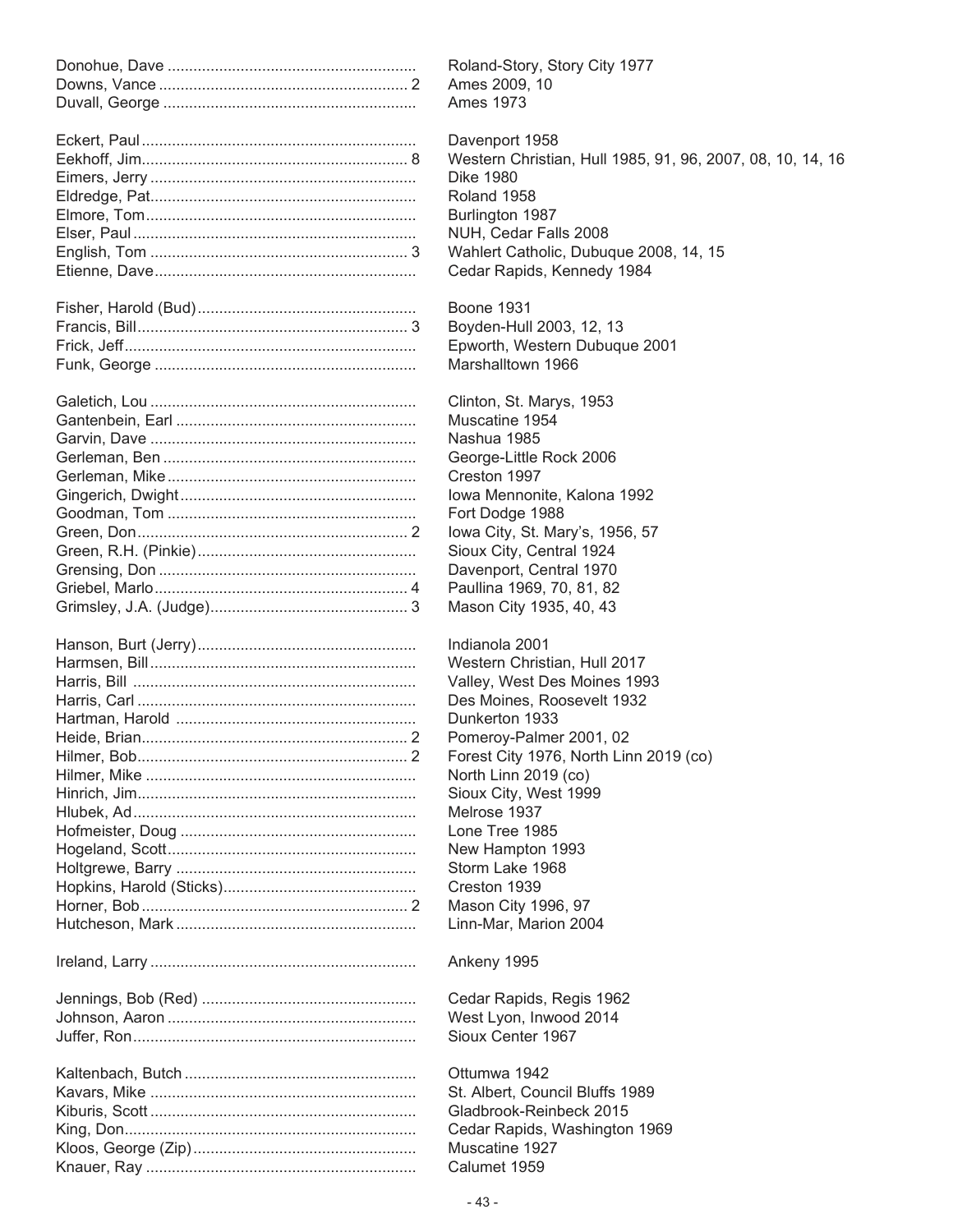| St. Edmond, Fort Dodge 2000                      |
|--------------------------------------------------|
| Winfield-Mount Union 1995                        |
| Alta 1972                                        |
|                                                  |
| St. Albert, Council Bluffs 1975; Dowling, WDM 79 |
|                                                  |
| Danville 2001, 02                                |
| Mount Vernon 1973; Linn-Mar, Marion 83           |
| Newton 1963, 64                                  |
| Iowa City, City High 1989                        |
| Clinton, St. Mary's 1975, 77                     |
| Dunkerton 2004                                   |
|                                                  |
| Newell-Fonda 1991, 97, 99, 00                    |
| PCM, Monroe 2004                                 |
| Xavier, Cedar Rapids 2016, 17                    |
|                                                  |
| Ottumwa 1949                                     |
| Estherville 1987                                 |
| Osage 1995                                       |
| Wahlert, Dubuque 1981                            |
| Waterloo, East 1990, 2003                        |
|                                                  |
| Assumption, Davenport 1982                       |
| Unity Christian, Orange City 2005                |
| Colo-Nesco 1990                                  |
| Rock Valley 1996, 98                             |
| Davenport 1929, 30, 41, 47, 50, 51, 52           |
| Sioux Center 1959                                |
|                                                  |
| West Fork 2011                                   |
|                                                  |
| Pella Christian 1990, 92, 93                     |
| <b>Ames 1955</b>                                 |
| Regina, Iowa City 1976, 78, 79                   |
| Assumption, Davenport 1999, 00                   |
| Bondurant-Farrar 1997                            |
|                                                  |
| Pomeroy-Palmer 1994; Harlan Community 2004, 06   |
|                                                  |
| Central, DeWitt 1981                             |
| Oskaloosa 2019                                   |
| Storm Lake 1980                                  |
| Osage 1923                                       |
| North Mahaska, New Sharon 2005                   |
|                                                  |
| Montezuma 1990                                   |
| <b>Solon 2009</b>                                |
|                                                  |
| Denison 1978                                     |
| Linn-Mar, Marion 2007, 11                        |
| Treynor 2015                                     |
| Mount Pleasant 2012                              |
|                                                  |
| Waterloo, West 1925                              |
| Johnston 1994, 95                                |
| <b>Perry 1988</b>                                |
| Glenwood 2018                                    |
| Cedar Falls 2018, 19                             |
|                                                  |
| Wheatland 1960                                   |
| Des Moines, Dowling 1957                         |
| Pocahontas 1987                                  |
| Bettendorf 2005                                  |
| Palmer 1983, 86, 87, 88                          |
| Waverly-Shell Rock 2013                          |
|                                                  |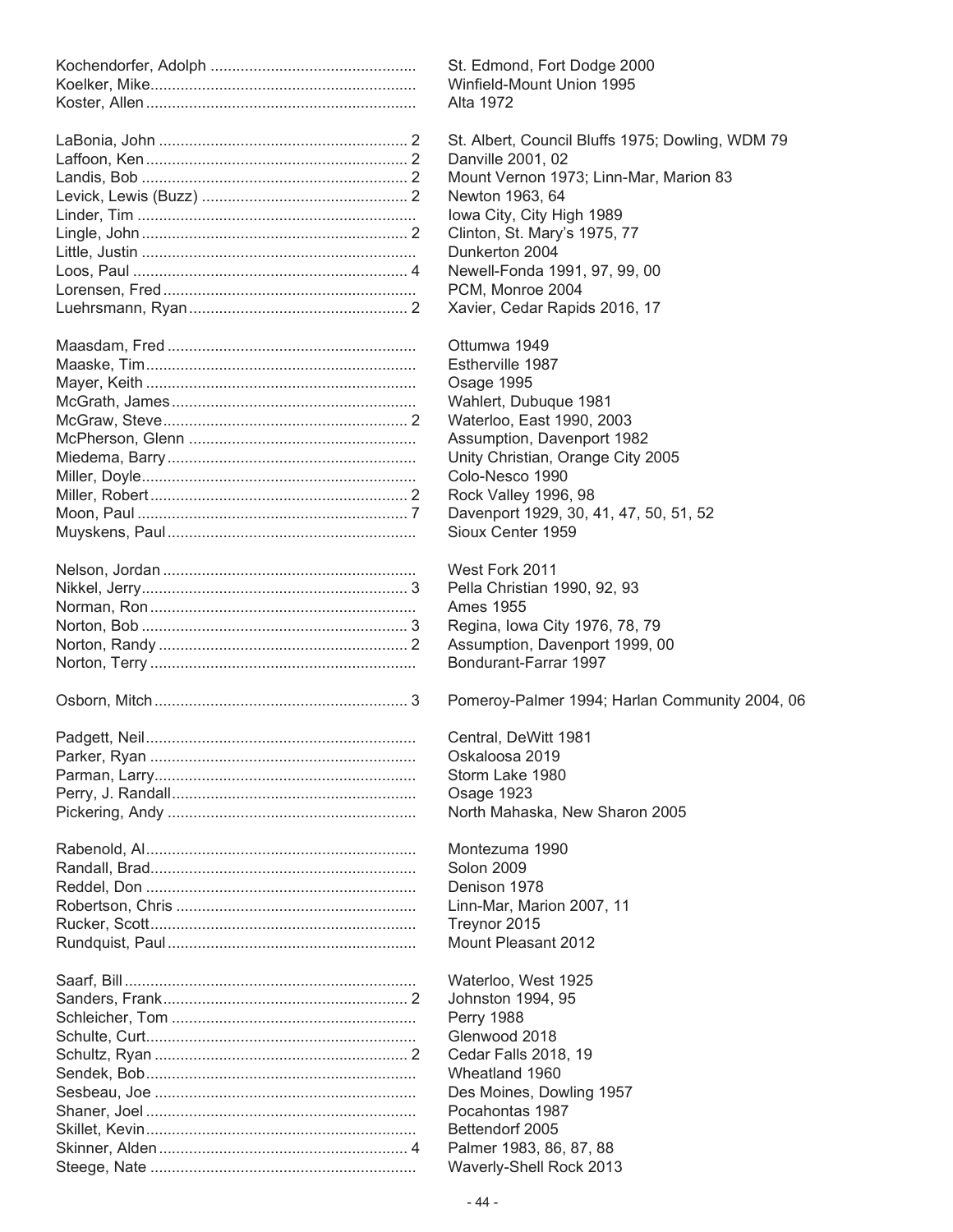| Manning 1948                              |
|-------------------------------------------|
| Sheldon 2013                              |
| Grand View Christian 2017, 18, 19         |
| Rock Valley 2009, 10                      |
| Clinton 1992                              |
| Bettendorf 1986; Cedar Rapids, Prairie 98 |
| Ames 1945                                 |
| Mount Vernon 2012                         |
| Washington 1986                           |
| Marshalltown 1956                         |
| Unity Christian, Orange City 1974         |
| Sioux City, East 2002                     |
| Diagonal 1938                             |
| Newton 1926                               |
| Davenport, West 1971, 94                  |
| Waterloo, East 1974                       |
| St. Mary's, Storm Lake 2011               |
| <b>Irwin 1926</b>                         |
| lowa City 1946                            |
| Valley, West Des Moines 2016              |
| Ottumwa 1928                              |
| Iowa City, City High 2008                 |
| South O'Brien, Paullina 2016              |
| Des Moines Hoover 2006                    |
| <b>Ames 1976</b>                          |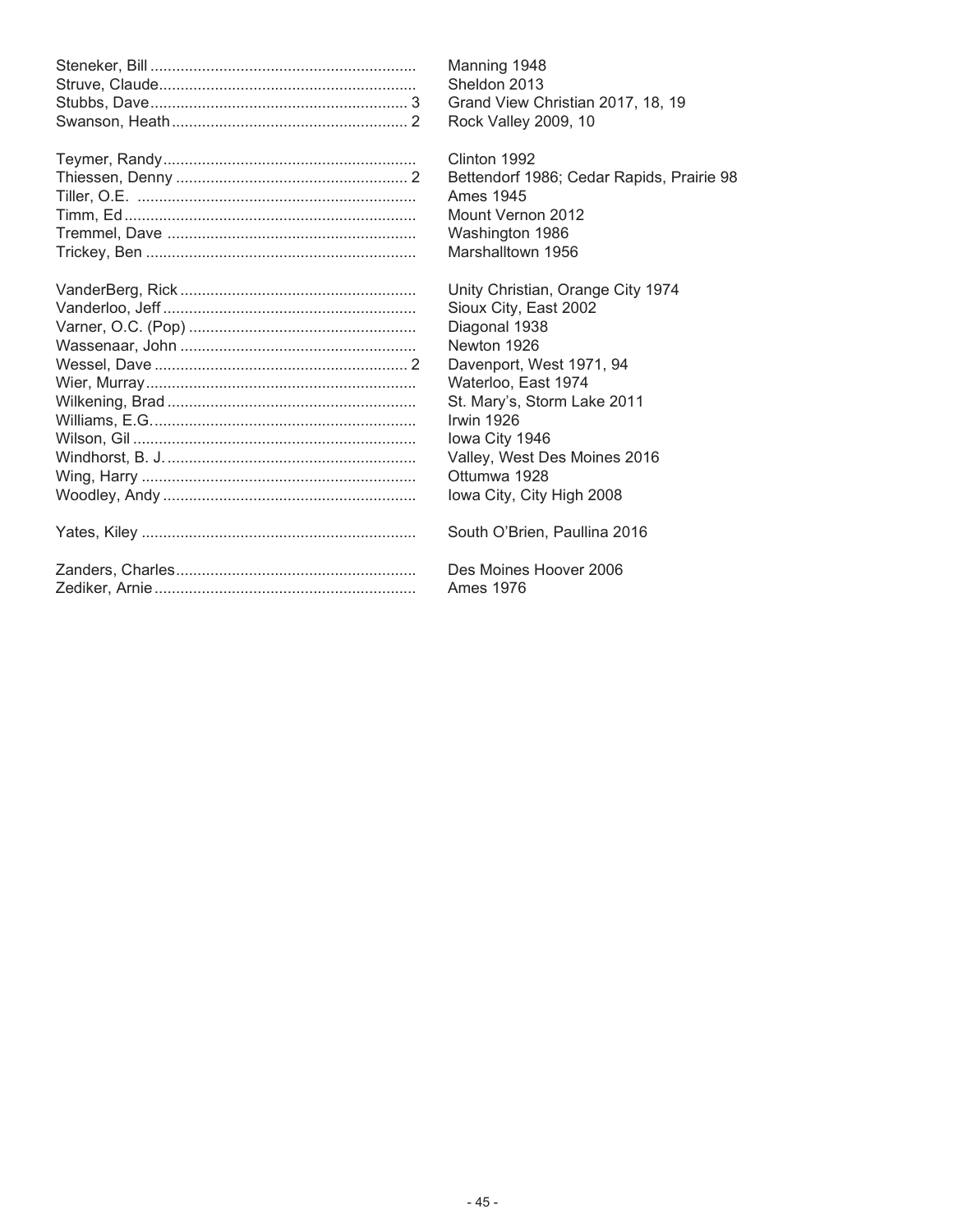### STATE TOURNAMENT APPEARANCES, TOURNEY W-L RECORD, 1923 - PRESENT

| <b>School</b>                                                                                         | <b>Appearances</b> | <b>Record</b> | <b>PCT</b> |
|-------------------------------------------------------------------------------------------------------|--------------------|---------------|------------|
|                                                                                                       |                    |               |            |
|                                                                                                       |                    |               |            |
|                                                                                                       |                    |               |            |
|                                                                                                       |                    |               |            |
|                                                                                                       |                    |               |            |
|                                                                                                       |                    |               |            |
|                                                                                                       |                    |               |            |
|                                                                                                       |                    |               |            |
|                                                                                                       |                    |               |            |
|                                                                                                       |                    |               |            |
|                                                                                                       |                    |               |            |
|                                                                                                       |                    |               |            |
|                                                                                                       |                    |               |            |
|                                                                                                       |                    |               |            |
| Ames 1936-1st, 38-3rd, 40-2nd, 45-1st, 46, 48, 52, 55-1st, 61,66-4th, 67-2nd, 69, 70-3rd,             |                    |               |            |
|                                                                                                       |                    |               |            |
|                                                                                                       |                    |               |            |
| Ankeny 1948-4th, 49, 50-2nd, 79-3rd, 82, 90-4th, 93-2nd, 94-3rd, 95-1st, 96, 2002-4th, 05,            |                    |               |            |
|                                                                                                       |                    |               |            |
|                                                                                                       |                    |               |            |
|                                                                                                       |                    |               |            |
|                                                                                                       |                    |               |            |
| Assumption, Davenport 1961-3rd, 80-2nd, 81-3rd, 82-1st, 83, 91-4th, 92, 99-1st, 2000-1st,             |                    |               |            |
|                                                                                                       |                    |               |            |
|                                                                                                       |                    |               |            |
|                                                                                                       |                    |               |            |
|                                                                                                       |                    |               |            |
|                                                                                                       |                    |               |            |
|                                                                                                       |                    |               |            |
|                                                                                                       |                    |               |            |
|                                                                                                       |                    |               |            |
|                                                                                                       |                    |               |            |
|                                                                                                       |                    |               |            |
|                                                                                                       |                    |               |            |
|                                                                                                       |                    |               |            |
|                                                                                                       |                    |               |            |
|                                                                                                       |                    |               |            |
|                                                                                                       |                    |               |            |
|                                                                                                       |                    |               |            |
| Bettendorf 1976, 86-1st, 91, 93, 94, 97, 98-3rd, 99, 2004-3rd, 05-1st, 07-2nd, 09-4th, 13-2nd, 14-3rd |                    |               |            |
|                                                                                                       |                    |               |            |
|                                                                                                       |                    |               |            |
|                                                                                                       |                    |               |            |
|                                                                                                       |                    |               |            |
|                                                                                                       |                    |               |            |
| Bishop Heelan Catholic, Sioux City 1966-3rd, 67, 74, 76-3rd, 77, 89-4th, 92, 93-4th, 94,              |                    |               |            |
|                                                                                                       |                    |               |            |
|                                                                                                       |                    |               |            |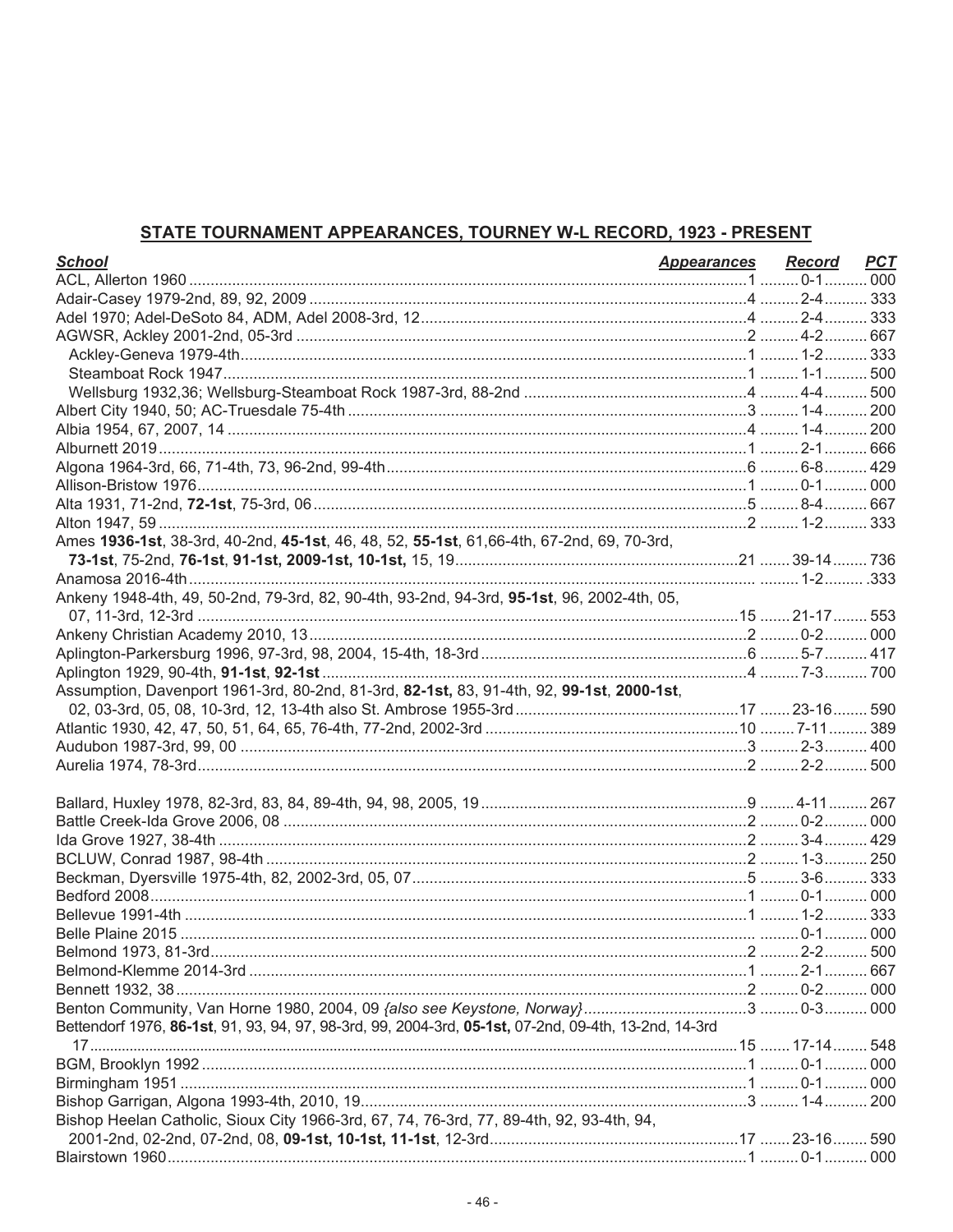| Boyden-Hull 1971, 87-4th, 90-2nd, 91-4th, 93-2nd, 94-3rd, 95-3rd, 2000-2nd, 01-2nd, 02-3rd,               |  |  |
|-----------------------------------------------------------------------------------------------------------|--|--|
|                                                                                                           |  |  |
|                                                                                                           |  |  |
|                                                                                                           |  |  |
|                                                                                                           |  |  |
|                                                                                                           |  |  |
| Burlington 1927-2nd, 33-4th, 34-4th, 38, 43, 56-2nd, 80, 82, 84-4th, 85-4th, 86-2nd, 87-1st 12  16-15 516 |  |  |
|                                                                                                           |  |  |
|                                                                                                           |  |  |
|                                                                                                           |  |  |
|                                                                                                           |  |  |
|                                                                                                           |  |  |
|                                                                                                           |  |  |
|                                                                                                           |  |  |
|                                                                                                           |  |  |
| Cascade, Western Dubuque 1993, 98-4th, 99, 2001-3rd, 11, 14-4th, 15, 16-2nd, 17, 18-1st 10  9-11  450     |  |  |
|                                                                                                           |  |  |
|                                                                                                           |  |  |
|                                                                                                           |  |  |
| Cedar Rapids, Kennedy 1971, 72-1st, 73-3rd, 75, 79, 84-1st, 88-2nd, 91, 97-4th,                           |  |  |
|                                                                                                           |  |  |
|                                                                                                           |  |  |
| Cedar Rapids, Regis 1962-1st, 63-3rd, 79-1st, 81, 82-1st, 83-1st, 84-1st, 87-2nd,                         |  |  |
|                                                                                                           |  |  |
|                                                                                                           |  |  |
|                                                                                                           |  |  |
| Cedar Rapids, Washington 1926-2nd, 32, 66-2nd, 69-1st, 76, 78-3rd, 80-3rd, 81,                            |  |  |
|                                                                                                           |  |  |
|                                                                                                           |  |  |
|                                                                                                           |  |  |
|                                                                                                           |  |  |
|                                                                                                           |  |  |
|                                                                                                           |  |  |
|                                                                                                           |  |  |
|                                                                                                           |  |  |
|                                                                                                           |  |  |
|                                                                                                           |  |  |
|                                                                                                           |  |  |
|                                                                                                           |  |  |
|                                                                                                           |  |  |
|                                                                                                           |  |  |
|                                                                                                           |  |  |
|                                                                                                           |  |  |
|                                                                                                           |  |  |
|                                                                                                           |  |  |
|                                                                                                           |  |  |
|                                                                                                           |  |  |
|                                                                                                           |  |  |
|                                                                                                           |  |  |
|                                                                                                           |  |  |
|                                                                                                           |  |  |
|                                                                                                           |  |  |
| Clinton, St. Mary's 1953-1st, 65-2nd, 67, 75-1st, 77-1st, 78-4th; also, Mater Dei 94-2nd 7  15-5 750      |  |  |
|                                                                                                           |  |  |
|                                                                                                           |  |  |
|                                                                                                           |  |  |
|                                                                                                           |  |  |
|                                                                                                           |  |  |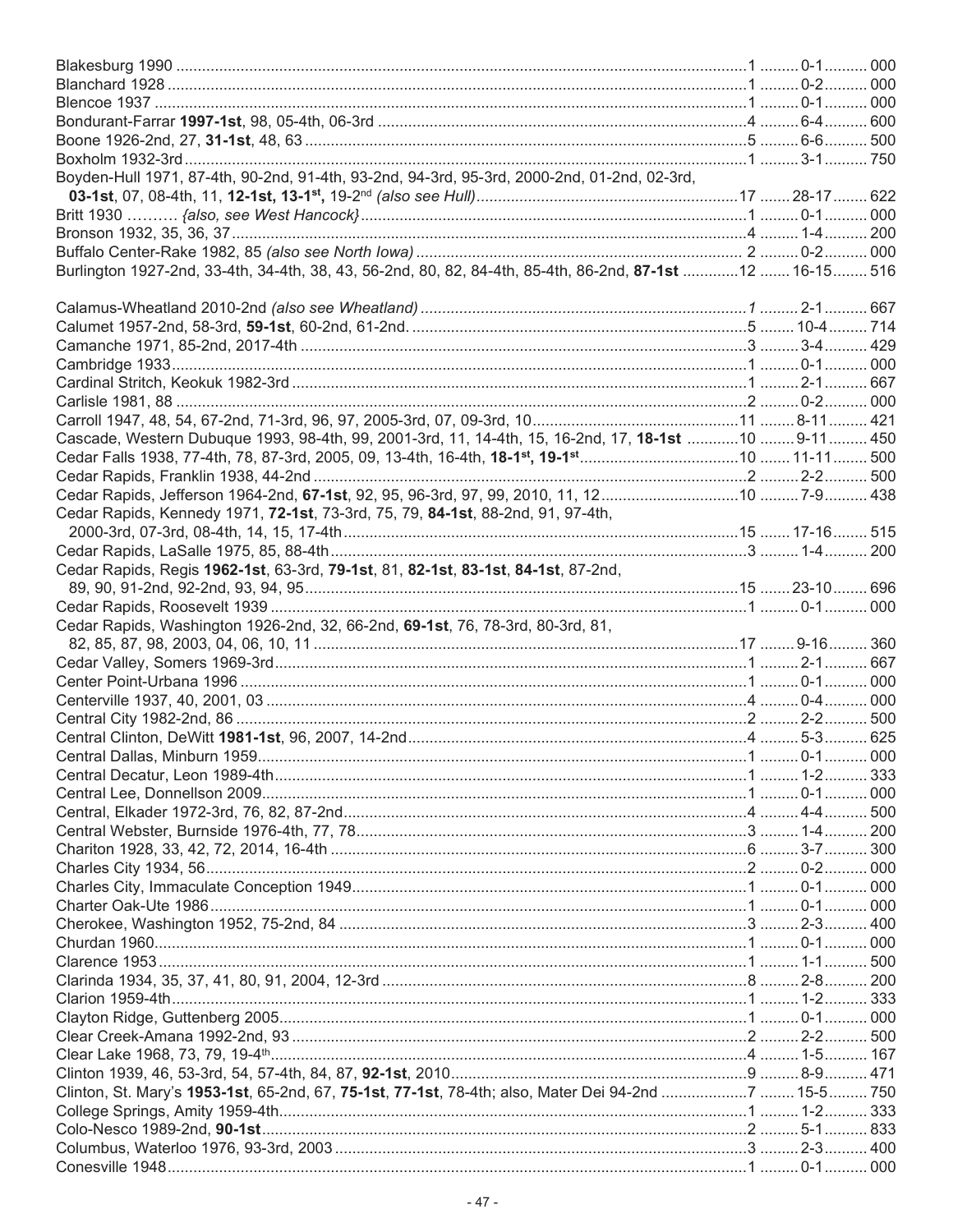| Council Bluffs, Abraham Lincoln 1923-2nd, 24-2nd, 29, 31, 33-3rd, 38, 43, 53,               |  |  |
|---------------------------------------------------------------------------------------------|--|--|
|                                                                                             |  |  |
|                                                                                             |  |  |
|                                                                                             |  |  |
|                                                                                             |  |  |
|                                                                                             |  |  |
|                                                                                             |  |  |
|                                                                                             |  |  |
|                                                                                             |  |  |
|                                                                                             |  |  |
|                                                                                             |  |  |
|                                                                                             |  |  |
|                                                                                             |  |  |
|                                                                                             |  |  |
|                                                                                             |  |  |
| Davenport 1929-1st, 30-1st, 32, 34, 35-3rd, 36, 37, 41-1st, 42-2nd, 43-4th, 47-1st, 48-2nd, |  |  |
|                                                                                             |  |  |
|                                                                                             |  |  |
|                                                                                             |  |  |
|                                                                                             |  |  |
|                                                                                             |  |  |
|                                                                                             |  |  |
|                                                                                             |  |  |
|                                                                                             |  |  |
|                                                                                             |  |  |
|                                                                                             |  |  |
|                                                                                             |  |  |
|                                                                                             |  |  |
| Des Moines, Hoover 1974-3rd, 78, 84-3rd, 86, 87-4th, 98-2nd, 99, 03-3rd, 06-1st, 11-2nd,    |  |  |
|                                                                                             |  |  |
|                                                                                             |  |  |
|                                                                                             |  |  |
|                                                                                             |  |  |
|                                                                                             |  |  |
| Des Moines, Roosevelt 1929-2nd, 31-3rd, 32-1st, 33-2nd, 34, 53, 54-2nd, 59-3rd,             |  |  |
|                                                                                             |  |  |
|                                                                                             |  |  |
|                                                                                             |  |  |
|                                                                                             |  |  |
|                                                                                             |  |  |
|                                                                                             |  |  |
|                                                                                             |  |  |
| Dowling Catholic, WDM (DM, Dowling prior to 1972-73) 1945, 47, 57-1st, 79-1st,              |  |  |
|                                                                                             |  |  |
|                                                                                             |  |  |
|                                                                                             |  |  |
|                                                                                             |  |  |
|                                                                                             |  |  |
|                                                                                             |  |  |
|                                                                                             |  |  |
|                                                                                             |  |  |
|                                                                                             |  |  |
|                                                                                             |  |  |
|                                                                                             |  |  |
|                                                                                             |  |  |
|                                                                                             |  |  |
|                                                                                             |  |  |
|                                                                                             |  |  |
|                                                                                             |  |  |
|                                                                                             |  |  |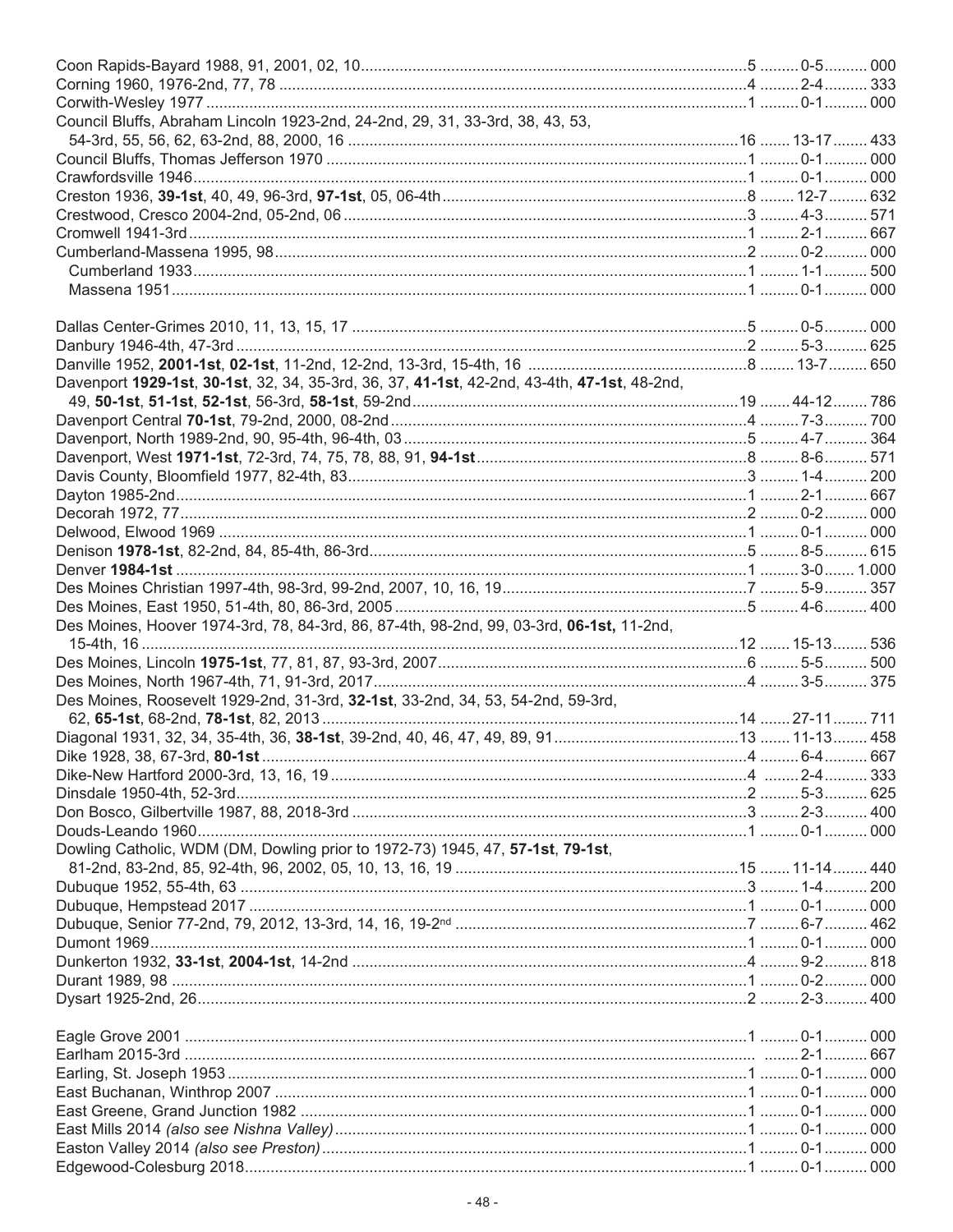| Forest City 1935, 49-2nd, 51, 75-3rd, 76-1st, 77-4th, 90-2nd, 94, 2000, 2001, 08-4th, 10, 15 13  13-14  481 |  |  |
|-------------------------------------------------------------------------------------------------------------|--|--|
|                                                                                                             |  |  |
|                                                                                                             |  |  |
|                                                                                                             |  |  |
|                                                                                                             |  |  |
|                                                                                                             |  |  |
|                                                                                                             |  |  |
|                                                                                                             |  |  |
|                                                                                                             |  |  |
|                                                                                                             |  |  |
|                                                                                                             |  |  |
|                                                                                                             |  |  |
|                                                                                                             |  |  |
|                                                                                                             |  |  |
|                                                                                                             |  |  |
|                                                                                                             |  |  |
|                                                                                                             |  |  |
|                                                                                                             |  |  |
|                                                                                                             |  |  |
|                                                                                                             |  |  |
|                                                                                                             |  |  |
|                                                                                                             |  |  |
|                                                                                                             |  |  |
|                                                                                                             |  |  |
|                                                                                                             |  |  |
|                                                                                                             |  |  |
| Grinnell 1935-2nd, 51, 54, 65-4th, 77, 78-2nd, 86-4th, 91, 99, 2001, 02, 06-3rd, 07-4th, 12-4th,            |  |  |
|                                                                                                             |  |  |
|                                                                                                             |  |  |
|                                                                                                             |  |  |
|                                                                                                             |  |  |
|                                                                                                             |  |  |
|                                                                                                             |  |  |
|                                                                                                             |  |  |
| Harlan; Harlan Community 1944-4th, 46, 68-3rd, 72, 73, 74-4th, 84, 98-2nd, 2001-4th,                        |  |  |
|                                                                                                             |  |  |
|                                                                                                             |  |  |
|                                                                                                             |  |  |
|                                                                                                             |  |  |
|                                                                                                             |  |  |
|                                                                                                             |  |  |
|                                                                                                             |  |  |
|                                                                                                             |  |  |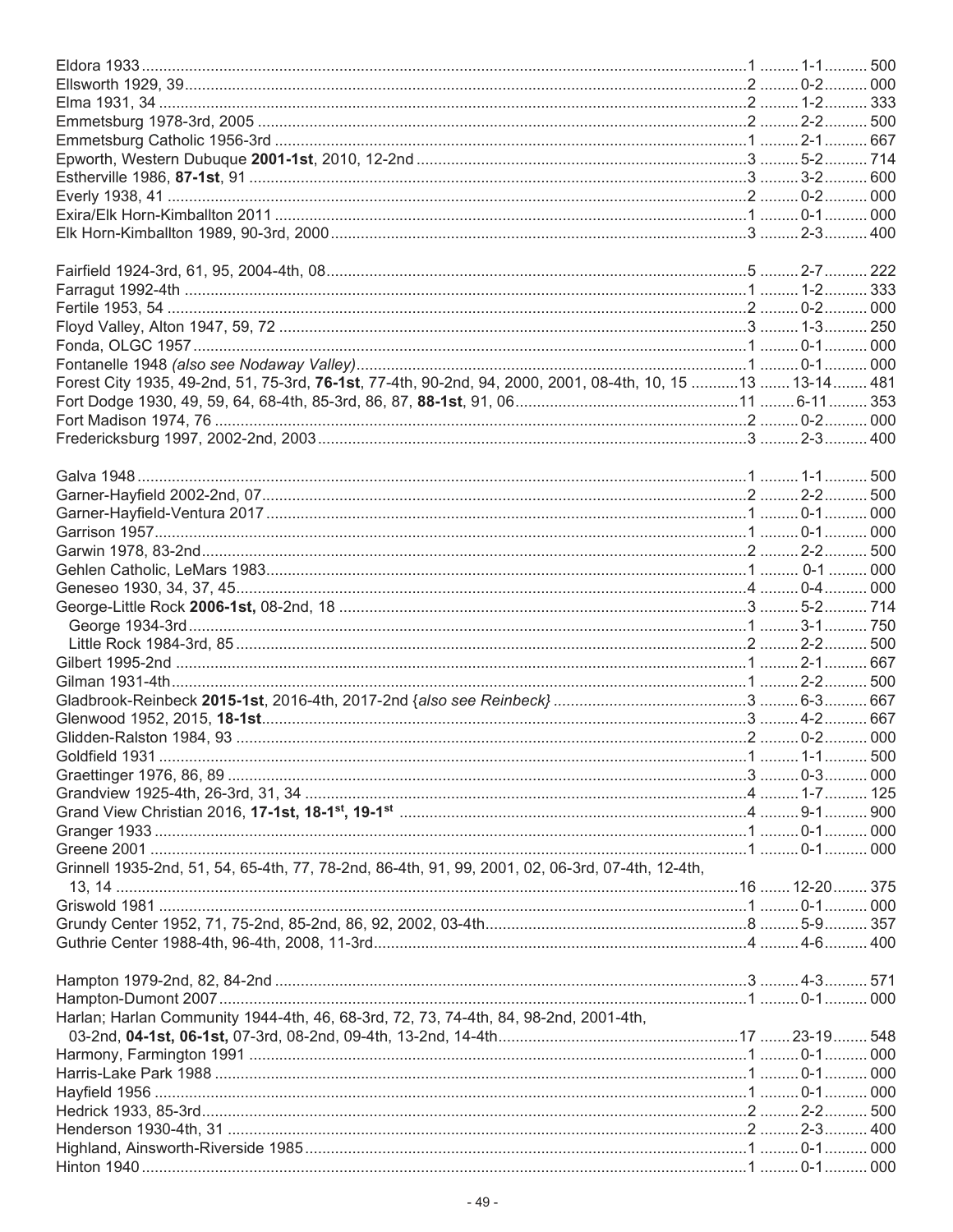| lowa City 1946-1st, 55-2nd, 69, 73, 75; City High 89-1st, 90-2nd, 92, 2001-4th, 08-1st 10  15-8  652 |  |     |
|------------------------------------------------------------------------------------------------------|--|-----|
| lowa City, West 1977-1st, 95, 96-2nd, 97, 98-1st, 2000-1st, 02-3rd, 05-4th, 07, 09, 11-4th,          |  |     |
|                                                                                                      |  |     |
|                                                                                                      |  |     |
| lowa Mennonite School, Kalona 1988, 90, 91-2nd, 92-1st, 98-2nd, 2000, 04, 05-2nd,                    |  |     |
|                                                                                                      |  |     |
|                                                                                                      |  |     |
|                                                                                                      |  |     |
|                                                                                                      |  |     |
|                                                                                                      |  |     |
|                                                                                                      |  |     |
|                                                                                                      |  |     |
|                                                                                                      |  |     |
|                                                                                                      |  |     |
|                                                                                                      |  |     |
|                                                                                                      |  |     |
|                                                                                                      |  |     |
|                                                                                                      |  |     |
|                                                                                                      |  |     |
|                                                                                                      |  |     |
|                                                                                                      |  |     |
|                                                                                                      |  |     |
|                                                                                                      |  |     |
| Kuemper Catholic, Carroll 1969-2nd, 71, 76-4th, 78-4th, 79-4th, 85-1st, 91-4th,                      |  |     |
|                                                                                                      |  |     |
|                                                                                                      |  |     |
|                                                                                                      |  |     |
|                                                                                                      |  |     |
|                                                                                                      |  |     |
|                                                                                                      |  | 500 |
|                                                                                                      |  |     |
|                                                                                                      |  |     |
|                                                                                                      |  |     |
|                                                                                                      |  | 500 |
|                                                                                                      |  |     |
|                                                                                                      |  |     |
|                                                                                                      |  |     |
|                                                                                                      |  | 333 |
|                                                                                                      |  |     |
|                                                                                                      |  |     |
|                                                                                                      |  |     |
|                                                                                                      |  |     |
|                                                                                                      |  |     |
| Linn-Mar, Marion 1983-1st, 2004-1st, 05-2nd, 06-4th, 07-1st, 08-3rd, 09-2nd, 10-3rd, 11-1st,         |  |     |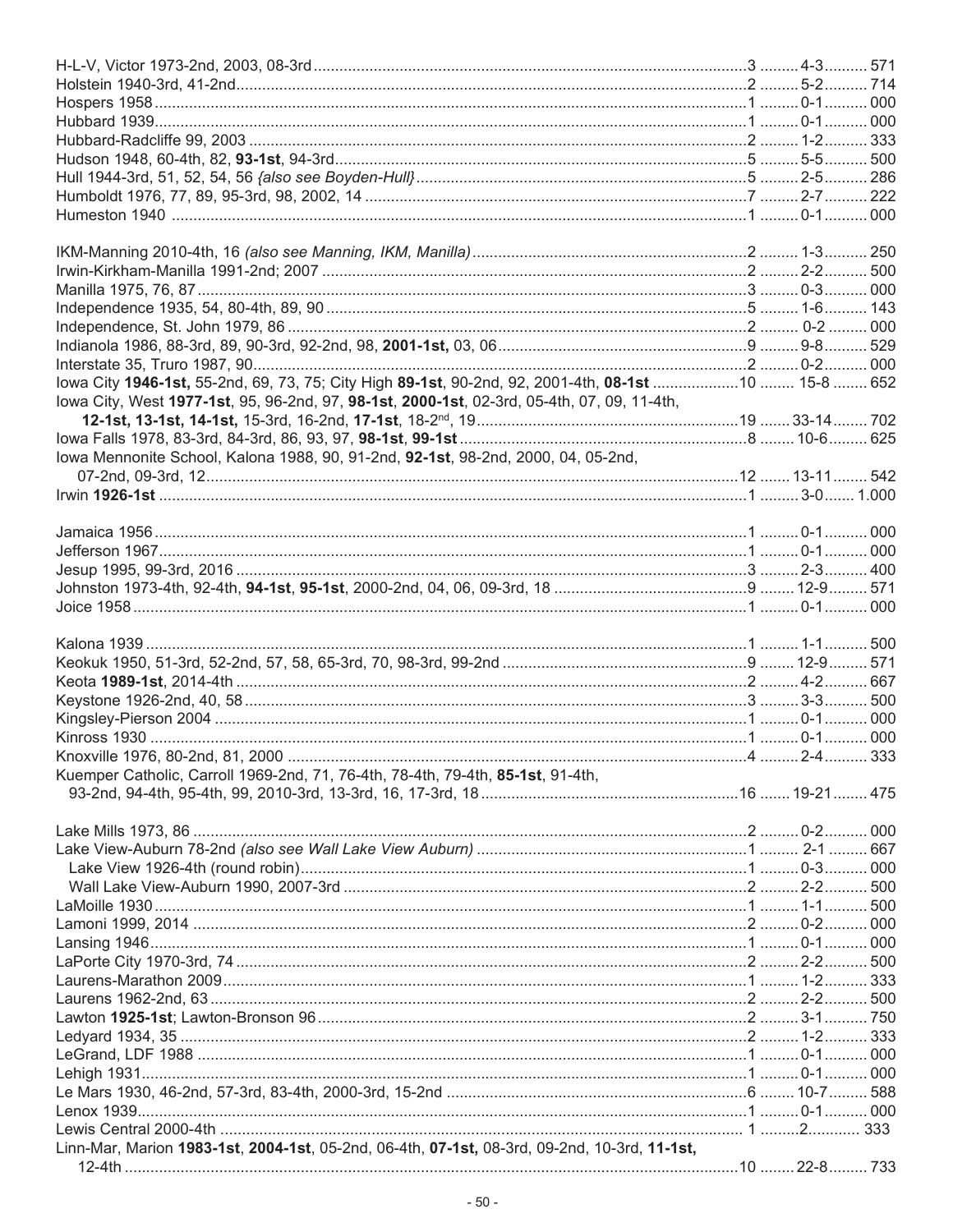|                                                                                                                  |  | .286 |
|------------------------------------------------------------------------------------------------------------------|--|------|
|                                                                                                                  |  |      |
|                                                                                                                  |  |      |
|                                                                                                                  |  |      |
|                                                                                                                  |  | 500  |
|                                                                                                                  |  |      |
|                                                                                                                  |  |      |
| Lynnville-Sully 1986-4th, 91, 94, 95, 96-3rd, 97-2nd, 2000-3rd, 2001-4th, 02, 05,10-4th, 11, 17, 18 14  9-17 346 |  |      |
|                                                                                                                  |  |      |
|                                                                                                                  |  |      |
|                                                                                                                  |  |      |
|                                                                                                                  |  |      |
|                                                                                                                  |  |      |
|                                                                                                                  |  |      |
|                                                                                                                  |  |      |
|                                                                                                                  |  |      |
|                                                                                                                  |  |      |
|                                                                                                                  |  |      |
|                                                                                                                  |  |      |
|                                                                                                                  |  |      |
|                                                                                                                  |  |      |
| Marshalltown 1932, 33, 37-2nd, 39-3rd, 46, 56-1st, 57, 60-1st, 61-1st, 66-1st, 69, 70-4th,                       |  |      |
|                                                                                                                  |  |      |
| Marquette Catholic, Bellevue 1993, 97-3rd, 2000-4th, 01-3rd, 02, 03-4th, 04-3rd, 06-2nd 8  10-10 500             |  |      |
|                                                                                                                  |  |      |
| Martelle 1934                                                                                                    |  |      |
| Mason City 24-4th, 32, 33, 34, 35-1st, 36-2nd, 39-4th, 40-1st, 41-4th, 43-1st, 47, 59,                           |  |      |
|                                                                                                                  |  |      |
|                                                                                                                  |  |      |
|                                                                                                                  |  |      |
|                                                                                                                  |  |      |
|                                                                                                                  |  |      |
|                                                                                                                  |  |      |
|                                                                                                                  |  |      |
|                                                                                                                  |  |      |
|                                                                                                                  |  |      |
|                                                                                                                  |  |      |
|                                                                                                                  |  |      |
|                                                                                                                  |  |      |
|                                                                                                                  |  |      |
|                                                                                                                  |  |      |
|                                                                                                                  |  |      |
|                                                                                                                  |  |      |
|                                                                                                                  |  |      |
|                                                                                                                  |  |      |
|                                                                                                                  |  |      |
|                                                                                                                  |  |      |
|                                                                                                                  |  |      |
|                                                                                                                  |  |      |
|                                                                                                                  |  |      |
|                                                                                                                  |  |      |
|                                                                                                                  |  |      |
|                                                                                                                  |  |      |
|                                                                                                                  |  |      |
|                                                                                                                  |  |      |
|                                                                                                                  |  |      |
|                                                                                                                  |  |      |
|                                                                                                                  |  |      |
|                                                                                                                  |  |      |
|                                                                                                                  |  |      |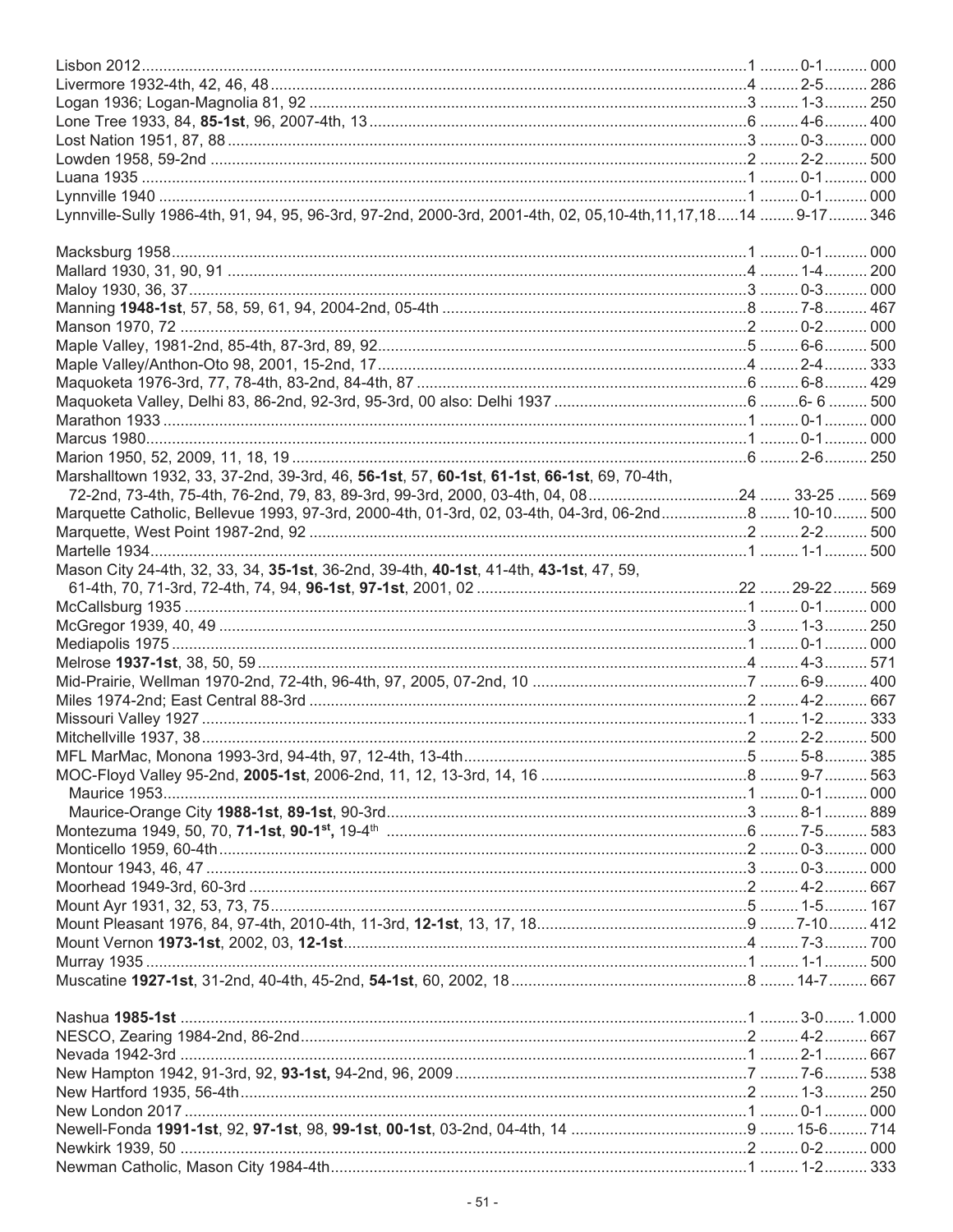| Northern University High, Cedar Falls 1928 (Cedar Falls Iowa Teachers), 89-2nd, 91, 98,            |  |  |
|----------------------------------------------------------------------------------------------------|--|--|
|                                                                                                    |  |  |
|                                                                                                    |  |  |
|                                                                                                    |  |  |
|                                                                                                    |  |  |
|                                                                                                    |  |  |
|                                                                                                    |  |  |
|                                                                                                    |  |  |
|                                                                                                    |  |  |
|                                                                                                    |  |  |
|                                                                                                    |  |  |
|                                                                                                    |  |  |
|                                                                                                    |  |  |
|                                                                                                    |  |  |
| Ottumwa 1928-1st, 29, 32, 36-4th, 42-1st, 45, 47-4th, 48, 49-1st, 53-2nd, 55,                      |  |  |
|                                                                                                    |  |  |
|                                                                                                    |  |  |
|                                                                                                    |  |  |
|                                                                                                    |  |  |
|                                                                                                    |  |  |
|                                                                                                    |  |  |
| PCM, Monroe 95, 97-4th, 99, 2001-4th, 02-4th, 03, 04-1st, 11-3rd, 12 (also see Monroe) 9  8-11 421 |  |  |
|                                                                                                    |  |  |
| Pella 1975, 79-3rd, 89-2nd, 91, 93, 97-2nd, 98-4th, 99, 2001-3rd, 02-1st, 03-1st, 07, 10-2nd,      |  |  |
|                                                                                                    |  |  |
| Pella Christian 1990-1st, 92-1st, 93-1st, 98-2nd, 99-2nd, 2000-2nd, 04-4th, 08-4th, 09-2nd,        |  |  |
|                                                                                                    |  |  |
|                                                                                                    |  |  |
|                                                                                                    |  |  |
|                                                                                                    |  |  |
|                                                                                                    |  |  |
|                                                                                                    |  |  |
|                                                                                                    |  |  |
|                                                                                                    |  |  |
|                                                                                                    |  |  |
|                                                                                                    |  |  |
|                                                                                                    |  |  |
|                                                                                                    |  |  |
|                                                                                                    |  |  |
|                                                                                                    |  |  |
|                                                                                                    |  |  |
|                                                                                                    |  |  |
|                                                                                                    |  |  |
|                                                                                                    |  |  |
| Regina, Iowa City 1972, 76-1st, 78-1st, 79-1st, 86-4th, 89, 95 2001, 02; 2015-2 <sup>nd</sup> , 19 |  |  |
|                                                                                                    |  |  |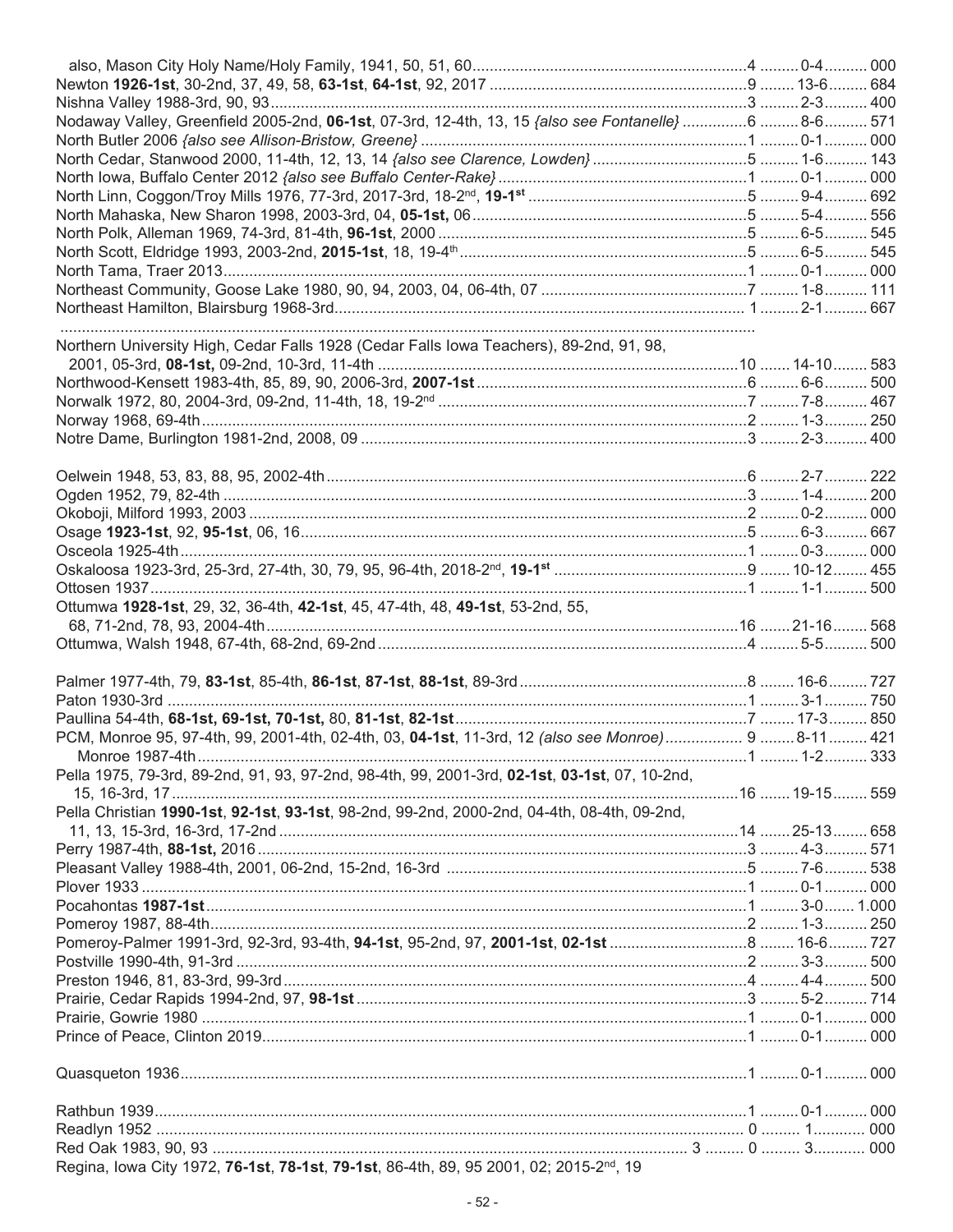| Rock Valley 1973, 76-3rd, 77-2nd, 79, 87, 96-1st, 97, 98-1st, 99-4th, 2000-4th, 05, 09-1st,            |  |  |
|--------------------------------------------------------------------------------------------------------|--|--|
|                                                                                                        |  |  |
|                                                                                                        |  |  |
|                                                                                                        |  |  |
|                                                                                                        |  |  |
|                                                                                                        |  |  |
|                                                                                                        |  |  |
|                                                                                                        |  |  |
|                                                                                                        |  |  |
|                                                                                                        |  |  |
|                                                                                                        |  |  |
|                                                                                                        |  |  |
|                                                                                                        |  |  |
|                                                                                                        |  |  |
|                                                                                                        |  |  |
|                                                                                                        |  |  |
|                                                                                                        |  |  |
|                                                                                                        |  |  |
|                                                                                                        |  |  |
|                                                                                                        |  |  |
|                                                                                                        |  |  |
|                                                                                                        |  |  |
|                                                                                                        |  |  |
|                                                                                                        |  |  |
|                                                                                                        |  |  |
|                                                                                                        |  |  |
|                                                                                                        |  |  |
| Sioux Center 1943, 48-3rd, 49, 51, 53, 55, 59-1st, 60-3rd, 67-1st, 85-3rd, 92-4th, 95-4th,             |  |  |
|                                                                                                        |  |  |
|                                                                                                        |  |  |
| Sioux City, Central 1924-1st, 32-2nd, 45-3rd, 47-2nd, 50, 51, 58-4th, 62-3rd, 64, 65, 7211  15-12 556  |  |  |
| Sioux City, East 1928, 29-3rd, 33, 34-1st, 35, 37-4th, 46, 60, 2001, 02-1st, 03, 05-3rd,               |  |  |
|                                                                                                        |  |  |
|                                                                                                        |  |  |
| Sioux City, North 1975-3rd, 80, 81-4th, 82-2nd, 83-3rd, 90, 2004, 07, 08, 13, 14-4th, 15 12  8-14  364 |  |  |
|                                                                                                        |  |  |
|                                                                                                        |  |  |
|                                                                                                        |  |  |
|                                                                                                        |  |  |
|                                                                                                        |  |  |
|                                                                                                        |  |  |
|                                                                                                        |  |  |
|                                                                                                        |  |  |
|                                                                                                        |  |  |
|                                                                                                        |  |  |
|                                                                                                        |  |  |
|                                                                                                        |  |  |
|                                                                                                        |  |  |
| St. Albert, Council Bluffs 1975-1st, 79, 88-2nd, 89-1st, 93-2nd, 94-2nd, 2002, 03-3rd,                 |  |  |
|                                                                                                        |  |  |
| St. Edmond, Fort Dodge 1969-4th, 80-3rd, 81-3rd, 88, 96, 99-4th, 2000-1st, 04-2nd, 06-2nd,             |  |  |
|                                                                                                        |  |  |
|                                                                                                        |  |  |
|                                                                                                        |  |  |
|                                                                                                        |  |  |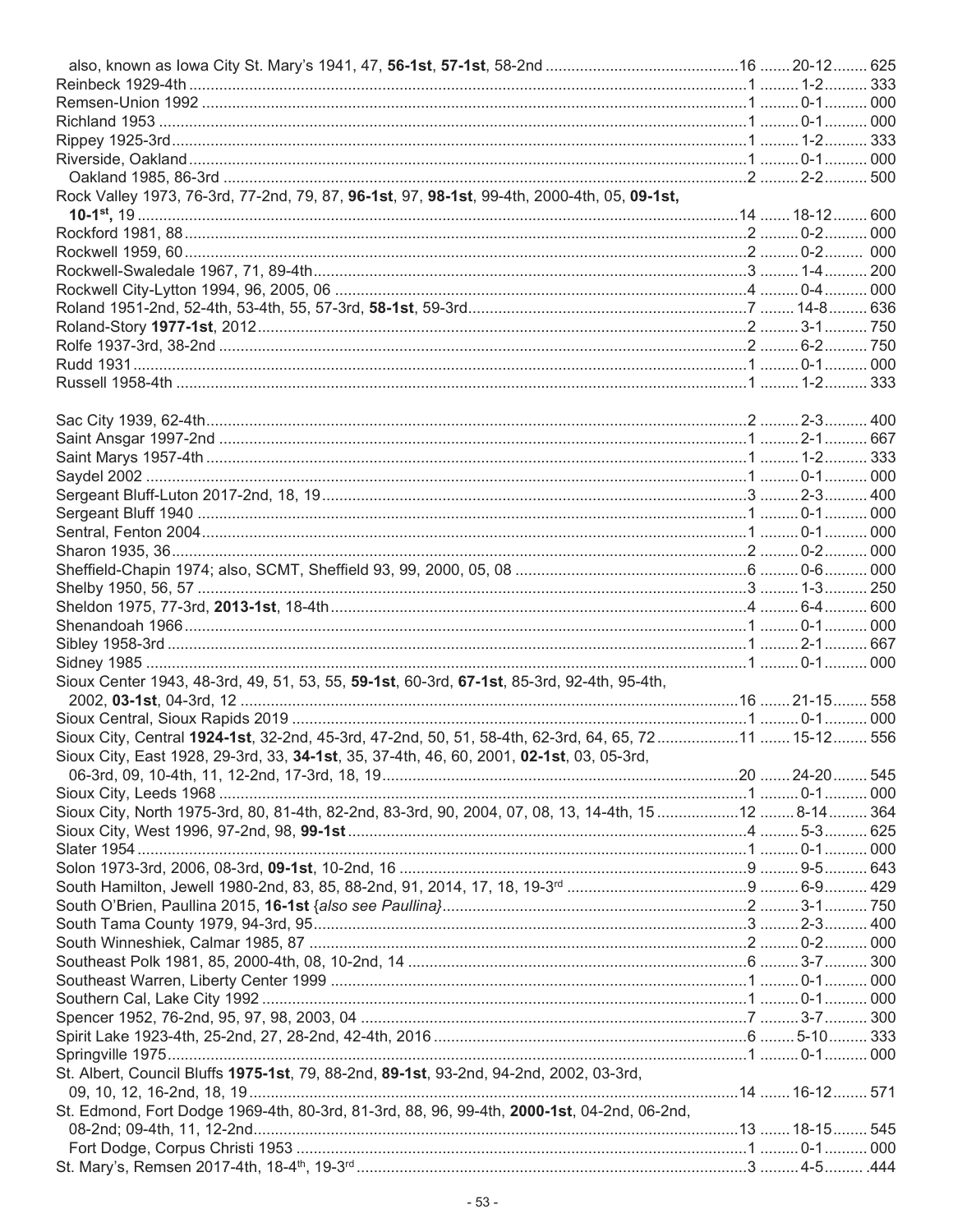| Treynor 1967, 71-4th, 72-2nd, 74-4th, 80, 83, 84, 2001, 02-4th, 03, 06, 11, 14-3rd, 15-1st, 18-2nd 15  12-17  414 |  |  |
|-------------------------------------------------------------------------------------------------------------------|--|--|
|                                                                                                                   |  |  |
|                                                                                                                   |  |  |
|                                                                                                                   |  |  |
|                                                                                                                   |  |  |
|                                                                                                                   |  |  |
|                                                                                                                   |  |  |
|                                                                                                                   |  |  |
|                                                                                                                   |  |  |
|                                                                                                                   |  |  |
|                                                                                                                   |  |  |
|                                                                                                                   |  |  |
| Valley, West Des Moines 1984-2nd, 87-2nd, 88, 89, 90, 93-1st, 94-4th, 95-2nd, 97,                                 |  |  |
|                                                                                                                   |  |  |
|                                                                                                                   |  |  |
|                                                                                                                   |  |  |
|                                                                                                                   |  |  |
|                                                                                                                   |  |  |
|                                                                                                                   |  |  |
|                                                                                                                   |  |  |
|                                                                                                                   |  |  |
|                                                                                                                   |  |  |
|                                                                                                                   |  |  |
| Wahlert, Dubuque 1964-4th, 66, 67-3rd, 68, 69-3rd, 73-2nd, 74-2nd, 77-3rd, 78-2nd,                                |  |  |
| 80-1st, 81-1st, 83, 84, 85, 86, 90, 96, 99-4th, 2000, 2001-3rd, 02, 08-1st, 09, 11, 14-1st, 15-1st,               |  |  |
|                                                                                                                   |  |  |
|                                                                                                                   |  |  |
|                                                                                                                   |  |  |
|                                                                                                                   |  |  |
|                                                                                                                   |  |  |
|                                                                                                                   |  |  |
|                                                                                                                   |  |  |
|                                                                                                                   |  |  |
| Waterloo, East 1937, 53, 54, 60-2nd, 61, 65, 68, 70, 74-1st, 82-3rd, 89, 90-1st,                                  |  |  |
|                                                                                                                   |  |  |
| Waterloo, West 1925-1st, 30, 34-2nd, 36, 47, 49, 51, 56, 57-2nd, 64, 71, 81,                                      |  |  |
|                                                                                                                   |  |  |
|                                                                                                                   |  |  |
|                                                                                                                   |  |  |
|                                                                                                                   |  |  |
| Waverly-Shell Rock 62, 66, 67, 75, 82-4th, 83, 84, 88, 89, 2003, 06, 07-1st, 11-2nd, 12,                          |  |  |
|                                                                                                                   |  |  |
|                                                                                                                   |  |  |
|                                                                                                                   |  |  |
|                                                                                                                   |  |  |
|                                                                                                                   |  |  |
|                                                                                                                   |  |  |
|                                                                                                                   |  |  |
| West Fork 2011-1st, 13-2nd, 14-2nd {also Rockwell-Swaledale; Sheffield; Sheffield-Chapin, SCMT} 3  7-2  777       |  |  |
|                                                                                                                   |  |  |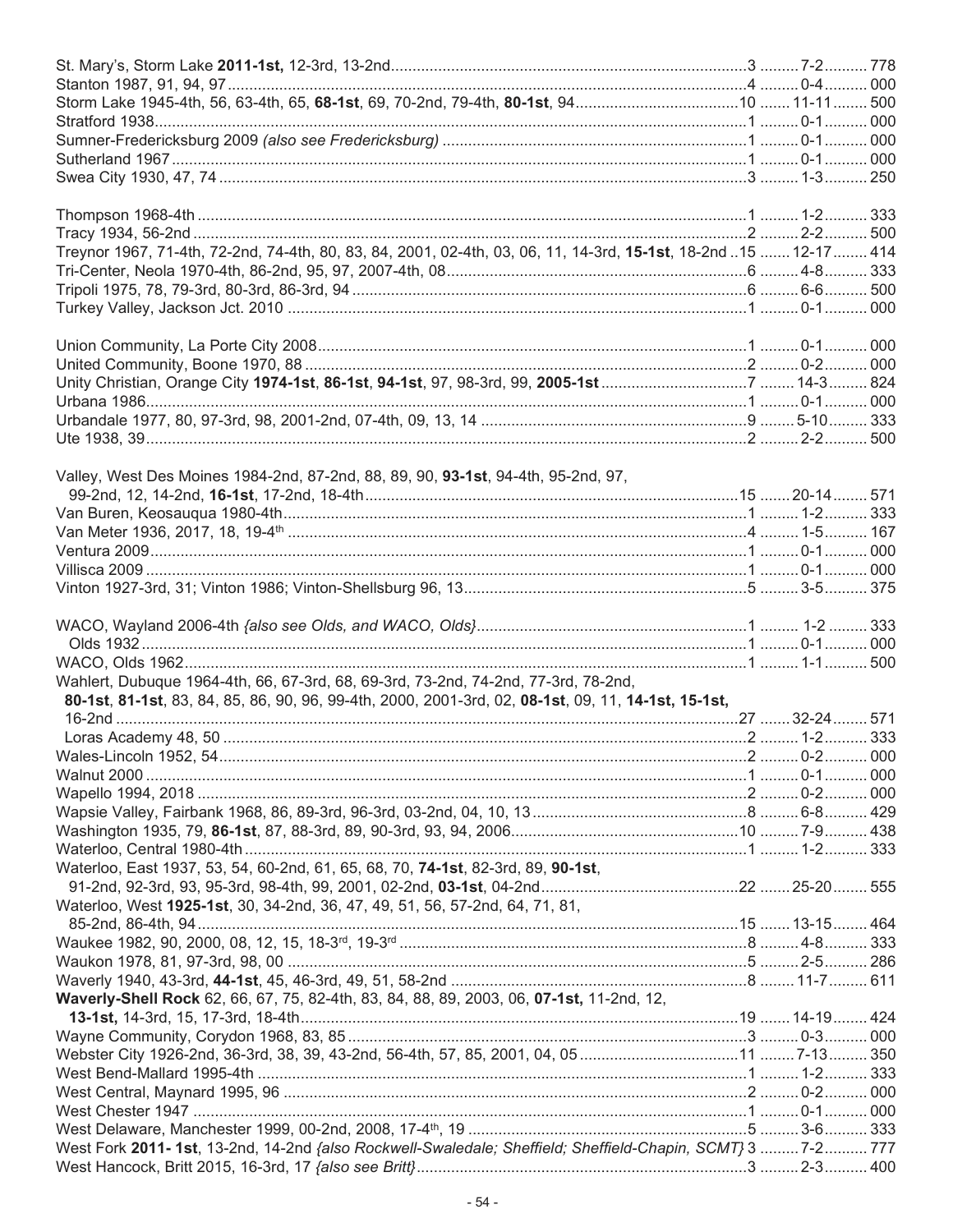| Western Christian, Hull 1981-4th, 82, 85-1st, 88, 89-3rd, 90-4th, 91-1st, 92-3rd, 93-4th,             |  |  |
|-------------------------------------------------------------------------------------------------------|--|--|
| 96-1st, 99-3rd, 2001, 07-1st, 08-1st, 09-3rd, 10-1st, 11-2nd, 14-1st, 15, 16-1st, 17-1st21  40-15 727 |  |  |
|                                                                                                       |  |  |
|                                                                                                       |  |  |
|                                                                                                       |  |  |
|                                                                                                       |  |  |
|                                                                                                       |  |  |
|                                                                                                       |  |  |
|                                                                                                       |  |  |
|                                                                                                       |  |  |
|                                                                                                       |  |  |
|                                                                                                       |  |  |
|                                                                                                       |  |  |
|                                                                                                       |  |  |
|                                                                                                       |  |  |
|                                                                                                       |  |  |

# STATE TOURNAMENT APPEARANCES, TOURNEY W-L RECORD, 1912 - 1922

Tournaments were by invitation; if dual sites (Ames; Iowa City) listed; 1921 and 1922 Iowa City tournaments reflect just<br>the semifinal and finals; 48 and 36 teams invited

| <b>School</b>                                                                                       | <b>Appearances Record</b> | <b>PCT</b> |
|-----------------------------------------------------------------------------------------------------|---------------------------|------------|
|                                                                                                     |                           |            |
|                                                                                                     |                           |            |
|                                                                                                     |                           |            |
|                                                                                                     |                           |            |
|                                                                                                     |                           |            |
|                                                                                                     |                           | 500        |
| Cedar Rapids 1914-1st, 1916-1st, 1918-3rd, 1919-4th, 1920, 1922 (Ames), 1922-1st (IC-A) 7  15-5 750 |                           |            |
|                                                                                                     |                           |            |
|                                                                                                     |                           |            |
|                                                                                                     |                           |            |
|                                                                                                     |                           |            |
|                                                                                                     |                           |            |
|                                                                                                     |                           |            |
|                                                                                                     |                           |            |
|                                                                                                     |                           |            |
| Davenport 1913-1st, 1914-3rd, 1915-3rd, 1919, 1920-1st (IC), 1921-1st (IC)-A & overall 6  13-3  813 |                           |            |
|                                                                                                     |                           |            |
|                                                                                                     |                           |            |
|                                                                                                     |                           |            |
|                                                                                                     |                           |            |
|                                                                                                     |                           |            |
|                                                                                                     |                           |            |
|                                                                                                     |                           |            |
|                                                                                                     |                           |            |
|                                                                                                     |                           |            |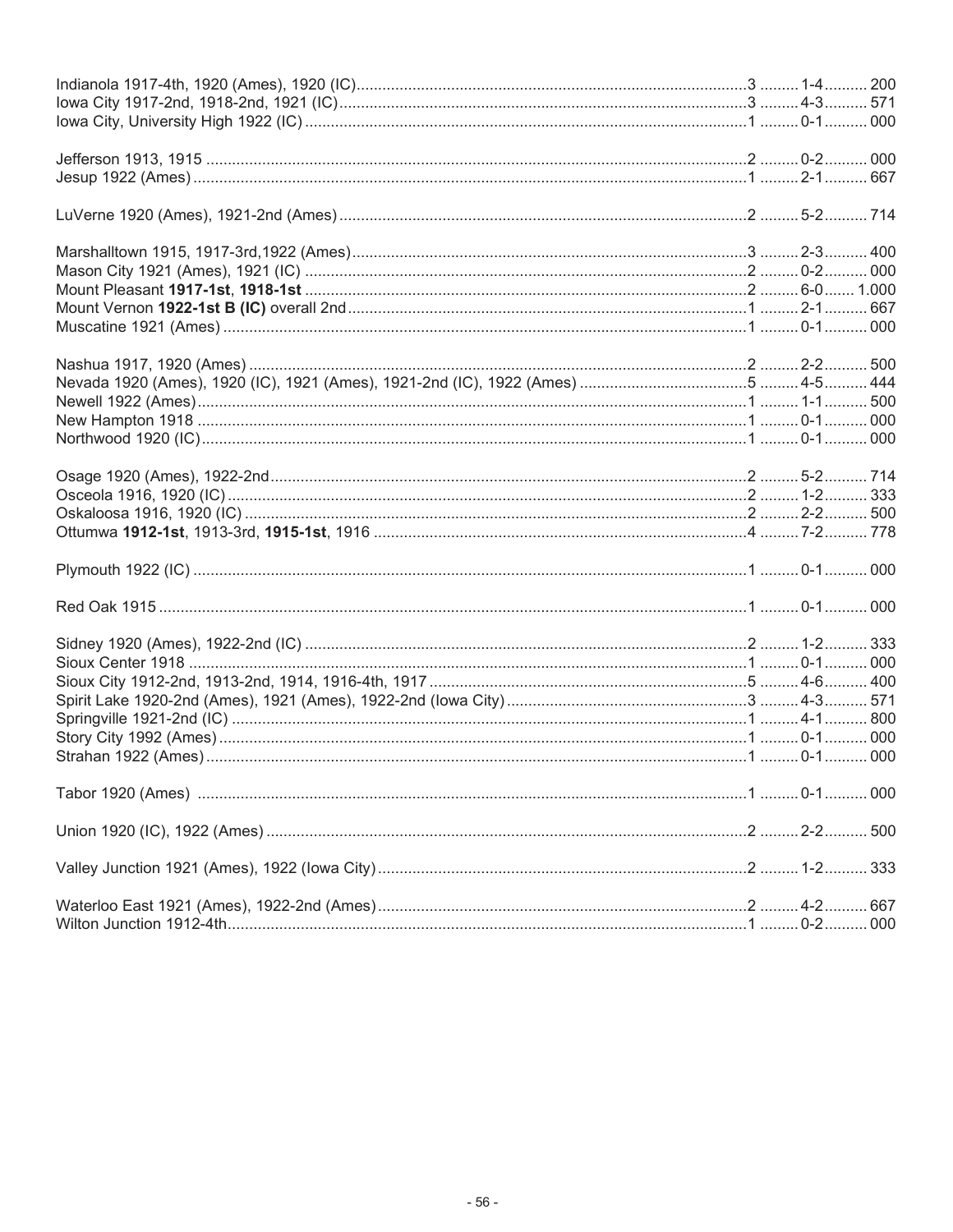### **SCHOOLS WINNING THE SPORTSMANSHIP AWARD, 1971-2017**

*Award Changed in 2018*

| 1971 | 2A Cedar Rapids, Kennedy  1st round loser          | 1A |                                               |  |
|------|----------------------------------------------------|----|-----------------------------------------------|--|
| 1972 | 2A Mason CityConsolation runner-up                 | 1Α | Central, Elkader Consolation winner           |  |
| 1973 | 2A Wahlert, Dubuque Runner-up                      | 1A |                                               |  |
| 1974 | 2A Wahlert, Dubuque Runner-up                      | 1A | Unity Christian, Orange CityChampion          |  |
| 1975 | 3A Waverly-Shell Rock  1st round loser             | 1A |                                               |  |
|      | 2A Cherokee, Washington  Runner-up                 |    |                                               |  |
| 1976 | 3A Kuemper Catholic, Carroll  Cons. runner-up      |    | 1A Rock Valley  Consolation winner            |  |
|      |                                                    |    |                                               |  |
| 1977 | 3A Dubuque, SeniorRunner-up &                      |    |                                               |  |
|      | Wahlert, Dubuque Consolation winner                |    |                                               |  |
| 1978 | 3A Wahlert, Dubuque Runner-up                      | 1A |                                               |  |
|      |                                                    |    |                                               |  |
| 1979 | 3A Dubuque, Senior 1st round loser                 |    |                                               |  |
|      |                                                    |    |                                               |  |
|      |                                                    |    |                                               |  |
| 1980 | 3A Wahlert, DubuqueChampion                        |    |                                               |  |
|      |                                                    |    |                                               |  |
| 1981 | 3A Wahlert, DubuqueChampion                        |    |                                               |  |
|      | 2A Western Christian, HullConsolation runner-up    |    |                                               |  |
| 1982 | 3A Waverly-Shell Rock Consolation runner-up        |    |                                               |  |
|      | 2A Davis County, Bloomfield .Consolation runner-up |    |                                               |  |
| 1983 | 3A Linn-Mar, MarionChampion                        |    |                                               |  |
|      | 2A LeMarsConsolation runner-up                     |    |                                               |  |
| 1984 | 3A Cedar Rapids, Kennedy Champion                  |    |                                               |  |
|      |                                                    |    |                                               |  |
| 1985 | 3A Kuemper Catholic, Carroll Champion              | 1A | Maple Valley Consolation runner-up            |  |
|      | 2A Western Christian, HullChampion                 | A  |                                               |  |
| 1986 |                                                    | 1A | Unity Christian, Orange CityChampion          |  |
|      |                                                    | A  |                                               |  |
| 1987 | 3A Cedar Falls Consolation winner                  | 1A |                                               |  |
|      | 2A Cedar Rapids, Regis  Runner-up                  | A  | Marquette, West Point Runner-up               |  |
| 1988 | 3A Cedar Rapids, Kennedy  Runner-up                | 1А |                                               |  |
|      | 2A WashingtonConsolation Winner                    | A  | Iowa Mennonite School, Kalona 1st round loser |  |
| 1989 | 3A Waverly-Shell Rock  1st round loser             | 1A |                                               |  |
|      | 2A Western Christian, Hull 1st-rnd loser           | A  |                                               |  |
|      |                                                    |    |                                               |  |
| 1990 | 3A Indianola Consolation winner                    |    |                                               |  |
|      |                                                    |    |                                               |  |
| 1991 |                                                    | 1Α |                                               |  |
|      |                                                    | A  | Iowa Mennonite School, Kalona Runner-up       |  |
| 1992 |                                                    | 1Α |                                               |  |
|      | 2A Johnston  Consolation Runner-up                 | A  |                                               |  |
| 1993 | 4A North Scott, Eldridge  1st round loser          | 2A |                                               |  |
|      |                                                    | 1A |                                               |  |
| 1994 |                                                    | 2A | Unity Christian, Orange CityChampion          |  |
|      |                                                    | 1A |                                               |  |
| 1995 |                                                    | 2A | Sioux Center Consolation runner-up            |  |
|      | 3A MOC-Floyd Valley Runner-up                      | 1A |                                               |  |
| 1996 |                                                    | 2A |                                               |  |
|      |                                                    |    |                                               |  |
|      |                                                    | 1A |                                               |  |
| 1997 |                                                    | 2A |                                               |  |
|      |                                                    | 1A | Marquette Catholic, Bellevue Cons. Runner-up  |  |
| 1998 | 4A Sioux City, West  1st round loser               | 2A |                                               |  |
|      | 3A Harlan Community  Runner-up                     | 1Α | Iowa Mennonite School, Kalona Runner-up       |  |
| 1999 | 4A Wahlert, Dubuque Consolation Runner-up          | 2A | St. Edmond, Fort Dodge Consolation runner-up  |  |
|      | 3A West Delaware  1st round loser                  | 1A | Rock Valley  Consolation runner-up            |  |

| 2A Cedar Rapids, Kennedy  1st round loser          | 1Α           |                                                 |  |
|----------------------------------------------------|--------------|-------------------------------------------------|--|
| 2A Mason CityConsolation runner-up                 | 1Α           | Central, Elkader Consolation winner             |  |
| 2A Wahlert, Dubuque Runner-up                      | 1Α           |                                                 |  |
| 2A Wahlert, Dubuque Runner-up                      | 1Α           | Unity Christian, Orange CityChampion            |  |
| 3A Waverly-Shell Rock  1st round loser             | 1Α           |                                                 |  |
| 2A Cherokee, Washington  Runner-up                 |              |                                                 |  |
| 3A Kuemper Catholic, Carroll  Cons. runner-up      |              |                                                 |  |
|                                                    |              |                                                 |  |
| 3A Dubuque, SeniorRunner-up &                      | 2A -         |                                                 |  |
| Wahlert, Dubuque Consolation winner                | 1A           |                                                 |  |
| 3A Wahlert, Dubuque Runner-up                      | 1A           |                                                 |  |
|                                                    |              |                                                 |  |
| 3A Dubuque, Senior 1st round loser                 |              |                                                 |  |
|                                                    |              |                                                 |  |
|                                                    |              |                                                 |  |
| 3A Wahlert, DubuqueChampion                        |              |                                                 |  |
|                                                    |              |                                                 |  |
| 3A Wahlert, DubuqueChampion                        |              |                                                 |  |
| 2A Western Christian, HullConsolation runner-up    |              |                                                 |  |
| 3A Waverly-Shell Rock Consolation runner-up        |              |                                                 |  |
| 2A Davis County, Bloomfield .Consolation runner-up |              |                                                 |  |
| 3A Linn-Mar, MarionChampion                        |              |                                                 |  |
| 2A LeMarsConsolation runner-up                     |              |                                                 |  |
| 3A Cedar Rapids, Kennedy Champion                  |              |                                                 |  |
|                                                    |              |                                                 |  |
| 3A Kuemper Catholic, Carroll Champion              | 1A           | Maple Valley Consolation runner-up              |  |
| 2A Western Christian, HullChampion                 | A            |                                                 |  |
|                                                    | 1Α           | Unity Christian, Orange CityChampion            |  |
|                                                    | A            |                                                 |  |
| 3A Cedar Falls Consolation winner                  | 1Α           |                                                 |  |
| 2A Cedar Rapids, Regis  Runner-up                  | A            | Marquette, West Point Runner-up                 |  |
| 3A Cedar Rapids, Kennedy  Runner-up                | 1A           | Maurice-Orange City Champion                    |  |
| 2A WashingtonConsolation Winner                    | A            | Iowa Mennonite School, Kalona 1st round loser   |  |
| 3A Waverly-Shell Rock  1st round loser             | 1A           | Maurice-Orange City Champion                    |  |
| 2A Western Christian, Hull 1st-rnd loser           | A            |                                                 |  |
|                                                    |              |                                                 |  |
| 3A Indianola Consolation winner                    |              |                                                 |  |
|                                                    |              |                                                 |  |
|                                                    | 1A           |                                                 |  |
|                                                    | A            | Iowa Mennonite School, Kalona Runner-up         |  |
|                                                    | 1A           |                                                 |  |
| 2A Johnston  Consolation Runner-up                 | $\mathsf{A}$ |                                                 |  |
| 4A North Scott, Eldridge  1st round loser          | 2A           |                                                 |  |
|                                                    | 1A           |                                                 |  |
|                                                    | 2A           | Unity Christian, Orange CityChampion            |  |
|                                                    | 1A           |                                                 |  |
|                                                    | 2A           | Sioux Center Consolation runner-up              |  |
| 3A MOC-Floyd Valley Runner-up                      | 1A           |                                                 |  |
|                                                    | 2A           |                                                 |  |
|                                                    | 1A           |                                                 |  |
|                                                    | 2A           |                                                 |  |
|                                                    | 1A           | Marquette Catholic, Bellevue Cons. Runner-up    |  |
| 4A Sioux City, West  1st round loser               | 2A           |                                                 |  |
| 3A Harlan Community  Runner-up                     | 1A           | Iowa Mennonite School, Kalona Runner-up         |  |
| 4A Wahlert, Dubuque Consolation Runner-up          |              | 2A St. Edmond, Fort Dodge Consolation runner-up |  |
| 3A West Delaware  1st round loser                  |              | 1A Rock Valley  Consolation runner-up           |  |
|                                                    |              |                                                 |  |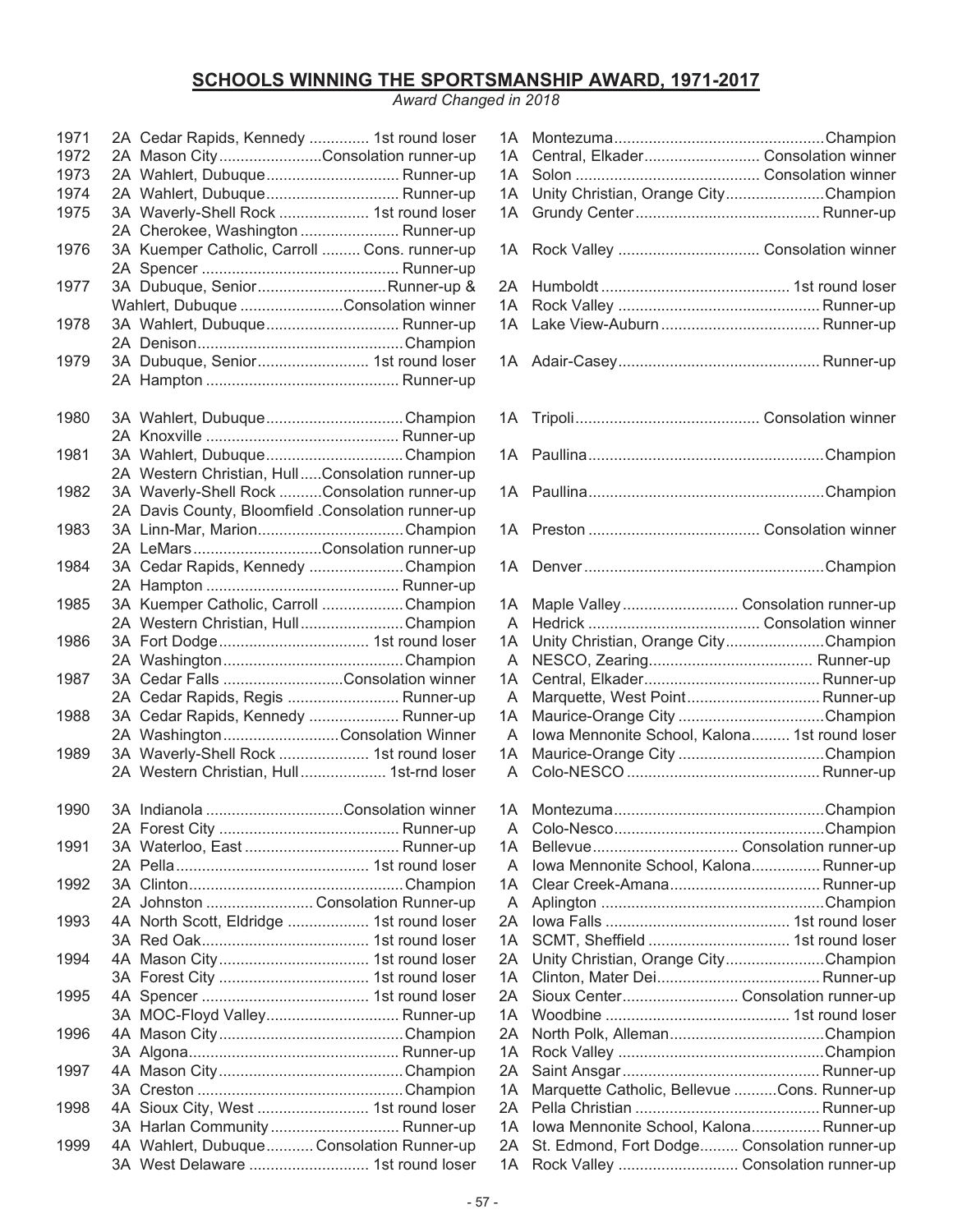| 2000 |                                            |    | 2A St. Edmond, Fort DodgeChampion                |
|------|--------------------------------------------|----|--------------------------------------------------|
|      | 3A West Delaware, Manchester  Runner-up    | 1A | Marquette Catholic, Bellevue  Cons. runner-up    |
| 2001 |                                            | 2A |                                                  |
|      |                                            | 1A | Marquette Catholic, Bellevue  Consolation winner |
| 2002 |                                            | 2A | Beckman, Dyersville Consolation winner           |
|      |                                            | 1A | Marquette Catholic, Bellevue  1st round loser    |
| 2003 |                                            | 2A | Grundy Center Consolation runner-up              |
|      |                                            | 1A | North Mahaska  Consolation winner                |
| 2004 |                                            | 2A | St. Edmond, Fort Dodge Runner-up                 |
|      |                                            | 1A |                                                  |
| 2005 | 4A Sioux City East Consolation winner      | 2A | Unity Christian, Orange CityChampion             |
|      | 3A MOC-Floyd ValleyChampion                | 1A | Iowa Mennonite School, Kalona Runner-up          |
| 2006 | 4A Des Moines Hoover Champion              | 2A | St. Edmond, Fort Dodge Runner-up                 |
|      | 3A MOC-Floyd Valley Runner-up              | 1A | WACO, Wayland  Consolation runner-up             |
| 2007 |                                            | 2A |                                                  |
|      | 3A Harlan Community Consolation winner     | 1A | Lone Tree  Consolation runner-up                 |
| 2008 |                                            | 2A | St. Edmond, Fort Dodge Runner-up                 |
|      | 3A Forest City Consolation runner-up       | 1A | Notre Dame, Burlington 1st round loser           |
| 2009 |                                            | 2A | Western Christian, Hull Consolation winner       |
|      | 3A Benton Community  1st round loser       | 1A | Iowa Mennonite School, Kalona Consolation winner |
| 2010 |                                            |    | 2A Kuemper Catholic, Carroll  Consolation winner |
|      | 3A Mount PleasantConsolation runner-up     | 1A |                                                  |
| 2011 |                                            | 2A | North Cedar, Stanwood Consolation runner-up      |
|      | 3A Mount PleasantConsolation winner        | 1A |                                                  |
| 2012 | 4A Cedar Rapids, Jefferson 1st round loser | 2A | St. Edmond, Fort Dodge Runner-up                 |
|      |                                            | 1A | St. Mary's, Storm Lake  Consolation winner       |
| 2013 | 4A Cedar Falls Consolation runner-up       | 2A | Kuemper Catholic, Carroll  Consolation winner    |
|      | 3A MOC-Floyd ValleyConsolation winner      | 1A |                                                  |
| 2014 |                                            | 2A | West Fork, Sheffield  Runner-up                  |
|      | 3A Central Clinton, DeWitt  Runner-up      | 1A | Belmond-Klemme Consolation winner                |
| 2015 |                                            | 2A |                                                  |
|      |                                            | 1A |                                                  |
| 2016 | 4A Pleasant Valley  Cons. Winner           | 2A | Western Christian, HullChampion                  |
|      | 3A Chariton Consolation runner-up          | 1A | West Hancock, BrittConsolation Winner            |
| 2017 | 4A Sioux City, East Consolation winner     |    |                                                  |
|      | 3A Sergeant Bluff-Luton Runner-up          |    | 1A St. Mary's, Remsen  Consolation runner-up     |
|      |                                            |    |                                                  |

| 4A Davenport, Central 1st round loser      |      | 2A St. Edmond, Fort DodgeChampion                   |
|--------------------------------------------|------|-----------------------------------------------------|
| 3A West Delaware, Manchester  Runner-up    | 1A   | Marquette Catholic, Bellevue  Cons. runner-up       |
|                                            | 2A   |                                                     |
|                                            | 1A   | Marquette Catholic, Bellevue  Consolation winner    |
| 4A Sioux City, East Champion               | 2A   | Beckman, Dyersville Consolation winner              |
|                                            | 1A   | Marquette Catholic, Bellevue  1st round loser       |
|                                            |      | 2A Grundy Center Consolation runner-up              |
|                                            |      | 1A North Mahaska  Consolation winner                |
|                                            |      | 2A St. Edmond, Fort Dodge Runner-up                 |
|                                            | 1A   |                                                     |
| 4A Sioux City East Consolation winner      | 2A   | Unity Christian, Orange CityChampion                |
| 3A MOC-Floyd ValleyChampion                | 1A   | Iowa Mennonite School, Kalona Runner-up             |
| 4A Des Moines Hoover Champion              |      | 2A St. Edmond, Fort Dodge Runner-up                 |
| 3A MOC-Floyd Valley Runner-up              |      | 1A WACO, Wayland  Consolation runner-up             |
|                                            |      |                                                     |
| 3A Harlan Community Consolation winner     |      |                                                     |
| 4A Marshalltown 1st round loser            | 2A   | St. Edmond, Fort Dodge Runner-up                    |
| 3A Forest City Consolation runner-up       | 1A   | Notre Dame, Burlington 1st round loser              |
|                                            |      | 2A Western Christian, Hull Consolation winner       |
| 3A Benton Community  1st round loser       |      | 1A Iowa Mennonite School, Kalona Consolation winner |
|                                            |      |                                                     |
|                                            |      | 2A Kuemper Catholic, Carroll  Consolation winner    |
| 3A Mount PleasantConsolation runner-up     |      |                                                     |
| 4A AnkenyConsolation winner                | 2A . | North Cedar, Stanwood Consolation runner-up         |
| 3A Mount PleasantConsolation winner        | 1A   |                                                     |
| 4A Cedar Rapids, Jefferson 1st round loser |      | 2A St. Edmond, Fort Dodge Runner-up                 |
|                                            | 1A   | St. Mary's, Storm Lake  Consolation winner          |
| 4A Cedar Falls Consolation runner-up       | 2A   | Kuemper Catholic, Carroll  Consolation winner       |
| 3A MOC-Floyd ValleyConsolation winner      | 1A   |                                                     |
|                                            | 2A   | West Fork, Sheffield  Runner-up                     |
| 3A Central Clinton, DeWitt  Runner-up      | 1A   | Belmond-Klemme Consolation winner                   |
|                                            | 2A   |                                                     |
|                                            |      |                                                     |
| 4A Pleasant Valley Cons. Winner            | 2A   | Western Christian, HullChampion                     |

#### **STUDENT ATHLETE-ACHIEVER AWARD WINNERS, 1988-2019**

| 1988 | A Lance Haupt  Wellsburg-Steamboat Rock  |    | 2A Matthew J. Berst & Martin R. Berst  Washington |  |
|------|------------------------------------------|----|---------------------------------------------------|--|
|      | 1A Matt Nieman  Maurice-Orange City      |    | 3A J. Andrew Green  Pleasant Valley               |  |
| 1989 |                                          | 2A |                                                   |  |
|      | 1A John RouseCentral Decatur, Leon       |    |                                                   |  |
| 1990 |                                          |    |                                                   |  |
|      | 1A Jason Smits  Maurice-Orange City      |    |                                                   |  |
| 1991 |                                          |    |                                                   |  |
|      | 1A Scott SamuelsonSouth Hamilton, Jewell |    |                                                   |  |
| 1992 | An Edward PantherMarquette, West Point   |    |                                                   |  |
|      | 1A John Gorden Grundy Center             |    |                                                   |  |
| 1993 |                                          |    |                                                   |  |
|      | 2A Matthew Croco Clear Creek-Amana       |    |                                                   |  |
| 1994 |                                          | 3A |                                                   |  |
|      |                                          |    |                                                   |  |
| 1995 | 1A Kevin KetelsenWest Bend-Mallard       |    |                                                   |  |
|      |                                          |    | 4A Josiah Bilskemper  lowa City, West             |  |

|  | A Lance Haupt  Wellsburg-Steamboat Rock  |    | 2A Matthew J. Berst & Martin R. Berst  Washington |  |
|--|------------------------------------------|----|---------------------------------------------------|--|
|  | 1A Matt Nieman  Maurice-Orange City      |    | 3A J. Andrew Green  Pleasant Valley               |  |
|  |                                          | 2A |                                                   |  |
|  | 1A John RouseCentral Decatur, Leon       |    |                                                   |  |
|  |                                          |    |                                                   |  |
|  | 1A Jason Smits Maurice-Orange City       |    |                                                   |  |
|  |                                          |    |                                                   |  |
|  | 1A Scott SamuelsonSouth Hamilton, Jewell |    |                                                   |  |
|  | An Edward PantherMarquette, West Point   |    |                                                   |  |
|  | 1A John Gorden Grundy Center             |    |                                                   |  |
|  |                                          |    |                                                   |  |
|  | 2A Matthew Croco Clear Creek-Amana       |    |                                                   |  |
|  |                                          |    |                                                   |  |
|  |                                          |    |                                                   |  |
|  | 1A Kevin KetelsenWest Bend-Mallard       |    |                                                   |  |
|  |                                          |    | 4A Josiah Bilskemper  lowa City, West             |  |
|  |                                          |    |                                                   |  |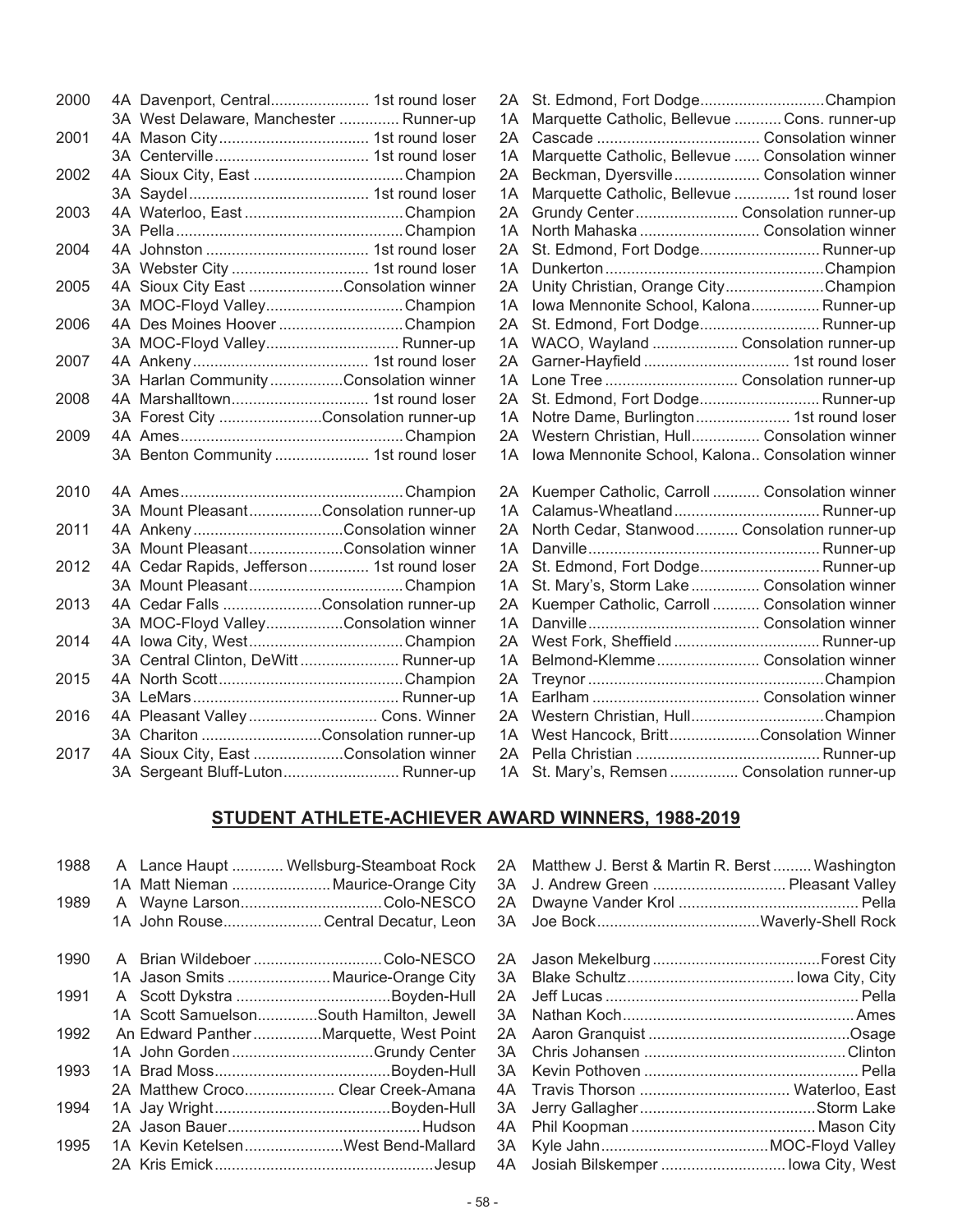| 1996 | 1A Jason RamthunRockwell City-Lytton           | 3A  |                                                |
|------|------------------------------------------------|-----|------------------------------------------------|
|      | 2A Casey Estling Center Point-Urbana           | 4A  |                                                |
| 1997 | 1A Nick Pauly Marquette, Bellevue              | 3A  |                                                |
|      |                                                | 4A  |                                                |
| 1998 | 1A Joel Beachy  Iowa Mennonite School, Kalona  | 3A  |                                                |
|      | 2A Aaron Kampman Aplington-Parkersburg         | 4A  |                                                |
| 1999 | 1A Bo Balvanz Hubbard-Radcliffe                | 3A  |                                                |
|      | 2A Michael Lindeman lowa Falls                 | 4A  |                                                |
| 2000 | 1A Michael Tiedeman  Newell-Fonda              |     |                                                |
|      | 2A Paul Remmerde Rock Valley                   | 4A  |                                                |
| 2001 |                                                | 3A  |                                                |
|      |                                                |     |                                                |
| 2002 | 1A Mike Mefferd  Pomeroy-Palmer                | 3A  |                                                |
|      | 2A David Rahe Beckman, Dyersville              | 4A  |                                                |
| 2003 | 1A Trevor HarkemaNorth Mahaska                 | 3A  |                                                |
|      | 2A Colin McDonough  Okoboji, Milford           | 4A  |                                                |
| 2004 | 1A Ramsey BoeckholtSentral, Fenton             | 3A  | Jeff Zittergruen  Benton, Van Horne            |
|      | 2A Tim Flattery St. Edmond, Fort Dodge         | 4A  |                                                |
| 2005 | 1A Tim McKenna NUH, Cedar Falls                |     |                                                |
|      | 2A Nick Olberding Beckman, Dyersville          | 4A  |                                                |
| 2006 | 1A Brent MillerRockwell City-Lytton            |     |                                                |
|      |                                                | 4A  | Geoffrey Bueker  Pleasant Valley               |
| 2007 | 1A Marcus Unruh  Iowa Mennonite School, Kalona | 3A  |                                                |
|      | 2A Jared MollenbeckHampton-Dumont              | 4A  |                                                |
| 2008 |                                                | 3A  | Christopher Iverson  Wahlert Catholic, Dubuque |
|      | 2A Jay Bunte St. Edmond, Fort Dodge            | 4A  |                                                |
| 2009 |                                                | 3A  |                                                |
|      |                                                | 4A  |                                                |
| 2010 | 1A Trey VanMaanen  Rock Valley                 |     | 3A Joe Daniel Assumption, Davenport            |
|      |                                                | 4A. |                                                |
| 2011 |                                                | 3A  |                                                |
|      |                                                | 4A  |                                                |
| 2012 | 1A Matt Harm  Nodaway Valley                   | 3A  | Keegan Mulder  MOC-Floyd Valley                |
|      | 2A Neil Flattery St. Edmond, Fort Dodge        | 4A  |                                                |
| 2013 |                                                |     | 3A Trey Achterhoff MOC-Floyd Valley            |
|      | 2A Bradley Baudler  Nodaway Valley             |     |                                                |
| 2014 | 1A Derek NashBelmond-Klemme                    | ЗΑ  | Christian Wright Central Clinton, DeWitt       |
|      | 2A Ethan MeintsWest Fork, Sheffield            | 4A  |                                                |
| 2015 | 1A Shawn Flanigan  Maple Valley-Anthon-Oto     | 3A  |                                                |
|      |                                                |     | 4A Xavier Scarlett  Sioux City, North          |
| 2016 | 1A Ben Aberson  South O'Brien, Paullina        | 3A  |                                                |
|      | 2A Joshua Fopma  Pella Christian               | 4A  |                                                |
| 2017 | 1A Thomas Mussig  Gladbrook-Reinbeck           | 3A  | Austin Phyfe Waverly-Shell Rock                |
|      | 2A David Gonzalez Camanche                     | 4A  | Mac Roush  Dubuque, Hempstead                  |
| 2018 | 1A Kyle Barnes  St. Albert, Council Bluffs     | 3A  | Jordan Magnani Mount Pleasant                  |
|      | 2A Steven Van Meeteren Sheldon                 | 4A. |                                                |
| 2019 | 1A Ben Hargens Sioux Central, Sioux Rapids     | 3A  |                                                |
|      |                                                | 4A  |                                                |

|                                                | 3A   |                                                |
|------------------------------------------------|------|------------------------------------------------|
| 1A Jason RamthunRockwell City-Lytton           |      |                                                |
| 2A Casey Estling Center Point-Urbana           | 4A   |                                                |
| 1A Nick Pauly Marquette, Bellevue              | ЗA   |                                                |
|                                                | 4A   |                                                |
| 1A Joel Beachy  Iowa Mennonite School, Kalona  | 3A   |                                                |
| 2A Aaron Kampman Aplington-Parkersburg         | 4A   |                                                |
| 1A Bo Balvanz Hubbard-Radcliffe                | 3A   |                                                |
| 2A Michael Lindeman lowa Falls                 | 4A   |                                                |
| 1A Michael Tiedeman Newell-Fonda               | 3A   |                                                |
| 2A Paul Remmerde Rock Valley                   | 4A   |                                                |
|                                                | 3A   |                                                |
|                                                | 4A   |                                                |
| 1A Mike Mefferd  Pomeroy-Palmer                | 3A   |                                                |
| 2A David Rahe Beckman, Dyersville              | 4A   |                                                |
| 1A Trevor HarkemaNorth Mahaska                 | 3A.  |                                                |
| 2A Colin McDonough  Okoboji, Milford           | 4A   |                                                |
| 1A Ramsey BoeckholtSentral, Fenton             | 3A   | Jeff Zittergruen  Benton, Van Horne            |
| 2A Tim Flattery St. Edmond, Fort Dodge         | 4A   |                                                |
| 1A Tim McKenna NUH, Cedar Falls                | 3A.  |                                                |
| 2A Nick Olberding Beckman, Dyersville          | 4A   |                                                |
| 1A Brent MillerRockwell City-Lytton            | 3A   |                                                |
|                                                | 4A   | Geoffrey Bueker  Pleasant Valley               |
| 1A Marcus Unruh  Iowa Mennonite School, Kalona | 3A   |                                                |
| 2A Jared MollenbeckHampton-Dumont              | 4A   |                                                |
| 1A Dylan DinklaGuthrie Center                  | 3A   | Christopher Iverson  Wahlert Catholic, Dubuque |
| 2A Jay Bunte St. Edmond, Fort Dodge            | 4A   |                                                |
|                                                |      |                                                |
|                                                |      |                                                |
|                                                | 3A   |                                                |
|                                                | 4A - |                                                |
| 1A Trey VanMaanen  Rock Valley                 | 3A   |                                                |
| 2A Jerad Croghan IKM-Manning                   | 4A   |                                                |
|                                                | 3A   |                                                |
|                                                | 4A   |                                                |
|                                                | 3A   | Quinton BehlersSioux City, East                |
| 1A Matt Harm  Nodaway Valley                   | 4A   | Keegan Mulder  MOC-Floyd Valley                |
| 2A Neil Flattery St. Edmond, Fort Dodge        |      |                                                |
|                                                |      | 3A Trey Achterhoff MOC-Floyd Valley            |
| 2A Bradley Baudler  Nodaway Valley             | 3A   |                                                |
| 1A Derek NashBelmond-Klemme                    | 4A   | Christian Wright Central Clinton, DeWitt       |
| 2A Ethan MeintsWest Fork, Sheffield            |      |                                                |
| 1A Shawn Flanigan  Maple Valley-Anthon-Oto     | 3A   |                                                |
|                                                | 4A - |                                                |
| 1A Ben Aberson  South O'Brien, Paullina        |      |                                                |
| 2A Joshua Fopma  Pella Christian               | 4A   |                                                |
| 1A Thomas Mussig  Gladbrook-Reinbeck           |      | 3A Austin Phyfe Waverly-Shell Rock             |
| 2A David Gonzalez Camanche                     | 4A   |                                                |
| 1A Kyle Barnes  St. Albert, Council Bluffs     | 3A   |                                                |
| 2A Steven Van Meeteren Sheldon                 | 4A   |                                                |
| 1A Ben Hargens Sioux Central, Sioux Rapids     |      |                                                |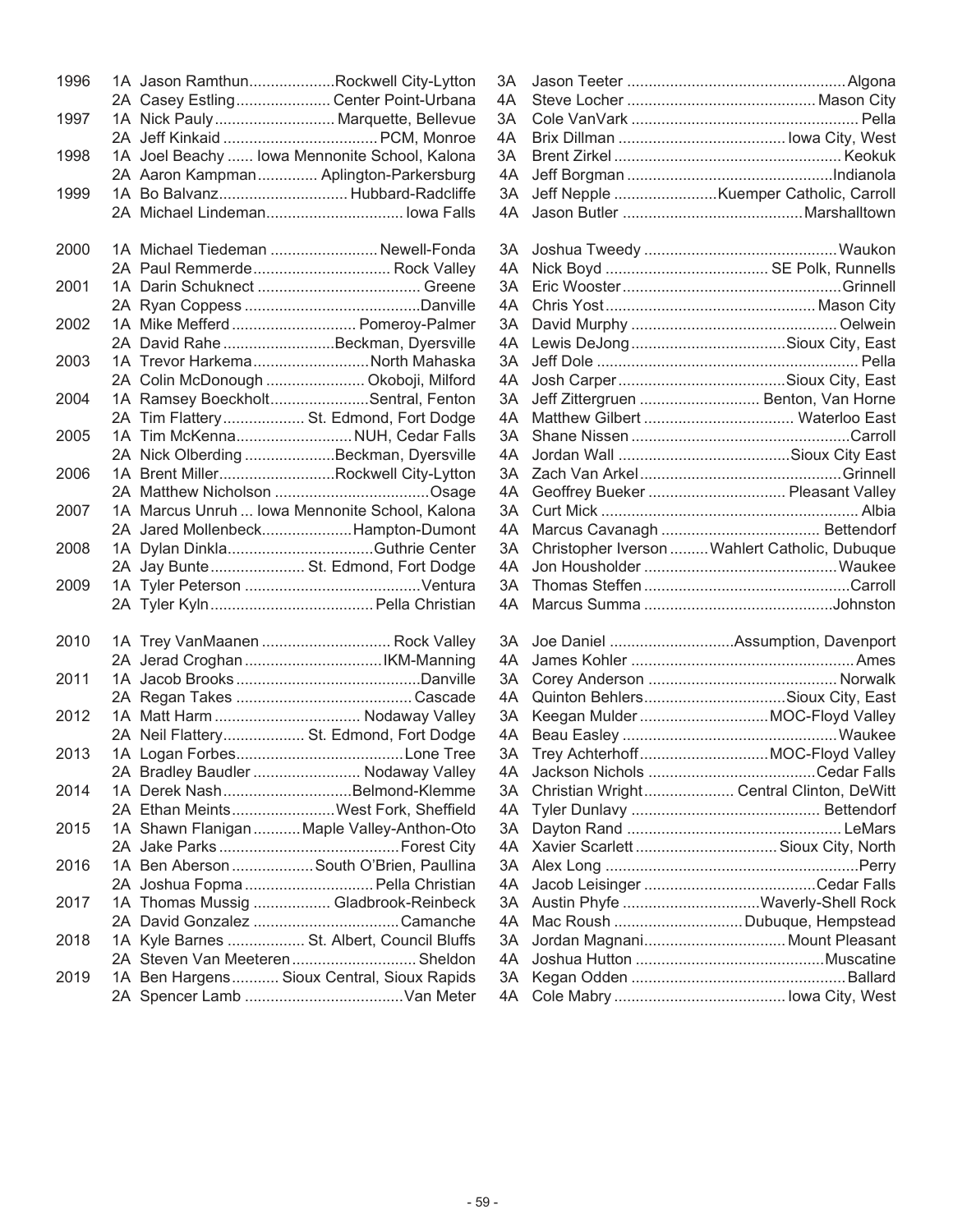### **ALL-TOURNAMENT TEAM SELECTIONS**

#### **Since 1973 the teams have been chosen by the media with awards furnished by the IHSAA** *\* Captain(s) of all-tournament teams started in 1981*

| AA | Gerry Eggers  Wahlert, Dubuque<br>Mark Enright  Cedar Rapids, Kennedy                                                                        | 1973<br>A |                                                                                                                                                                   |
|----|----------------------------------------------------------------------------------------------------------------------------------------------|-----------|-------------------------------------------------------------------------------------------------------------------------------------------------------------------|
|    |                                                                                                                                              | 1974      |                                                                                                                                                                   |
| AA | Dave Erickson Des Moines, Hoover<br>Doug FranceBishop Heelan, Sioux City<br>Gerry Eggers  Wahlert, Dubuque<br>Steve Kaiser  Wahlert, Dubuque | A         | Greg Cornilsen West Central, Miles<br>Doug Van Hofwegan Unity Christian, Orange City<br>Rudy Allen  North Polk, Alleman                                           |
|    |                                                                                                                                              | 1975      |                                                                                                                                                                   |
| 3A | Ron Lemons Des Moines, Lincoln<br>Mark Long Des Moines, Lincoln                                                                              | 2A        | Marti Wolever St. Albert, Council Bluffs<br>Jude Millbert  Beckman Catholic, Dyersville<br>Dean Schnoes  Cherokee, Washington<br>Pat Phipps  Cherokee, Washington |
| 1Α | Ray Shovlain  Clinton, St. Mary's                                                                                                            |           |                                                                                                                                                                   |
|    |                                                                                                                                              | 1976      |                                                                                                                                                                   |
|    | Mike Courey Bishop Heelan, Sioux City<br>Al Jones Bishop Heelan, Sioux City                                                                  | <b>AA</b> |                                                                                                                                                                   |
| A  | Mike Will  Central Webster, Burnside                                                                                                         |           |                                                                                                                                                                   |

| . .<br>. . | PU 1 |
|------------|------|
|            |      |

|   | <b>AAA</b> John Kunnert  Wahlert, Dubuque |  |                                  |
|---|-------------------------------------------|--|----------------------------------|
|   | Dave Felderman  Wahlert, Dubuque          |  |                                  |
|   | Frank Smith  Des Moines, Lincoln          |  |                                  |
|   |                                           |  |                                  |
|   |                                           |  |                                  |
| A |                                           |  |                                  |
|   | Dan Meade  North Linn, Coggon             |  |                                  |
|   | Ray Noonan North Linn, Coggon             |  | Brent Murphy Clinton, St. Mary's |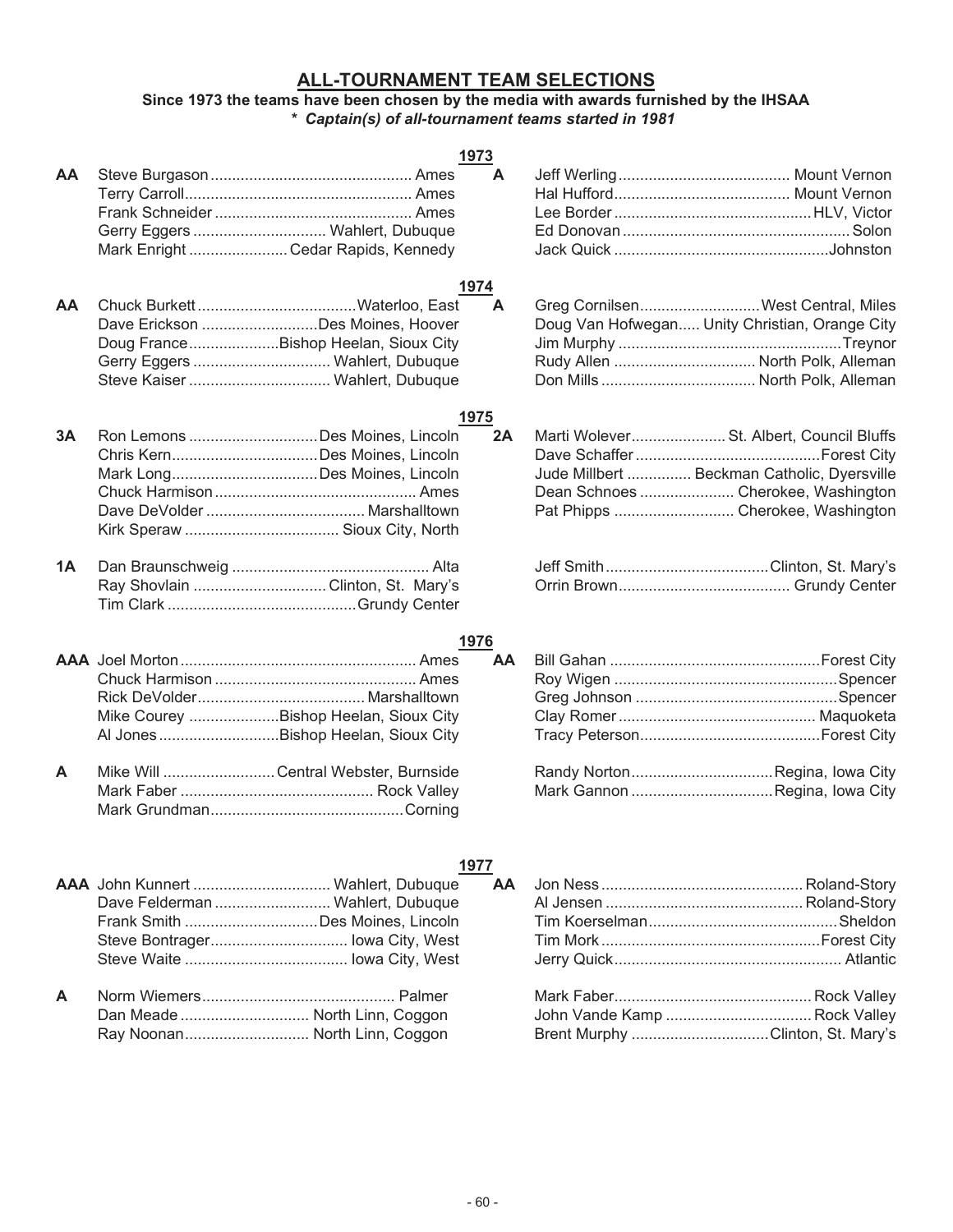|    |                                             | 1978 |                                          |
|----|---------------------------------------------|------|------------------------------------------|
|    | AAA John Kunnert  Wahlert, Dubuque          | AA   |                                          |
|    | Tony Burbach  Wahlert, Dubuque              |      |                                          |
|    | Rick Keel Cedar Rapids, Washington          |      |                                          |
|    | Dennis Oakley  Des Moines, Roosevelt        |      |                                          |
|    | Gaylord Houston Des Moines, Roosevelt       |      |                                          |
|    | Tom Schenkelberg  Kuemper Catholic, Carroll |      |                                          |
|    |                                             |      |                                          |
| A  |                                             |      |                                          |
|    |                                             |      |                                          |
|    |                                             |      |                                          |
|    |                                             | 1979 |                                          |
| 3A | William Derrick Davenport, Central          | 2A   |                                          |
|    | Kevin Oliger  Davenport, Central            |      | Mike Sheeley Cedar Rapids, Regis         |
|    |                                             |      |                                          |
|    | Dan Stevens  Kuemper Catholic, Carroll      |      |                                          |
|    | Bob Hansen Dowling Catholic, WDM            |      |                                          |
|    |                                             |      |                                          |
| 1A |                                             |      |                                          |
|    |                                             |      |                                          |
|    |                                             |      |                                          |
|    |                                             | 1980 |                                          |
| 3A | Carl Gonder  Cedar Rapids, Washington       | 2A   |                                          |
|    | Jeff Valentine  Wahlert, Dubuque            |      | Tom Peterson  St. Edmond, Fort Dodge     |
|    | Robert Oliver  Waterloo, Central            |      |                                          |
|    | Paul Weiman Assumption, Davenport           |      |                                          |
|    | Terry Sodawasser  Assumption, Davenport     |      |                                          |
| 1A |                                             |      |                                          |
|    |                                             |      |                                          |
|    | Curt WithersSouth Hamilton, Jewell          |      | Todd Peterson  South Hamilton, Jewell    |
|    |                                             |      | Warren Halverson  Van Buren, Keosauqua   |
|    |                                             | 1981 |                                          |
| 3A |                                             | 2A   | Todd Berkenpas * Maple Valley            |
|    | Dale Liebfried  Wahlert, Dubuque            |      | Tom Peterson  St. Edmond, Fort Dodge     |
|    | Ted Burbach  Wahlert, Dubuque               |      |                                          |
|    | Kent Katich  Dowling Catholic, WDM          |      | Don Van Den Top  Western Christian, Hull |
|    | Gene Wohlert  Sioux City, North             |      | Brad Boer Western Christian, Hull        |
| 1A |                                             |      |                                          |
|    |                                             |      | Rocky Bennett *  Notre Dame, Burlington  |
|    |                                             |      |                                          |
|    |                                             |      |                                          |
|    |                                             | 1982 |                                          |
| 3A | Craig Wurdinger  Waverly-Shell Rock         | 2A   |                                          |
|    | Mike DanielAssumption, Davenport            |      | Dick BreitbachCedar Rapids, Regis        |
|    |                                             |      | Dennis PaulsenCedar Rapids, Regis        |
|    |                                             |      |                                          |
|    | Jeff Donaldson *  Sioux City, North         |      | Chris Schneider *Cedar Rapids, Regis     |
| 1A |                                             |      |                                          |
|    |                                             |      | Matt Burtaw Cardinal Stritch, Keokuk     |
|    |                                             |      |                                          |

# **1978**

Chris Akers ...........................................Central City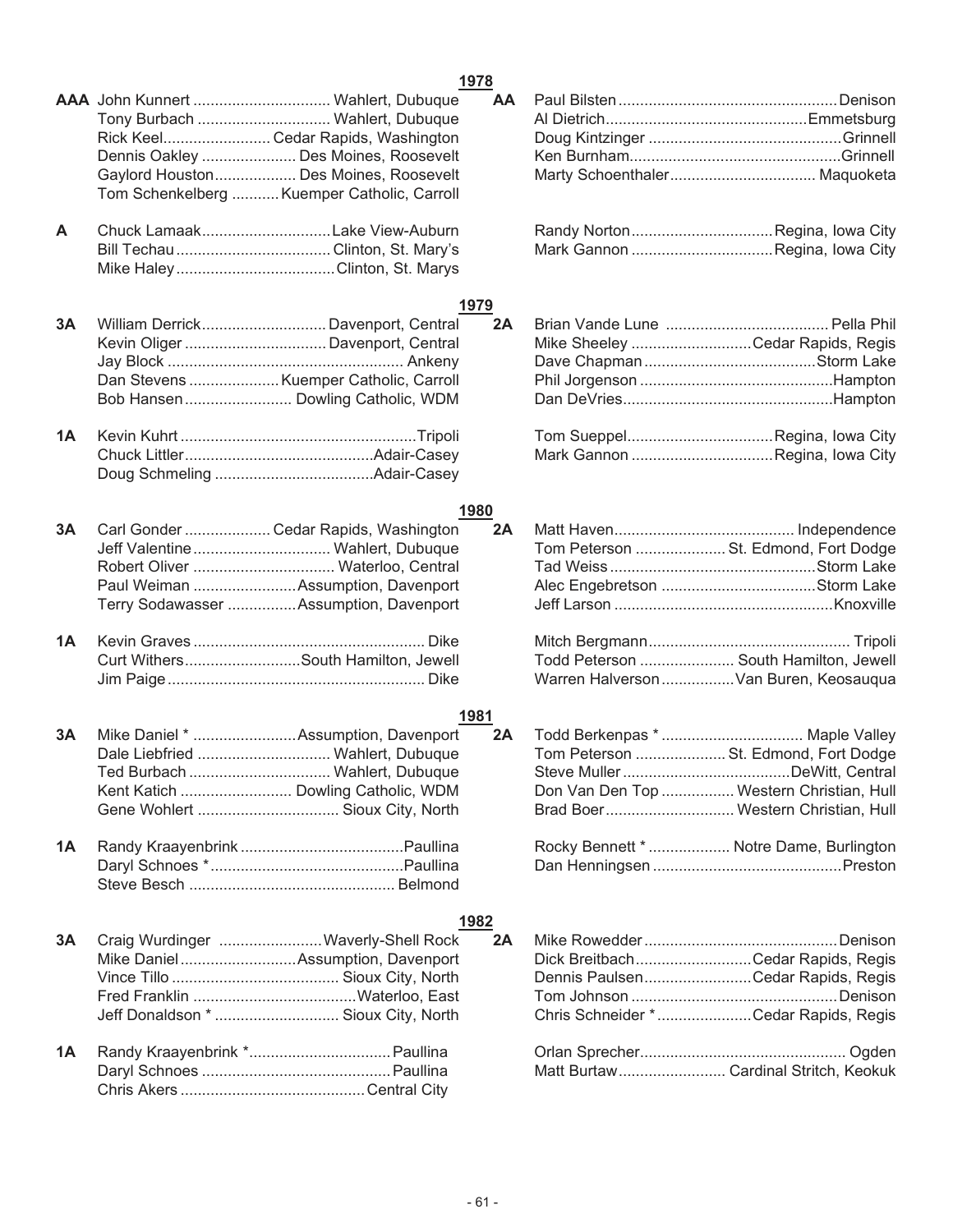|    |                                                | 1983        |    |                                               |
|----|------------------------------------------------|-------------|----|-----------------------------------------------|
| 3A | Scott Anderson  Linn-Mar, Marion               |             | 2A |                                               |
|    | Todd Lumsden *  Linn-Mar, Marion               |             |    |                                               |
|    | Jeff Donaldson Sioux City, North               |             |    | John LawrenceCedar Rapids, Regis              |
|    | Dan Meyer  Dowling Catholic, WDM               |             |    | Dick Breitbach * Cedar Rapids, Regis          |
|    | Scott Plondke  Wahlert, Dubuque                |             |    |                                               |
| 1A |                                                |             |    |                                               |
|    |                                                |             |    | Bruce Schlatter  Northwood-Kensett            |
|    |                                                |             |    |                                               |
|    |                                                | 1984        |    |                                               |
| 3A | Al Lorenzen *  Cedar Rapids, Kennedy           |             | 2A |                                               |
|    | Tim Batterson  Cedar Rapids, Kennedy           |             |    | Dave DowneyCedar Rapids, Regis                |
|    |                                                |             |    | Tom BreitbachCedar Rapids, Regis              |
|    |                                                |             |    |                                               |
|    | Todd AmickDes Moines, Hoover                   |             |    |                                               |
| 1A |                                                |             |    |                                               |
|    |                                                |             |    | Dave HutchisonNewman, Mason City              |
|    |                                                |             |    |                                               |
|    |                                                | 1985        |    |                                               |
| 3A |                                                |             | 2A | Tim Kleinwolterink *  Western Christian, Hull |
|    | Anthony Thomas Waterloo, West                  |             |    | Derrick Altena  Western Christian, Hull       |
|    | Brian David  Kuemper Catholic, Carroll         |             |    |                                               |
|    | Roger Gehling  Kuemper Catholic, Carroll       |             |    |                                               |
|    |                                                |             |    |                                               |
| 1A |                                                |             | A  |                                               |
|    |                                                |             |    |                                               |
|    | Brad BarkemaSouth Hamilton, Jewell             |             |    |                                               |
|    |                                                |             |    |                                               |
|    |                                                |             |    |                                               |
|    |                                                | 1986        |    |                                               |
| ЗΑ |                                                |             | 2A |                                               |
|    |                                                |             |    |                                               |
|    |                                                |             |    | Terry Kehoe * Maquoketa Valley, Delhi         |
|    |                                                |             |    |                                               |
|    |                                                |             |    |                                               |
|    |                                                |             |    |                                               |
| 1A |                                                |             | A  |                                               |
|    |                                                |             |    |                                               |
|    |                                                |             |    |                                               |
|    | Curt Hooyer *Unity Christian, Orange City      |             |    |                                               |
|    | Kelly Van KalsbeekUnity Christian, Orange City |             |    |                                               |
|    |                                                | <u>1987</u> |    |                                               |
| 3A |                                                |             | 2A |                                               |
|    |                                                |             |    |                                               |
|    |                                                |             |    |                                               |
|    | Robert Johnson Des Moines, Lincoln             |             |    | Mike Breitbach Cedar Rapids, Regis            |

Brad Stracke ......................................................Perry

Jay Polson .................................Des Moines, Hoover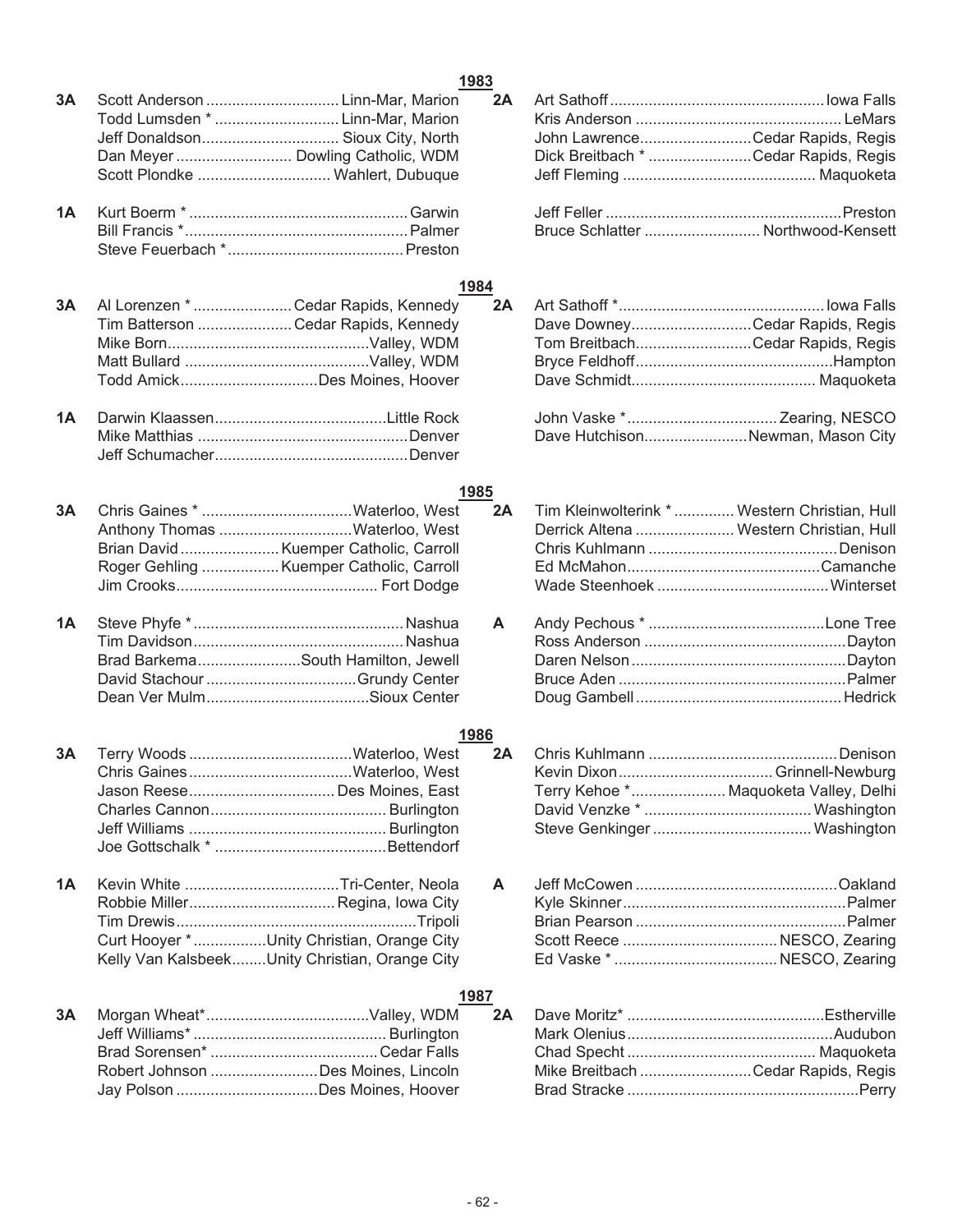| 1A        |                                                | A    | Brad Moeller*  Marquette, West Point       |
|-----------|------------------------------------------------|------|--------------------------------------------|
|           |                                                |      |                                            |
|           |                                                |      |                                            |
|           |                                                |      | Lance Haupt Wellsburg-Steamboat Rock       |
|           | Kevin Polkow* Central, Elkader                 |      | Scott Starr  Wellsburg-Steamboat Rock      |
|           |                                                | 1988 |                                            |
| 3A        |                                                | 2A   |                                            |
|           | Shane TeagardenPleasant Valley                 |      |                                            |
|           |                                                |      |                                            |
|           |                                                |      | Brian Ratigan  St. Albert, Council Bluffs  |
|           | Doug Simpson  Cedar Rapids, Kennedy            |      |                                            |
|           |                                                |      |                                            |
| <b>1A</b> | Kevin Vander Zwaag * Maurice-Orange City       | A    |                                            |
|           | James Hasken East Central, Miles               |      |                                            |
|           | Brett Hyland South Hamilton, Jewell            |      | Lance Haupt Wellsburg-Steamboat Rock       |
|           | Joe Bomgaars  Maurice-Orange City              |      | Lance Hansmann Wellsburg-Steamboat Rock    |
|           |                                                |      |                                            |
|           |                                                | 1989 |                                            |
| 3A        |                                                | 2A   | Brian Ratigan * St. Albert, Council Bluffs |
|           |                                                |      | Nate Schnitker  St. Albert, Council Bluffs |
|           | Kraig KoesterDavenport, North                  |      |                                            |
|           |                                                |      | Alex Westenfield  Ballard, Huxley          |
|           | Randy Rosenquist Bishop Heelan, Sioux City     |      | Stacy Kooistra Western Christian, Hull     |
| <b>1A</b> | Joe Bomgaars *  Maurice-Orange City            | A    |                                            |
|           | Kevin Vander Zwaag  Maurice-Orange City        |      |                                            |
|           | Trev Alberts  No. University High, Cedar Falls |      |                                            |
|           | David GlennNo. University High, Cedar Falls    |      |                                            |
|           | Curtis Boothe Central Decatur, Leon            |      |                                            |
|           |                                                | 1990 |                                            |
| 3A        |                                                | 2A   |                                            |
|           |                                                |      |                                            |
|           |                                                |      |                                            |
|           |                                                |      |                                            |
|           |                                                |      | Dave Van Essen  Western Christian, Hull    |
|           |                                                |      |                                            |
| <b>1A</b> |                                                | A    |                                            |
|           |                                                |      |                                            |
|           | Craig Douma  Maurice-Orange City               |      | Josh Nelsen  Elk Horn-Kimballton           |
|           |                                                |      |                                            |
|           | Brian Preston  West Marshall, State Center     |      |                                            |
|           |                                                | 1991 |                                            |
| 3A        |                                                | 2A   | Curt Hofman *  Western Christian, Hull     |
|           |                                                |      | Dave Van Essen  Western Christian, Hull    |
|           | Hurl Beechum *  Des Moines, North              |      |                                            |
|           | Rodney Wallican * Waterloo, East               |      |                                            |
|           | Greg Friedman  Kuemper Catholic, Carroll       |      | Greg HawthorneCedar Rapids, Regis          |
|           |                                                |      | Shawn Moeller Assumption, Davenport        |
| <b>1A</b> |                                                |      |                                            |
|           |                                                | A    |                                            |
|           |                                                |      |                                            |
|           |                                                |      | Jermain Wilform  Harmony, Farmington       |

Brad Moss.............................................. Boyden-Hull

Scott Kuhl \*.............................................IKM, Manilla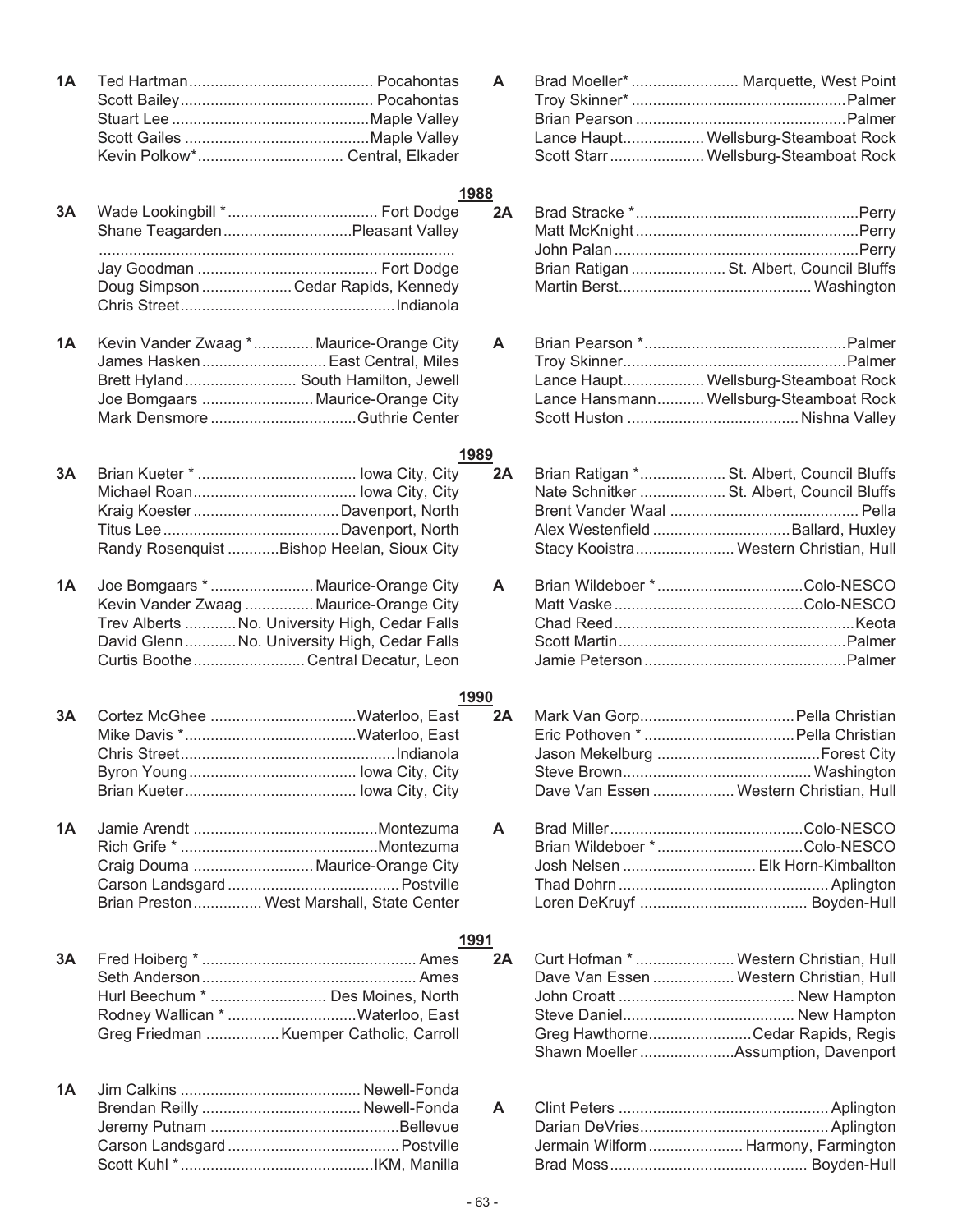Jason Hershberger \*. Iowa Mennonite School, Kalona

|        |                                                                        | <u> 1992 </u>  |
|--------|------------------------------------------------------------------------|----------------|
| 3A     |                                                                        | 2 <sub>l</sub> |
|        |                                                                        |                |
|        |                                                                        |                |
|        | Sredrick Robinson Waterloo, East                                       |                |
|        |                                                                        |                |
| 1A     | David Kutcher Clear Creek-Amana                                        | A              |
|        | Adam Reid Clear Creek-Amana                                            |                |
|        | Jason Hershberger * Iowa Mennonite School,                             |                |
| Kalona |                                                                        |                |
|        | Tim Smith Iowa Mennonite School, Kalona                                |                |
|        | Justin Salow  Maquoketa Valley, Delhi                                  |                |
|        |                                                                        | 1993           |
| 4A     |                                                                        | 3 <sub>l</sub> |
|        |                                                                        |                |
|        | Todd Crandall  Des Moines, Lincoln                                     |                |
|        |                                                                        |                |
|        | Steve LarkinBishop Heelan, Sioux City                                  |                |
|        |                                                                        |                |
| 2A     |                                                                        | $\overline{1}$ |
|        | Torrey Wingert Bishop Garrigan, Algona                                 |                |
|        |                                                                        |                |
|        |                                                                        |                |
|        |                                                                        |                |
|        |                                                                        | 1994           |
| 4A     |                                                                        | 3 <sub>l</sub> |
|        |                                                                        |                |
|        |                                                                        |                |
|        | Chad Hook Prairie, Cedar Rapids<br>Scott Weldon  Prairie, Cedar Rapids |                |
|        |                                                                        |                |
| 2A     |                                                                        | 1              |
|        | Tony Mauer  St. Albert, Council Bluffs                                 |                |
|        |                                                                        |                |
|        |                                                                        |                |
|        | Ross Bouma Unity Christian, Orange City                                |                |
|        |                                                                        | 1995           |
| 4A     |                                                                        | 3,             |
|        |                                                                        |                |
|        |                                                                        |                |
|        |                                                                        |                |
|        |                                                                        |                |
|        |                                                                        |                |
| 1A     | Burt Lappe * Winfield-Mount Union                                      | 2              |
|        | Eric Rawson Winfield-Mount-Union                                       |                |
|        | Kevin KetelsenWest Bend-Mallard                                        |                |
|        | Brent Weidauer Pomeroy-Palmer                                          |                |
|        |                                                                        |                |
|        |                                                                        | <u>1996</u>    |
| 4А     |                                                                        |                |
|        | Bruce Sain  Cedar Rapids, Jefferson                                    | 3 <sub>l</sub> |

Terry Cress \* .................................... Iowa City, West Brant Harriman ........................................ Mason City

| 2A              |                                             |
|-----------------|---------------------------------------------|
|                 |                                             |
|                 | Tony Campbell  Cedar Rapids, Regis          |
|                 | Greg Hawthorne Cedar Rapids, Regis          |
|                 | Matt Drahos * Cedar Rapids, Regis           |
| A               | Jess Settles * Winfield-Mount Union         |
|                 | Klay Edwards Winfield-Mount Union           |
|                 |                                             |
|                 |                                             |
|                 |                                             |
|                 |                                             |
| $\frac{1}{3}$ A | Taras Walker *  Columbus Catholic, Waterloo |
|                 |                                             |
|                 |                                             |
|                 |                                             |
|                 | Jon Oostra  Western Christian, Hull         |
|                 | Ryan Weber Kuemper Catholic, Carroll        |
| 1A              | Greg Helmers *  Pomeroy-Palmer              |
|                 | Jess SettlesWinfield-Mount Union            |
|                 | Klay Edwards Winfield-Mount Union           |
|                 |                                             |
|                 |                                             |
|                 |                                             |
| <u>.</u><br>ЗА  |                                             |
|                 |                                             |
|                 |                                             |
|                 |                                             |
|                 | Adam SpanichCedar Rapids, Regis             |
|                 | Nick DentlingerKuemper Catholic, Carroll    |
| 1A              | Greg Helmers *  Pomeroy-Palmer              |
|                 | Klay Edwards *Winfield-Mount Union          |
|                 | Bob Kleinwolterink  Boyden-Hull             |
|                 |                                             |
|                 |                                             |
|                 |                                             |
|                 | Tom Uppena  Mater Dei, Clinton              |
| <u>;</u><br>3А  |                                             |
|                 |                                             |
|                 | Jeremy Blom  MOC-Floyd Valley               |
|                 |                                             |
|                 | Ken Nepple Kuemper Catholic, Carroll        |
| 2A              |                                             |
|                 |                                             |
|                 |                                             |
|                 |                                             |
|                 | Eric Henderson Maquoketa Valley, Delhi      |
|                 |                                             |
|                 |                                             |
| 3A              |                                             |
|                 |                                             |

Kyle McCann..................................................Creston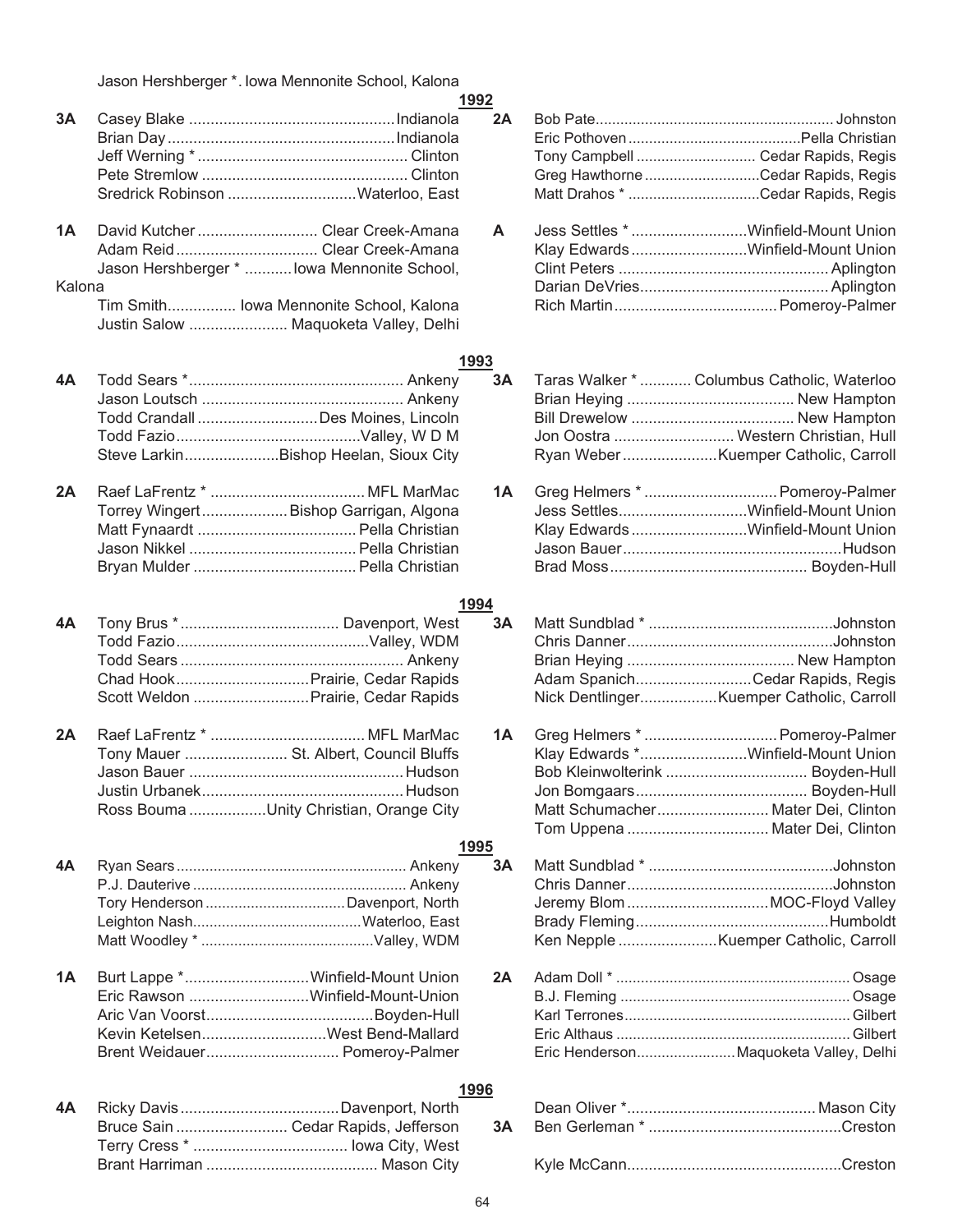|    | Nathan Mulder  Western Christian, Hull |           |                                                   |
|----|----------------------------------------|-----------|---------------------------------------------------|
|    |                                        |           |                                                   |
|    |                                        | 1A        |                                                   |
| 2A |                                        |           | Josh Vander Weerdt  Lynnville-Sully               |
|    | Jeremy Holmes Westwood, Sloan          |           | Burt Lappe *Winfield-Mount Union                  |
|    | Vince Johnson * Westwood, Sloan        |           |                                                   |
|    | Tosh Dillinger *  North Polk, Alleman  |           |                                                   |
|    | Ben Fjelland *  North Polk, Alleman    |           |                                                   |
|    |                                        | 1997      |                                                   |
| 4A | Andy Zediker Cedar Rapids, Kennedy     | 3A        |                                                   |
|    |                                        |           |                                                   |
|    | Kyle Galloway Sioux City, West         |           |                                                   |
|    |                                        |           |                                                   |
|    |                                        |           |                                                   |
|    |                                        |           |                                                   |
| 2A | Cary Cochran Tri-Center, Neola         | <b>1A</b> | Josh Moore  Des Moines Christian                  |
|    |                                        |           |                                                   |
|    | Aaron Thomas * Aplington-Parkersburg   |           | Robbie Sieverding *  Marquette Catholic, Bellevue |
|    | Andy JohnsonBondurant-Farrar           |           |                                                   |
|    | Justin Sanny *Bondurant-Farrar         |           | Josh Vander Weerdt  Lynnville-Sully               |
|    |                                        | 1998      |                                                   |
| 4A | T.J. Welton * Des Moines, Hoover       | 3A        | Jeremiah White * Prairie, Cedar Rapids            |
|    | David Newman *Des Moines, Hoover       |           |                                                   |
|    | Greg DanielsonDes Moines, Hoover       |           |                                                   |
|    |                                        |           |                                                   |
|    | Ryan Baumgart lowa City, West          |           |                                                   |
|    |                                        |           |                                                   |
| 2A |                                        | <b>1A</b> |                                                   |
|    |                                        |           |                                                   |
|    |                                        |           | Jason Walters  B C L U W, Conrad                  |
|    |                                        |           | Jon Moore Des Moines Christian                    |
|    |                                        |           | Jace Bailey Iowa Mennonite School, Kalona         |
|    |                                        |           |                                                   |
|    |                                        | 1999      |                                                   |
| 4Α |                                        | 3A        | Dan McClanahan Assumption, Davenport              |
|    |                                        |           | Matt FitzpatrickAssumption, Davenport             |
|    | Slaven Markovic  Sioux City, West      |           |                                                   |
|    |                                        |           | Justin Van Meeteren  Western Christian, Hull      |
|    |                                        |           |                                                   |
| 2A |                                        | <b>1A</b> |                                                   |
|    | Jack Brownlee  St. Edmond, Fort Dodge  |           |                                                   |
|    |                                        |           |                                                   |
|    | Kyle Van Arendonk Pella Christian      |           | Sean Sonderleiter Des Moines Christian            |
|    |                                        |           | Adam Daley Des Moines Christian                   |
|    |                                        |           |                                                   |
|    |                                        |           |                                                   |
|    |                                        | 2000      |                                                   |
| 4A |                                        | 3A        | Todd Klostermann West Delaware, Manchester        |
|    | Nick Boyd Southeast Polk, Runnells     |           |                                                   |
|    | Seni Payton Cedar Rapids, Kennedy      |           | Matt JenkinsAssumption, Davenport                 |
|    |                                        |           | Adam SalowWest Delaware, Manchester               |
|    |                                        |           | Todd Ewen * Assumption, Davenport                 |
|    |                                        |           |                                                   |
| 2A |                                        |           | Jack Brownlee * St. Edmond, Fort Dodge            |
|    |                                        |           |                                                   |
|    |                                        | 1A        |                                                   |
|    |                                        |           |                                                   |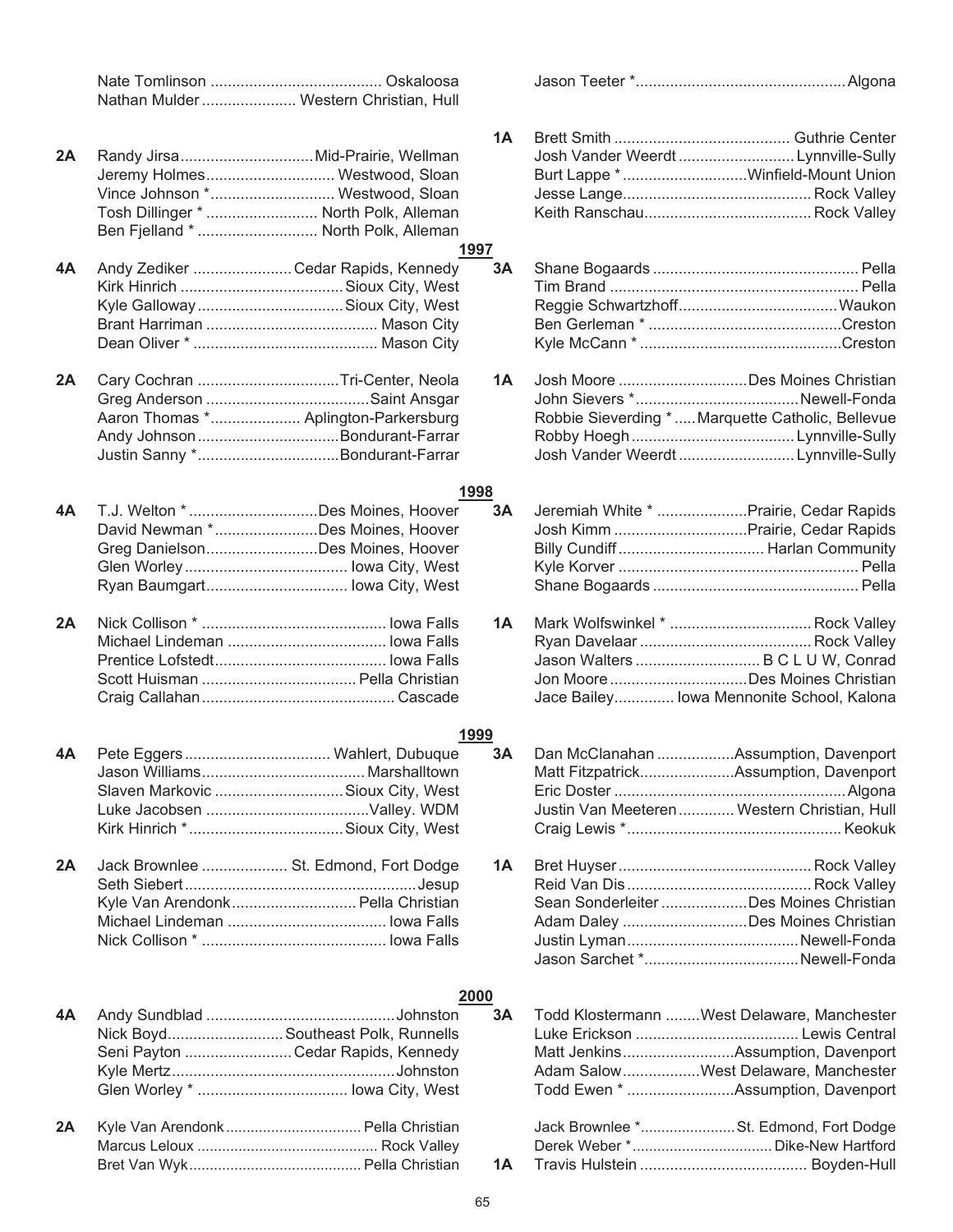Jeremy Van Soelen ............................ Lynnville-Sully Tom Sieverding ........... Marquette Catholic, Bellevue Greg Anderson....................................... Boyden-Hull Brandon Kies \*.....................................Newell-Fonda

|    |                                           | 2001      |                                                  |
|----|-------------------------------------------|-----------|--------------------------------------------------|
| 4A |                                           | 3A        |                                                  |
|    |                                           |           | Kyle Gross  Harlan Community                     |
|    | Peter Eggers *  Wahlert, Dubuque          |           | Bill Daly  Epworth, Western Dubuque              |
|    |                                           |           | Nathan Funk * Bishop Heelan, Sioux City          |
|    |                                           |           | Andy Kelchen *  Epworth, Western Dubuque         |
| 2A |                                           | 1A        |                                                  |
|    |                                           |           | Cale Van Genderen  Lynnville-Sully               |
|    | Cody Eichmeier  AGWSR, Ackley             |           | Chris Kilburg  Marquette Catholic, Bellevue      |
|    |                                           |           |                                                  |
|    |                                           |           |                                                  |
|    |                                           | 2002      |                                                  |
| 4A |                                           | 3A        | Nathan Funk * Bishop Heelan, Sioux City          |
|    | Ben Jacobson *  Sioux City, East          |           |                                                  |
|    | Mike Henderson Waterloo, East             |           |                                                  |
|    |                                           |           | Dylan Grimsley Bishop Heelan, Sioux City         |
|    |                                           |           |                                                  |
| 2A |                                           | 1A        |                                                  |
|    |                                           |           |                                                  |
|    | Shawn WumkesGarner-Hayfield               |           |                                                  |
|    |                                           |           |                                                  |
|    | Matt Roling Beckman, Dyersville           |           | Chris Hanssen  Pomeroy-Palmer                    |
|    |                                           | 2003      |                                                  |
| 4A |                                           | 3A        |                                                  |
|    | Jeremy Hellickson Des Moines, Hoover      |           |                                                  |
|    |                                           |           | Joel Osborn Harlan Community                     |
|    | Mike Henderson * Waterloo, East           |           |                                                  |
|    | Shaun Logan * North Scott, Eldridge       |           |                                                  |
| 2A |                                           | 1A        | Trevor HarkemaNorth Mahaska                      |
|    | Andrew Hoogeveen Sioux Center             |           |                                                  |
|    |                                           |           |                                                  |
|    | Matt O'Connor  St. Albert, Council Bluffs |           |                                                  |
|    | Brooks McKowen * Wapsie Valley            |           |                                                  |
|    |                                           | 2004      |                                                  |
| 4A |                                           | 3A        | Joel Osborn *  Harlan Community                  |
|    |                                           |           |                                                  |
|    |                                           |           |                                                  |
|    |                                           |           | Andy Grube Crestwood, Cresco                     |
|    |                                           |           | Cody Stockdale Crestwood, Cresco                 |
| 2A |                                           | <b>1A</b> | Jordan Egleseder *  Marquette Catholic, Bellevue |
|    |                                           |           |                                                  |
|    | Nicholas Sandvig St. Edmond, Fort Dodge   |           |                                                  |
|    | Tim Flattery St. Edmond, Fort Dodge       |           |                                                  |
|    | Landon Van Zante  Pella Christian         |           |                                                  |
|    |                                           |           |                                                  |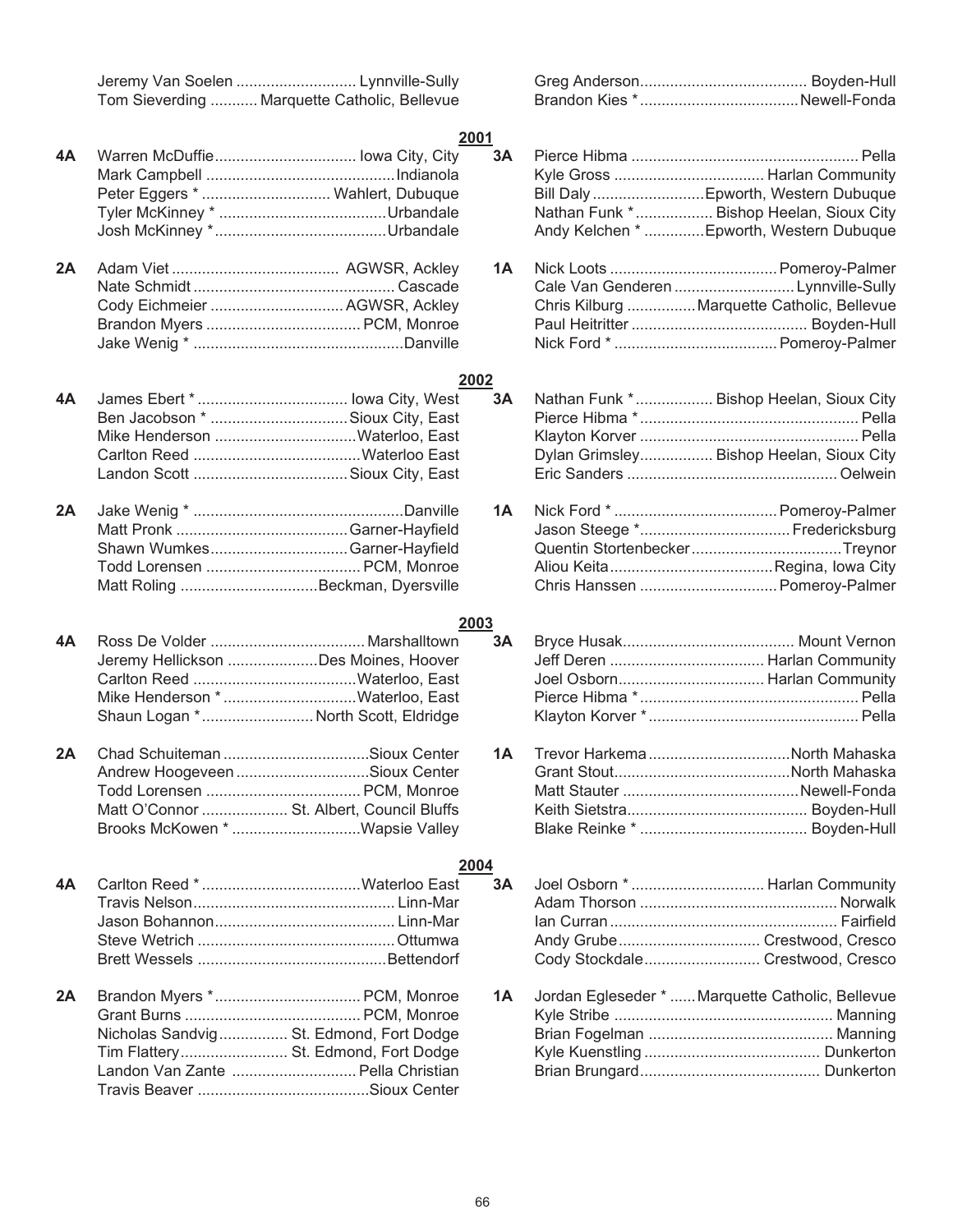## **2005**

| 4А |                                                                                   | 3A         | Dale DeJong  MOC-Floyd Valley                      |
|----|-----------------------------------------------------------------------------------|------------|----------------------------------------------------|
|    |                                                                                   |            |                                                    |
|    |                                                                                   |            |                                                    |
|    |                                                                                   |            |                                                    |
| 2A |                                                                                   | 1A         |                                                    |
|    |                                                                                   |            | Luke Warren  Northern University High, Cedar Falls |
|    | Logan Kingma Unity Christian, Orange City                                         |            |                                                    |
|    |                                                                                   |            | Garrett Yoder  Iowa Mennonite School, Kalona       |
|    | Kerwin Dunham *Bondurant-Farrar                                                   |            | Blake McGriff *North Mahaska                       |
|    |                                                                                   | 2006       |                                                    |
| 4А |                                                                                   | 3A         | Kevin Osborn  Harlan Community                     |
|    |                                                                                   |            |                                                    |
|    |                                                                                   |            | Dale DeJong  MOC-Floyd Valley                      |
|    | DeAnthony ZandersDes Moines Hoover                                                |            | A.J. Arkfeld *  Harlan Community                   |
|    |                                                                                   |            |                                                    |
| 2A | Tyler Raasch  Nodaway Valley                                                      | 1A         | Ryan Shelman  WACO, Wayland                        |
|    | Andy Nagel  St. Edmond, Fort Dodge                                                |            | Preston Davidson  Northwood-Kensett                |
|    | Sam Condon St. Edmond, Fort Dodge                                                 |            |                                                    |
|    | Kerwin Dunham*Bondurant-Farrar                                                    |            | Jordan Eglseder *  Marquette Catholic, Bellevue    |
|    | James Larson * Nodaway Valley                                                     |            | Tyler Fluth *George-Little Rock                    |
| 4А | Kaylon Williams  Cedar Rapids, Kennedy                                            | 2007<br>3A |                                                    |
|    |                                                                                   |            | Clint Sargent  Bishop Heelan, Sioux City           |
|    |                                                                                   |            | Brennan Cougill  Bishop Heelan, Sioux City         |
|    |                                                                                   |            |                                                    |
|    | Jordan Printy *  Linn-Mar, Marion                                                 |            | Clayton Vette *Waverly-Shell Rock                  |
| 2A | James Larson  Nodaway Valley                                                      |            |                                                    |
|    | Kyle Graber Mid-Prairie, Wellman                                                  | 1A         | Chris Woerdehoff * Wall Lake View Auburn           |
|    | Darian Patterson Mid-Prairie, Wellman                                             |            | Cody Hanson * Northwood-Kensett                    |
|    | Kurt Spomer * Tri-Center, Neola<br>Trevor Wolterstorff *  Western Christian, Hull |            | Brad Hershberger  Iowa Mennonite School, Kalona    |
|    |                                                                                   |            | Carson Miller Iowa Mennonite School, Kalona        |
|    | Jeremy Zeutenhorst *  Western Christian, Hull                                     |            | Micah Gingerich  Iowa Mennonite School, Kalona     |
|    |                                                                                   | 2008       |                                                    |
| 4Α | Kaylon Williams  Cedar Rapids Kennedy                                             | 3A         |                                                    |
|    | Malcom Moore  lowa City, City High                                                |            | Drew Davis Wahlert Catholic, Dubuque               |
|    |                                                                                   |            |                                                    |
|    |                                                                                   |            |                                                    |
|    | Matt Gatens * lowa City, City High                                                |            | Eric May * Wahlert Catholic, Dubuque               |
| 2A |                                                                                   | <b>1A</b>  |                                                    |
|    |                                                                                   |            |                                                    |
|    | Jeremy Zeutenhorst Western Christian, Hull                                        |            |                                                    |
|    | Trevor Wolterstorff Western Christian, Hull                                       |            | Travis Ellerbroek NUH, Cedar Falls                 |
|    | John Engler *  St. Edmond, Fort Dodge                                             |            |                                                    |
|    |                                                                                   |            |                                                    |

| 1А      | Luke Warren  Northern University High, Cedar Falls<br>Garrett Yoder  Iowa Mennonite School, Kalona<br>Blake McGriff *North Mahaska                         |  |
|---------|------------------------------------------------------------------------------------------------------------------------------------------------------------|--|
| .<br>ЗА | Kevin Osborn  Harlan Community<br>Dale DeJong MOC-Floyd Valley<br>A.J. Arkfeld *  Harlan Community                                                         |  |
| 1А      | Ryan Shelman  WACO, Wayland<br>Preston Davidson  Northwood-Kensett<br>Jordan Eglseder *  Marquette Catholic, Bellevue<br>Tyler Fluth *George-Little Rock   |  |
| .<br>ЗА | Kyle Haake Harlan Community<br>Clint Sargent  Bishop Heelan, Sioux City<br>Brennan Cougill  Bishop Heelan, Sioux City<br>Clayton Vette *Waverly-Shell Rock |  |

- Woerdehoff \* ..............Wall Lake View Auburn Hanson \*............................... Northwood-Kensett Hershberger ... Iowa Mennonite School, Kalona Tim Loan ....................................................Lone Tree n Miller........... Iowa Mennonite School, Kalona Gingerich...... Iowa Mennonite School, Kalona
- **3A** Kyle Haake................................... Harlan Community Davis......................Wahlert Catholic, Dubuque Troy Ticknor........................................... A-D-M, Adel Brett Putz ..................................................Forest City lay \*........................Wahlert Catholic, Dubuque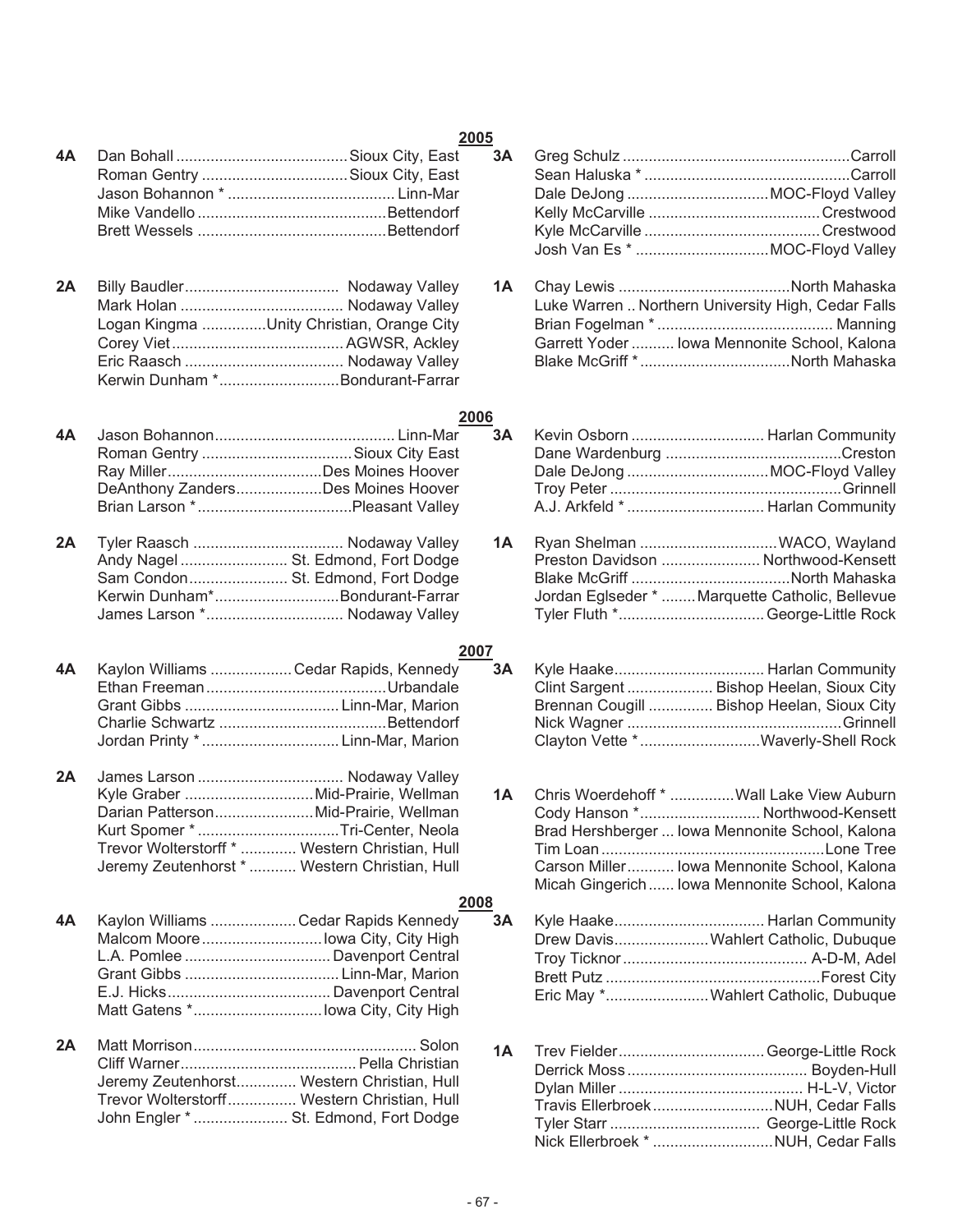|    |                                                                                      | 2009       |
|----|--------------------------------------------------------------------------------------|------------|
| 4A | Marcus Paige Linn-Mar, Marion<br>Zach Bohannon  Linn-Mar, Marion                     | 3A         |
|    |                                                                                      |            |
| 2A | Shawn Keizer  Western Christian, Hull<br>Trevor Wolterstorff Western Christian, Hull | 1Α         |
| 4A | Adam Woodbury Sioux City East                                                        | 2010<br>3A |
|    | Michael Weber<br>Ames                                                                |            |

|  | Matt Bohannon  Linn-Mar, Marion             |
|--|---------------------------------------------|
|  |                                             |
|  |                                             |
|  |                                             |
|  |                                             |
|  |                                             |
|  | Carter Daniel  Kuemper Catholic, Carroll    |
|  | Tyler Wolterstorff  Western Christian, Hull |

| Tyler Wolterstorff  Western Christian, Hull |
|---------------------------------------------|
|                                             |

|  | 4A Onterier Brown Des Moines, Hoover  |
|--|---------------------------------------|
|  | Dondre Alexander lowa City, West      |
|  |                                       |
|  |                                       |
|  | Kelly Madison, Jr. Des Moines, Hoover |
|  | Matt Bohannon * Linn-Mar, Marion      |

| 2A |                                             |
|----|---------------------------------------------|
|    |                                             |
|    | Jordan Hay North Cedar, Stanwood            |
|    | Tyler Wolterstorff  Western Christian, Hull |
|    | David Den Herder Western Christian. Hull    |
|    |                                             |

|                                     | 2012 |    |
|-------------------------------------|------|----|
|                                     |      | 3A |
| Dondre Alexander *  lowa City, West |      |    |
| Jeremy Morgan lowa City, West       |      |    |
| Marcus Paige Linn-Mar, Marion       |      |    |
| Adam Woodbury Sioux City, East      |      |    |

**2A** Nick Clark ........................... St. Edmond, Fort Dodge Jack Keleher........................................Mount Vernon Tyler Stevee .................................................Clarinda Neil Flattery ........................ St. Edmond, Fort Dodge Jake Timm \*.........................................Mount Vernon

| $-0.0$<br>3A<br>n<br>rf<br>s<br>n<br>s | Zach McCabe Bishop Heelan, Sioux City<br>Brennan Cougill * Bishop Heelan, Sioux City                                                                         |
|----------------------------------------|--------------------------------------------------------------------------------------------------------------------------------------------------------------|
| <b>1A</b><br>n<br>n<br>ıll<br>ıll<br>n | Jesse Ney  lowa Mennonite School, Kalona                                                                                                                     |
| 2010                                   |                                                                                                                                                              |
| 3A<br>st<br>k<br>S<br>n<br>s<br>s      | Alex Malloy Bishop Heelan, Sioux City<br>Joe DanielAssumption, Davenport<br>Henry Krieger-Coble  Mount Pleasant<br>Zach McCabe *  Bishop Heelan, Sioux City  |
| n<br>1A<br>g<br>Ш<br>ıll<br>n          | Bryce Groeneweg * Western Christian, Hull<br>Ryan Powers * Calamus-Wheatland                                                                                 |
| 2011                                   |                                                                                                                                                              |
| 3A<br>эr<br>st<br>у<br>n<br>эr<br>n    | Alex Malloy Bishop Heelan, Sioux City<br>Klinton CarlsonWaverly-Shell Rock<br>Connor ColemanWaverly-Shell Rock<br>Wesley Staten *  Bishop Heelan, Sioux City |
| 1Α<br>e<br>k<br>d<br>Ш<br>II<br>k      | Kennedy Drey St. Mary's, Storm Lake<br>Luke Lenhart *St. Mary's, Storm Lake                                                                                  |
| 2012                                   |                                                                                                                                                              |
| 3Α<br>st<br>st<br>st<br>n<br>st        | Cameron James  Epworth, Western Dubuque<br>Shane Graves  Bishop Heelan, Sioux City<br>TJ Lake Epworth, Western Dubuque                                       |
| 1Α<br>е<br>n<br>а<br>е<br>n            | Kennedy Drey St. Mary's, Storm Lake<br>Luke Lenhart  St. Mary's, Storm Lake                                                                                  |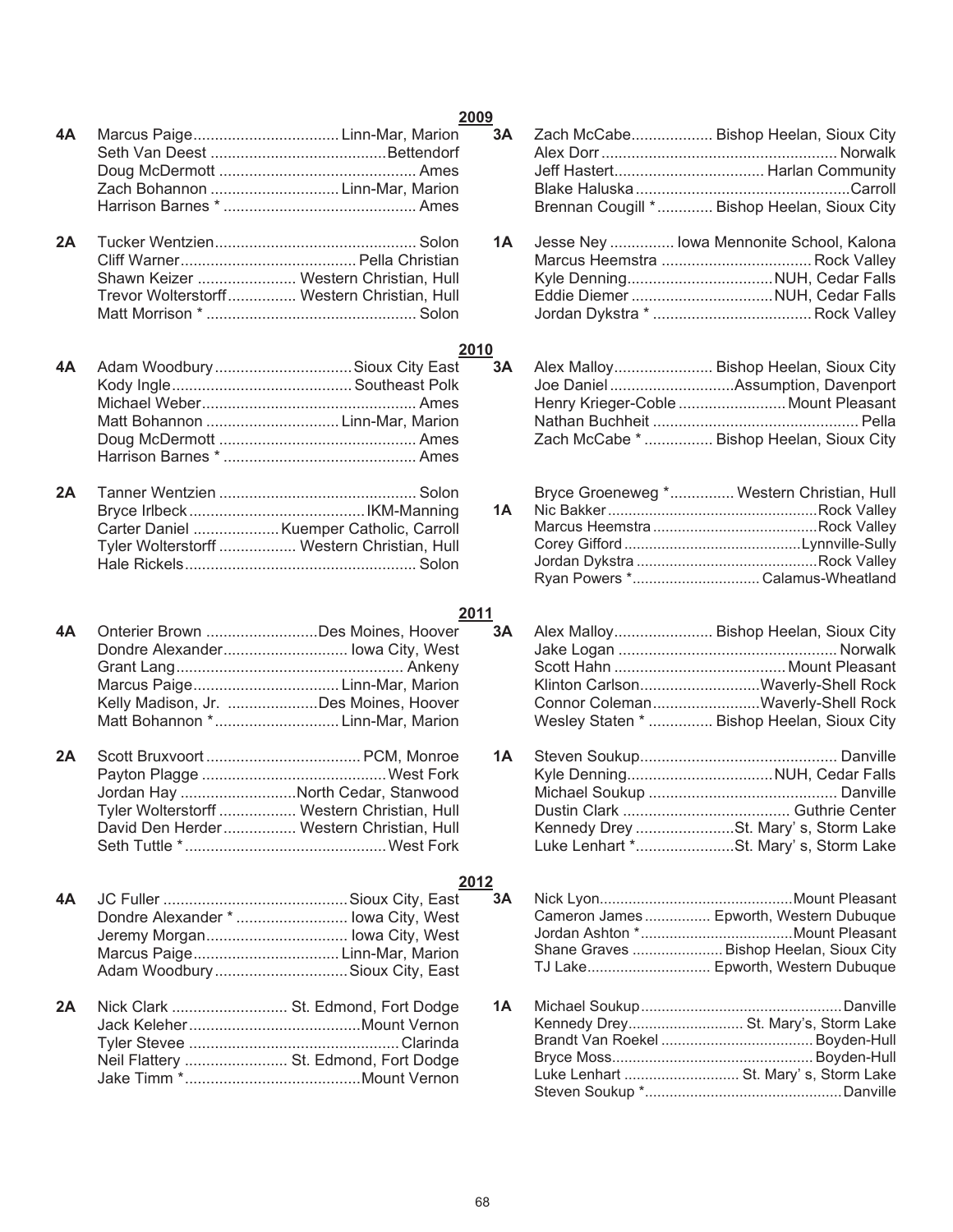- Kalehl Brown ...........................................Cedar Falls Wyatt Lohaus.................................... Iowa City, West Kyle Haber...................................... Dubuque, Senior Kendall Jacks ............................................Bettendorf **2A** Dallas Ennema \*........................................... Sheldon Cody Mason .......................................MFL, Mar-Mac Payton Plagge ...........................West Fork, Sheffield Sam Brincks .....................Kuemper Catholic, Carroll Chris Balster ................................................. Sheldon **2014 4A** Wyatt Lohaus \* ................................. Iowa City, West Nicholas Baer ............................................Bettendorf David DiLeo ...................................... Iowa City, West Daniel Tillo...................................... Sioux City, North Turner Scott....................... Valley, West Des Moines 2A Tyler Feenstra \*.............................Western Christian Harris Takes .................Cascade, Western Dubuque
- Sam Armsbaugh........................West Fork, Sheffield Josh VanLingen.................... Western Christian, Hull Jacob Flathers ...............................................Treynor
- **4A** Will Carius..........................................Pleasant Valley Marlon Stewart ......................... North Scott, Eldridge Chris King ..................................Des Moines, Hoover Daniel Tillo...................................... Sioux City, North School Carter Milam ......................................Pleasant Valley School Cortez Seales \*......................... North Scott, Eldridge **School 2A** Jacob Flathers ...............................................Treynor **School** Nathan Stenger ............................. Regina, Iowa City Nick Waller............................. Aplington-Parkersburg Levi Jungling....................................... Pella Christian Nolan Chapman.............................................Treynor Drew Cook \* .................................. Regina, Iowa City
- **4A** Wali Parks......................................... Iowa City, West Quinton Curry .................... Valley, West Des Moines A.J. Green................................................Cedar Falls Devontae Lane ................................. Iowa City, West Turner Scott....................... Valley, West Des Moines Will Carius\*........................................Pleasant Valley
- **2A** Jesse Jansma....................... Western Christian, Hull Kyle Schepanski ......................................... Anamosa Trace Hoffman..............Cascade, Western Dubuque Levi Jungling....................................... Pella Christian Devin Green .................Cascade, Western Dubuque Josh Van Lingen\* ................. Western Christian, Hull

| 3Α      | Klinton Carlson * Waverly-Shell Rock<br>Billy Daniel Assumption, Davenport<br>Trey Lansman Harlan Community                                                                                |
|---------|--------------------------------------------------------------------------------------------------------------------------------------------------------------------------------------------|
| 1А      | Luke Lenhart *St. Mary's, Storm Lake<br>Kennedy Drey St. Mary's, Storm Lake<br>Brandt Van Roekel Boyden-Hull                                                                               |
| .<br>ЗА | Josh Carter *  Wahlert Catholic, Dubuque<br>Jared Walker Wahlert Catholic, Dubuque<br>Kyle Bauer  Central Clinton, DeWitt<br>Jake VelkyWaverly-Shell Rock<br>Trey Lansman Harlan Community |
| 1Α      | Brandon Snyder *  West Lyon, Inwood<br>Kyle Groeneweg  West Lyon, Inwood<br>Kacey Myrlie  West Lyon, Inwood<br>Elijah Kinseth  Belmond-Klemme                                              |

**2015**

|  | 3A Nolan Timp Wahlert Catholic, Dubuque |
|--|-----------------------------------------|
|  |                                         |
|  |                                         |
|  |                                         |
|  | Cordell Pemsl Wahlert Catholic, Dubuque |
|  |                                         |

- **1A** Camden Kickbush..................... Gladbrook-Reinbeck Korey Kuhlmann ................Maple Valley-Anthon-Oto Canyon Hopkins............................................Earlham Derrik Kerns .......................Maple Valley-Anthon-Oto Connor Hoelzen............................................ Danville Joe Smoldt \*.............................. Gladbrook-Reinbeck
- **2016**

- 69 -

**3A** David Wedewer...............Wahlert Catholic, Dubuque Levi Jansen...................................MOC-Floyd Valley Daric Laing....................................................Chariton Ryan Van Wyk ................................................... Pella Jackson Joens .........................Xavier, Cedar Rapids Cordell Pemsl\*................Wahlert Catholic, Dubuque **1A** Matt Fagan.................................St. Albert, Co. Bluffs Cameron Maxwell .................South O'Brien, Paullina Connor Sonius ........................... West Hancock, Britt Damon Struve.......................South O'Brien, Paullina Travis Miller................................St. Albert, Co. Bluffs

Joe Smoldt\*............................... Gladbrook-Reinbeck

**2013 4A** Jeremy Morgan \* .............................. Iowa City, West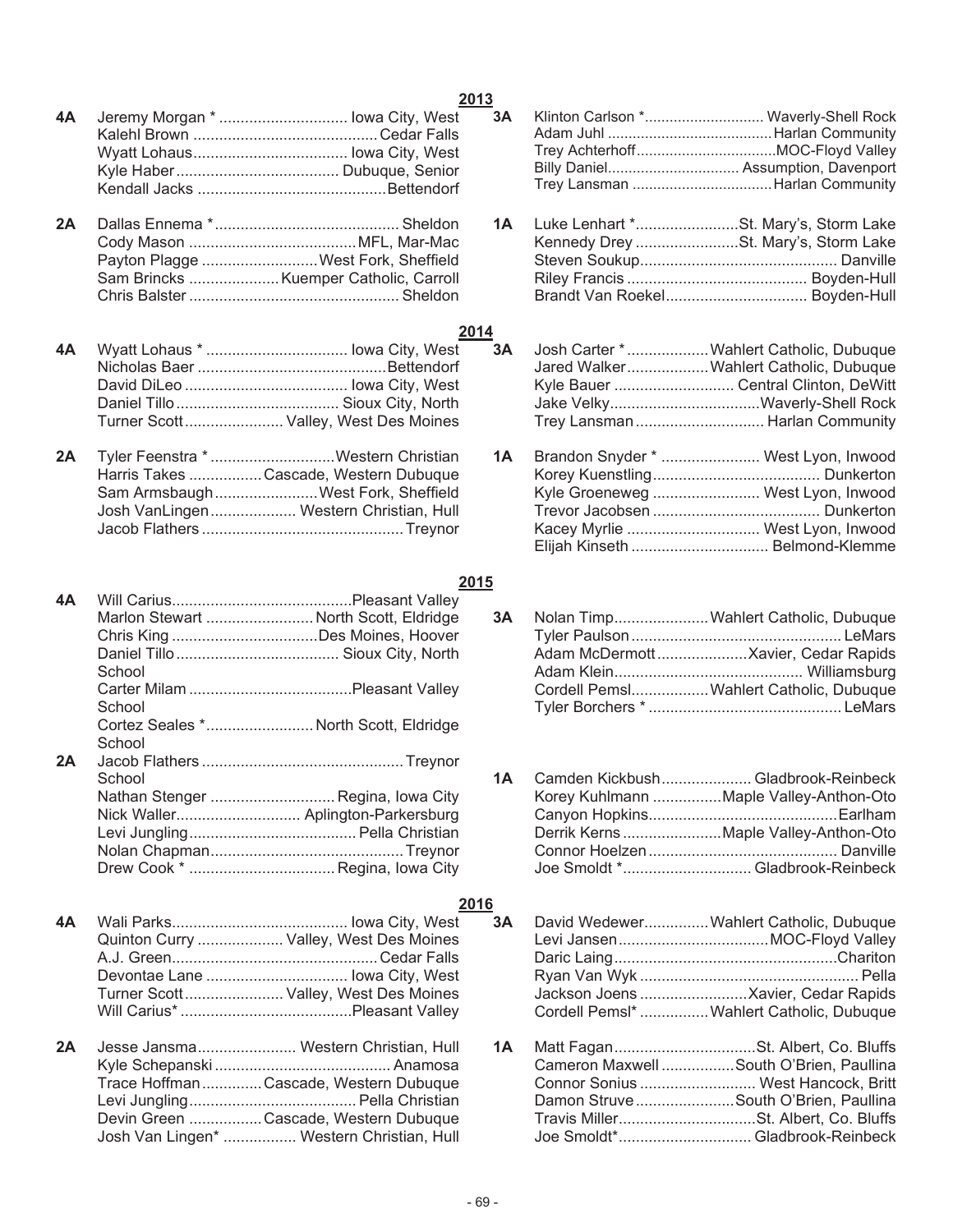| 4Α | Quinton Curry  Valley, West Des Moines<br>Devontae Lane  lowa City, West<br>Connor McCaffery*  lowa City, West                                                | 3A | Jackson Wright  Sergeant Bluff-Luton<br>Jackson Joens  Xavier, Cedar Rapids<br>Austin PhyfeWaverly-Shell Rock<br>Chris Kroll  Sergeant Bluff-Luton                                                                                     |  |
|----|---------------------------------------------------------------------------------------------------------------------------------------------------------------|----|----------------------------------------------------------------------------------------------------------------------------------------------------------------------------------------------------------------------------------------|--|
| 2A | David Kacmarynski Pella Christian<br>Ben Gesink Western Christian, Hull<br>Matt DentlingerKuemper Catholic, Carroll<br>Jesse Jansma*  Western Christian, Hull | 1А | Stephen GlennGrand View Christian<br>Grant DeMeulenaereGrand View Christian<br>Joe Smoldt * Gladbrook-Reinbeck<br>Nicholas Ruden  St. Mary's, Remsen<br>Jake Hilmer North Linn, Troy Mills                                             |  |
| 4А | 2018<br>Patrick McCaffery  lowa City, West                                                                                                                    | 3A |                                                                                                                                                                                                                                        |  |
| 2A | Harris Hoffman *  Cascade, Western Dubuque<br>Gannon O'Brien Cascade, Western Dubuque<br>Carter Cuvelier  Aplington-Parkersburg                               | 1A | Grant DeMeulenaere  Grand View Christian<br>Jake Hilmer * North Linn, Troy Mills<br>Jack KellyDon Bosco, Gilbertville<br>Ryan Miller  North Linn, Troy Mills<br>Issa Samake  Grand View Christian<br>Derrick Schorg St. Mary's, Remsen |  |
| 4Α | 2019                                                                                                                                                          | 3A |                                                                                                                                                                                                                                        |  |
| 2A | Jake Hilmer*  North Linn, Troy Mills<br>Conner HillSouth Hamilton, Jewell<br>Trevor Boge  North Linn, Troy Mills                                              | 1Α | Issa Samake*Grand View Christian<br>Arturo Montes  Grand View Christian                                                                                                                                                                |  |

#### **STATE TOURNEY OVERTIME GAMES (125)** *(through 2018)*

| No Yr. | Won<br>and the control of the control of the control of the control of the control of the control of the control of the | Lost | <b>Round</b> |
|--------|-------------------------------------------------------------------------------------------------------------------------|------|--------------|
| 1 1927 |                                                                                                                         |      | Cons         |
| 1 1928 |                                                                                                                         |      | 1st rd       |
| 1 1929 |                                                                                                                         |      | 1st rd       |
|        |                                                                                                                         |      | 1st rd       |
|        |                                                                                                                         |      | 2nd rd       |
|        |                                                                                                                         |      | 1st rd       |
|        |                                                                                                                         |      | 1st rd       |
|        |                                                                                                                         |      | 1st rd       |

### **2017**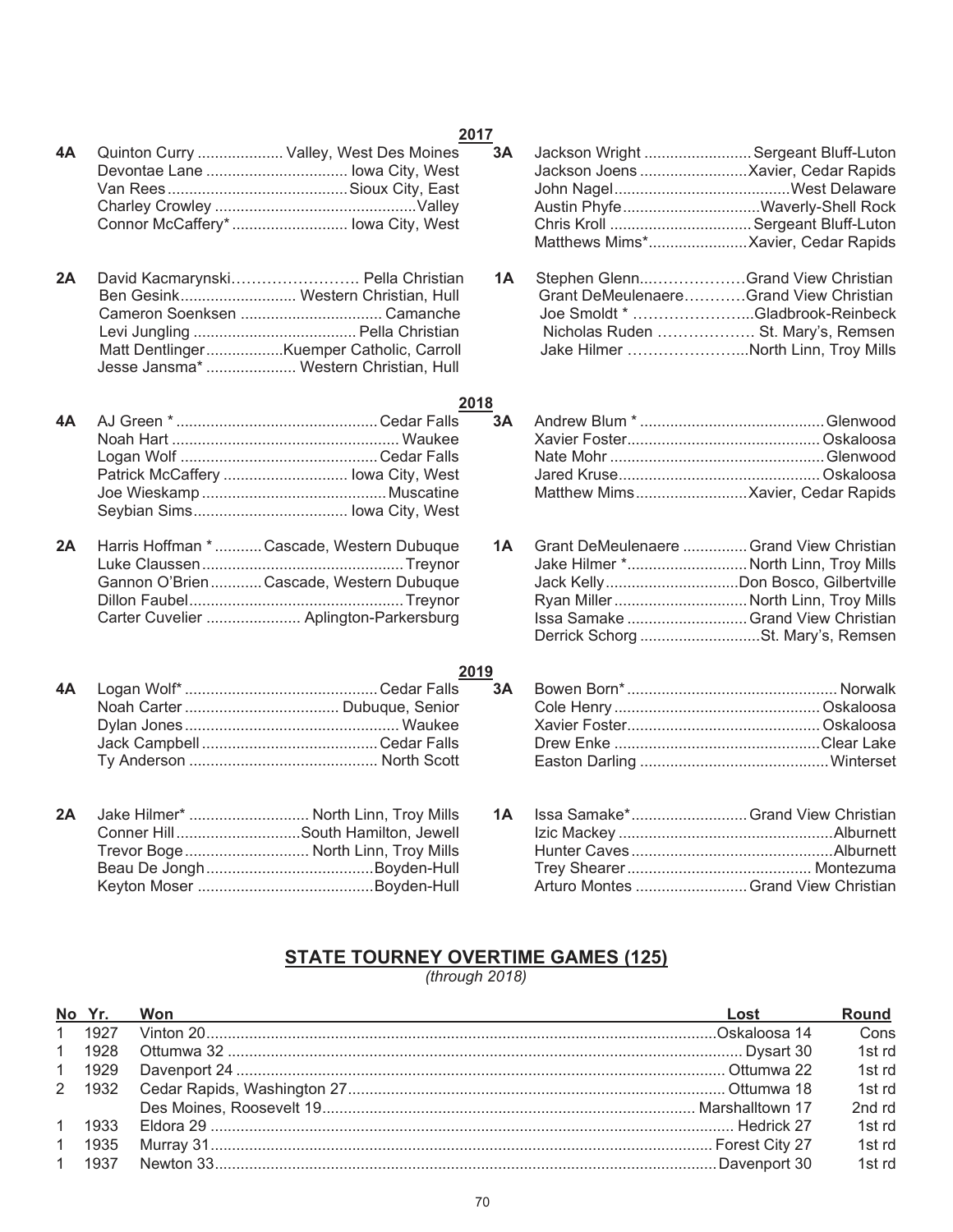|                | 1938 |  | 1st rd |
|----------------|------|--|--------|
| 1              | 1943 |  | 1st rd |
| 1              | 1946 |  | 2nd rd |
| 1              | 1947 |  | 1st rd |
| 1              | 1948 |  | Cons   |
| 1              | 1951 |  | 1st rd |
| 1              | 1952 |  | Cons   |
| 2              | 1953 |  | 2nd rd |
|                |      |  | Semis  |
| $\overline{2}$ | 1954 |  | 1st rd |
|                |      |  | 1st rd |
| 1              | 1955 |  | 1st rd |
| 1              | 1956 |  | 1st rd |
| $\overline{2}$ | 1958 |  | 1st rd |
|                |      |  |        |
|                |      |  | Semis  |
| 1              | 1959 |  | 1st rd |
| 1              | 1960 |  | 1st rd |
| 1              | 1962 |  | Cons   |
| 1              | 1967 |  | Final  |
| 2              | 1968 |  | 1st rd |
|                |      |  | 1st rd |
| 1              | 1970 |  | Cons   |
| $\overline{2}$ | 1972 |  | 1st rd |
|                |      |  | Semis  |
| 1              | 1974 |  | 1st rd |
| 3              | 1975 |  | 1st rd |
|                |      |  | Semis  |
|                |      |  | Final  |
| $\overline{2}$ | 1976 |  | 1st rd |
|                |      |  | 1st rd |
| $\overline{2}$ | 1978 |  | 1st rd |
|                |      |  | Cons   |
| 1              | 1979 |  | 1st rd |
| $\overline{2}$ | 1980 |  | Cons   |
|                |      |  | Final  |
| 4              | 1981 |  | 1st rd |
|                |      |  | Cons   |
|                |      |  | Final  |
|                |      |  |        |
|                |      |  | Semis  |
| 1              | 1982 |  | 1st rd |
| 4              | 1983 |  | 1st rd |
|                |      |  | Semis  |
|                |      |  | Semis  |
|                |      |  | Cons   |
| 6              | 1984 |  | 1st rd |
|                |      |  | 1st rd |
|                |      |  | Semis  |
|                |      |  | Semis  |
|                |      |  | Cons   |
|                |      |  | Final  |
| 5              | 1985 |  | 1st rd |
|                |      |  | 1st rd |
|                |      |  | Semi   |
|                |      |  | Cons   |
|                |      |  | Final  |
| 3              | 1986 |  | Semi   |
|                |      |  | Semi   |
|                |      |  | Cons   |
| 2              | 1987 |  | 1st rd |
|                |      |  | Semi   |
|                |      |  |        |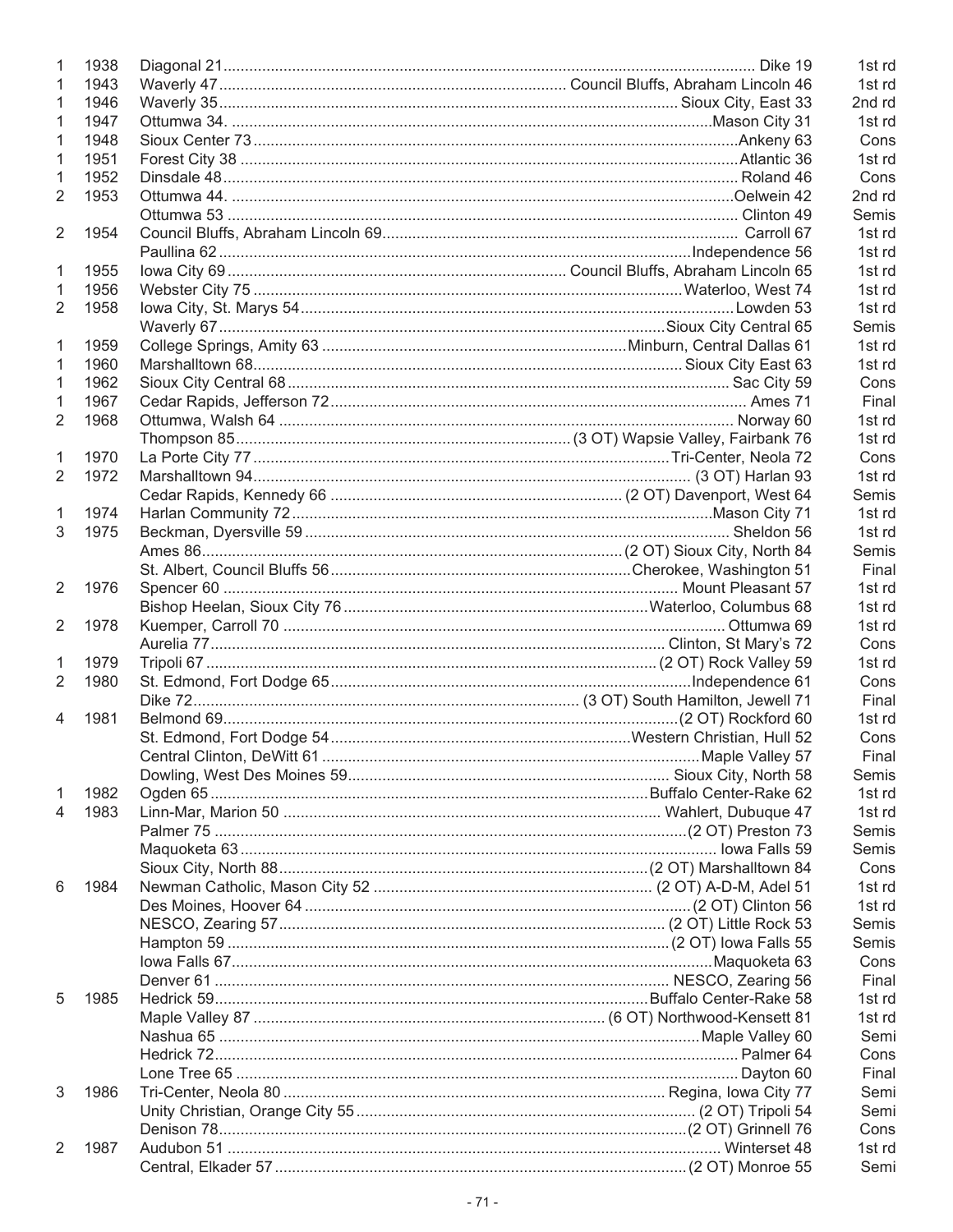| $\mathbf{1}$   | 1988 |  | Cons             |
|----------------|------|--|------------------|
| 1              | 1989 |  | 1st rd           |
| 2              | 1990 |  | 1st rd           |
|                |      |  | Final            |
| 1              | 1992 |  | 1st rd           |
| $\overline{2}$ | 1993 |  | Semi             |
|                |      |  | Cons             |
| 2              | 1994 |  | 1st rd           |
|                |      |  | Semis            |
| $\overline{2}$ | 1995 |  | Semis            |
|                |      |  | Semis            |
| $\overline{4}$ |      |  |                  |
|                | 1996 |  | 1st rd           |
|                |      |  | Cons             |
|                |      |  | 1st rd           |
|                |      |  | 1st rd           |
|                |      |  | 1st rd           |
| $\mathbf{1}$   | 1997 |  | Cons             |
| 3              | 1999 |  | Q'final          |
|                |      |  | Semis            |
|                |      |  | Semis            |
|                |      |  | <b>Semis</b>     |
| 3              | 2000 |  | Semis            |
|                |      |  | 1st rd           |
|                |      |  | Final            |
| 3              | 2001 |  | 1st rd           |
|                |      |  | Semis            |
|                |      |  | Final            |
| 3              | 2002 |  | 1st rd           |
|                |      |  |                  |
|                |      |  | Cons             |
|                |      |  | Semis            |
| 1              | 2003 |  | 1st rd           |
| 4              | 2004 |  | 1st rd           |
|                |      |  | 1st rd           |
|                |      |  | Cons             |
|                |      |  | Final 1          |
|                | 2005 |  | Final            |
|                | 2006 |  | Final            |
|                |      |  | Cons             |
| 2              | 2007 |  | Semis            |
|                |      |  | 1st rd           |
| 3              | 2008 |  | Semis            |
|                |      |  | Qtrfinals        |
|                |      |  | Qtrfinals        |
| 2              | 2009 |  | Qtrfinals        |
|                |      |  |                  |
|                |      |  | Semis            |
| 1              | 2010 |  | <b>Qtrfinals</b> |
| 4              | 2011 |  | Final            |
|                |      |  | Semis            |
|                |      |  | Semis            |
|                |      |  | Cons             |
| 3              | 2012 |  | Semis            |
|                |      |  | Semis            |
|                |      |  | Final            |
| 2              | 2013 |  | Qtrfinals        |
|                |      |  | Qtrfinals        |
| 1              | 2014 |  | Cons             |
| 2              | 2015 |  | Semis            |
|                |      |  | Semis            |
| 2              | 2016 |  | Semis            |
|                |      |  |                  |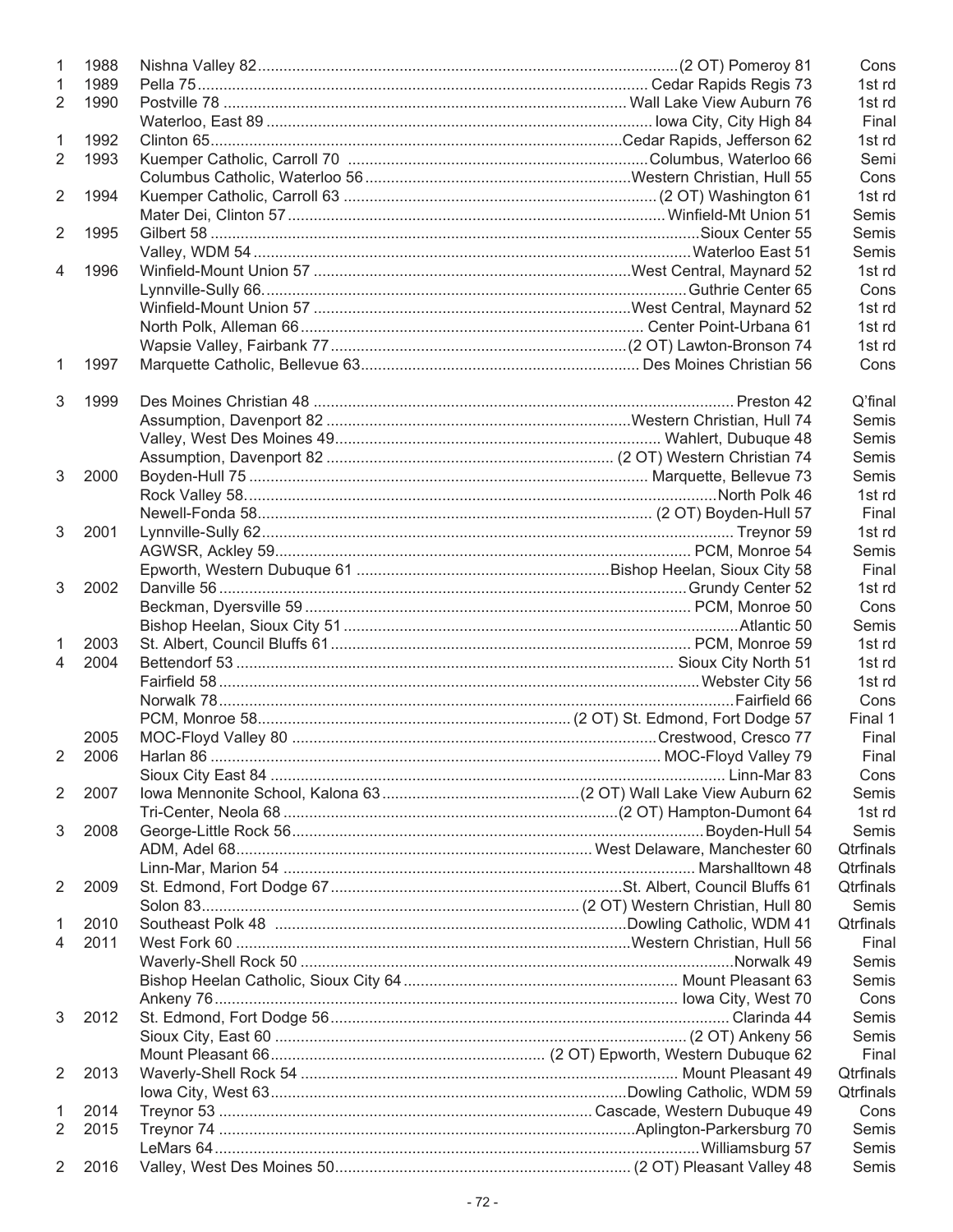|        | Cons         |
|--------|--------------|
| 2 2017 | Otrfinals    |
|        | <b>Semis</b> |
| 2019   | <b>Semis</b> |

\* Note: Through 2018 - 13 of the championship games have been decided in overtime

## **OVERTIME GAMES TEAMS W-L RECORDS**

| School |  | W L | Pct. |
|--------|--|-----|------|
|        |  |     |      |
|        |  |     |      |
|        |  |     |      |
|        |  |     |      |
|        |  |     |      |
|        |  |     |      |
|        |  |     |      |
|        |  |     |      |
|        |  |     |      |
|        |  |     |      |
|        |  |     |      |
|        |  |     |      |
|        |  |     |      |
|        |  |     |      |
|        |  |     |      |
|        |  |     |      |
|        |  |     |      |
|        |  |     |      |
|        |  |     |      |
|        |  |     |      |
|        |  |     |      |
|        |  |     |      |
|        |  |     |      |
|        |  |     |      |
|        |  |     |      |
|        |  |     |      |
|        |  |     |      |
|        |  |     |      |
|        |  |     |      |
|        |  |     |      |
|        |  |     |      |
|        |  |     |      |
|        |  |     |      |
|        |  |     |      |
|        |  |     |      |
|        |  |     |      |
|        |  |     |      |
|        |  |     |      |
|        |  |     |      |
|        |  |     |      |
|        |  |     |      |
|        |  |     | .000 |
|        |  |     |      |
|        |  |     |      |
|        |  |     |      |
|        |  |     |      |
|        |  |     |      |
|        |  |     |      |
|        |  |     |      |
|        |  |     |      |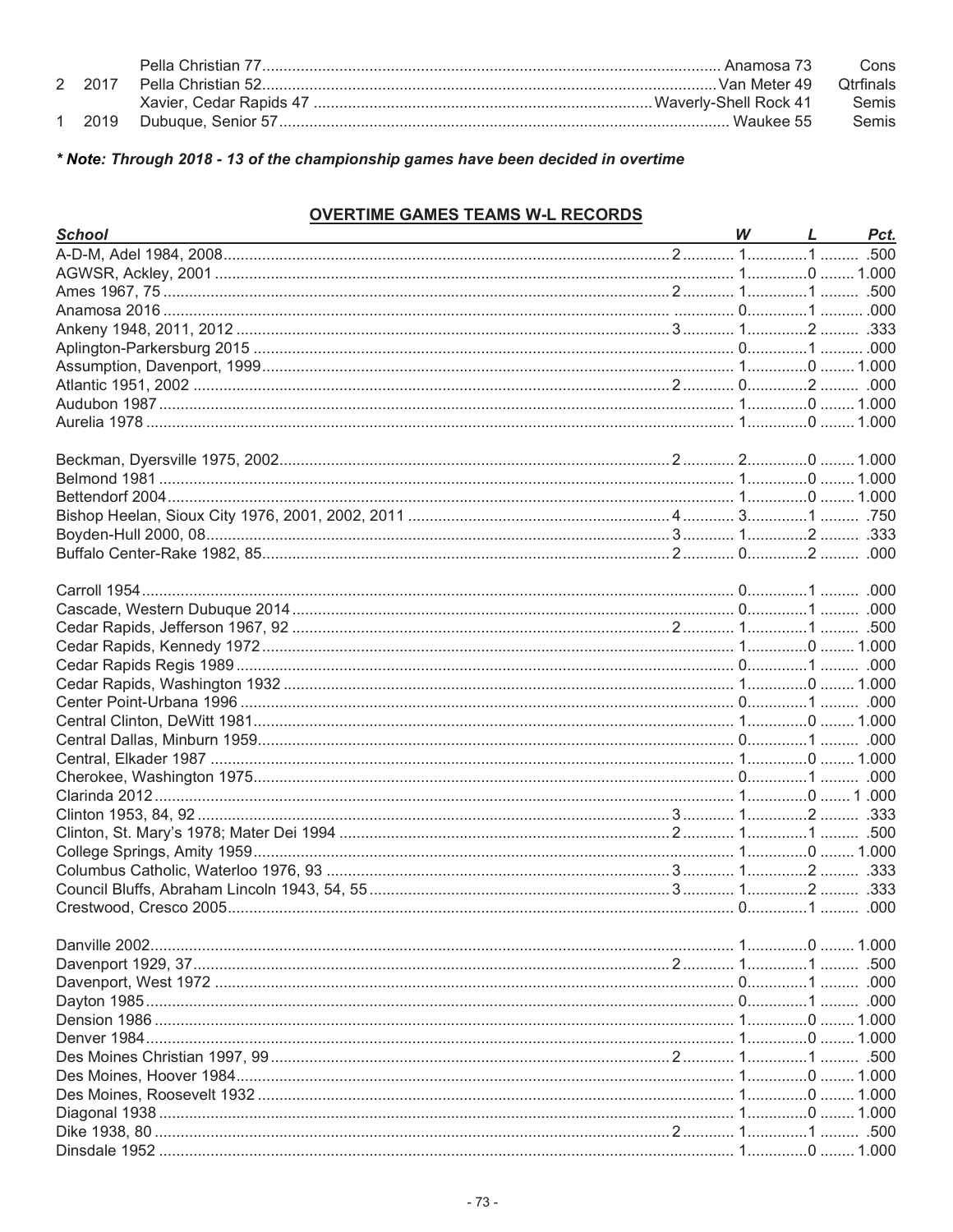|  | .500 |
|--|------|
|  |      |
|  | .500 |
|  | .000 |
|  |      |
|  |      |
|  |      |
|  |      |
|  |      |
|  |      |
|  |      |
|  |      |
|  |      |
|  |      |
|  |      |
|  |      |
|  |      |
|  |      |
|  |      |
|  |      |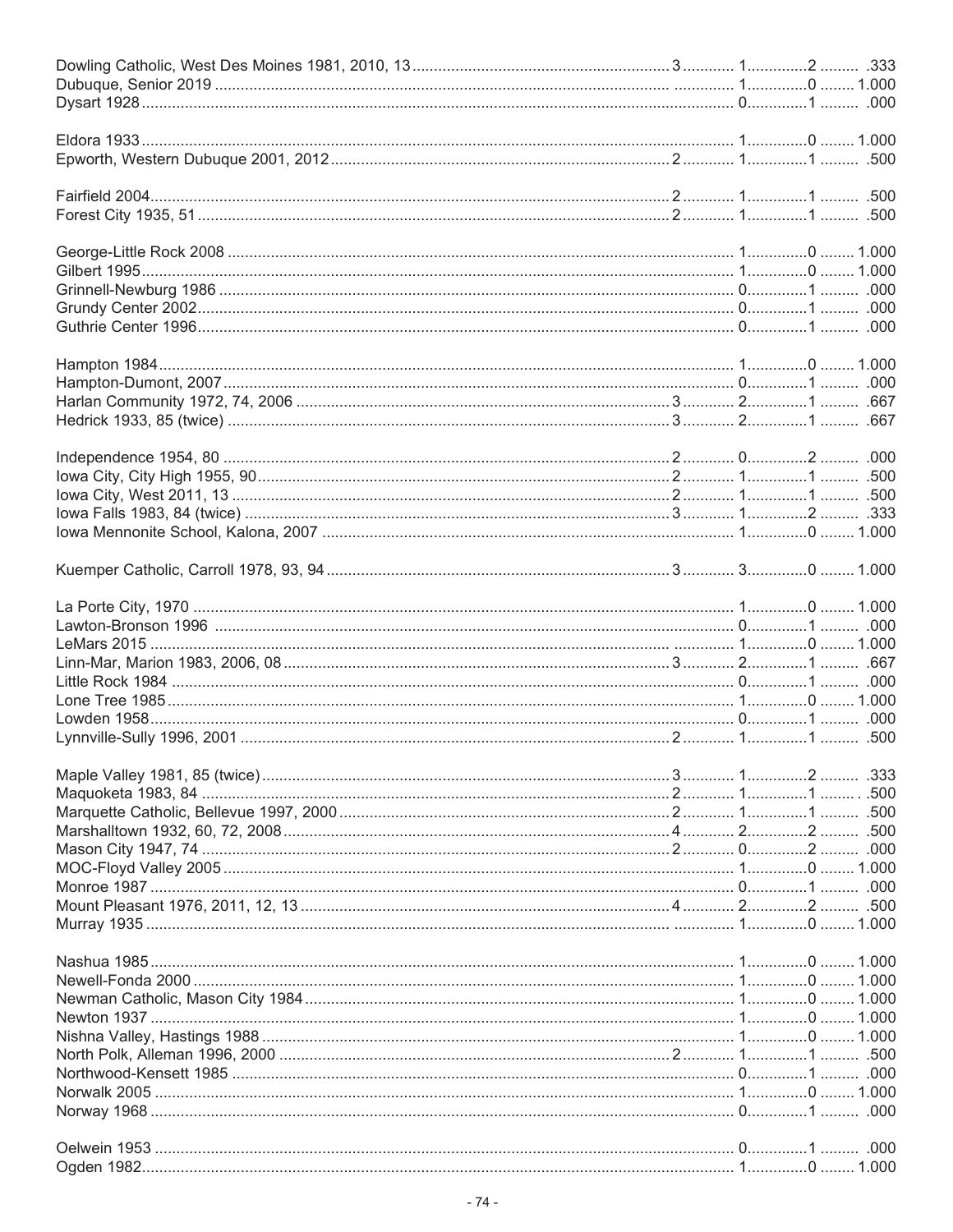|  | .000 |
|--|------|
|  | .000 |
|  |      |
|  |      |
|  |      |
|  |      |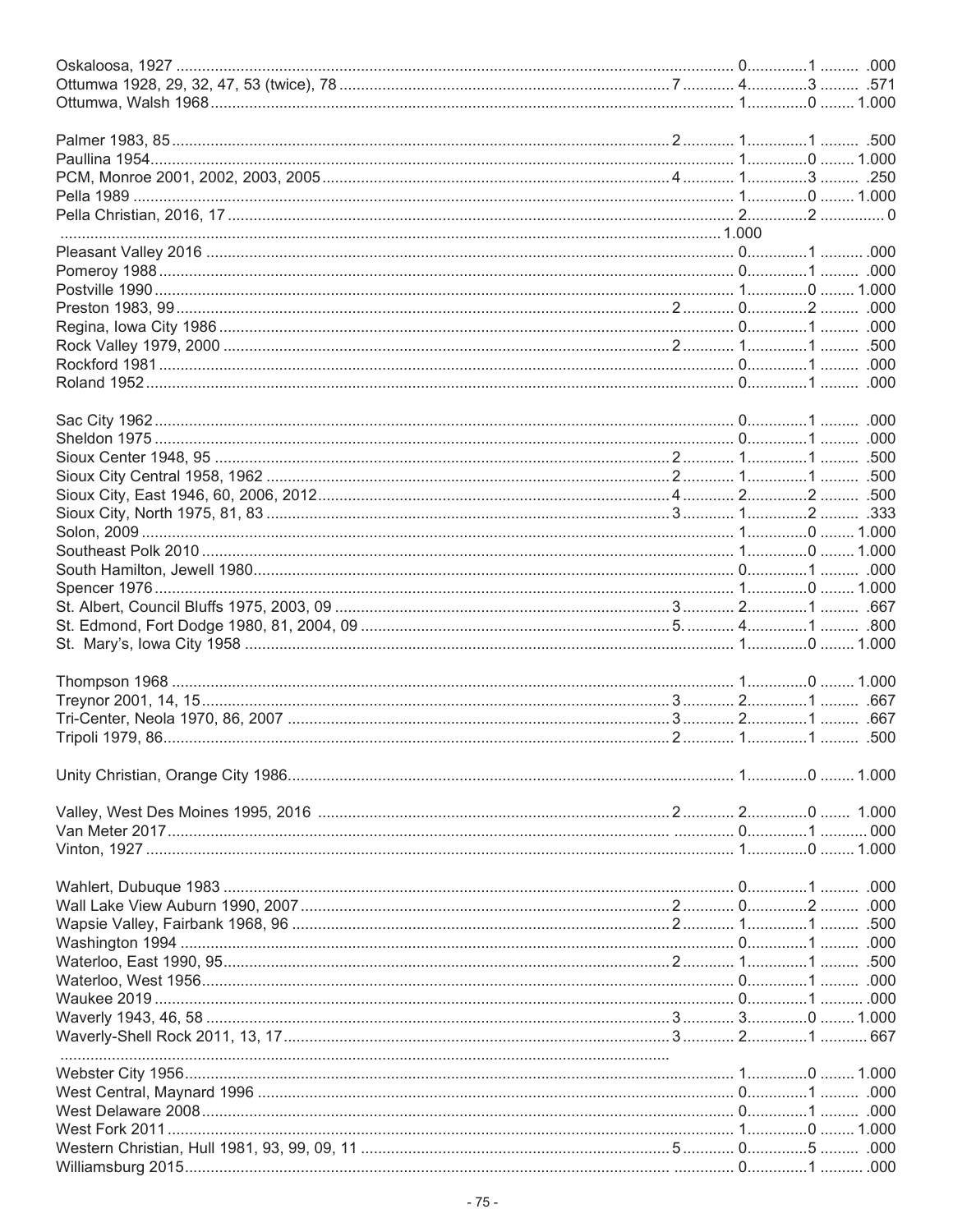#### **OFFICIALS WITH MOST APPEARANCES IN STATE TOURNEY - THRU 2019**

| Richard "Pete" Peterson, Pleasantville; Urbandale 27        |  |
|-------------------------------------------------------------|--|
| Gary Christiansen, Mason City (plus 9 as bench official) 26 |  |
|                                                             |  |
|                                                             |  |
|                                                             |  |
|                                                             |  |
|                                                             |  |
| Justin Stockdale, Center Point, LaPorte City, Dike18        |  |
|                                                             |  |
|                                                             |  |
|                                                             |  |
|                                                             |  |
|                                                             |  |
|                                                             |  |
|                                                             |  |
| Bob Oldis, Iowa City (plus 18 yrs. bench official)14        |  |
|                                                             |  |

| Jack Schroeder, Sioux City; Hampton  11 |  |
|-----------------------------------------|--|
|                                         |  |
|                                         |  |
|                                         |  |
|                                         |  |
|                                         |  |
|                                         |  |
|                                         |  |
|                                         |  |
|                                         |  |
|                                         |  |

## **OFFICIALS CHAMPIONSHIP GAME APPEARANCES - THRU 2019**

| Richard Peterson, Pleasantville; Urbandale  14 |  |
|------------------------------------------------|--|
|                                                |  |
|                                                |  |
|                                                |  |
|                                                |  |
|                                                |  |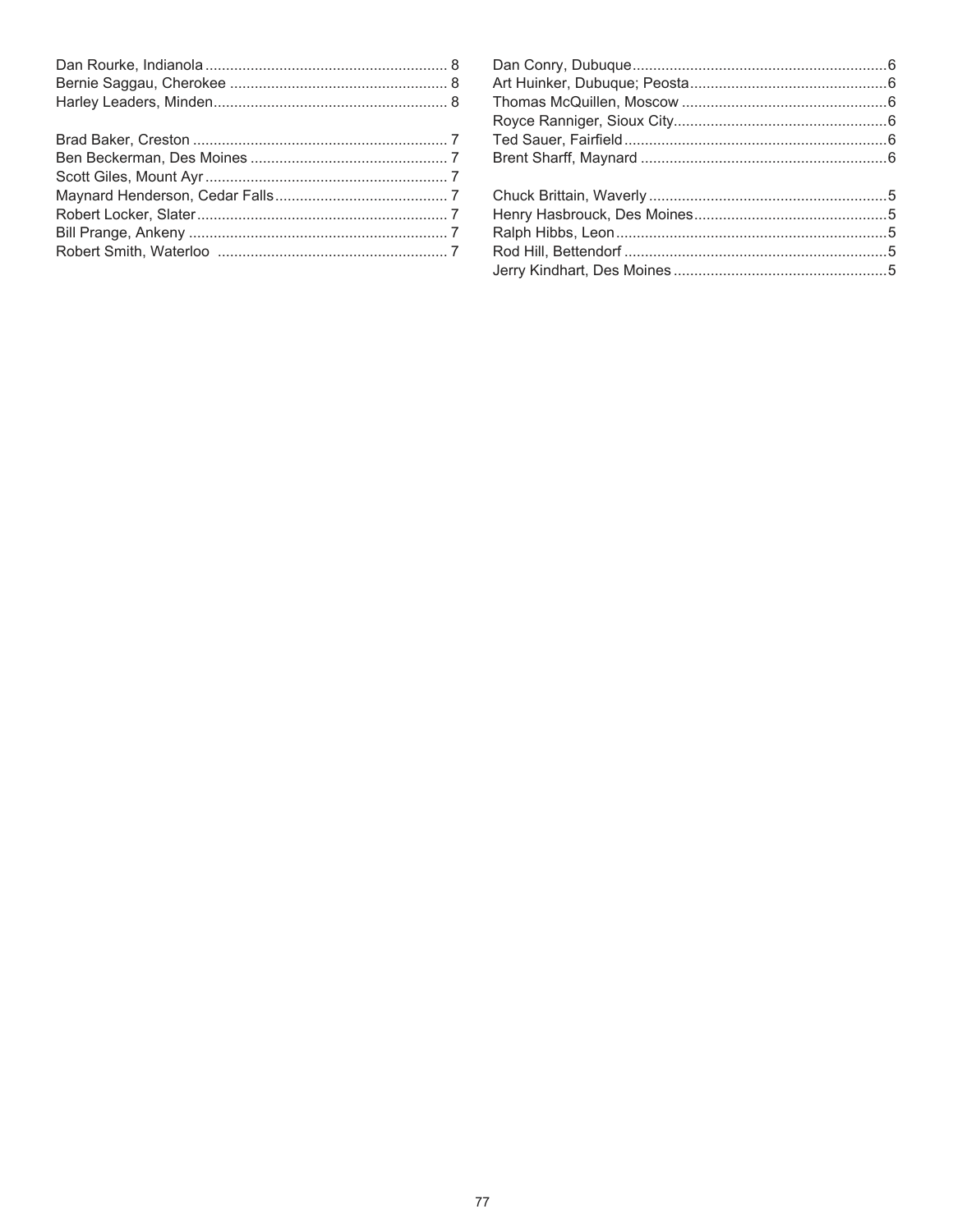## **2019 STATE TOURNAMENT REVIEW**

## **CLASS 1A STATE**

### - Quarterfinals -

| -Semifinals-  |  |  |
|---------------|--|--|
|               |  |  |
|               |  |  |
| -Consolation- |  |  |
|               |  |  |
|               |  |  |

## -Championship-

## **CLASS 2A STATE**

| - Quarterfinals - |  |
|-------------------|--|
|                   |  |
|                   |  |
|                   |  |
|                   |  |
|                   |  |
|                   |  |
|                   |  |
|                   |  |

| -Semifinals- |  |
|--------------|--|
|              |  |
|              |  |
|              |  |
|              |  |

#### -Consolation-

### -Championship-

# **CLASS 3A STATE**

| - Quarterfinals - |  |
|-------------------|--|
|                   |  |
|                   |  |
|                   |  |
|                   |  |
|                   |  |
|                   |  |
|                   |  |
|                   |  |

#### -Semifinals-

#### -Consolation-

#### -Championship-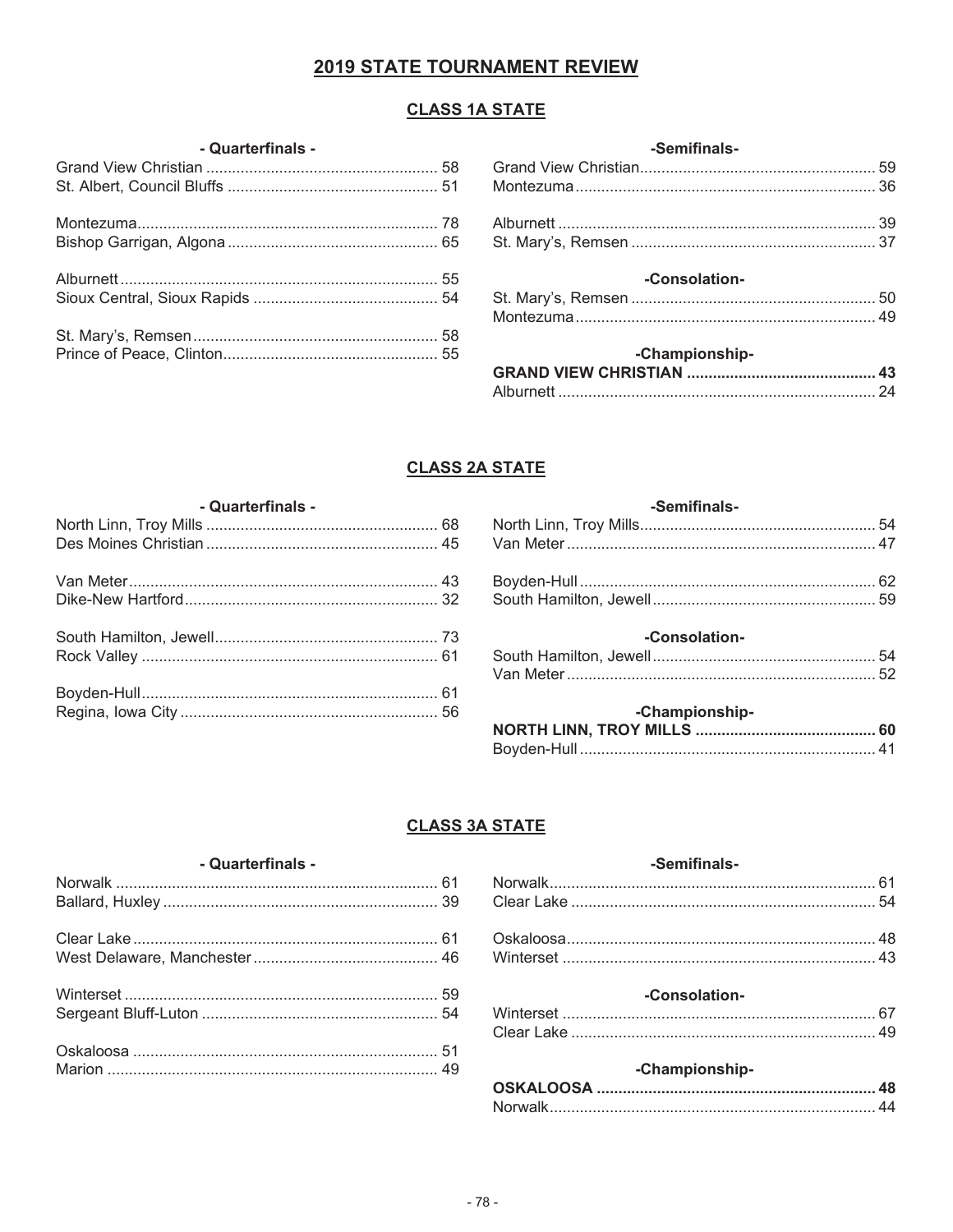#### **CLASS 4A STATE**

#### - Quarterfinals -

| -Semifinals- |  |  |
|--------------|--|--|
|              |  |  |
|              |  |  |
|              |  |  |

# -Consolation-

#### -Championship-

## 2019 SCORING LEADERS

#### **2019 REBOUNDING LEADERS**

### 2019 STUDENT-ATHLETE ACHIEVERS AWARD

| <b>Class 4A: Cole Mabry, Iowa City, West</b>              |
|-----------------------------------------------------------|
| <b>Class 3A: Kegan Odden, Ballard</b>                     |
| <b>Class 2A: Spencer Lamb, Van Meter</b>                  |
| <b>Class 1A: Ben Hargens, Sioux Central, Sioux Rapids</b> |